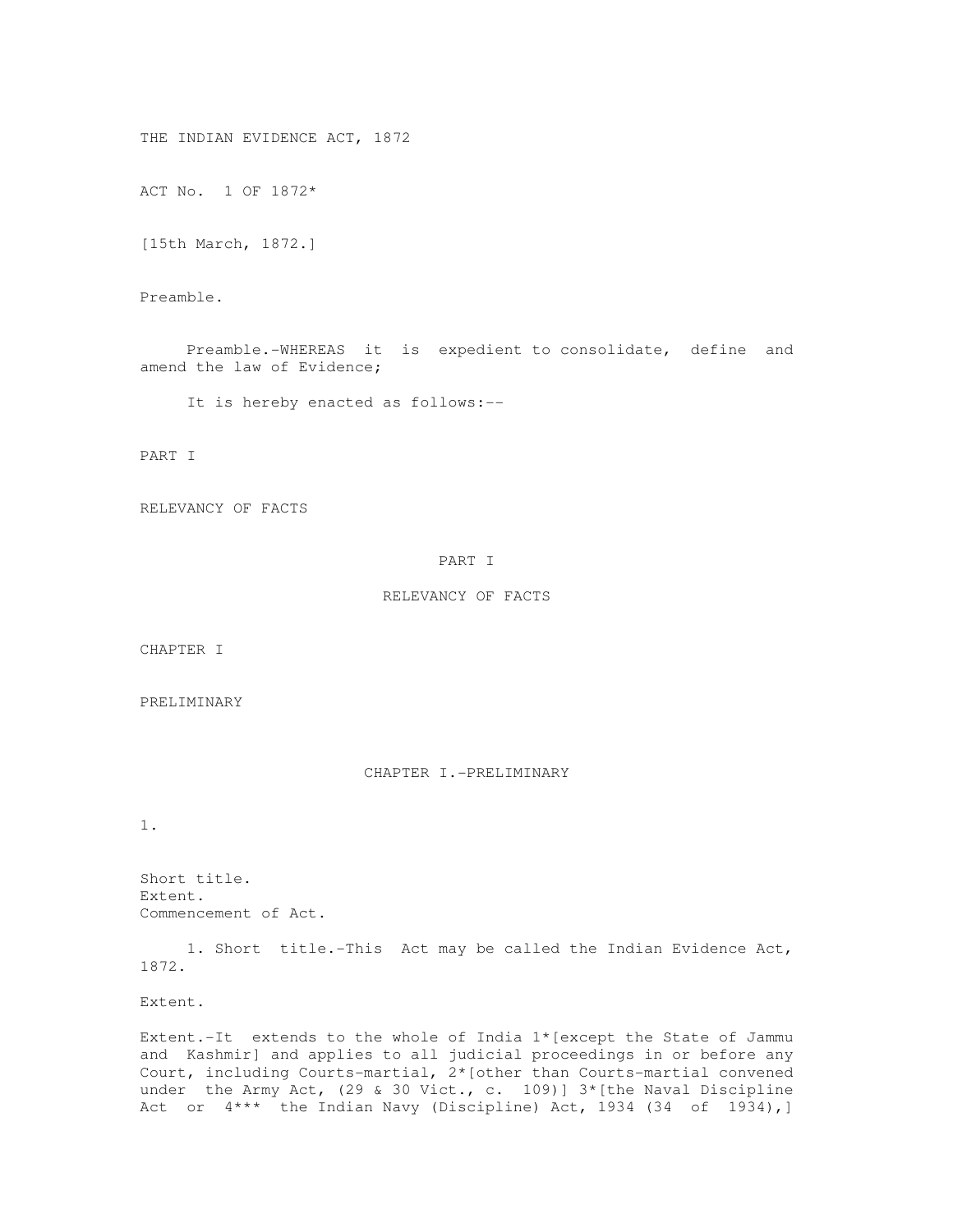$5*[$ or the Air Force Act] (7 Geo. 5, c. 51.) but not to affidavits  $6*$ presented to any Court or officer, nor to proceedings before an arbitrator;

Commencement of Act.

Commencement of Act.-And it shall come into force on the first day of September, 1872.

2.

Repeal of enactments.

 2. [Repeal of enactments.] Rep. by the Repealing Act, 1938 (1 of 1938), s. 2 and Sch.

3.

Interpretation clause.

 3. Interpretation clause.-In this Act the following words and expressions are used in the following senses, unless a contrary intention appears from the context:-

"Court."

 "Court" includes all Judges 7\* and Magistrates 8\*, and all persons, except arbitrators, legally authorized to take evidence.

---------------------------------------------------------------------

- 1 Extended to and brought into force in Dadra and Nagar Haveli (w.e.f. 1.7.65) by Reg. 6 of 1963, s.2 & Sch. I.
- 2 The Act comes into force in Pondicherry on 1.10.1963 vide Re. 7 of 1963, s. 3 and Sch. I.
- 3 Extended to Goa, Daman and Diu by Reg. 11 of 1963, s. 3 & Sch.
- 4 Extended to Laccadive, Minicoy and Amindivi Islands (w.e.f. 1-10-1067); vide Reg. 8 of 1965, s. 3 & Sch. ---------------------------------------------------------------------
- 1. Subs. by Act 3 of 1951, s. 3 and Sch., for "except Part B States".
- 2. Ins. by Act 18 of 1919, s. 2 and Sch. I. See s. 127 of the Army Act (44 and 45 Vict., c. 58).
- 3. Ins. by Act 35 of 1934, s. 2 and Sch.
- 4. The words "that Act as modified by" rep. by the A. O. 1950.
- 5. Ins. by Act 10 of 1927, s. 2 and Sch. I.
- 6. As to practice relating to affidavits, see the Code of Civil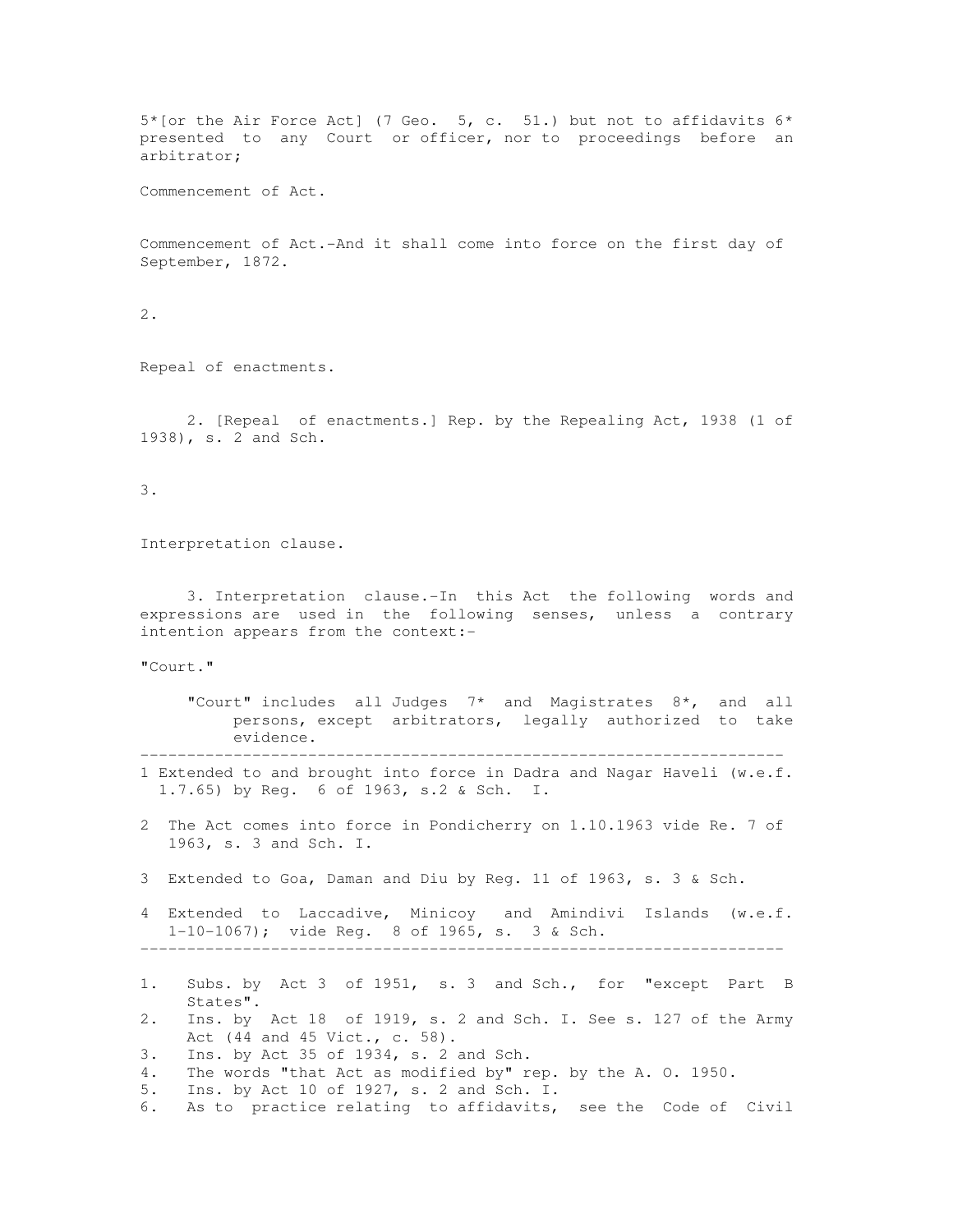Procedure, 1908 (Act 5 of 1908), s. 30 (c) and Sch. I, Order XIX. See also the Code of Criminal Procedure, 1898 (Act 5 of 1898), ss. 539 and 539A.

- 7. Cf. the Code of Civil Procedure, 1908 (Act 5 of 1908), s. 2, the Indian Penal Code (Act 45 of 1860), s. 19; and, for a definition of "District Judge", the General Clauses Act, 1897 (10 of 1897), s. 3 (17).
- 8. Cf. the General Clauses Act, 1897 (10 of 1897), s. 3 (32) and Code of Criminal Procedure, 1898 (Act 5 of 1898).

\*Amended in W. Bengal by W. Ben. Act 20 of 1960.

Amended in Tamil Nadu by T.N. Act 67 of 1979.

2

# "Fact."

"Fact" means and includes--

 (1) any thing, state of things, or relation of things, capable of being perceived by the senses;

 (2) any mental condition of which any person is conscious.

#### Illustrations

 (a) That there are certain objects arranged in a certain order in a certain place, is a fact.

(b) That a man heard or saw something, is a fact.

(c) That a man said certain words, is a fact.

 (d) That a man holds a certain opinion, has a certain intention, acts in good faith or fraudulently, or uses a particular word in a particular sense, or is or was at a specified time conscious of a particular sensation, is a fact.

(e) That a man has a certain reputation, is a fact.

"Relevant."

 One fact is said to be relevant to another when the one is connected with the other in any of the ways referred to in the provisions of this Act relating to the relevancy of facts.

"Facts in issue."

The expression "facts in issue" means and includes--

 any fact from which, either by itself or in connection with other facts, the existence, non-existence, nature or extent of any right, liability, or disability, asserted or denied in any suit or proceeding, necessarily follows.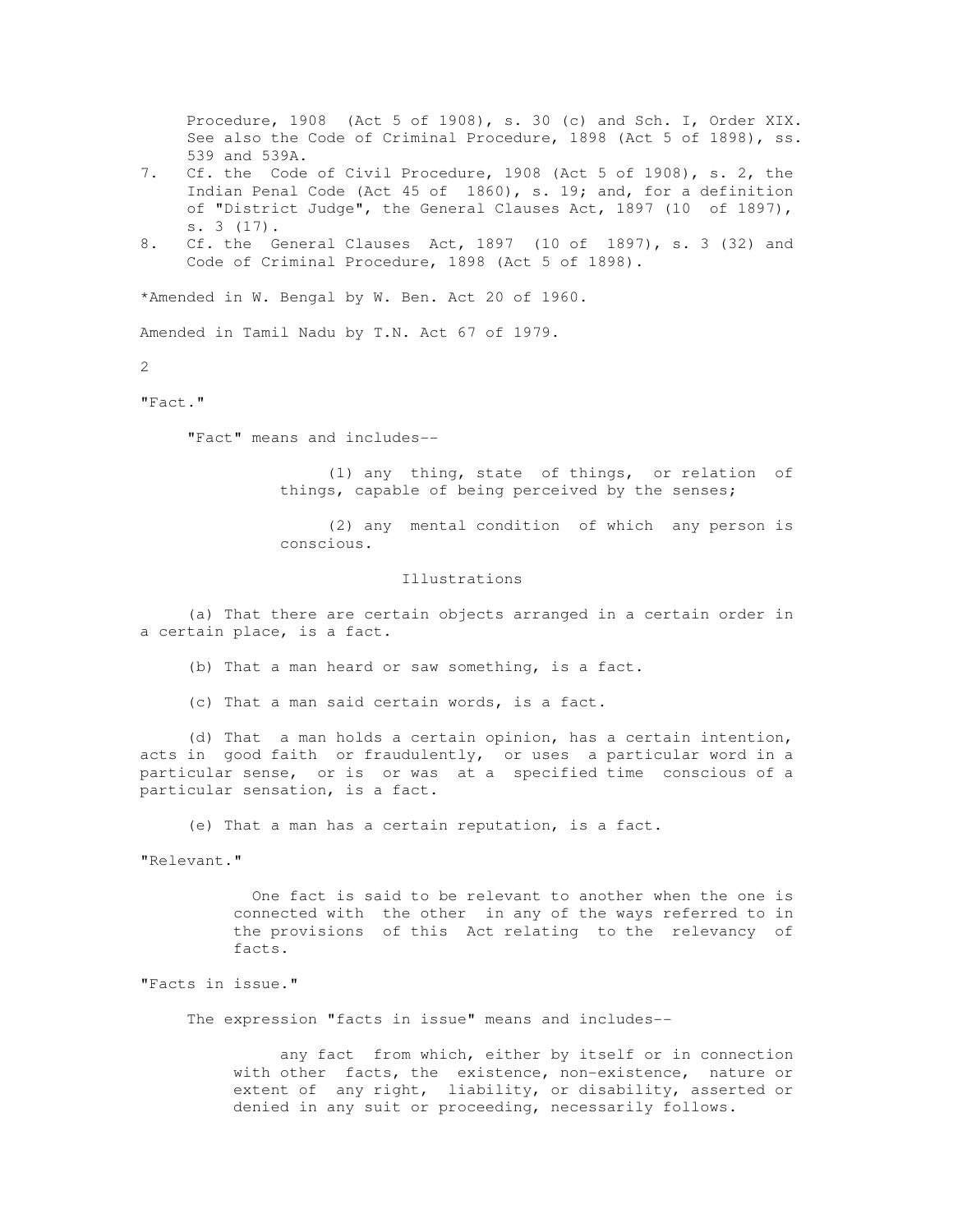Explanation.--Whenever, under the provisions of the law for the time being in force relating to Civil Procedure, 1\* any Court records an issue of fact, the fact to be asserted or denied in the answer to such issue is a fact in issue.

Illustrations

A is accused of the murder of B.

At his trial the following facts may be in issue:--

that A caused B's death;

that A intended to cause B's death;

that A had received grave and sudden provocation from B;

 that A, at the time of doing the act which caused B's death, was, by reason of unsoundness of mind, incapable of knowing its nature.

--------------------------------------------------------------------- 1. See now Code of Civil Procedure, 1908 (Act 5 of 1908); as to the settlement of issues, see Sch. I, Order XIV.

#### 3

"Document".

 "Document" 1\* means any matter expressed or described upon any substance by means of letters, figures or marks, or by more than one of those means, intended to be used, or which may be used, for the purpose of recording that matter.

### Illustrations

A writing 2\* is a document:

2\* Words printed lithographed or photographed are documents:

A map or plan is a document:

An inscription on a metal plate or stone is a document:

A caricature is a document.

"Evidence."

"Evidence" means and includes--

 (1) all statements which the Court permits or requires to be made before it by witnesses, in relation to matters of fact under inquiry;

such statements are called oral evidence;

(2) all documents produced for the inspection of the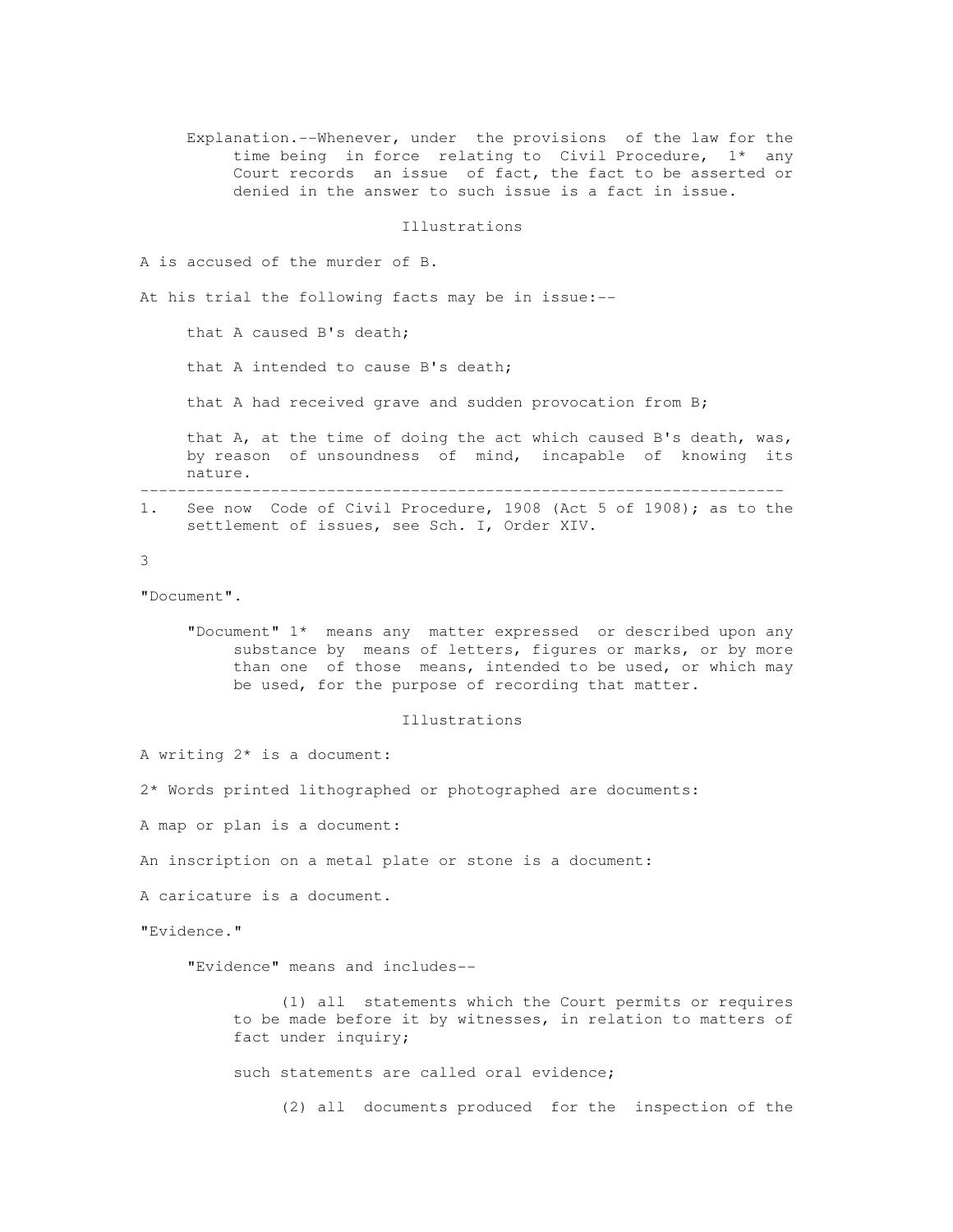Court;

such documents are called documentary evidence.

# "Proved."

 A fact is said to be proved when, after considering the matters before it, the Court either believes it to exist, or considers its existence so probable that a prudent man ought, under the circumstances of the particular case, to act upon the supposition that it exists.

"Disproved."

 A fact is said to be disproved when, after considering the matters before it, the Court either believes that it does not exist, or considers its non-existence so probable that a prudent man ought, under the circumstances of the particular case, to act upon the supposition that it does not exist.

"Not proved."

 A fact is said not to be proved when it is neither proved nor disproved.

"India."

 3\*["India" means the territory of India excluding the State of Jammu and Kashmir.]

- ---------------------------------------------------------------------
- 1. Cf. the Indian Penal Code (Act 45 of 1860), s. 29 and the General Clauses Act, 1897 (10 of 1897), s. 3 (18).
- 2. Cf. definition of "writing" in the General Clauses Act, 1897 (10 of 1897), s. 3 (65).
- 3. Subs. by Act 3 of 1951, s. 3 and Sch., for the definition of "State" and "States" which was ins. by the A. O. 1950.
- 4

4.

"May presume."

"Shall Presume."

"Conclusive proof."

 4. "May presume."-Whenever it is provided by this Act that the Court may presume a fact, it may either regard such fact as proved, unless and until it is disproved, or may call for proof of it:

"Shall presume."-Whenever it is directed by this Act that the Court shall presume a fact, it shall regard such fact as proved, unless and until it is disproved: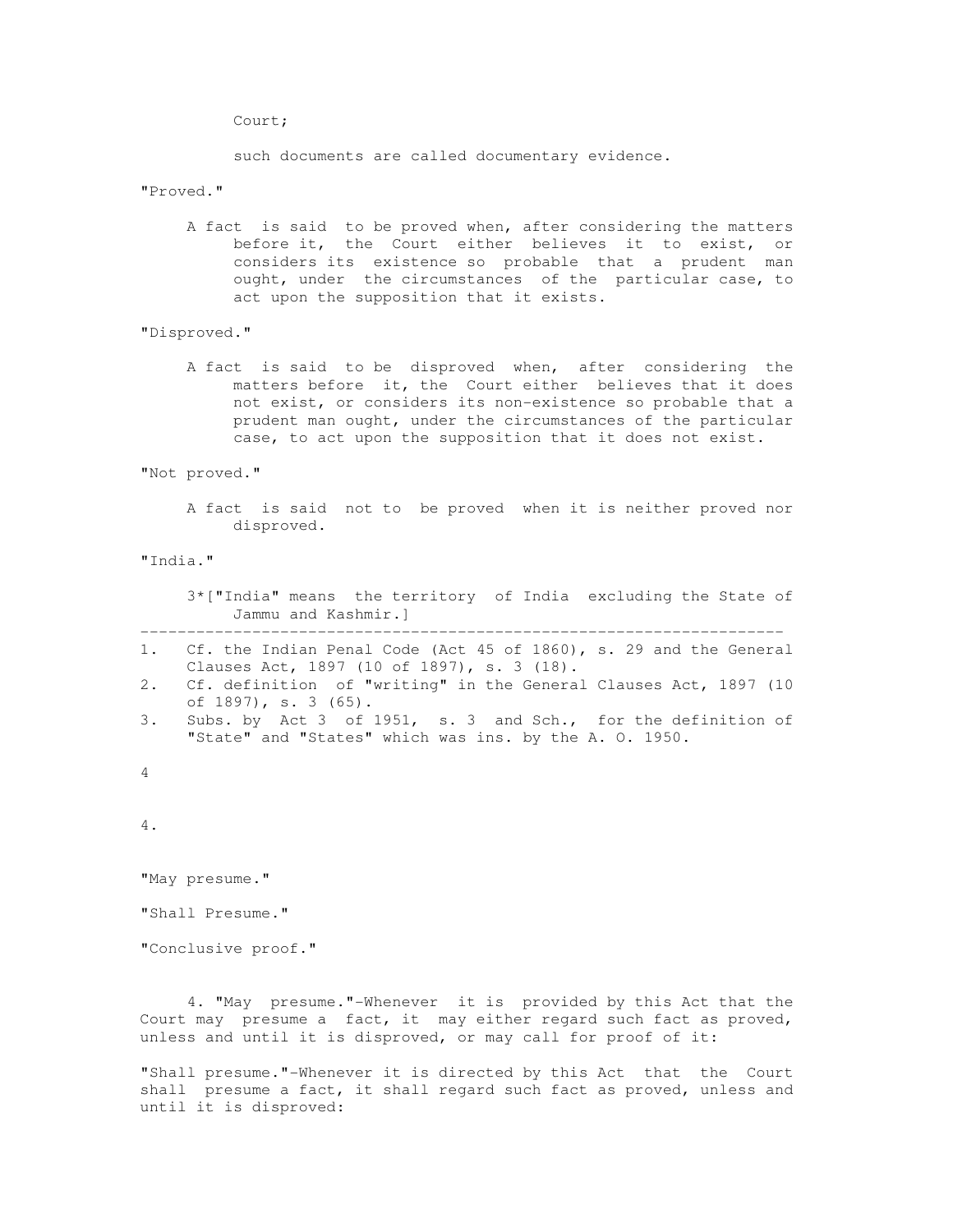"Conclusive proof."-When one fact is declared by this Act to be conclusive proof of another, the Court shall, on proof of the one fact, regard the other as proved, and shall not allow evidence to be given for the purpose of disproving it.

CHAPTER II

OF THE RELEVANCY OF FACTS

CHAPTER II. OF THE RELEVANCY OF FACTS

5.

Evidence may be given of facts in issue and relevant facts.

 5. Evidence may be given of facts in issue and relevant facts.- Evidence may be given in any suit or proceeding of the existence of non-existence of every fact in issue and of such other facts as are hereinafter declared to be relevant, and of no others.

 Explanation.--This section shall not enable any person to give evidence of a fact which he is disentitled to prove by any provision of the law for the time being in force relating to Civil Procedure. 1\*

Illustrations

 (a) A is tried for the murder of B by beating him with a club with the intention of causing his death.

At A's trial the following facts are in issue:--

A's beating B with the club;

A's causing B's death by such beating;

A's intention to cause B's death.

 (b) A suitor does not bring with him, and have in readiness for production at the first hearing of the case, a bond on which he relies. This section does not enable him to produce the bond or prove its contents at a subsequent stage of the proceedings, otherwise than in accordance with the conditions prescribed by the Code of Civil Procedure 1\*.

6.

Relevancy of facts forming part of same transaction.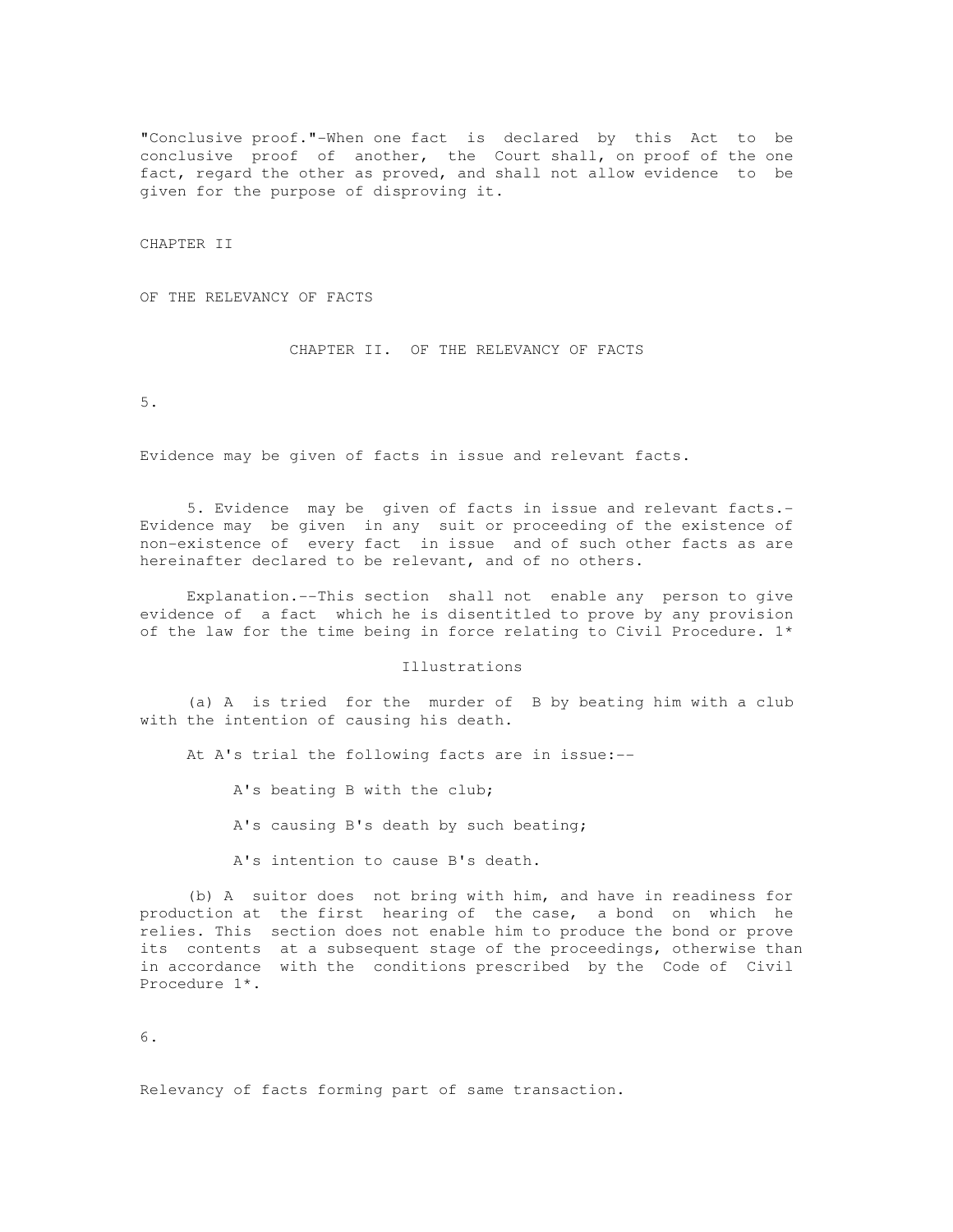6. Relevancy of facts forming part of same transaction.-Facts which, though not in issue, are so connected with a fact in issue as to form part of the same transaction, are relevant, whether they occurred at the same time and place or at different times and places. ---------------------------------------------------------------------

1. See now the Code of Civil Procedure, 1908 (Act 5 of 1908).

5

#### Illustrations

 (a) A is accused of the murder of B by beating him. Whatever was said or done by A or B or the by-standers at the beating, or so shortly before or after it as to form part of the transaction, is a relevant fact.

 (b) A is accused of waging war against the 1\*[Government of India] by taking part in an armed insurrection in which property is destroyed, troops are attacked and gaols are broken open. The occurrence of these facts is relevant, as forming part of the general transaction, though A may not have been present at all of them.

 (c) A sues B for a libel contained in a letter forming part of a correspondence. Letters between the parties relating to the subject out of which the libel arose, and forming part of the correspondence in which it is contained, are relevant facts, though they do not contain the libel itself.

 (d) The question is, whether certain goods ordered from B were delivered to A. The goods were delivered to several intermediate persons successively. Each delivery is a relevant fact.

7.

Facts which are the occasion, cause or effect of facts in issue.

 7. Facts which are the occasion, cause or effect of facts in issue.-Facts which are the occasion, cause or effect, immediate or otherwise, of relevant facts, or facts in issue, or which constitute the state of things under which they happened, which afforded an opportunity for their occurrence or transaction, are relevant.

#### Illustrations

(a) The question is, whether A robbed B.

 The facts that, shortly before the robbery, B went to a fair with money in his possession, and that he showed it or mentioned the fact that he had it, to third persons, are relevant.

(b) The question is, whether A murdered B.

Marks on the ground, produced by a struggle at or near the place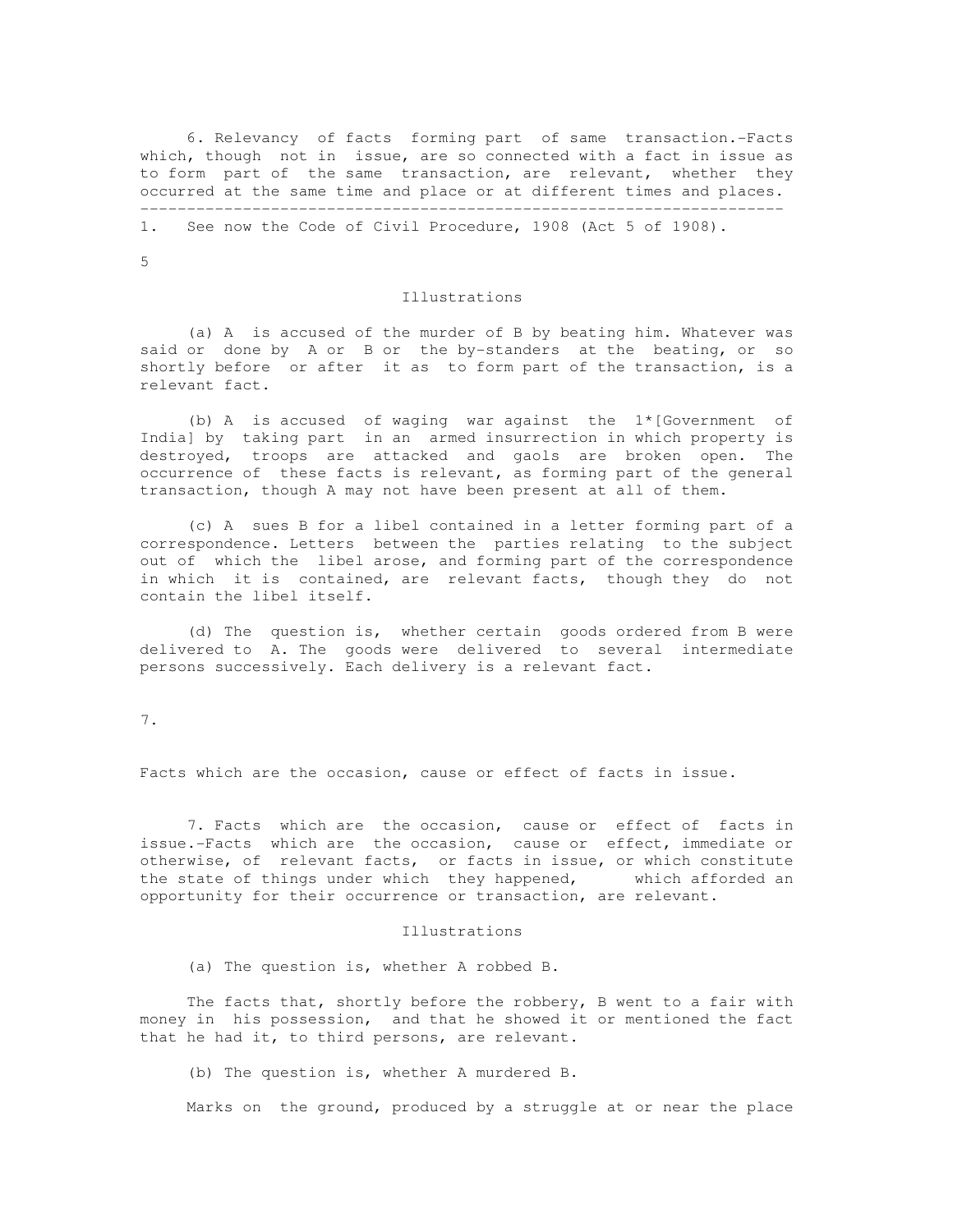where the murder was committed, are relevant facts.

(c) The question is, whether A poisoned B.

 The state of B's health before the symptoms ascribed to poison, and habits of B, known to A, which afforded an opportunity for the administration of poison, are relevant facts.

8.

Motive, preparation and previous or subsequent conduct.

 8. Motive, preparation and previous or subsequent conduct.-Any fact is relevant which shows or constitutes a motive or preparation for any fact in issue or relevant fact.

 The conduct of any party, or of any agent to any party, to any suit or proceeding, in reference to such suit or proceeding, or in reference to any fact in issue therein or relevant thereto, and the conduct of any person an offence against whom is the subject of any proceeding, is relevant, if such conduct influences or is influenced by any fact in issue or relevant fact, and whether it was previous or subsequent thereto.

---------------------------------------------------------------------

1. Subs. by the A. O. 1950 for "Queen".

 $6<sup>1</sup>$ 

 Explanation 1.--The word "conduct" in this section does not include statements, unless those statements accompany and explain acts other than statements; but this explanation is not to affect the relevancy of statements under any other section of this Act.

 Explanation 2.--When the conduct of any person is relevant, any statement made to him or in his presence and hearing, which affects such conduct, is relevant.

### Illustrations

(a) A is tried for the murder of B.

The facts that A murdered  $C$ , that B knew that A had murdered  $C$ , and that B had tried to extort money from A by threatening to make his knowledge public, are relevant.

 (b) A sues B upon a bond for the payment of money. B denies the making of the bond.

The fact that, at the time when the bond was alleged to be made, B required money for a particular purpose, is relevant.

(c) A is tried for the murder of B by poison.

The fact that, before the death of B, A procured poison similar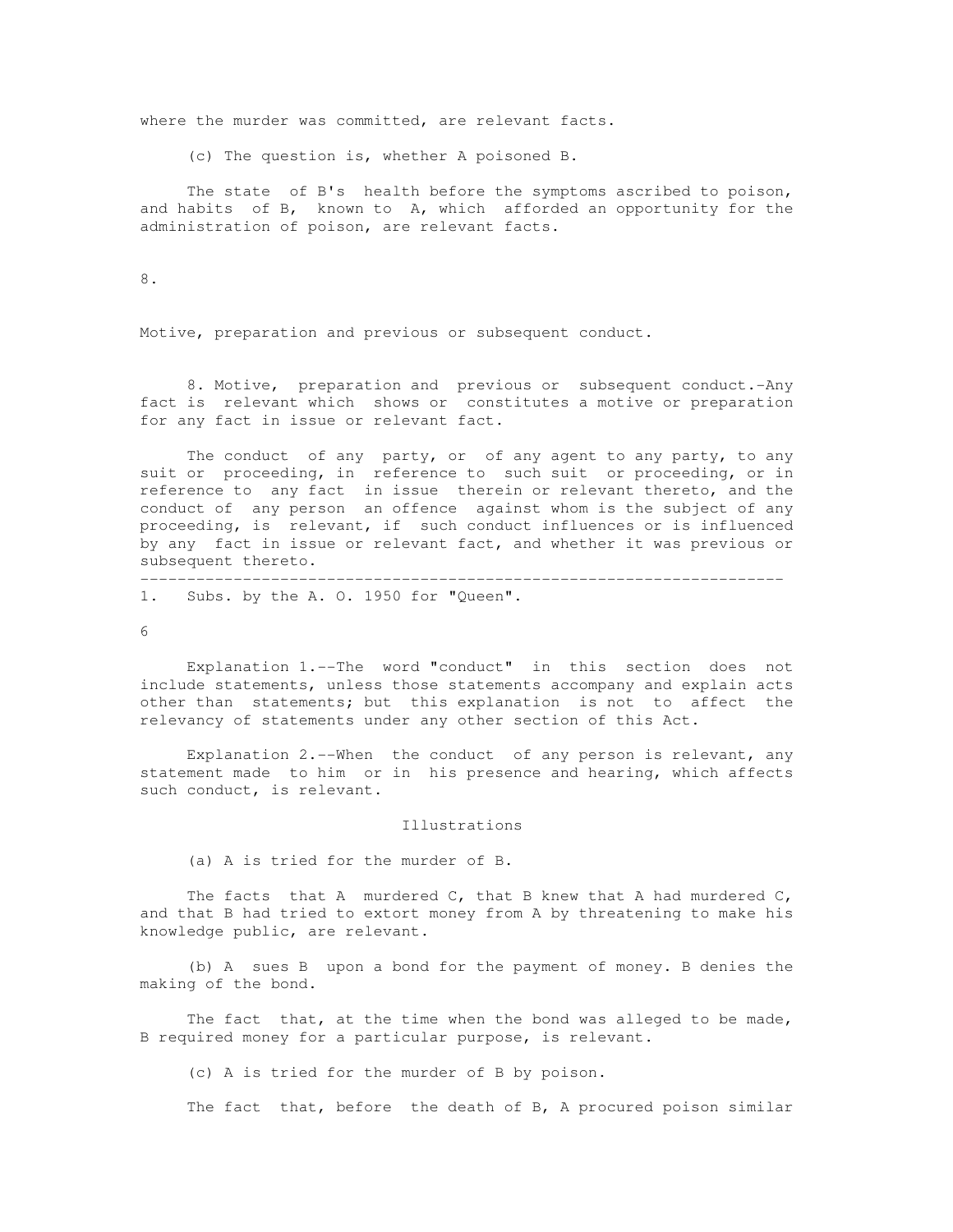to that which was administered to B, is relevant.

(d) The question is, whether a certain document is the will of A.

 The facts that, not long before the date of the alleged will, A made inquiry into matters to which the provisions of the alleged will relate, that he consulted vakils in reference to making the will, and that he caused drafts of other wills to be prepared of which he did not approve, are relevant.

(e) A is accused of a crime.

The facts that, either before or at the time of, or after the alleged crime, A provided evidence which would tend to give to the facts of the case an appearance favourable to himself, or that he destroyed or concealed evidence, or prevented the presence or procured the absence of persons who might have been witnesses, or suborned persons to give false evidence respecting it, are relevant.

(f) The question is, whether A robbed B.

 The facts that, after B was robbed, C said in A's presence- "the police are coming to look for the man who robbed B," and that immediately afterwards A ran away, are relevant.

(g) The question is, whether A owes B rupees 10,000.

 The facts that A asked C to lend him money, and that D said to C in A's presence and hearing- "I advise you not to trust A, for he owes B 10,000 rupees," and that A went away without making any answer, are relevant facts.

(h) The question is, whether A committed a crime.

 The fact that A absconded after receiving a letter warning him that inquiry was being made for the criminal, and the contents of the letter, are relevant.

(i) A is accused of a crime.

The facts that, after the commission of the alleged crime, he absconded, or was in possession of property or the proceeds of property acquired by the

7

crime, or attempted to conceal things which were or might have been used in committing it, are relevant.

(j) The question is, whether A was ravished.

 The facts that, shortly after the alleged rape, she made a complaint relating to the crime, the circumstances under which, and the terms in which, the complaint was made, are relevant.

 The fact that, without making a complaint, she said that she had been ravished is not relevant as conduct under this section, though it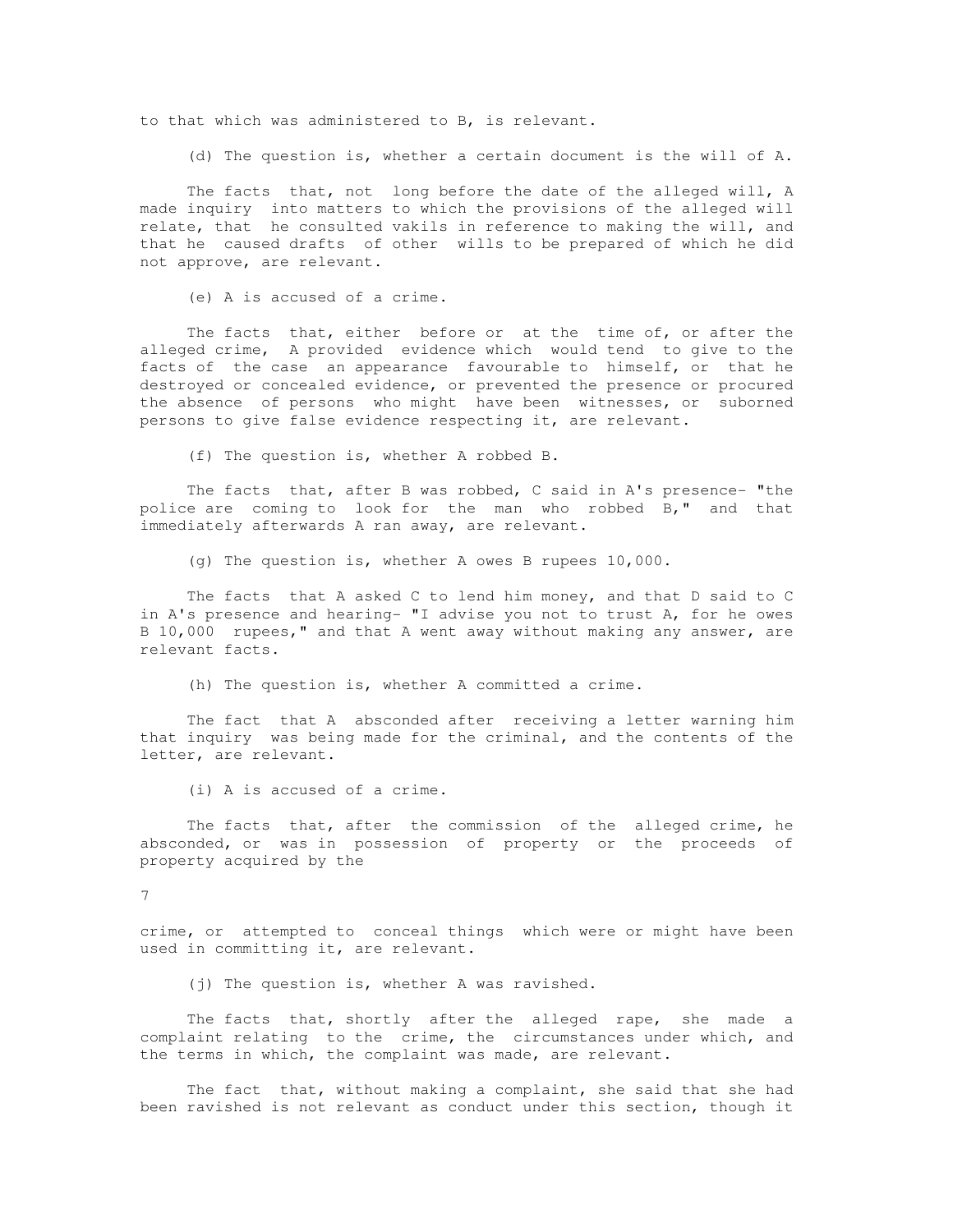may be relevant as a dying declaration under section 32, clause  $(1)$ , or as corroborative evidence under section 157.

(k) The question is, whether A was robbed.

 The fact that, soon after the alleged robbery, he made a complaint relating to the offence, the circumstances under which, and the terms in which, the complaint was made, are relevant.

 The fact that he said he had been robbed without making any complaint, is not relevant, as conduct under this section, though it may be relevant as a dying declaration under section 32, clause  $(1)$ , or as corroborative evidence under section 157.

9.

Facts necessary to explain or introduce relevant facts.

 9. Facts necessary to explain or introduce relevant facts.-Facts necessary to explain or introduce a fact in issue or relevant fact, or which support or rebut an inference suggested by a fact in issue or relevant fact, or which establish the identity of any thing or person whose identity is relevant, or fix the time or place at which any fact in issue or relevant fact happened, or which show the relation of parties by whom any such fact was transacted, are relevant in so far as they are necessary for that purpose.

#### Illustrations

(a) The question is, whether a given document is the will of A.

 The state of A's property and of his family at the date of the alleged will may be relevant facts.

 (b) A sues B for a libel imputing disgraceful conduct to A ; B affirms that the matter alleged to be libellous is true.

 The position and relations of the parties at the time when the libel was published may be relevant facts as introductory to the facts in issue.

 The particulars of a dispute between A and B about a matter unconnected with the alleged libel are irrelevant, though the fact that there was a dispute may be relevant if it affected the relations between A and B.

(c) A is accused of a crime.

 The fact that, soon after the commission of the crime, A absconded from his house, is relevant under section 8, as conduct subsequent to and affected by facts in issue.

 The fact that at the time when he left home he had sudden and urgent business at the place to which he went, is relevant, as tending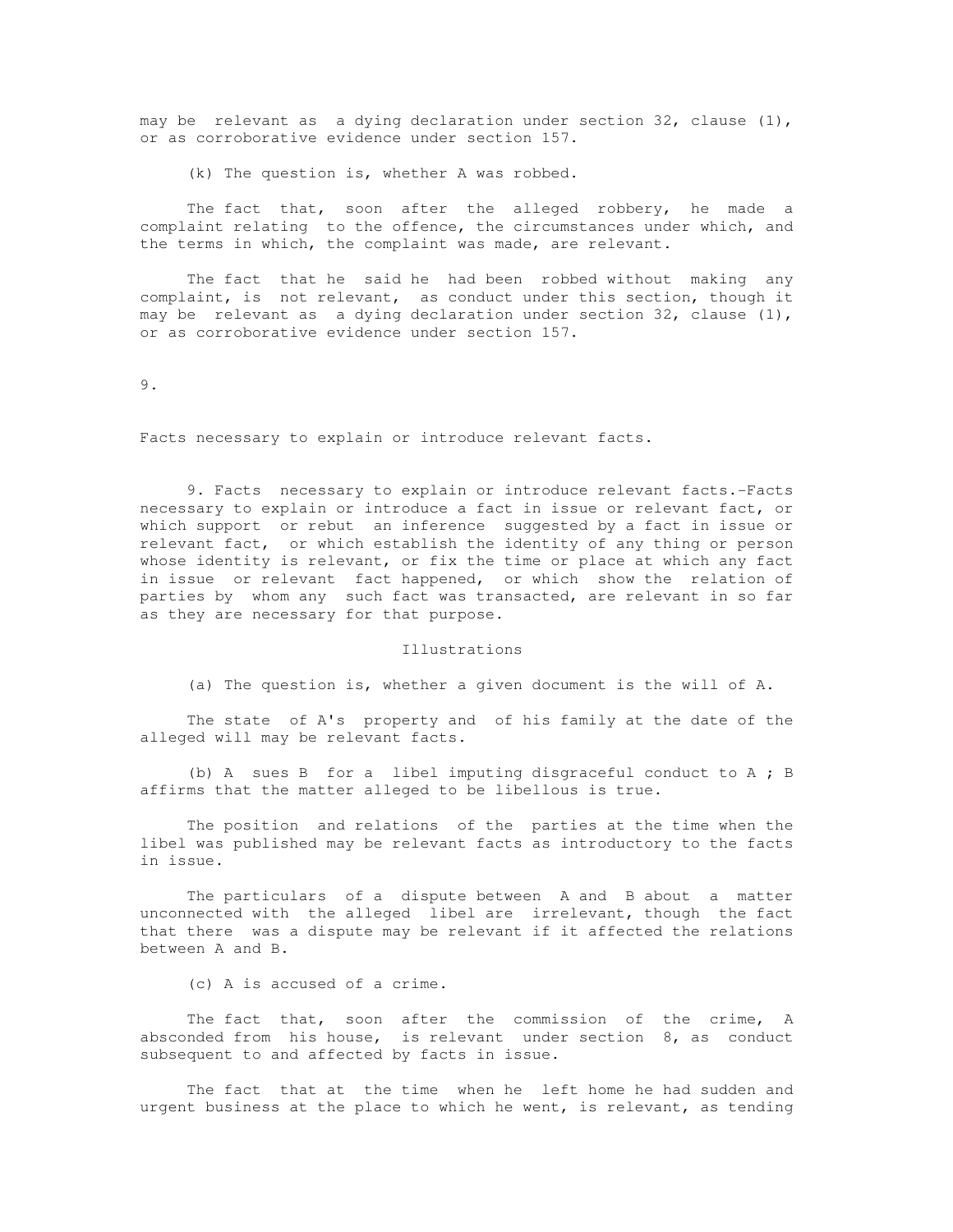to explain the fact that he left home suddenly.

 The details of the business on which he left are not relevant, except in so far as they are necessary to show that the business was sudden and urgent.

8

 (d) A sues B for inducing C to break a contract of service made by him with A. C, on leaving A's service, says to A-"I am leaving you because B has made me a better offer." This statement is a relevant fact as explanatory of C's conduct, which is relevant as a fact in issue.

 (e) A, accused of theft, is seen to give the stolen property to B, who is seen to give it to A's wife. B says as he delivers it-"A says your are to hide this." B's statement is relevant as explanatory of a fact which is part of the transaction.

 (f) A is tried for a riot and is proved to have marched at the head of a mob. The cries of the mob are relevant as explanatory of the nature of the transaction.

10.

Things said or done by conspirator in reference to common design.

 10. Things said or done by conspirator in reference to common design. Where there is reasonable round to believe that two or more persons have conspired together to commit an offence or an actionable wrong, anything said, done or written by any one of such persons in reference to their common intention, after the time when such intention was first entertained by any one of them, is a relevant fact as against each of the persons believed to be so conspiring, as well for the purpose of proving the existence of the conspiracy as for the purpose of showing that any such person was a party to it.

## Illustration

 Reasonable ground exists for believing that A has joined in a conspiracy to wage war against the 1\*[Government of India].

 The facts that B procured arms in Europe for the purpose of the conspiracy, C collected money in Calcutta for a like object, D persuaded persons to join the conspiracy in Bombay, E published writings advocating the object in view at Agra, and F transmitted from Delhi to G at Kabul the money which C had collected at Calcutta, and the contents of a letter written by H giving an account of the conspiracy, are each relevant, both to prove the existence of the conspiracy, and to prove A's complicity in it, although he may have been ignorant of all of them, and although the persons by whom they were done were strangers to him, and although they may have taken place before he joined the conspiracy or after he left it.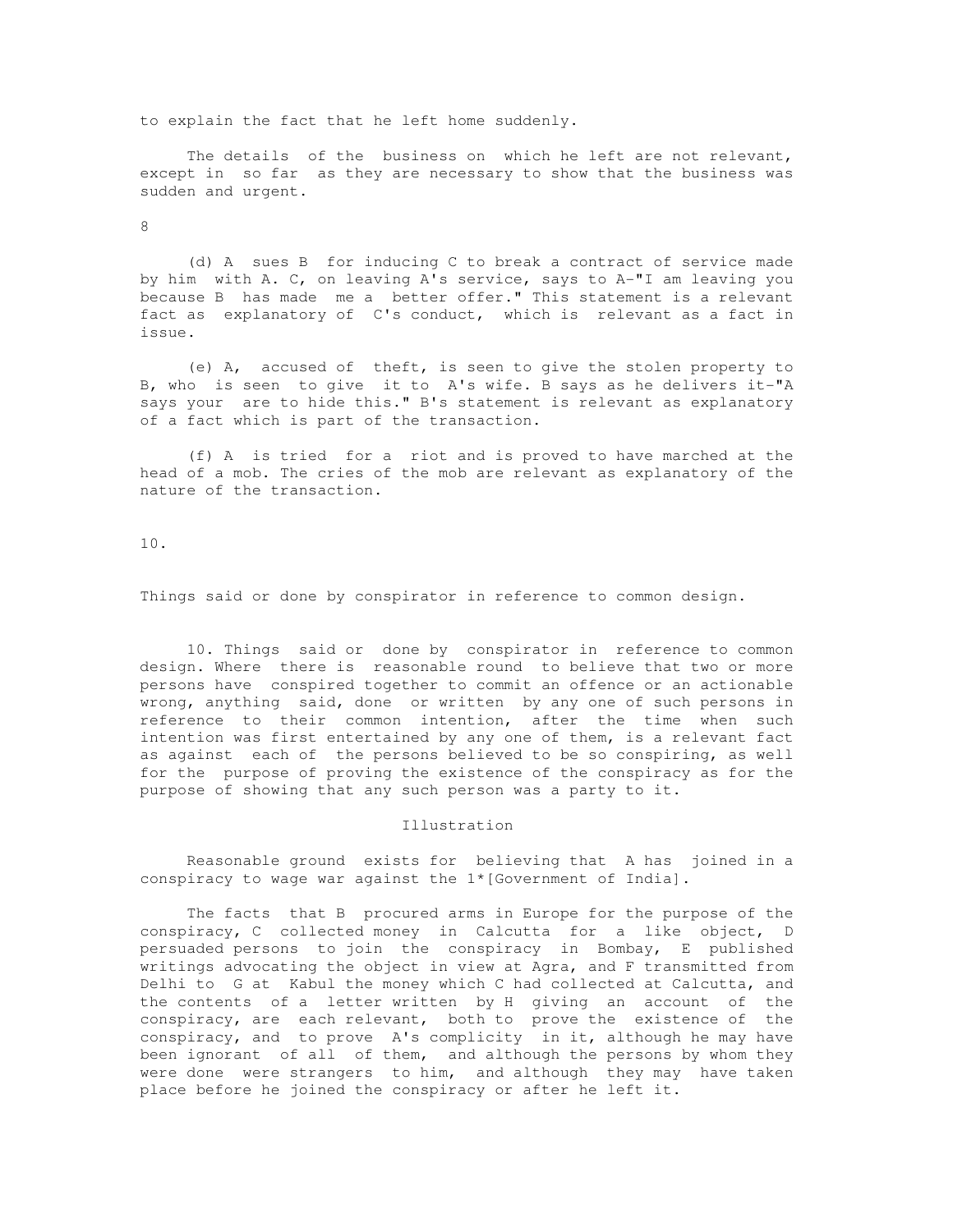When facts not otherwise relevant become relevant.

 11. When facts not otherwise relevant become relevant.-Facts not otherwise relevant are relevant--

- (1) if they are inconsistent with any fact in issue or relevant fact;
- (2) if by themselves or in connection with other facts they make the existence or non-existence of any fact in issue or relevant fact highly probable or improbable.

Illustrations

 (a) The question is whether A committed a crime at Calcutta on a certain day.

 The fact that, on that day, A was at Lahore is relevant. --------------------------------------------------------------------- 1. Subs. by the A. O. 1950 for "Queen".

 $\mathsf{Q}$ 

 The fact that, near the time when the crime was committed, A was at a distance from the place where it was committed, which would render it highly improbable, though not impossible, that he committed it, is relevant.

(b) The question is, whether A committed a crime.

 The circumstances are such that the crime must have been committed either by A, B, C or D. Every fact which shows that the crime could have been committed by no one else and that it was not committed by either B, C or D, is relevant.

## 12.

In suits for damages, facts tending to enable Court to determine amount are relevant.

 12. In suits for damages, facts tending to enable Court to determine amount are relevant. In suits in which damages are claimed, any fact which will enable the Court to determine the amount of damages which ought to be awarded, is relevant.

11.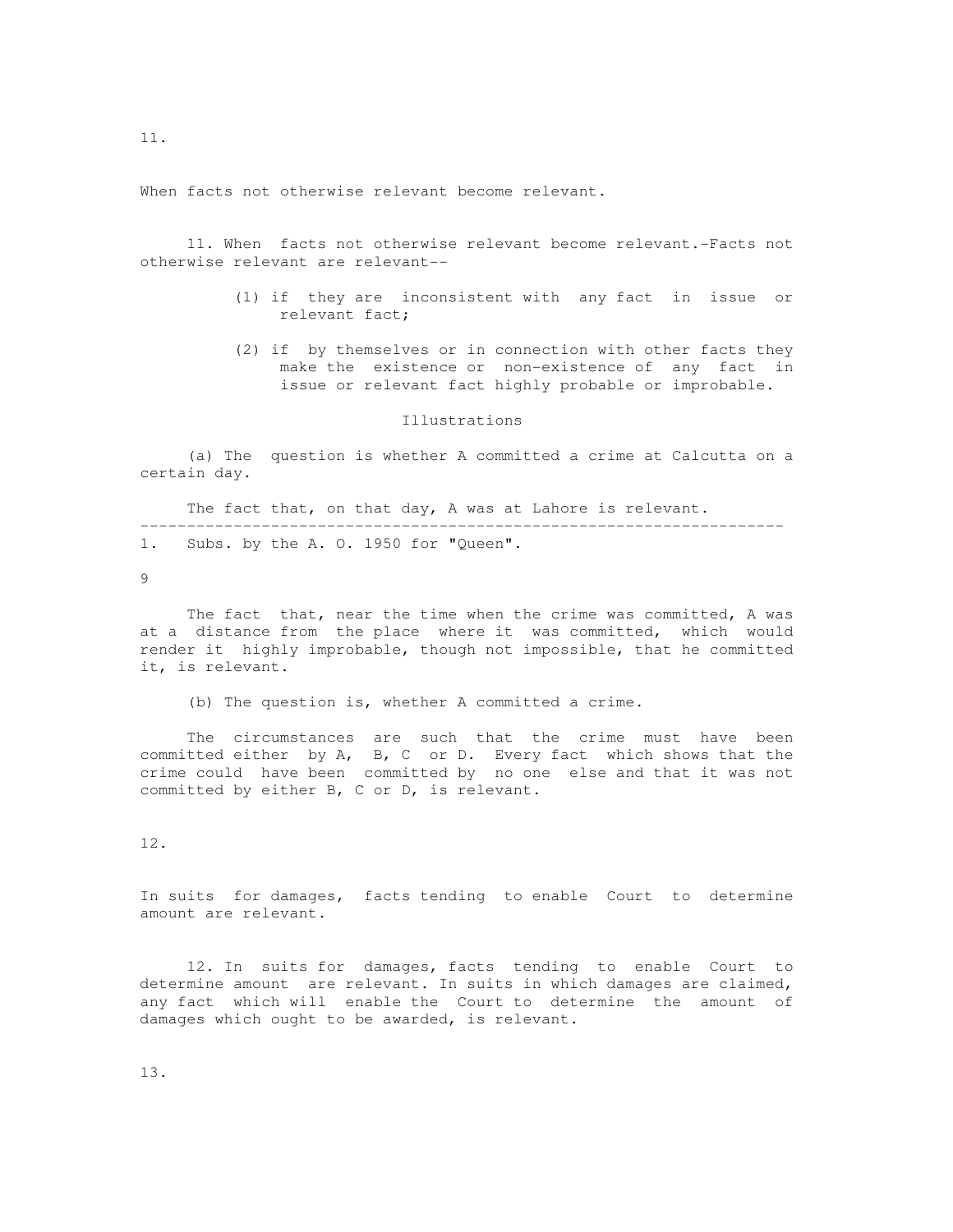Facts relevant when right or custom is in question.

 13. Facts relevant when right or custom is in question.-Where the question is as to the existence of any right or custom, the following facts are relevant:-

- (a) any transaction by which the right or custom in question was created, claimed, modified, recognized, asserted or denied, or which was inconsistent with its existence:
- (b) particular instances in which the right or custom was claimed, recognized or exercised, or in which its exercise was disputed, asserted or departed from.

## Illustration.

 The question is whether A has a right to a fishery. A deed conferring the fishery on A's ancestors, a mortgage of the fishery by A's father, a subsequent grant of the fishery by A's father, irreconcilable with the mortgage, particular instances in which A's father exercised the right, or in which the exercise of the right was stopped by A's neighbours, are relevant facts.

14.

Facts showing existence of state of mind, or of body, or bodily feeling.

 14. Facts showing existence of state of mind, or of body, of bodily feeling.-Facts showing the existence of any state of mind, such as intention, knowledge, good faith, negligence, rashness, ill-will or good-will towards any particular person, or showing the existence of any state of body or bodily feeling, are relevant, when the existence of any such state of mind or body or bodily feeling, is in issue or relevant.

 1\*[Explanation 1.--A fact relevant as showing the existence of a relevant state of mind must show that the state of mind exists, not generally, but in reference to the particular matter in question.

 Explanation 2.--But where, upon the trial of a person accused of an offence, the previous commission by the accused of an offence is --------------------------------------------------------------------- 1. Subs. by Act 3 of 1891, s. 1, for the original Explanation. ---------------------------------------------------------------------

20

relevant within the meaning of this section, the previous conviction of such person shall also be a relevant fact. 1\*]

Illustrations.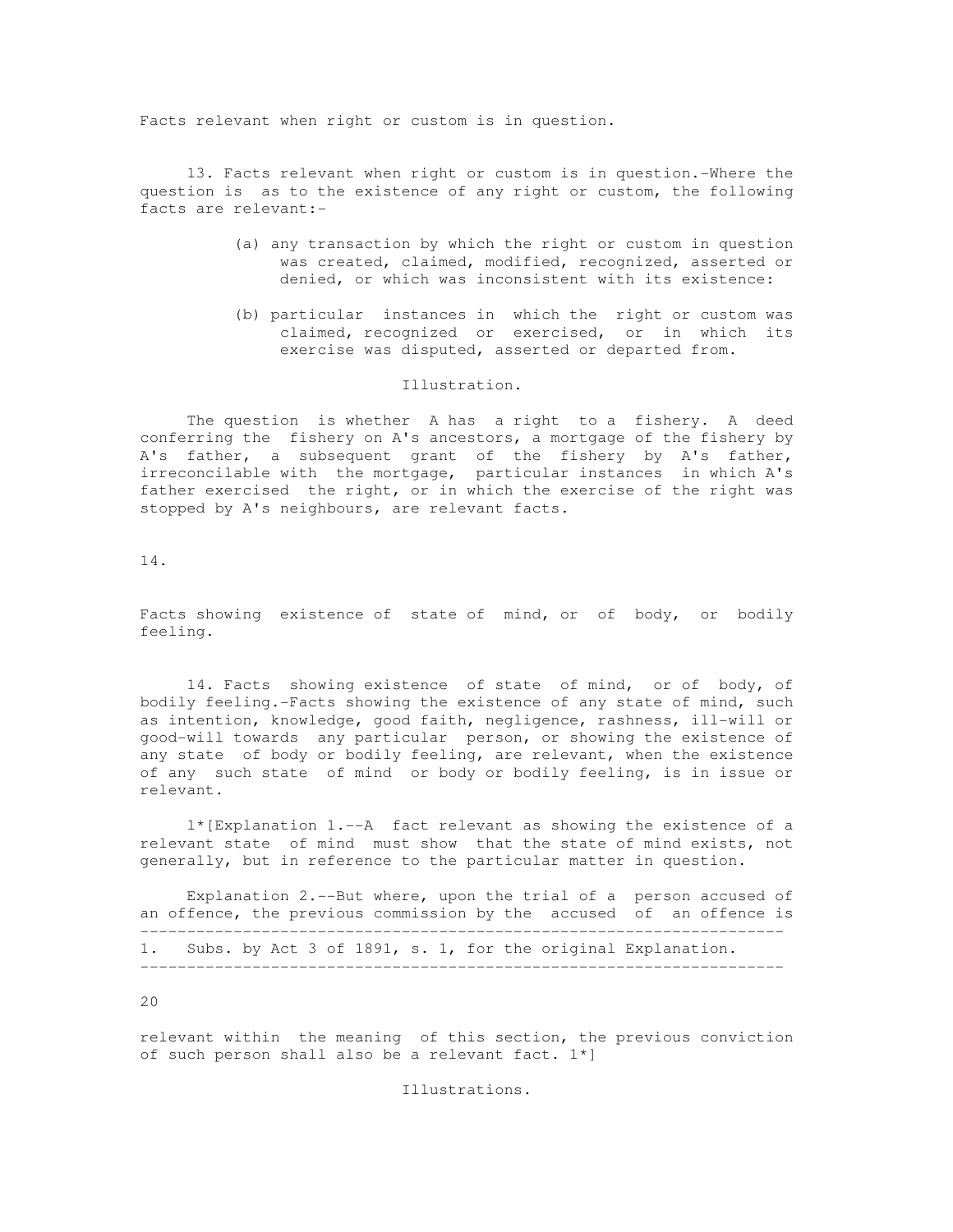(a) A is accused of receiving stolen goods knowing them to be stolen. It is proved that he was in possession of a particular stolen article.

The fact that, at the same time, he was in possession of many other stolen articles is relevant, as tending to show that he knew each and all of the articles of which he was in possession to be stolen.

 $2*(b)$  A is accused of fraudulently delivering to another person a counterfeit coin which, at the time when he delivered it, he knew to be counterfeit.

 The fact that, at the time of its delivery, A was possessed of a number of other pieces of counterfeit coin is relevant.

 The fact that A had been previously convicted of delivering to another person as genuine a counterfeit coin knowing it to be counterfeit is relevant.]

 (c) A sues B for damage done by a dog of B's which B knew to be ferocious.

The facts that the dog had previously bitten  $X$ ,  $Y$  and  $Z$ , and that they had made complaints to B, are relevant.

 (d) The question is whether A, the acceptor of a bill of exchange, knew that the name of a payee was fictitious.

 The fact that A had accepted other bills drawn in the same manner before they could have been transmitted to him by the payee if the payee had been a real person, is relevant, as showing that A knew that the payee was a fictitious person.

 (e) A is accused of defaming B by publishing an imputation intended to harm the reputation of B.

 The fact of previous publications by A respecting B, showing illwill on the part of A towards B is relevant, as proving A's intention to harm B's reputation by the particular publication in question.

 The facts that there was no previous quarrel between A and B, and that A repeated the matter complained of as he heard it, are relevant, as showing that A did not intend to harm the reputation of B.

 (f) A is sued by B for fraudulently representing to B that C was solvent, whereby B, being induced to trust C, who was insolvent, suffered loss.

 The fact that, at the time when A represented C to be solvent, C was supposed to be solvent by his neighbours and by persons dealing with him, is relevant, as showing that A made the representation in good faith.

 $(q)$  A is sued by B for the price of work done by B, upon a house of which A is owner, by the order of C, a contractor.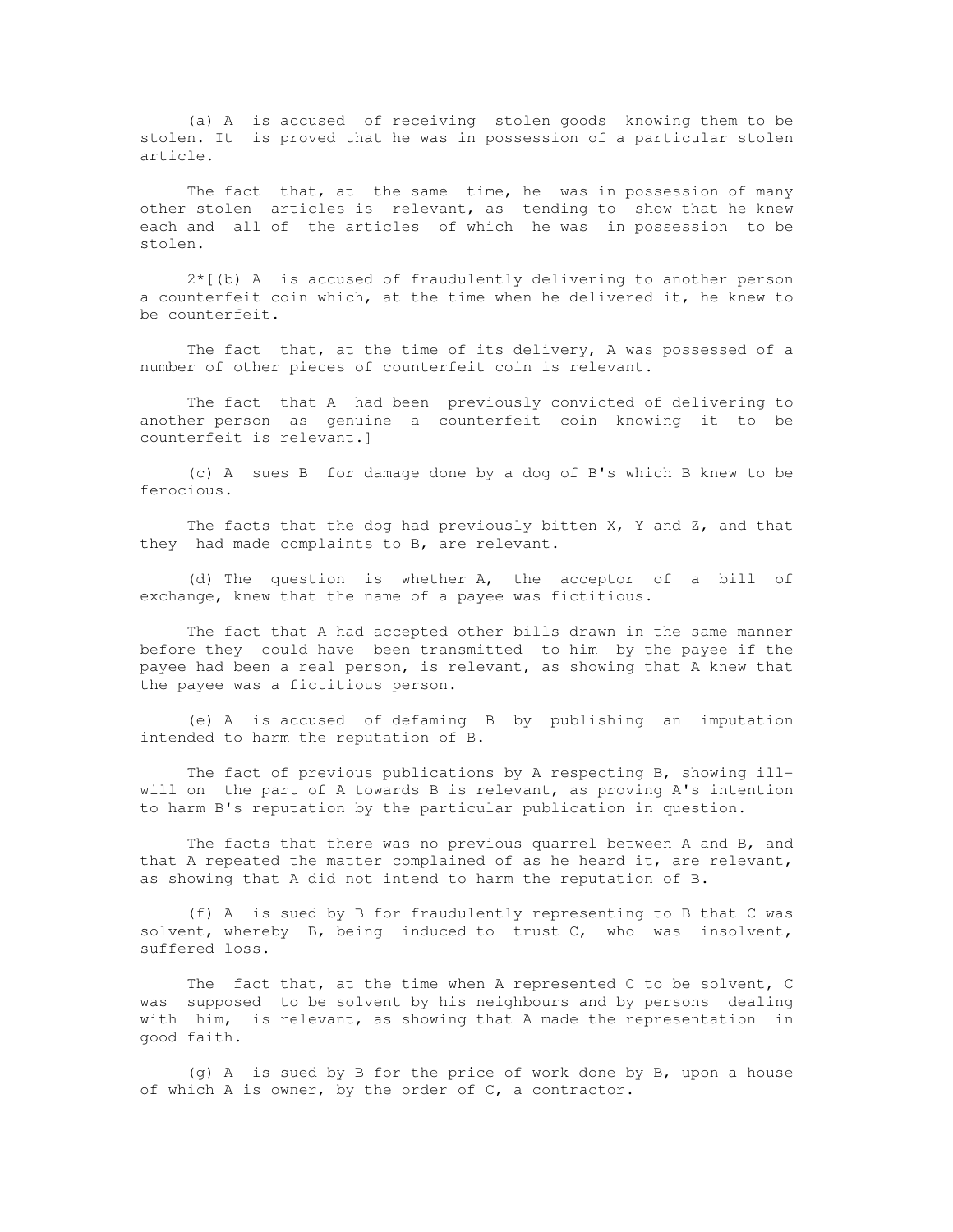A's defence is that B's contract was with C.

---------------------------------------------------------------------

 The fact that A paid C for the work in question is relevant, as proving that A did, in good faith, make over to C the management of the work in question, so that C was in a position to contract with B on C's own account, and not as agent for A.

1. See the Code of Criminal Procedure, 1898 (Act 5 of 1898), s. 311. 2. Subs. by Act 3 of 1891, s. 1, for the original illustration (b).

11

 (h) A is accused of the dishonest misappropriation of property which he had found, and the question is whether, when he appropriated it, he believed in good faith that the real owner could not be found.

 The fact that public notice of the loss of the property had been given in the place where A was, is relevant, as showing that A did not in good faith believe that the real owner of the property could not be found.

 The fact that A knew, or had reason to believe, that the notice was given fraudulently by C, who had heard of the loss of the property and wished to set up a false claim to it, is relevant, as showing that the fact that A knew of the notice did not disprove A's good faith.

 (i) A is charged with shooting at B with intent to kill him, In order to show A's intent the fact of A's having previously shot at B may be proved.

 (j) A is charged with sending threatening letters to B. Threatening letters previously sent by A to B may be proved, as showing the intention of the letters.

 (k) The question is, whether A has been guilty of cruelty towards B, his wife.

 Expressions of their feeling towards each other shortly before or after the alleged cruelty are relevant facts.

(l) The question is whether A's death was caused by poison.

 Statements made by A during his illness as to his symptoms are relevant facts.

 (m) The question is, what was the state of A's health at the time when an assurance on his life was effected.

 Statements made by A as to the state of his health at or near the time in question are relevant facts.

 (n) A sues B for negligence in providing him with a carriage for hire not reasonably fit for use, whereby A was injured.

 The fact that B's attention was drawn on other occasions to the defect of that particular carriage is relevant.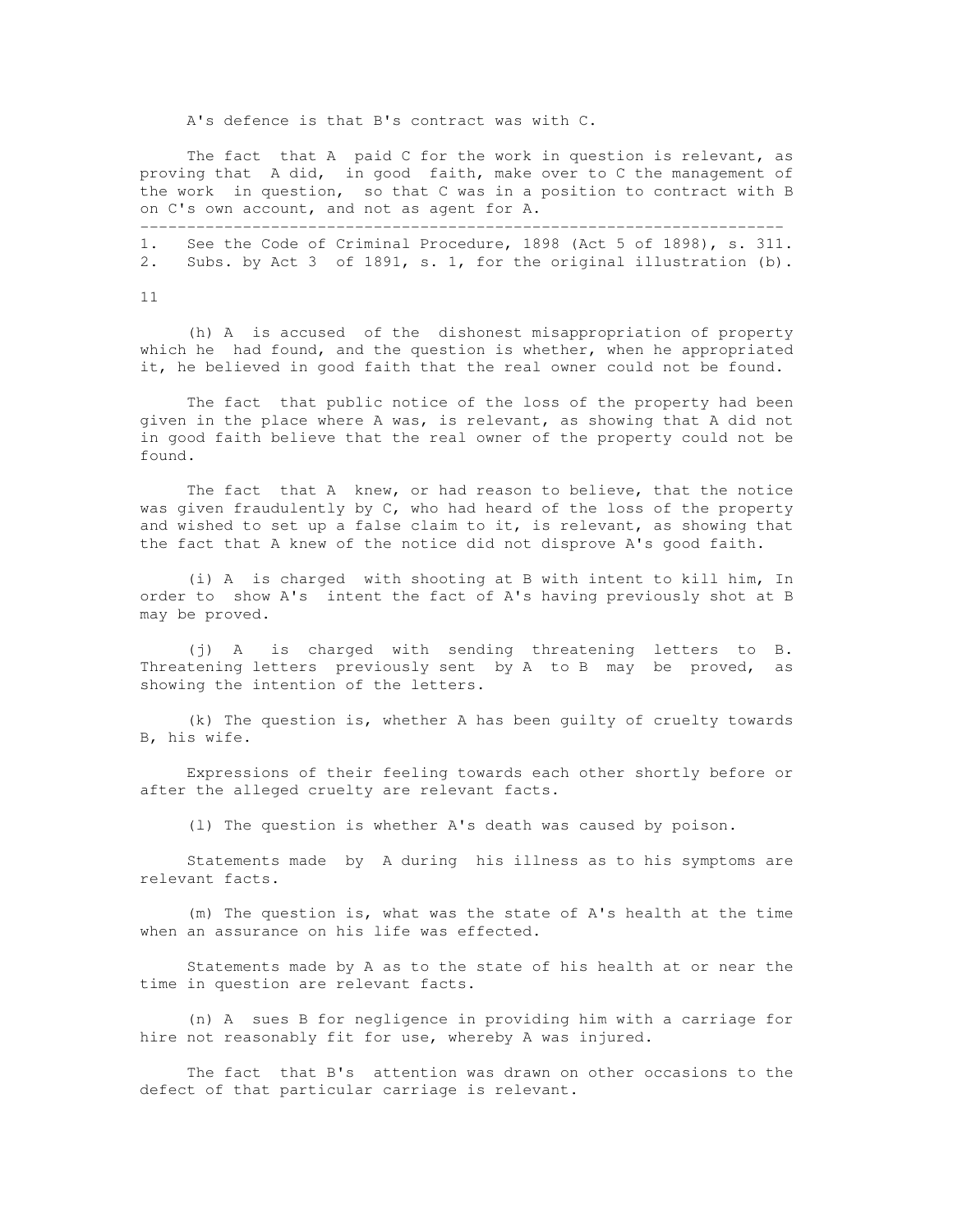The fact that B was habitually negligent about the carriages which he let to hire is irrelevant.

 (o) A is tried for the murder of B by intentionally shooting him dead.

 The fact that A on other occasions shot at B is relevant as showing his intention to shoot B.

 The fact that A was in the habit of shooting at people with intent to murder them, is irrelevant.

(p) A is tried for a crime.

 The fact that he said something indicating an intention to commit that particular crime is relevant.

 The fact that he said something indicating a general disposition to commit crimes of that class is irrelevant.

15.

Facts bearing on question whether act was accidental or intentional.

 15. Facts bearing on question whether act was accidental or intentional.-When there is a question whether an act was accidental or intentional,  $1*(or done with a particular knowledge or intention,] the$ fact that such act formed part of a series of similar occurrences, in each of which the person doing the act was concerned, is relevant. ---------------------------------------------------------------------

1. Ins. by Act 3 of 1891, s. 2. ---------------------------------------------------------------------

12

### Illustrations

 (a) A is accused of burning down his house in order to obtain money for which it is insured.

 The facts that A lived in several houses successively each of which he insured, in each of which a fire occurred, and after each of which fires A received payment from a different insurance office, are relevant, as tending to show that the fires were not accidental.

 (b) A is employed to receive money from the debtors of B. It is A's duty to make entries in a book showing the amounts received by him. He makes an entry showing that on a particular occasion he received less than he really did receive.

 The question is, whether this false entry was accidental or intentional.

The facts that other entries made by A in the same book are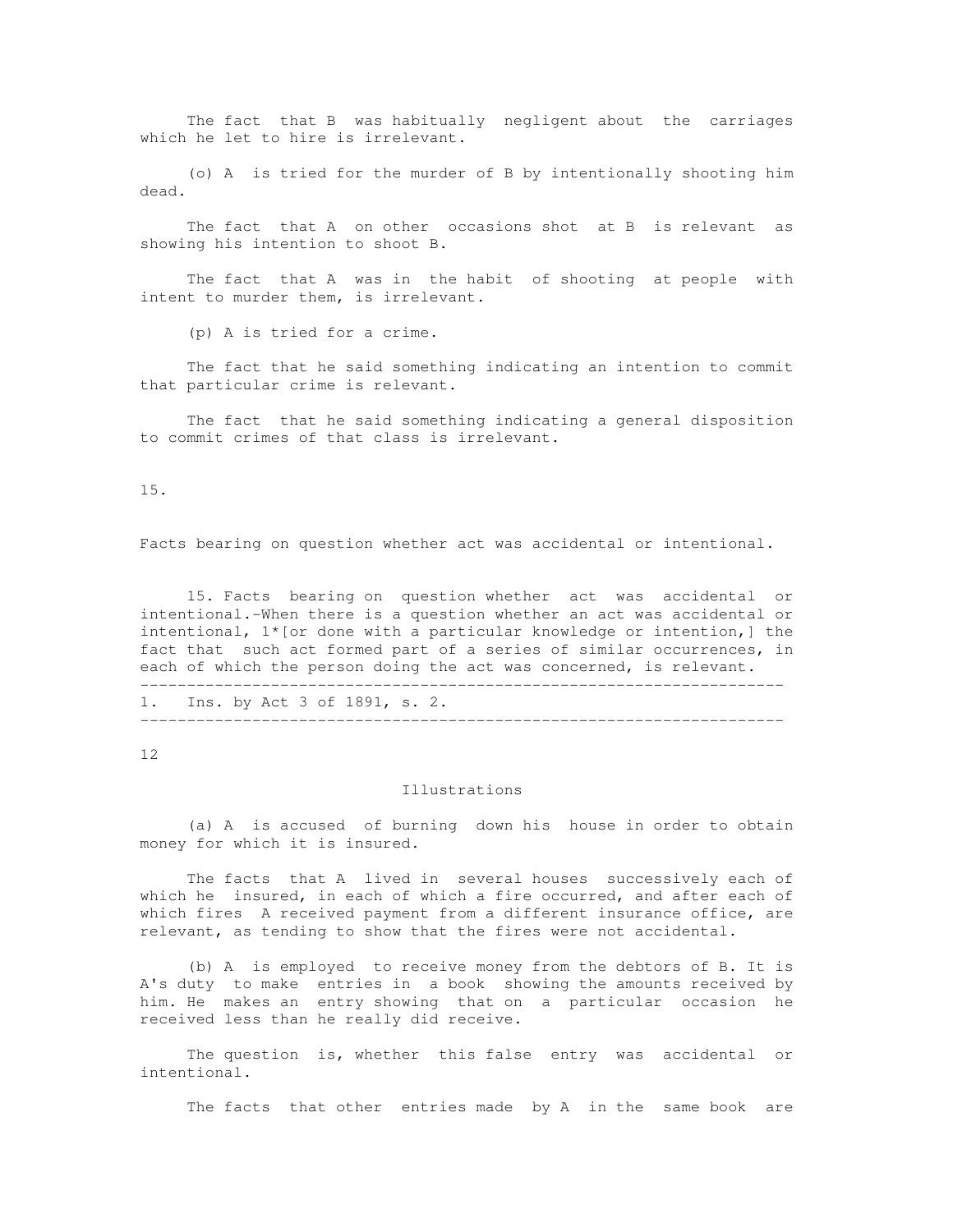false, and that the false entry is in each case in favour of A, are relevant.

 (c) A is accused of fraudulently delivering to B a counterfeit rupee.

 The question is, whether the delivery of the rupee was accidental.

The facts that, soon before or soon after the delivery to B, A delivered counterfeit rupees to C, D and E are relevant, as showing that the delivery to B was not accidental.

16.

Existence of course of business when relevant.

 16. Existence of course of business when relevant.-When there is a question whether a particular act was done, the existence of any course of business, according to which it naturally would have been done, is a relevant fact.

### Illustrations

(a) The question is, whether a particular letter was despatched.

 The facts that it was the ordinary course of business for all letters put in a certain place to be carried to the post, and that particular letter was put in that place are relevant.

 (b) The question is, whether a particular letter reached A. The facts that it was posted in due course, and was not returned through the Dead Letter Office, are relevant.

ADMISSIONS

17.

Admission defined.

 17. Admission defined.-An admission is a statement, oral or documentary, which suggests any inference as to any fact in issue or relevant fact, and which is made by any of the persons, and under the circumstances, hereinafter mentioned.

18.

Admission-by party to proceeding or his agent;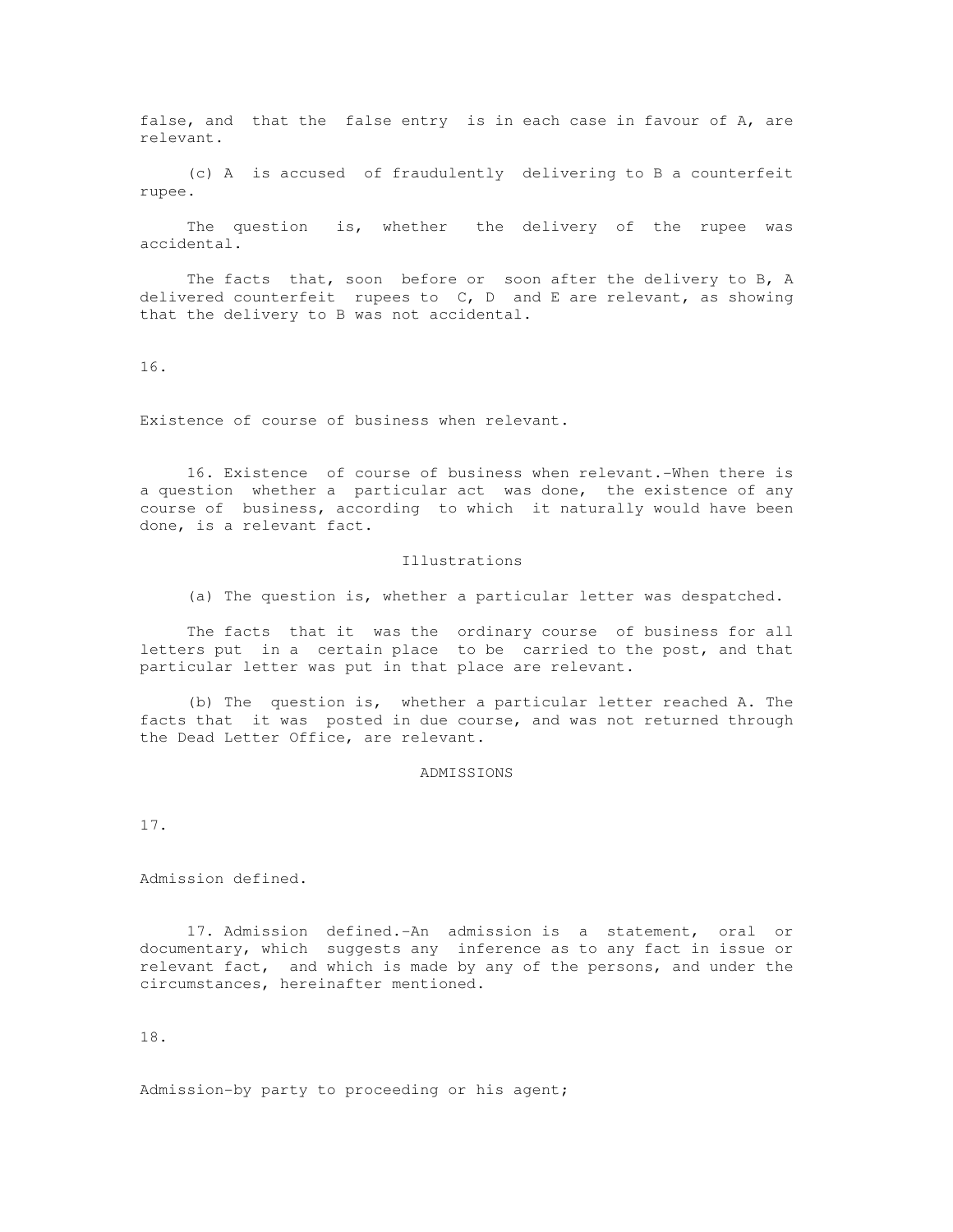by suitor in representative character;

by party interested in subject matter;

by person from whom interest derived.

 18. Admission by party to proceeding or his agent.-Statements made by a party to the proceeding, or by an agent to any such party, whom the Court regards, under the circumstances of the case, as expressly or impliedly authorized by him to make them, are admissions.

by suitor in representative character-Statements made by parties to suits suing or sued in a representative character, are not admissions, unless they were made while the party making them held that character.

13

Statements made by--

by party interested in subject matter;

 (1) persons who have any proprietary or pecuniary interest in the subject-matter of the proceeding, and who make the statement in their character of persons so interested, or

by person from whom interest derived.

 (2) persons from whom the parties to the suit have derived their interest in the subject-matter of the suit,

are admissions, if they are made during the continuance of the interest of the persons making the statements.

19.

Admissions by persons whose position must be proved as against party to suit.

 19. Admissions by persons whose position must be proved as against party to suit.-Statements made by persons whose position or liability it is necessary to prove as against any party to the suit, are admissions, if such statements would be relevant as against such persons in relation to such position or liability in a suit brought by or against them, and if they are made whilst the person making them occupies such position or is subject to such liability.

## Illustration

 A undertakes to collect rents for B. B sues A for not collecting rent due from C to B. A denies that rent was due from C to B. A statement by C that he owed B rent is an admission, and is a relevant fact as against A, if A denies that C did owe rent to B.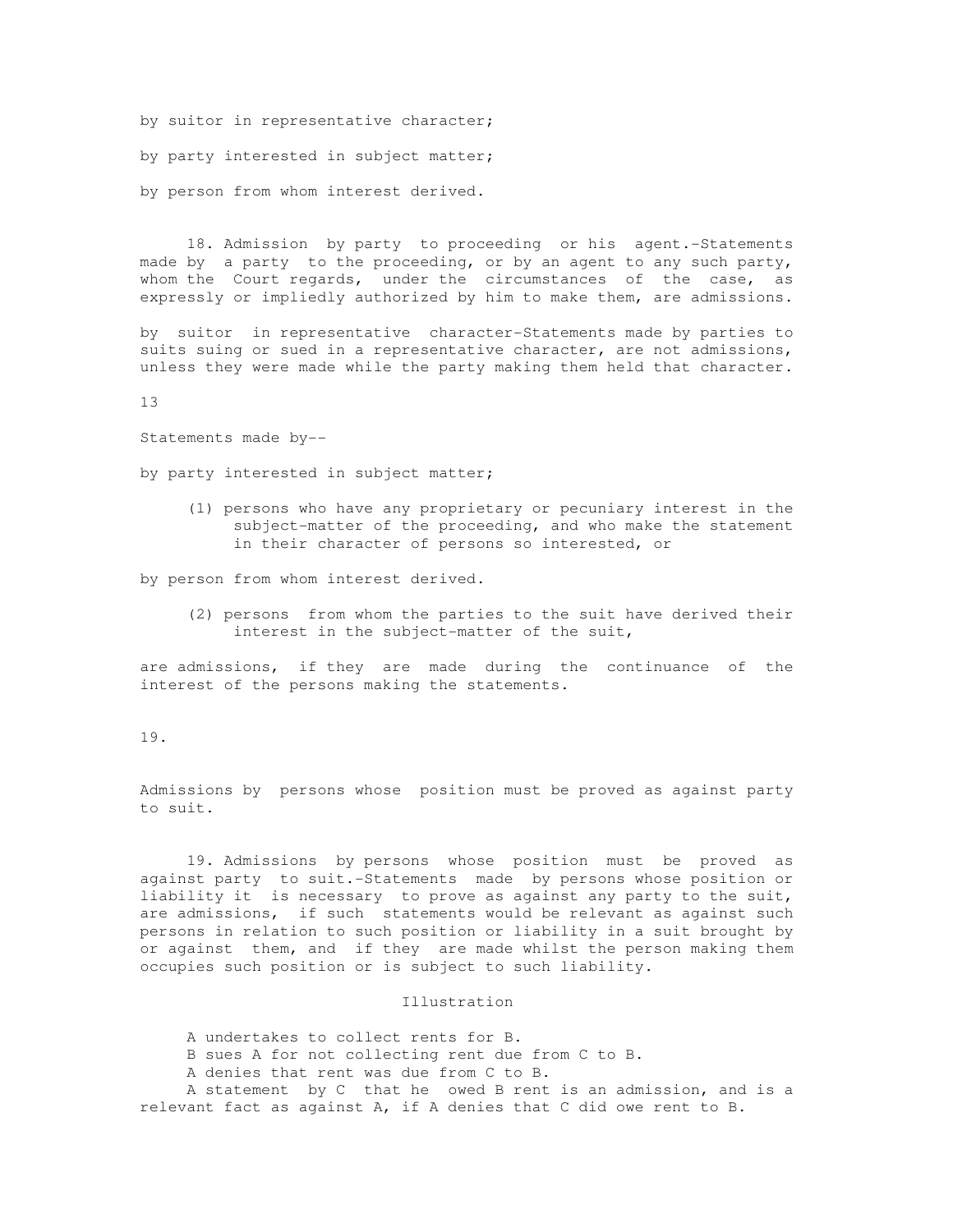Admissions by persons expressly referred to by party to suit.

 20. Admissions by persons expressly referred to by party to suit.- Statements made by person to whom a party to the suit has expressly referred for information in reference to a matter in dispute are admissions.

# Illustration

The question is, whether a horse sold by A to B is sound.

 A says to B--"Go and ask C, C knows all about it." C's statement is an admission.

21.

Proof of admissions against persons making them, and by or on their behalf.

 21. Proof of admissions against persons making them, and by or on their behalf.-Admissions are relevant and may be proved as against the person who makes them, or his representative in interest; but they cannot be proved by or on behalf of the person who makes them or by his representative in interest, except in the following cases:-

- (1) An admission may be proved by or on behalf of the person making it, when it is of such a nature that, if the person making it were dead, it would be relevant as between third persons under section 32.
- (2) An admission may be proved by or on behalf of the person making it, when it consists of a statement of the existence

14

 of any state of mind or body, relevant or in issue, made at or about the time when such state of mind or body existed, and is accompanied by conduct rendering its falsehood improbable.

 (3) An admission may be proved by or on behalf of the person making it, if it is relevant otherwise than as an admission.

#### Illustrations

(a) The question between A and B is, whether a certain deed is or

20.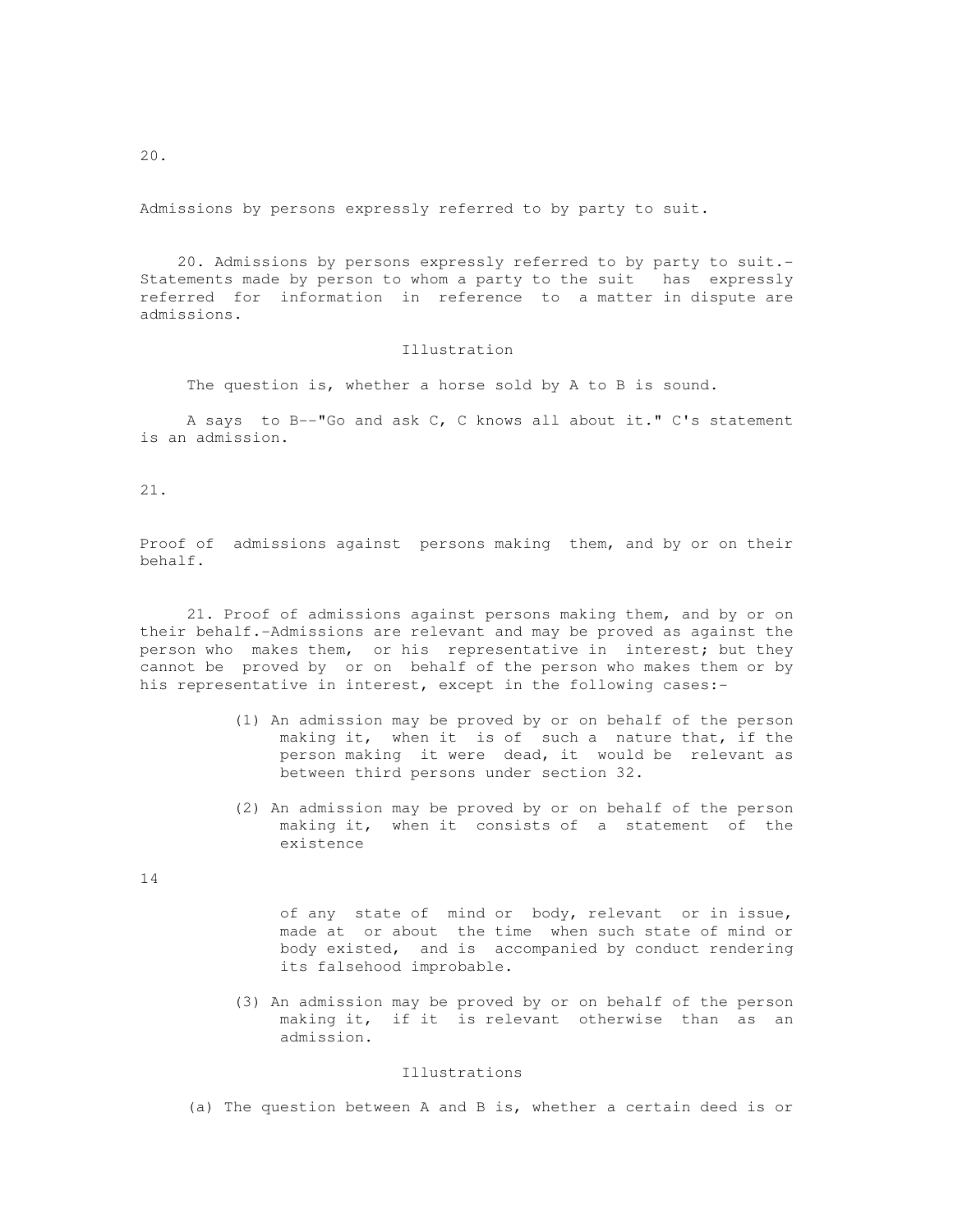is not forged. A affirms that it is genuine, B that it is forged.

 A may prove a statement by B that the deed is genuine, and B may prove a statement by A that deed is forged; but A cannot prove a statement by himself that the deed is genuine, nor can B prove a statement by himself that the deed is forged.

(b) A, the captain of a ship, is tried for casting her away.

 Evidence is given to show that the ship was taken out of her proper course.

 A produces a book kept by him in the ordinary course of his business showing observations alleged to have been taken by him from day to day, and indicating that the ship was not taken out of her proper course. A may prove these statements, because they would be admissible between third parties, if he were dead, under section 32, clause (2).

(c) A is accused of a crime committed by him at Calcutta.

 He produces a letter written by himself and dated at Lahore on that day, and bearing the Lahore post-mark of that day.

 The statement in the date of the letter is admissible, because, if A were dead, it would be admissible under section 32, clause (2).

 (d) A is accused of receiving stolen goods knowing them to be stolen.

 He offers to prove that he refused to sell them below their value.

 A may prove these statements, though they are admissions, because they are explanatory of conduct influenced by facts in issue.

 (e) A is accused of fraudulently having in his possession counterfeit coin which he knew to be counterfeit.

 He offers to prove that he asked a skilful person to examine the coin as he doubted whether it was counterfeit or not, and that that person did examine it and told him it was genuine.

 A may prove these facts for the reasons stated in the last preceding illustration.

22.

When oral admissions as to contents of documents are relevant.

 22. When oral admissions as to contents of documents are relevant.-Oral admissions as to the contents of a document are not relevant, unless and until the party proposing to prove them shows that he is entitled to give secondary evidence of the contents of such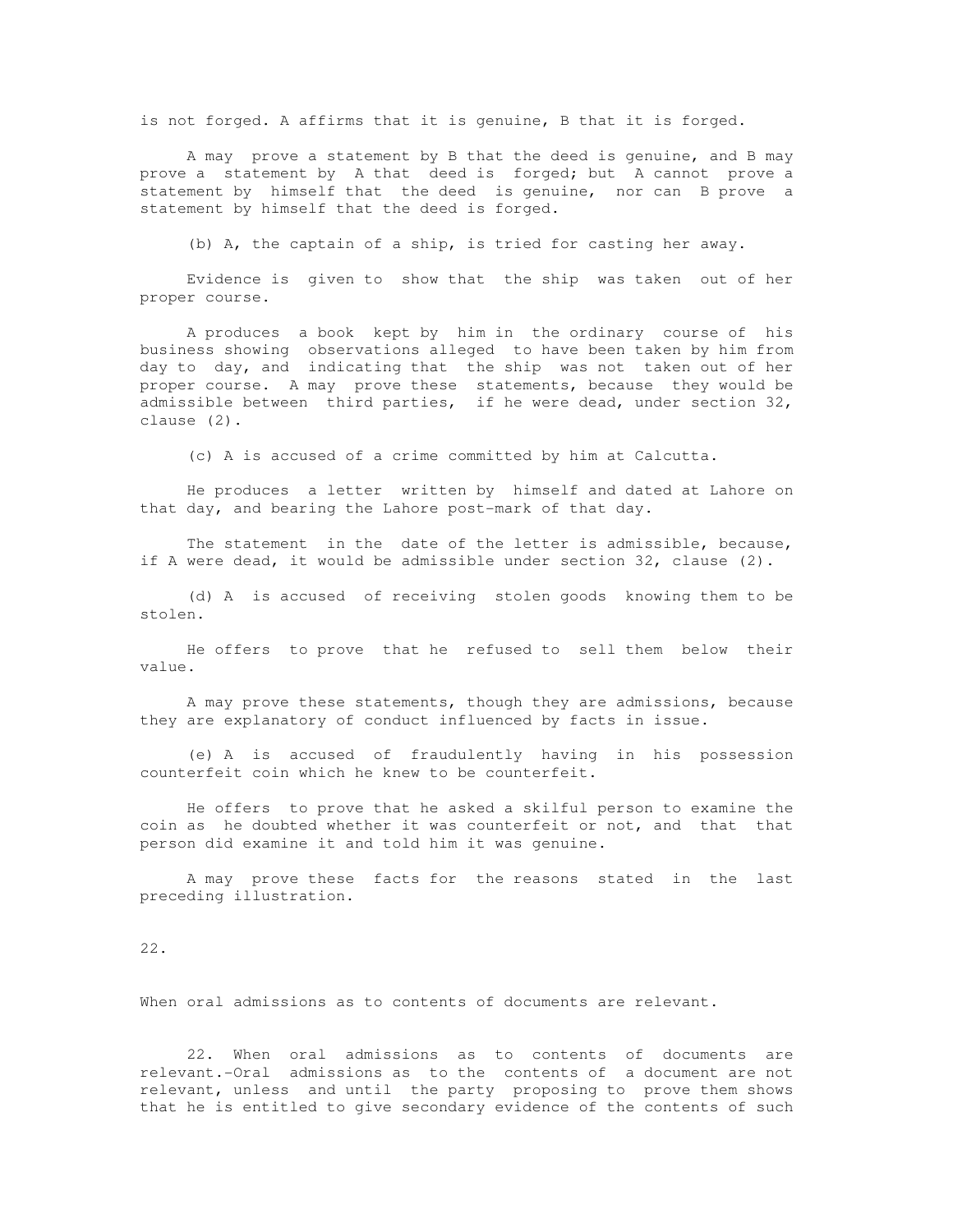document under the rules hereinafter contained, or unless the genuineness of a document produced is in question.

15

23.

Admissions in civil cases when relevant.

 23. Admissions in civil cases when relevant.-In civil cases no admission is relevant, if it is made either upon an express condition that evidence of it is not to be given, or under circumstances from which the Court can infer that the parties agreed together that evidence of it should not be given.

 Explanation.--Nothing in this section shall be taken to exempt any barrister, pleader, attorney or vakil from giving evidence of any matter of which he may be compelled to give evidence under section 126.

24.

Confession caused by inducement, threat or promise, when irrelevant in criminal proceeding.

 24. Confession caused by inducement, threat or promise, when irrelevant in criminal proceeding.-A confession made by an accused person is irrelevant in a criminal proceeding, if the making of the confession appears to the Court to have been caused by any inducement, threat or promise 1\* having reference to the charge against the accused person, proceeding from a person in authority and sufficient, in the opinion of the Court, to give the accused person grounds, which would appear to him reasonable, for supposing that by making it he would gain any advantage or avoid any evil of a temporal nature in reference to the proceedings against him.

25.

Confession to police-officer not to be proved.

 25. Confession to police-officer not to be proved.-No confession made to a police-officer2\*, shall be proved as against a person accused of any offence.

26.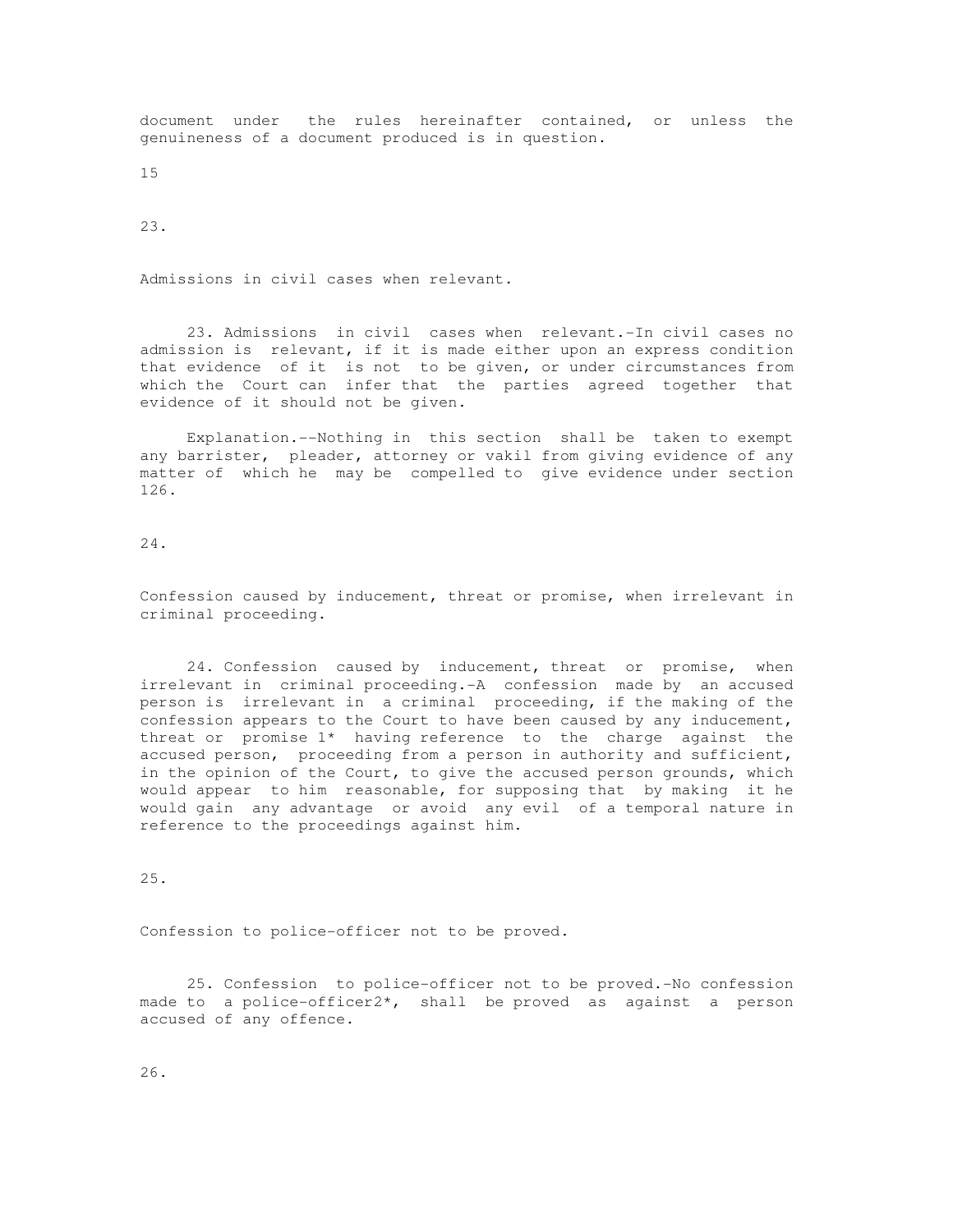Confession by accused while in custody of police not to be proved against him.

 26. Confession by accused while in custody of police not to be proved against him.-No confession made by any person whilst he is in the custody of a police-officer, unless it be made in the immediate presence of a Magistrate, 3\* shall be proved as against such person.

 4\*[Explanation.--In this section "Magistrate" does not include the head of a village discharging magisterial functions in the Presidency of Fort St. George 5\*\*\* or elsewhere, unless such headman is a Magistrate exercising the powers of a Magistrate under the Code of Criminal Procedure, 18826\* (10 of 1882).]

27.

How much of information received from accused may be proved.

 27. How much of information received from accused may be proved.- Provided that, when any fact is deposed to as discovered in consequence of information received from a person accused of any ---------------------------------------------------------------------

- 1. For prohibition of such inducements, etc., see the Code of Criminal Procedure 1898 (Act 5 of 1898), s. 343.
- 2. As to statements made to a police-officer investigating a case, see s. 162, ibid.
- 3. A Coroner has been declared to be a Magistrate for the purposes of this section, see the Coroners Act, 1871 (4 of 1871), s. 20. 4. Ins. by Act 3 of 1891, s. 3.
- 5. The words "or in Burma" rep. by the A. O. 1937.
- 6. See now the Code of Criminal Procedure, 1898 (Act 5 of 1898).

---------------------------------------------------------------------

16

offence, in the custody of a police-officer, so much of such information, whether it amounts to a confession or not, as relates distinctly to the fact thereby discovered, may be proved.

28.

Confession made after removal of impression caused by inducement, threat or promise, relevant.

 28. Confession made after removal of impression caused by inducement, threat or promise, relevant.-If such a confession as is referred to in section 24 is made after the impression caused by any such inducement, threat or promise has, in the opinion of the Court, been fully removed, it is relevant.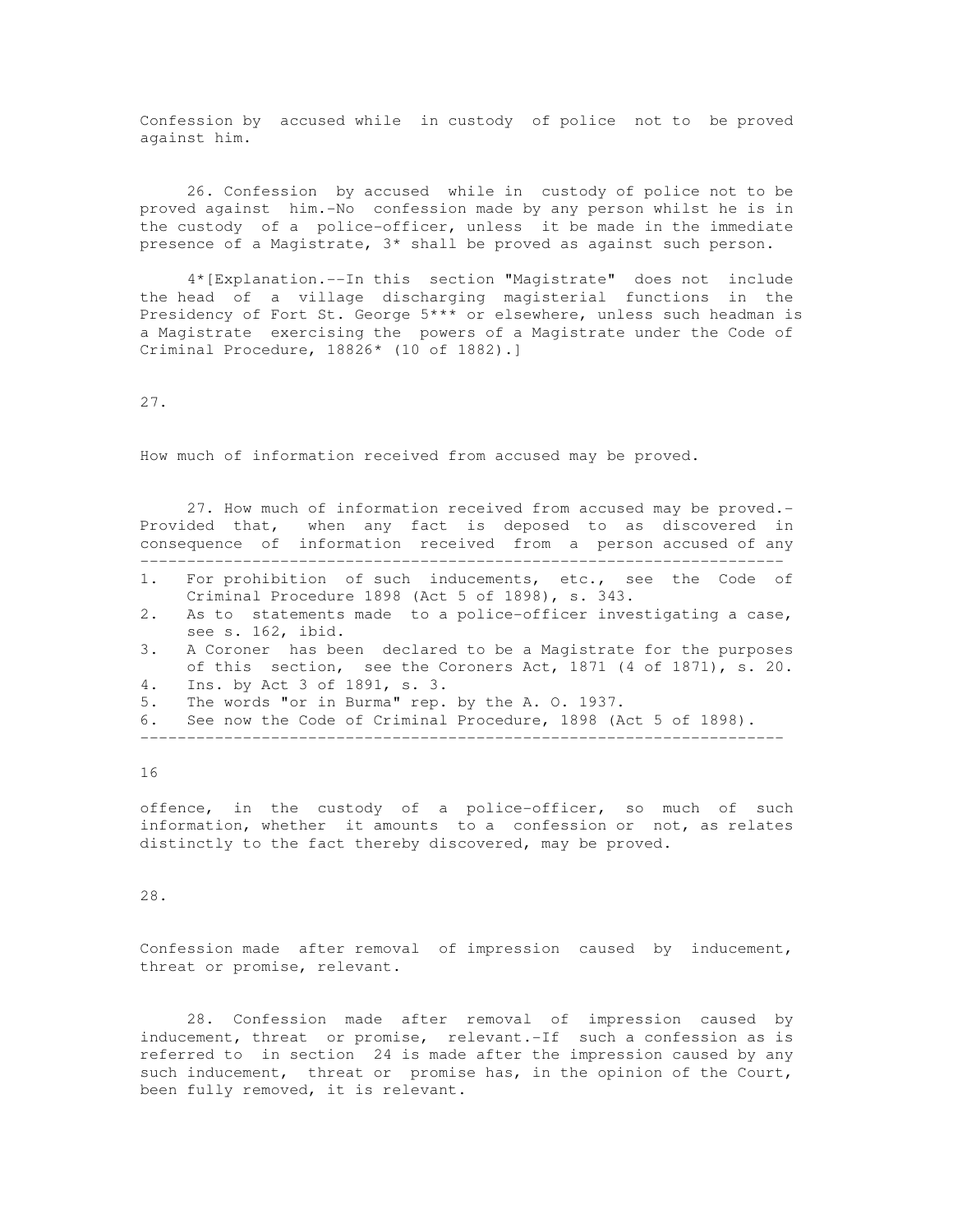Confession otherwise relevant not to become irrelevant because of promise of secrecy, etc.

 29. Confession otherwise relevant not to become irrelevant because of promise of secrecy, etc.-If such a confession is otherwise relevant, it does not become irrelevant merely because it was made under a promise of secrecy, or in consequence of a deception practised on the accused person for the purpose of obtaining it, or when he was drunk, or because it was made in answer to questions which he need not have answered, whatever may have been the form of those questions, or because he was not warned that he was not bound to make such confession, and that evidence of it might be given against him.

30.

Consideration of proved confession affecting person making it and others jointly under trial for same offence.

 30. Consideration of proved confession affecting person making it and others jointly under trial for same offence.-When more persons than one are being tried jointly for the same offence, and a confession made by one of such persons affecting himself and some other of such persons is proved, the Court may take into consideration such confession as against such other person as well as against the person who makes such confession.

 1\*[Explanation.-"Offence" as used in this section, includes the abetment of, or attempt to commit, the offence.\*2]

#### Illustrations

 (a) A and B are jointly tried for the murder of C. It is proved that A said--"B and I murdered C". The Court may consider the effect of this confession as against B.

 (b) A is on his trial for the murder of C. There is evidence to show that C was murdered by A and B, and that B said--"A and I murdered C".

 This statement may not be taken into consideration by the Court against A, as B is not being jointly tried.

31.

Admissions not conclusive proof, but may estop.

29.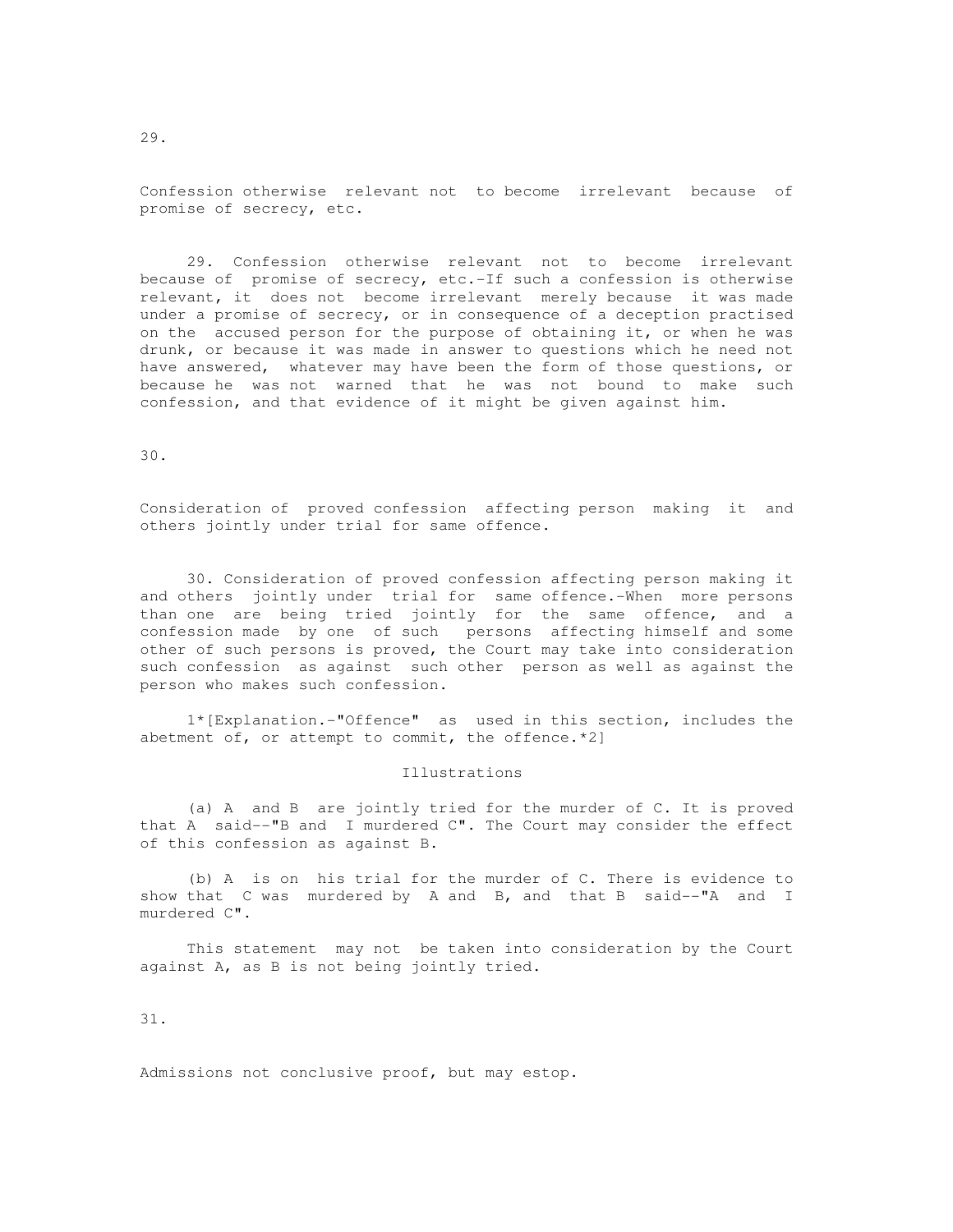31. Admissions not conclusive proof, but may estop.-Admissions are not conclusive proof of the matters admitted but they may operate as estoppels under the provisions hereinafter contained. ---------------------------------------------------------------------

1. Ins. by Act 3 of 1891, s. 4. 2. Cf. the Indian Penal Code (Act 45 of 1860), Explanation 4 to s. 108. ---------------------------------------------------------------------

17

STATEMENTS BY PERSONS WHO CANNOT BE CALLED AS WITNESSES

32.

Cases in which statement of relevant fact by person who is dead or cannot be found, etc., is relevant.

When it relates to cause of death;

or is made in course of business;

or against interest of maker;

or gives opinion as to public right or custom, or matters of general interest;

or relates to existence of relationship;

or is made in will or deed relatin to family affairs;

or in document relating to transaction mentioned in section 13, clause (a);

or is made by several persons and expresses feelings relevant to matter in question;

 32. Cases in which statement of relevant fact by person who is dead or cannot be found, etc., is relevant.-Statements, written or verbal, of relevant facts made by a person who is dead, or who cannot be found, or who has become incapable of giving evidence, or whose attendance cannot be procured without an amount of delay or expense which under the circumstances of the case, appears to the Court unreasonable, are themselves relevant facts in the following cases:--

When it relates to cause of death.-

 (1) When the statement is made by a person as to the cause of his death, or as to any of the circumstances of the transaction which resulted in his death, in cases in which the cause of that person's death comes into question.

Such statements are relevant whether the person who made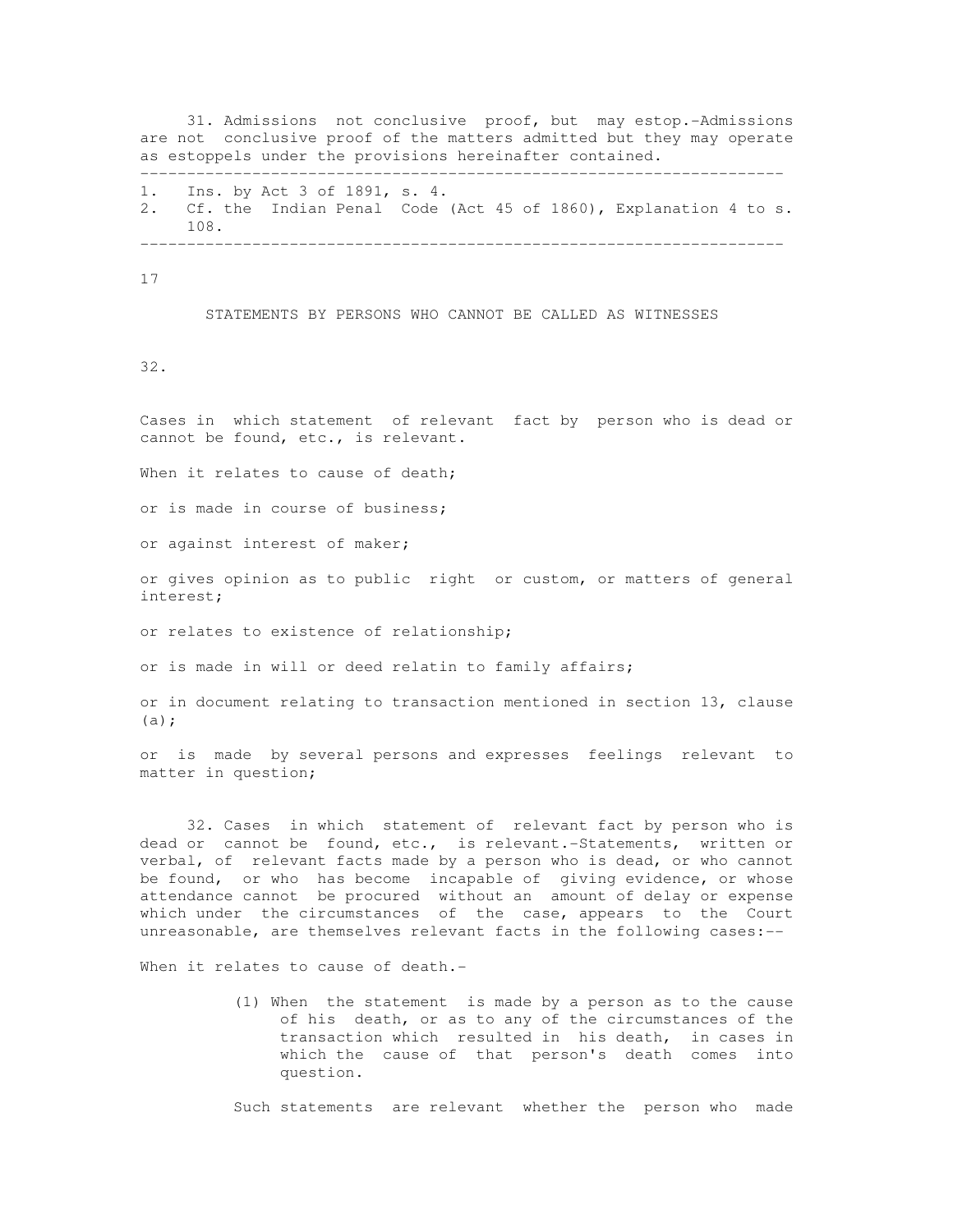them was or was not, at the time when they were made, under expectation of death, and whatever may be the nature of the proceeding in which the cause of his death comes into question.

or is made in course of business;

 (2) When the statement was made by such person in the ordinary course of business, and in particular when it consists of any entry or memorandum made by him in books kept in the ordinary course of business, or in the discharge of professional duty; or of an acknowledgment written or signed by him of the receipt of money, goods, securities or property of any kind; or of a document used in commerce written or signed by him; or of the date of a letter or other document usually dated, written or signed by him.

or against interest of maker;

 (3) When the statement is against the pecuniary or proprietary interest of the person making it, or when, if true, it would expose him or would have exposed him to a criminal prosecution or to a suit for damages.

or gives opinion as to public right or custom, or matters of general interest;

 (4) When the statement gives the opinion of any such person, as to the existence of any public right or custom or matter of public or general interest, of the existence of which, if it existed, he would have been likely to be aware, and when such statement was made before any controversy as to such right, custom or matter had arisen.

or relates to existence of relationship.-

 (5) When the statement relates to the existence of any relationship 1\*[by blood, marriage or adoption] between persons as to whose relationship  $1*(by blood, marriage)$  or adoption] --------------------------------------------------------------------- 1. Ins. by Act 18 of 1872, s. 2. ---------------------------------------------------------------------

28

 the person making the statement had special means of knowledge, and when the statement was made before the question in dispute was raised.

or is made in will or deed relating to family affairs;

 (6) When the statement relates to the existence of any relationship 1\*[by blood, marriage or adoption] between persons deceased, and is made in any will or deed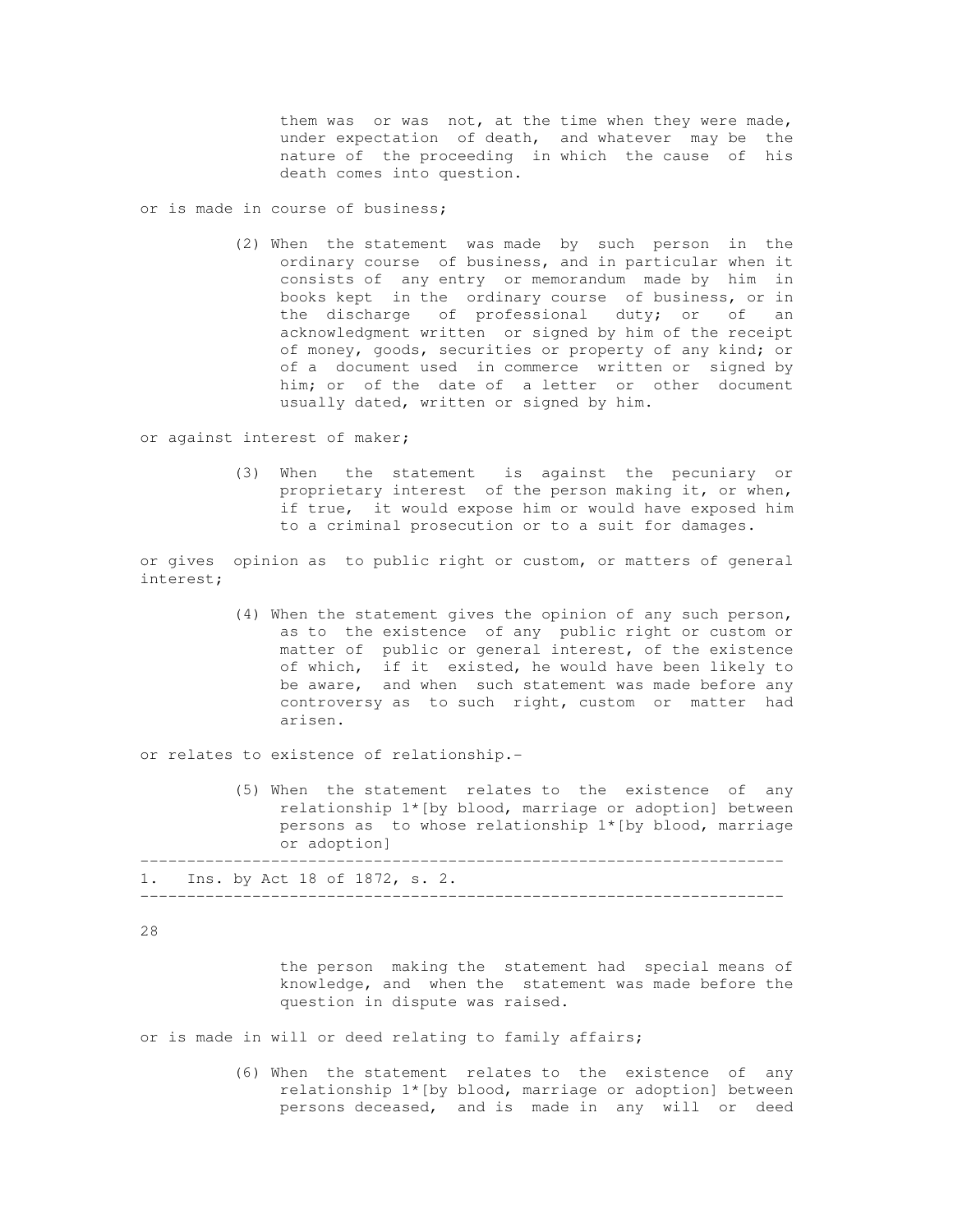relating to the affairs of the family to which any such deceased person belonged, or in any family pedigree, or upon any tombstone, family portrait or other thing on which such statements are usually made, and when such statement was made before the question in dispute was raised.

or in document relating to transaction mentioned in section 13, clause  $(a)$ ;

> (7) When the statement is contained in any deed, will or other document which relates to any such transaction as is mentioned in section 13, clause (a).

or is made by several persons and expresses feelings relevant to matter in question.

> (8) When the statement was made by a number of persons, and expressed feelings or impressions on their part relevant to the matter in question.

> > Illustrations.

(a) The question is, whether A was murdered by B; or

 A dies of injuries received in a transaction in the course of which she was ravished. The question is whether she was ravished by  $B$ ; or

 The question is, whether A was killed by B under such circumstances that a suit would lie against B by A's widow.

 Statements made by A as to the cause of his or her death, referring respectively to the murder, the rape and the actionable wrong under consideration, are relevant facts.

(b) The question is as to the date of A's birth.

 An entry in the diary of a deceased surgeon regularly kept in the course of business, stating that, on a given day he attended A's mother and delivered her of a son, is a relevant fact.

(c) The question is, whether A was in Calcutta on a given day.

 A statement in the diary of a deceased solicitor, regularly kept in the course of business, that on a given day the solicitor attended A at a place mentioned, in Calcutta, for the purpose of conferring with him upon specified business, is a relevant fact.

 (d) The question is, whether a ship sailed from Bombay harbour on a given day.

 A letter written by a deceased member of a merchant's firm by which she was chartered to their correspondents in London, to whom the cargo was consigned, stating that the ship sailed on a given day from Bombay harbour, is a relevant fact. ---------------------------------------------------------------------

1. Ins. by Act 18 of 1872, s. 2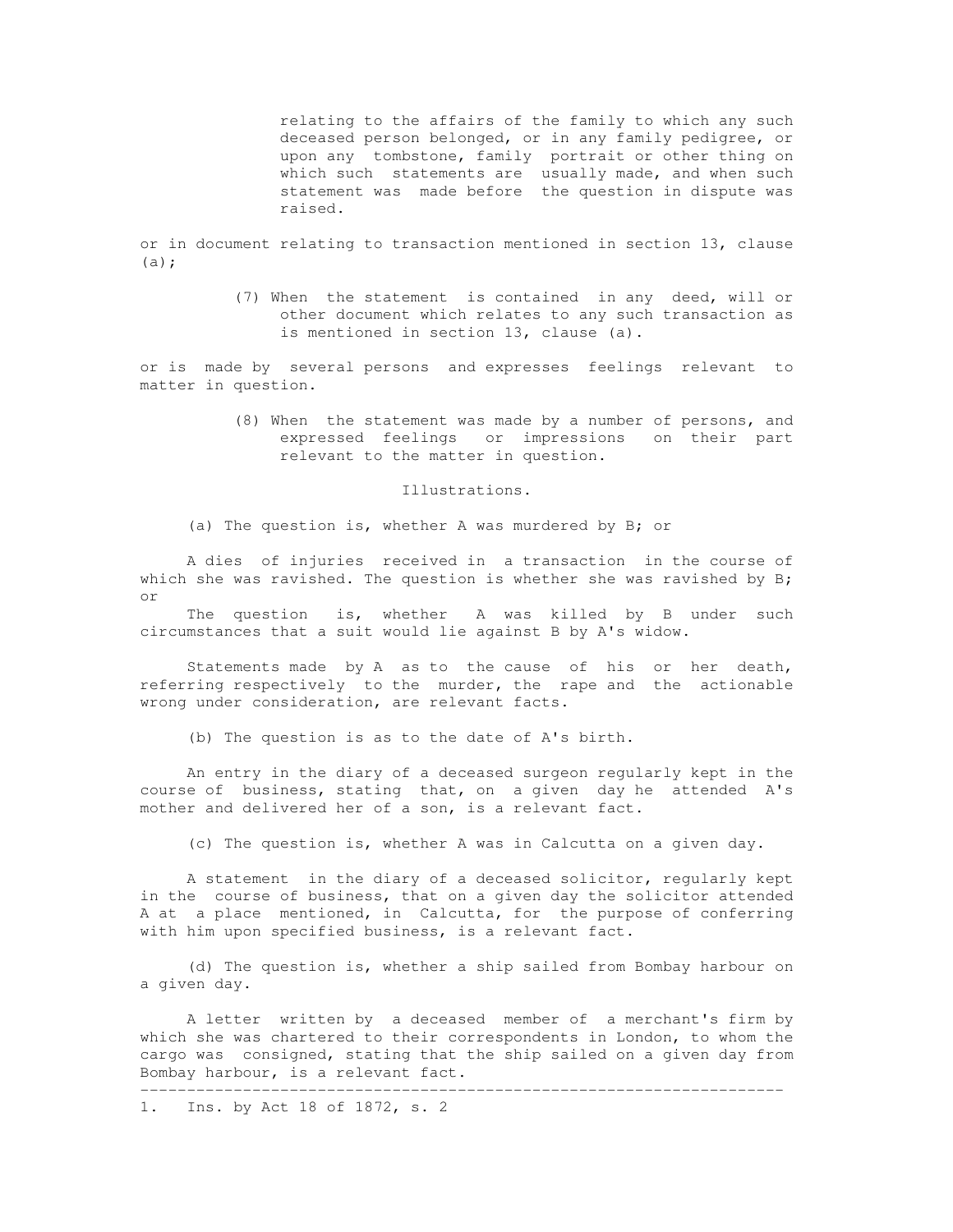(e) The question is, whether rent was paid to A for certain land.

 A letter from A's deceased agent to A, saying that he had received the rent on A's account and held it at A's orders, is a relevant fact.

(f) The question is, whether A and B were legally married.

 The statement of a deceased clergyman that he married them under such circumstances that the celebration would be a crime, is relevant.

 (g) The question is, whether A, a person who cannot be found, wrote a letter on a certain day. The fact that a letter written by him is dated on that day is relevant.

(h) The question is, what was the cause of the wreck of a ship.

 A protest made by the Captain, whose attendance cannot be procured, is a relevant fact.

(i) The question is, whether a given road is a public way.

 A statement by A, a deceased headman of the village, that the road was public, is a relevant fact.

 (j) The question is, what was the price of grain on a certain day in a particular market.

 A statement of the price, made by a deceased banya in the ordinary course of his business, is a relevant fact.

(k) The question is, whether A, who is dead, was the father of B.

A statement by A that B was his son, is a relevant fact.

(l) The question is, what was the date of the birth of A.

 A letter from A's deceased father to a friend, announcing the birth of A on a given day, is a relevant fact.

(m) The question is, whether, and when, A and B were married.

 An entry in a memorandum-book by C, the deceased father of B, of his daughter's marriage with A on a given date, is a relevant fact.

 (n) A sues B for a libel expressed in a painted caricature exposed in a shop window. The question is as to the similarity of the caricature and its libellous character. The remarks of a crowd of spectators on these points may be proved.

19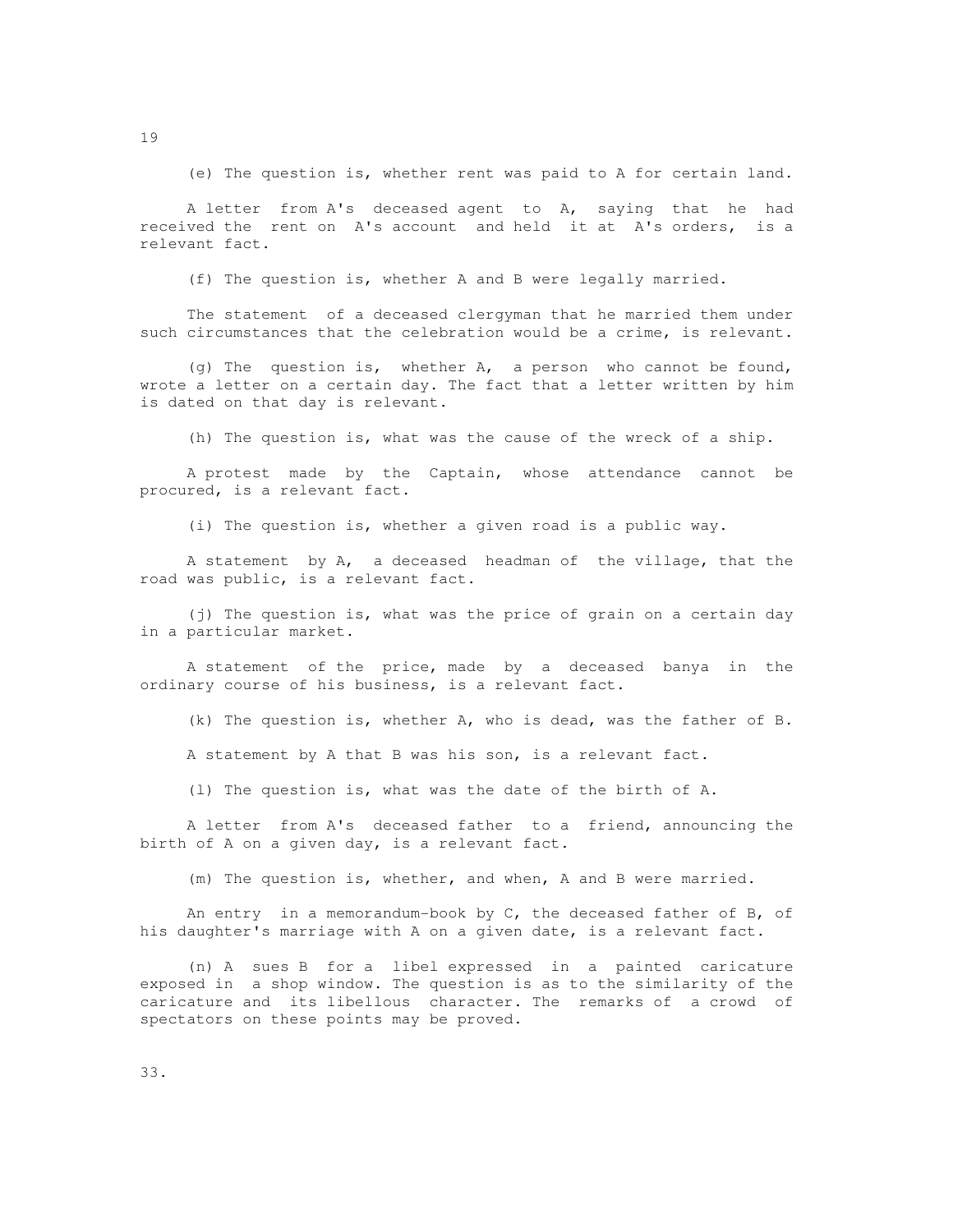Relevancy of certain evidence for proving, in subsequent proceeding, the truth of facts therein stated.

 33. Relevancy of certain evidence for proving, in subsequent proceeding, the truth of facts therein stated.-Evidence given by a witness in a judicial proceeding, or before any person authorized by law to take it, is relevant for the purpose of proving, in a subsequent judicial proceeding, or in a later stage of the same judicial proceeding, the truth of the facts which it states, when the witness is dead or cannot be found, or is incapable of giving evidence, or is kept out of the way by the adverse party, or if his presence cannot be obtained without an amount of delay or expense which, under the circumstances of the case, the Court considers unreasonable;

Provided--

 that the proceeding was between the same parties or their representatives in interest;

20

- that the adverse party in the first proceeding had the right and opportunity to cross-examine;
- that the questions in issue were substantially the same in the first as in the second proceeding.

 Explanation.--A criminal trial or inquiry shall be deemed to be a proceeding between the prosecutor and the accused within the meaning of this section.

STATEMENTS MADE UNDER SPECIAL CIRCUMSTANCES

34.

Entries in books of account when relevant.

 34. Entries in books of account when relevant.-1\* Entries in books of account, regularly kept in the course of business, are relevant whenever they refer to a matter into which the Court has to inquire, but such statements shall not alone be sufficient evidence to charge any person with liability.

## Illustration

 A sues B for Rs. 1,000, and shows entries in his account books showing B to be indebted to him to this amount. The entries are relevant, but are not sufficient, without other evidence, to prove the debt.

35.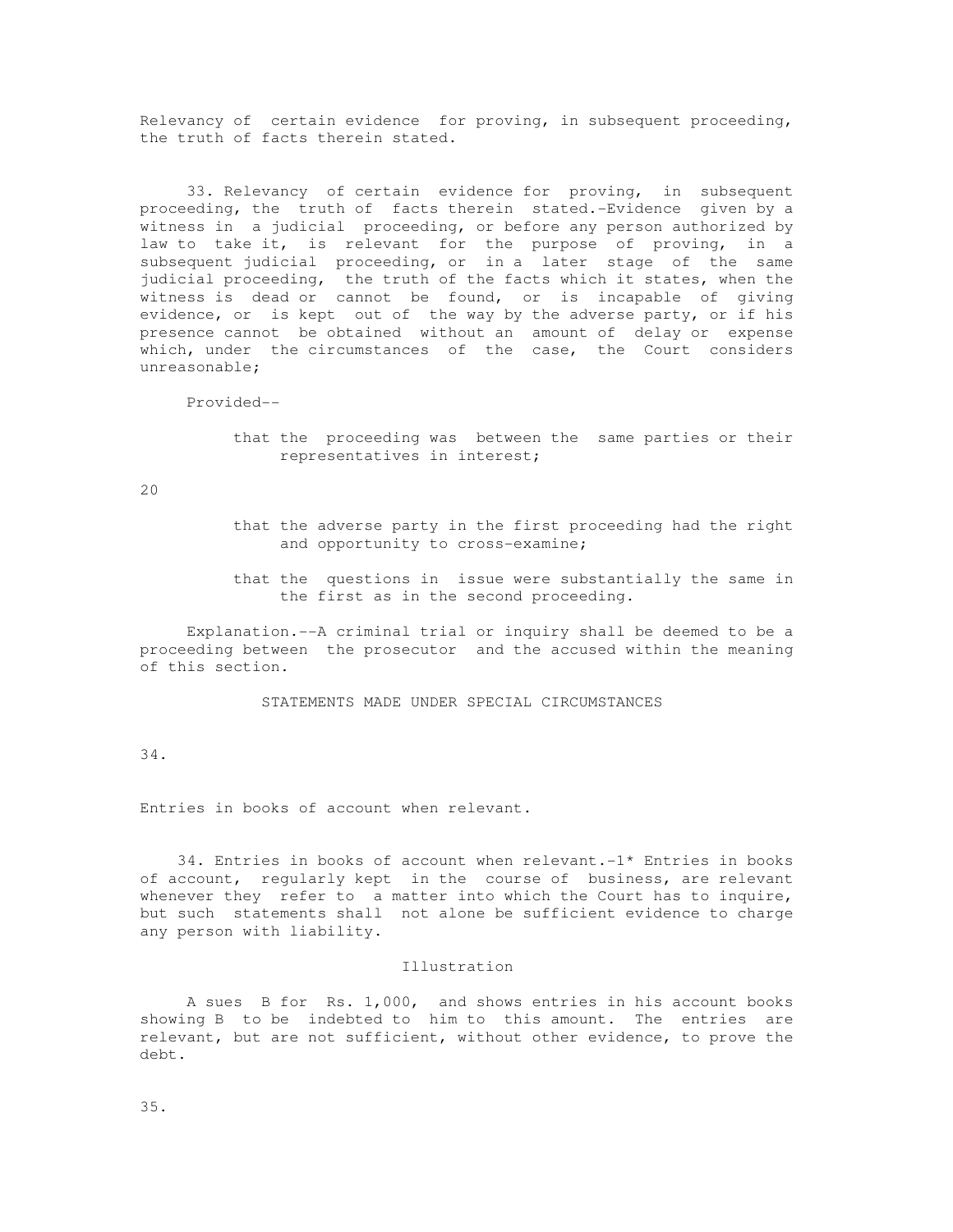Relevancy of entry in public record made in performance of duty.

 35. Relevancy of entry in public record made in performance of duty.-An entry in any public or other official book, register or record, stating a fact in issue or relevant fact, and made by a public servant in the discharge of his official duty, or by any other person in performance of a duty specially enjoined by the law of the country in which such book, register or record is kept, is itself a relevant fact.

36.

Relevancy of statements in maps, charts and plans.

 36. Relevancy of statements in maps, charts and plans.-Statements of facts in issue or relevant facts, made in published maps or charts generally offered for public sale, or in maps or plans made under the authority of 2\*[the Central Government or any State Government], as to matters usually represented or stated in such maps, charts or plans, are themselves relevant facts.

37.

Relevancy of statement as to fact of public nature contained in certain Acts or notifications.

 37. Relevancy of statement as to fact of public nature contained in certain Acts or notifications.-When the Court has to form an opinion as to the existence of any fact of a public nature, any statement of it, made in a recital contained in any Act of Parliament 3\*[of the United Kingdom] or in

---------------------------------------------------------------------

| 1. Cf. the Code of Civil Procedure, 1908 (Act 5 of 1908), Sch. I, |
|-------------------------------------------------------------------|
| Order VII, Rule 17. As to admissibility in evidence of            |
| certified copies of entries in Bankers' books, see the Bankers'   |
| Books Evidence Act, 1891 (18 of 1891), s. 4.                      |
| 2. Subs. by the A. O. 1948 for "any Govt. in British India".      |
|                                                                   |

3. Ins by the A. O. 1950.

21

any 1\*[Central Act, Provincial Act or 2\*[a State Act] or in a Government notification or notification by the Crown Representative appearing in the Official Gazette or in any printed paper purporting to be the London Gazette or the Government Gazette of any Dominion, colony or possession of his Majesty is a relevant fact].

 $3*$  \* \* \* \* \* \* \* \* \* \* \*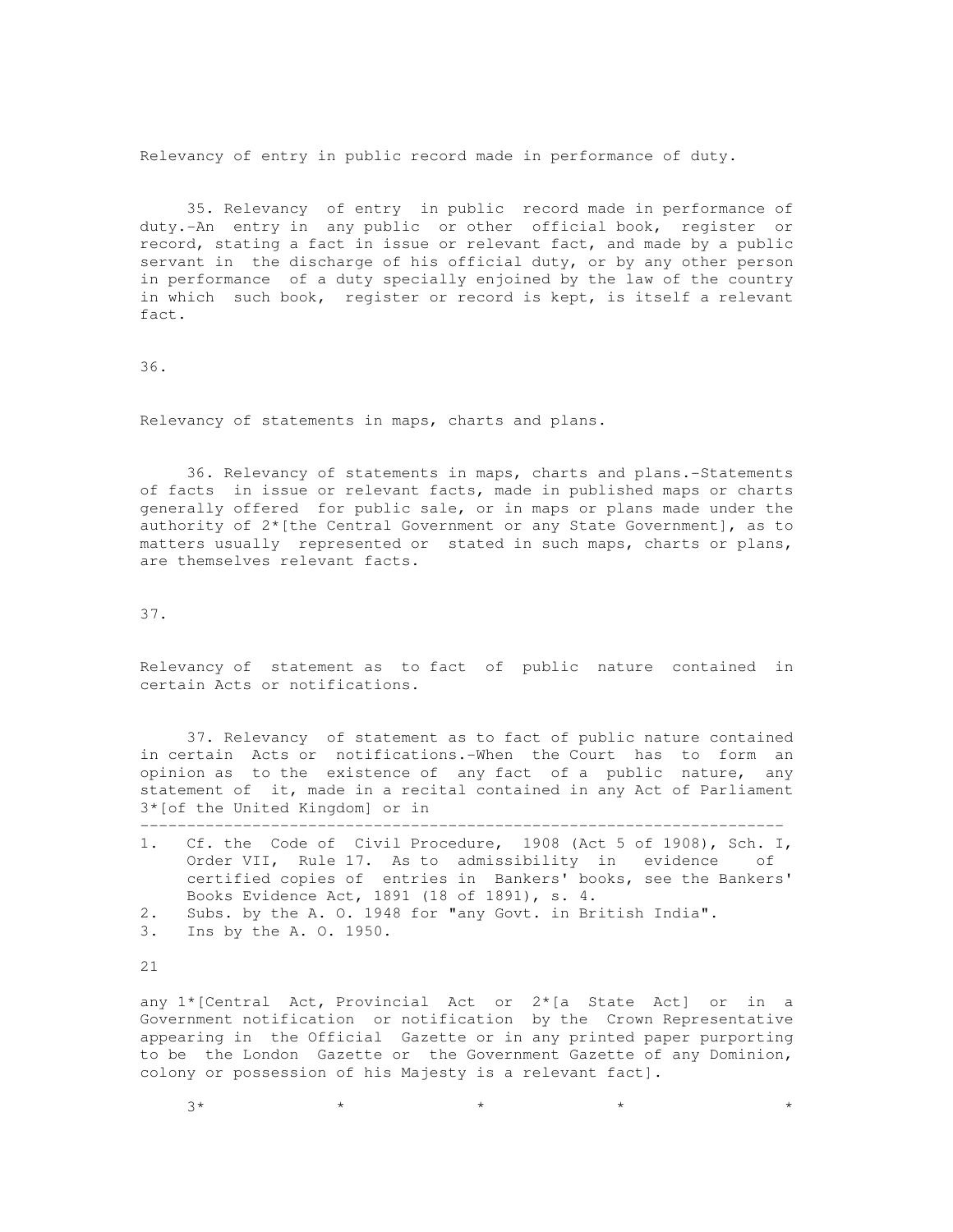Relevancy of statements as to any law contained in law-books.

 38. Relevancy of statements as to any law contained in law-books.- When the Court has to form an opinion as to a law of any country, any statement of such law contained in a book purporting to be printed or published under the authority of the Government of such country and to contain any such law, and any report of a ruling of the Courts of such country contained in a book purporting to be a report of such rulings, is relevant.

HOW MUCH OF A STATEMENT IS TO BE PROVED

39.

What evidence to be given when statement forms part of a conversation, document, book or series of letters or papers.

 39. What evidence to be given when statement forms part of a conversation, document, book or series of letters or papers.-When any statement of which evidence is given forms part of a longer statement, or of a conversation or part of an isolated document, or is contained in a document which forms part of a book, or of a connected series of letters or papers, evidence shall be given of so much and no more of the statement, conversation, document, book or series of letters or papers as the Court considers necessary in that particular case to the full understanding of the nature and effect of the statement, and of the circumstances under which it was made.

JUDGMENTS OF COURTS OF JUSTICE WHEN RELEVANT

40.

Previous judgments relevant to bar a second suit or trial.

 40. Previous judgments relevant to bar a second suit or trial.- The existence of any judgment, order or decree which by law prevents any Court from taking cognizance of a suit or holding a trial, is a relevant fact when the question is whether such Court ought to take cognizance of such suit or to hold such trial.

41.

38.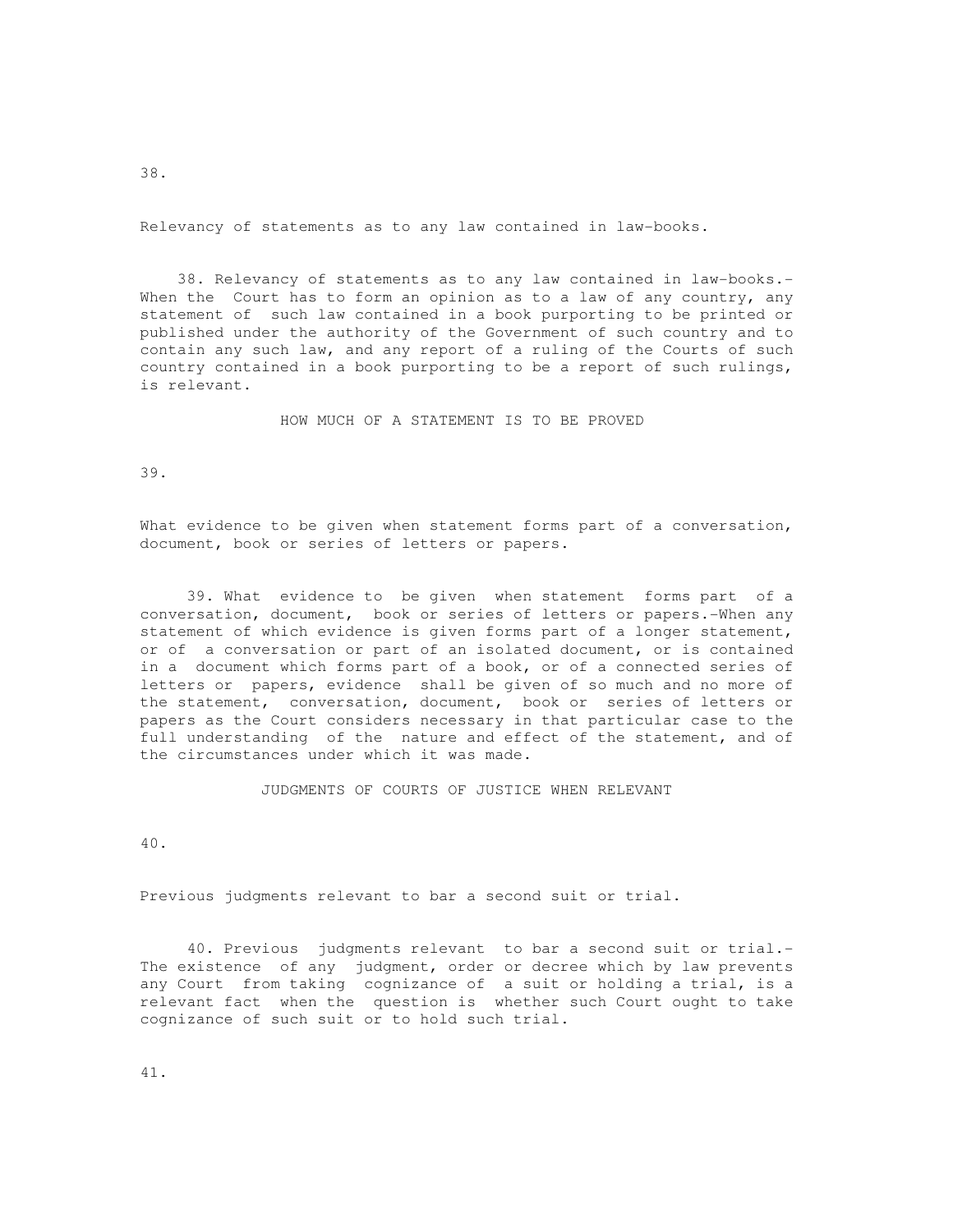Relevancy of certain judgments in probate, etc., jurisdiction.

 41. Relevancy of certain judgments in probate, etc., jurisdiction.-A final judgment, order or decree of a competent Court, in the exercise of probate, matrimonial, admiralty or insolvency jurisdiction, ---------------------------------------------------------------------

- 1. The original words were "Act of the Governor General of India in Council or of the Governors in Council of Madras or Bombay, or of the Lieutenant-Governor in Council of Bengal, or in a notification of the Govt. appearing in the Gazette of India, or in the Gazette of any L. G., or in any printed paper purporting to be the London Gazette or the Govt. Gazette of any colony or possession of the Queen, is a relevant fact". This was amended first by the Repealing and Amending Act, 1914 (10 of 1914), and then by the
- $A.0.$ 
	- 1937, the A. O. 1948 and the A. O. 1950 to read as above.
- 2. Subs. by Act 3 of 1951, s. 3 and Sch., for "an Act of the Legislature of a Part A State or a Part C State".
- 3. The last paragraph omitted by Act 10 of 1914.

22

which confers upon or takes away from any person any legal character, or which declares any person to be entitled to any such character, or to be entitled to any specific thing, not as against any specified person but absolutely, is relevant when the existence of any such legal character, or the title of any such person to any such thing, is relevant.

Such judgment, order or decree is conclusive proof-

- that any legal character which it confers accrued at the time when such judgment, order or decree came into operation;
- that any legal character, to which it declares any such person to be entitled, accrued to that person at the time when such judgment 1\*[order or decree] declares it to have accrued to that person;
- that any legal character which it takes away from any such person ceased at the time from which such judgment, 1\*[order or decree] declared that it had ceased or should cease;
- and that anything to which it declares any person to be so entitled was the property of that person at the time from which such judgment, 1\*[order or decree] declares that it had been or should be his property.

42.

Relevancy and effect of judgments, orders or decrees, other than those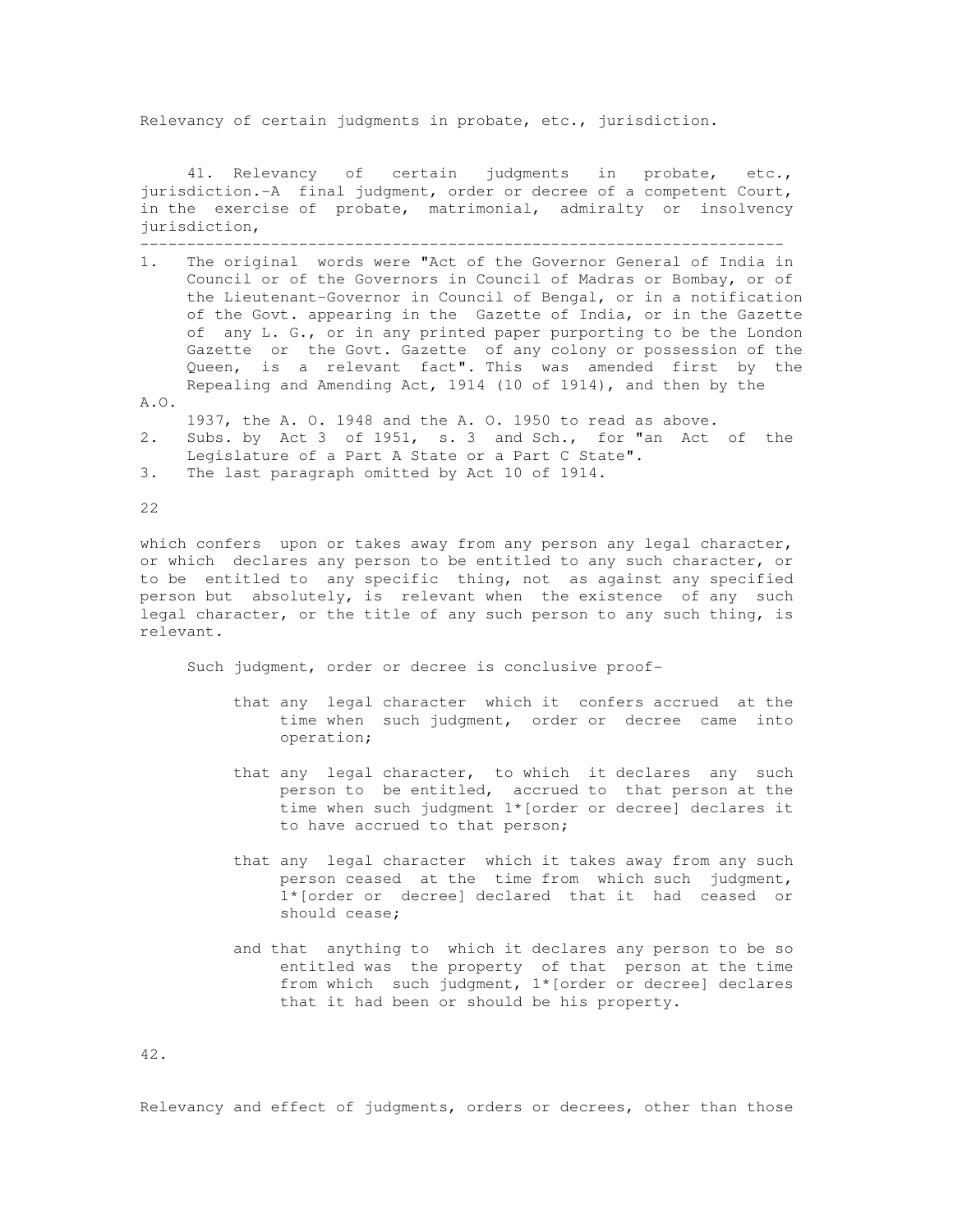mentioned in section 41.

 42. Relevancy and effect of judgments, orders or decrees, other than those mentioned in section 41.-Judgments, orders or decrees other than those mentioned in section 41 are relevant if they relate to matters of a public nature relevant to the enquiry; but such judgments, orders or decrees are not conclusive proof of that which they state.

### Illustration

 A sues B for trespass on his land. B alleges the existence of a public right of way over the land, which A denies.

 The existence of a decree in favour of the defendant, in a suit by A against C for a trespass on the same land, in which C alleged the existence of the same right of way, is relevant, but it is not conclusive proof that the right of way exists.

43

Judgments, etc., other than those mentioned in sections 40 to 42, when relevant.

 43. Judgments, etc., other than those mentioned in sections 40 to 42, when relevant.-Judgments, orders or decrees, other than those mentioned in sections 40, 41 and 42, are irrelevant, unless the existence of such ---------------------------------------------------------------------

1 Ins. by Act 18 of 1872, s. 3. ---------------------------------------------------------------------

33

judgment, order or decree is a fact in issue, or is relevant under some other provision of this Act.

# Illustrations

 (a) A and B separately sue C for a libel which reflects upon each of them. C in each case says that the matter alleged to be libellous is true, and the circumstances are such that it is probably true in each case, or in neither.

 A obtains a decree against C for damages on the ground that C failed to make out his justification. The fact is irrelevant as between B and C.

(b) A prosecutes B for adultery with C, A's wife.

 B denies that C is A's wife, but the Court convicts B of adultery.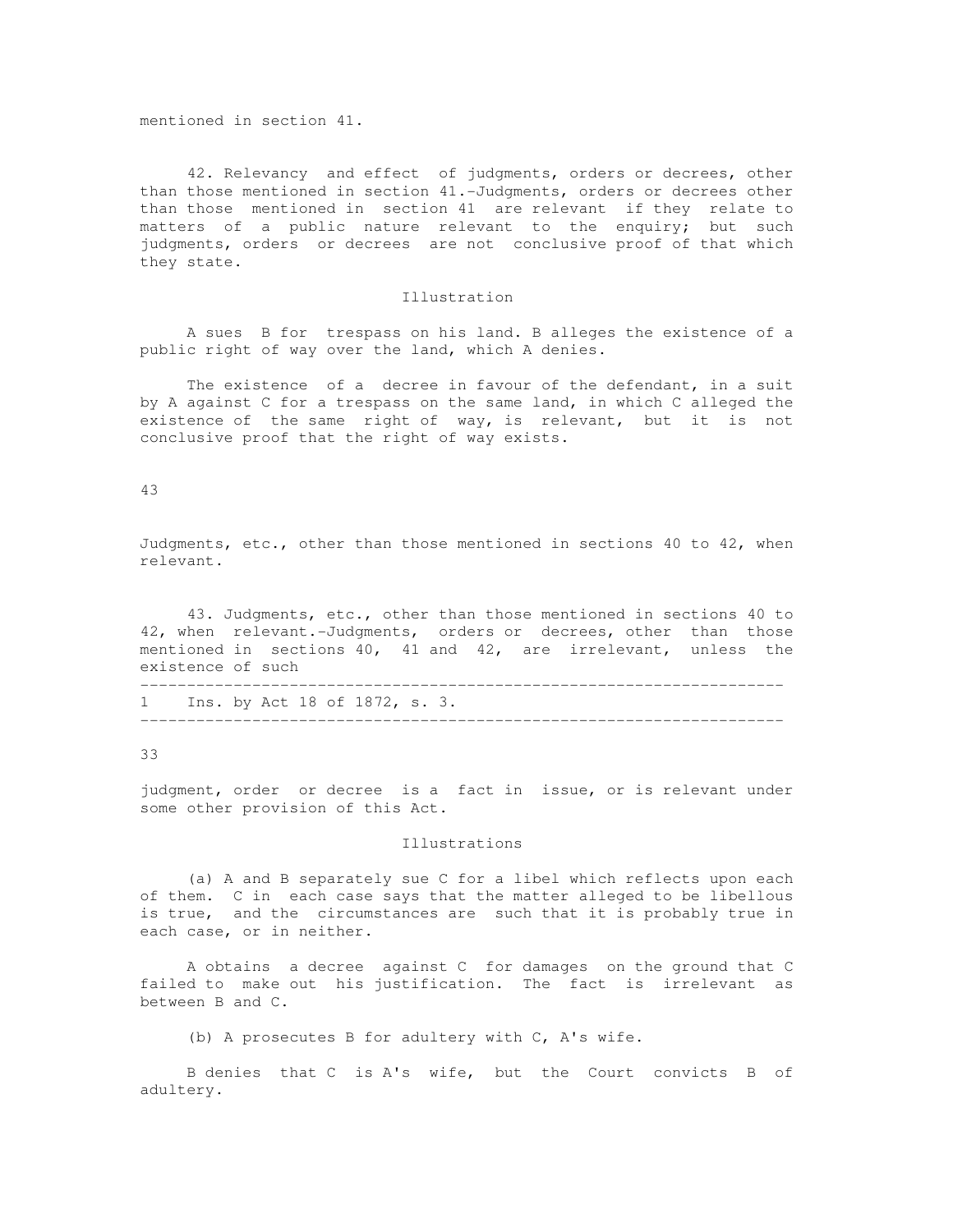Afterwards, C is prosecuted for bigamy in marrying B during A's lifetime. C says that she never was A's wife.

The judgment against B is irrelevant as against C.

(c) A prosecutes B for stealing a cow from him. B is convicted.

 A afterwards sues C for the cow, which B had sold to him before his conviction. As between A and C, the judgment against B is irrelevant.

 (d) A has obtained a decree for the possession of land against B. C, B's son, murders A in consequence.

 The existence of the judgment is relevant, as showing motive for a crime.

 $1*(e)$  A is charged with theft and with having been previously convicted of theft. The previous conviction is relevant as a fact in issue.

 (f) A is tried for the murder of B. The fact that B prosecuted A for libel and that A was convicted and sentenced is relevant under section 8 as showing the motive for the fact in issue.]

44.

Fraud or collusion in obtaining judgment, or incompetency of Court, may be proved.

 44. Fraud or collusion in obtaining judgment, or incompetency of Court, may be proved.-Any party to a suit or other proceeding may show that any judgment, order or decree which is relevant under section 40,41 or 42, and which has been proved by the adverse party, was delivered by a Court not competent to deliver it, or was obtained by fraud or collusion.

OPINIONS OF THIRD PERSONS WHEN RELEVANT

45.

Opinions of experts.

 45. Opinions of experts.-When the Court has to form an opinion upon a point of foreign law, or of science, or art, or as to identity of handwriting  $2*($  or finger impressions], the opinions upon that point of persons specially skilled in such foreign law, science or art,  $3*($ or in questions as to identity of handwriting]  $2*($ or finger impressions] are relevant facts.

Such persons are called experts.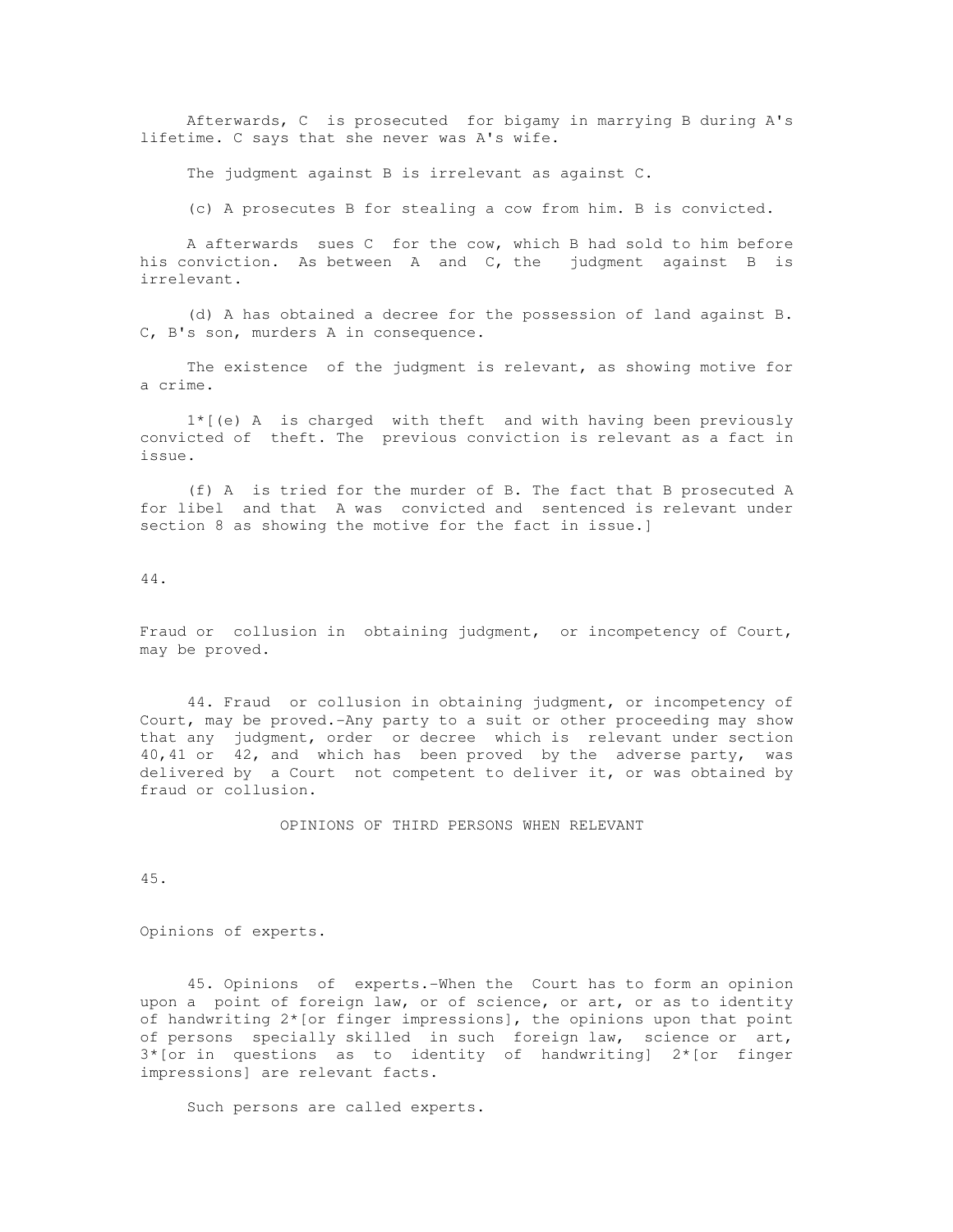--------------------------------------------------------------------- 1. Ins. by Act 3 of 1891, s. 5. 2. Ins. by Act 5 of 1899, s. 3. For discussion in Council as to whether " finger impressions" include "thumb impressions," see Gazette of India, 1898, Pt. VI, p. 24. 3. Ins. by Act 18 of 1872, s. 4.

24

#### Illustrations

 (a) The questions is, whether the death of A was caused by poison.

 The opinions of experts as to the symptoms produced by the poison by which A is supposed to have died, are relevant.

 (b) The question is, whether A, at the time of doing a certain act, was, by reason of unsoundness of mind, incapable of knowing the nature of the act, or that he was doing what was either wrong or contrary to law.

 The opinions of experts upon the question whether the symptoms exhibited by A commonly show unsoundness of mind, and whether such unsoundness of mind usually renders persons incapable of knowing the nature of the acts which they do, or of knowing that what they do is either wrong or contrary to law, are relevant.

 (c) The question is, whether a certain document was written by A. Another document is produced which is proved or admitted to have been written by A.

 The opinions of experts on the question whether the two documents were written by the same person or by different persons, are relevant.

46.

Facts bearing upon opinions of experts.

 46. Facts bearing upon opinions of experts.-Facts, not otherwise relevant, are relevant if they support or are inconsistent with the opinions of experts, when such opinions are relevant.

#### Illustrations

(a) The question is, whether A was poisoned by a certain poison.

The fact that other persons, who were poisoned by that poison, exhibited certain symptoms which experts affirm or deny to be the symptoms of that poison, is relevant.

 (b) The question is, whether an obstruction to a harbour is caused by a certain sea-wall.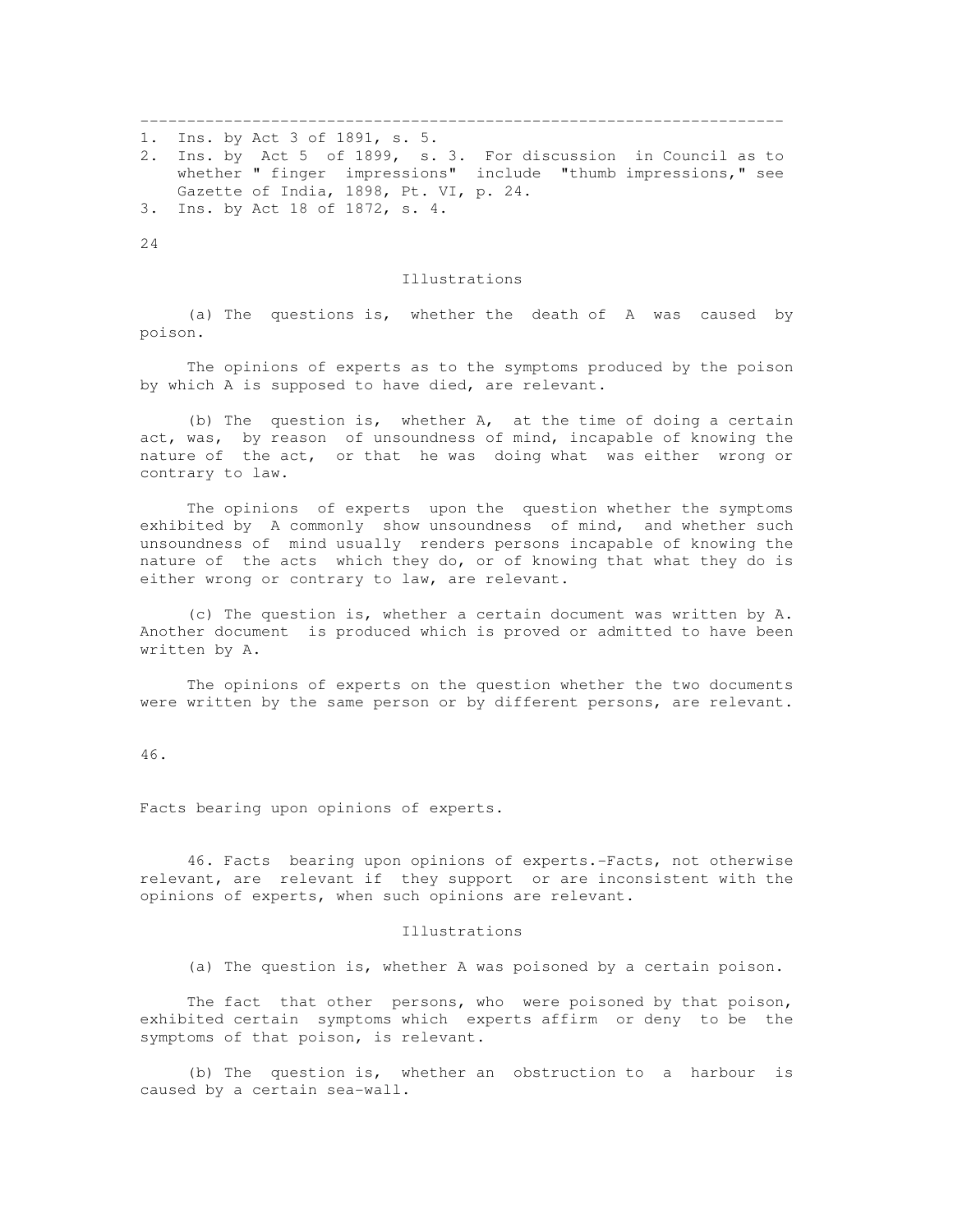The fact that other harbours similarly situated in other respects, but where there were no such sea-walls, began to be obstructed at about the same time, is relevant.

47.

Opinion as to handwriting, when relevant.

 47. Opinion as to hand-writing, when relevant.-When the Court has to form an opinion as to the person by whom any document was written or signed, the opinion of any person acquainted with the handwriting of the person by whom it is supposed to be written or signed that it was or was not written or signed by that person, is a relevant fact.

 Explanation.--A person is said to be acquainted with the handwriting of another person when he has seen that person write, or when he has received documents purporting to be written by that person in answer to documents written by himself or under his authority and addressed to that person, or when, in the ordinary course of business, documents purporting to be written by that person have been habitually submitted to him.

25

### Illustration

 The question is, whether a given letter is in the handwriting of A, a merchant in London.

 B is a merchant in Calcutta, who has written letters addressed to A and received letters purporting to be written by him. C, is B's clerk, whose duty it was to examine and file B's correspondence. D is B's broker, to whom B habitually submitted the letters purporting to be written by A for the purpose of advising with him thereon.

 The opinions of B, C and D on the question whether the letter is in the handwriting of A are relevant, though neither B, C nor D ever saw A write.

48.

Opinion as to existence of right or custom, when relevant.

 48. Opinion as to existence of right or custom, when relevant.- When the Court has to form an opinion as to the existence of any general custom or right, the opinions, as to the existence of such custom or right, of persons who would be likely to know of its existence if it existed, are relevant.

 Explanation.--The expression "general custom or right" includes customs or rights common to any considerable class of persons.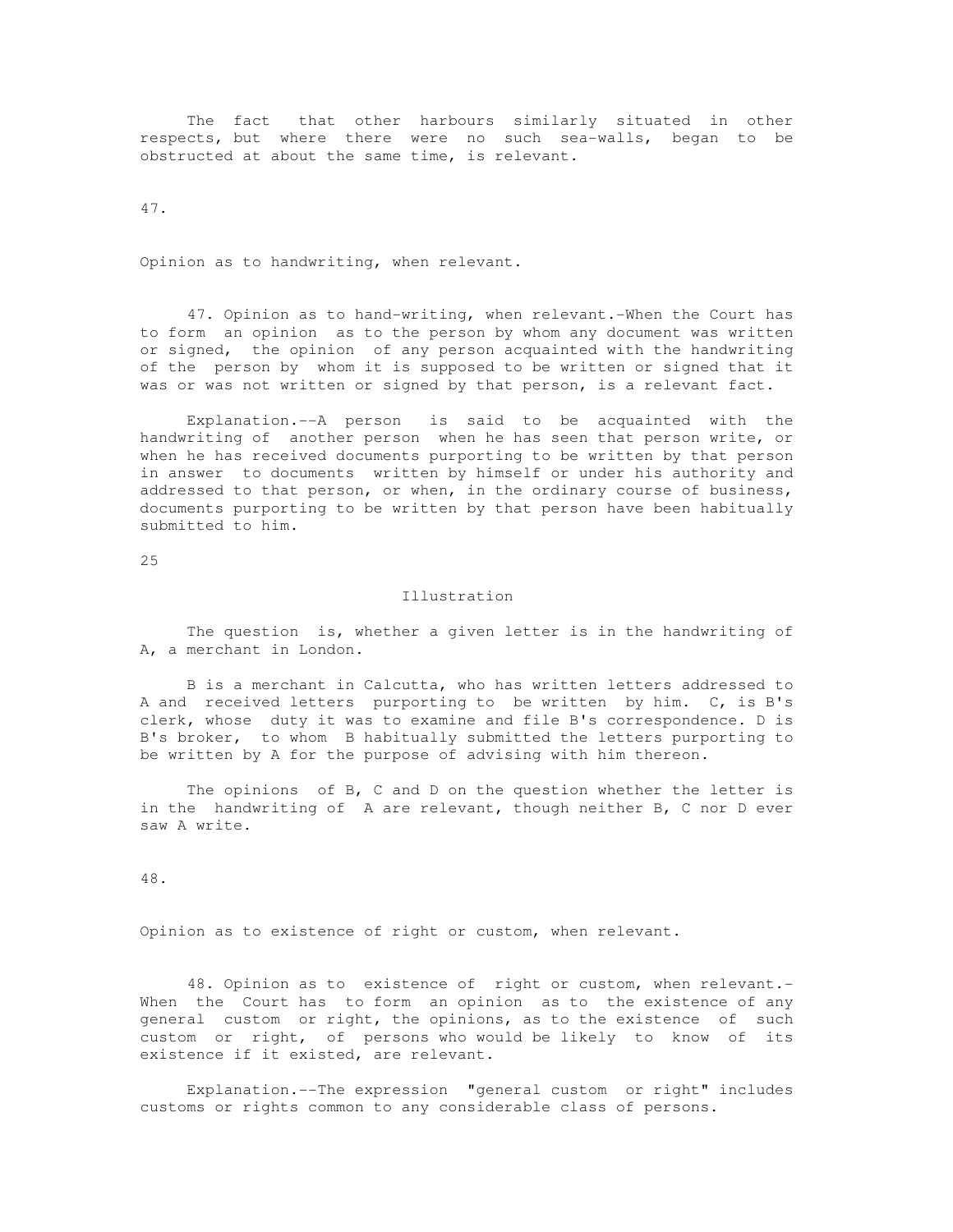### Illustration

 The right of the villagers of a particular village to use the water of a particular well is a general right within the meaning of this section.

49.

Opinion as to usages, tenets, etc., when relevant.

 49. Opinion as to usages, tenets, etc., when relevant.-When the Court has to form an opinion as to--

the usages and tenets of any body of men or family,

- the constitution and government of any religious or charitable foundation, or
- the meaning of words or terms used in particular districts or by particular classes of people,

the opinions of persons having special means of knowledge thereon, are relevant facts.

50.

Opinion on relationship, when relevant.

 50. Opinion on relationship, when relevant.-When the Court has to form an opinion as to the relationship of one person to another, the opinion, expressed by conduct, as to the existence of such by conduct, as to the existence of such relationship, of any person who, as a member of the family or otherwise, has special means of knowledge on the subject, is a relevant fact:

 Provided that such opinion shall not be sufficient to prove a marriage in proceedings under the Indian Divorce Act (4 of 1869), or in prosecutions under sections 494, 495, 497 or 498 of the Indian Penal Code (45 of 1860).

26

### Illustrations

(a) The question is, whether A and B, were married.

 The fact that they were usually received and treated by their friends as husband and wife, is relevant.

(b) The question is, whether A was the legitimate son of B. The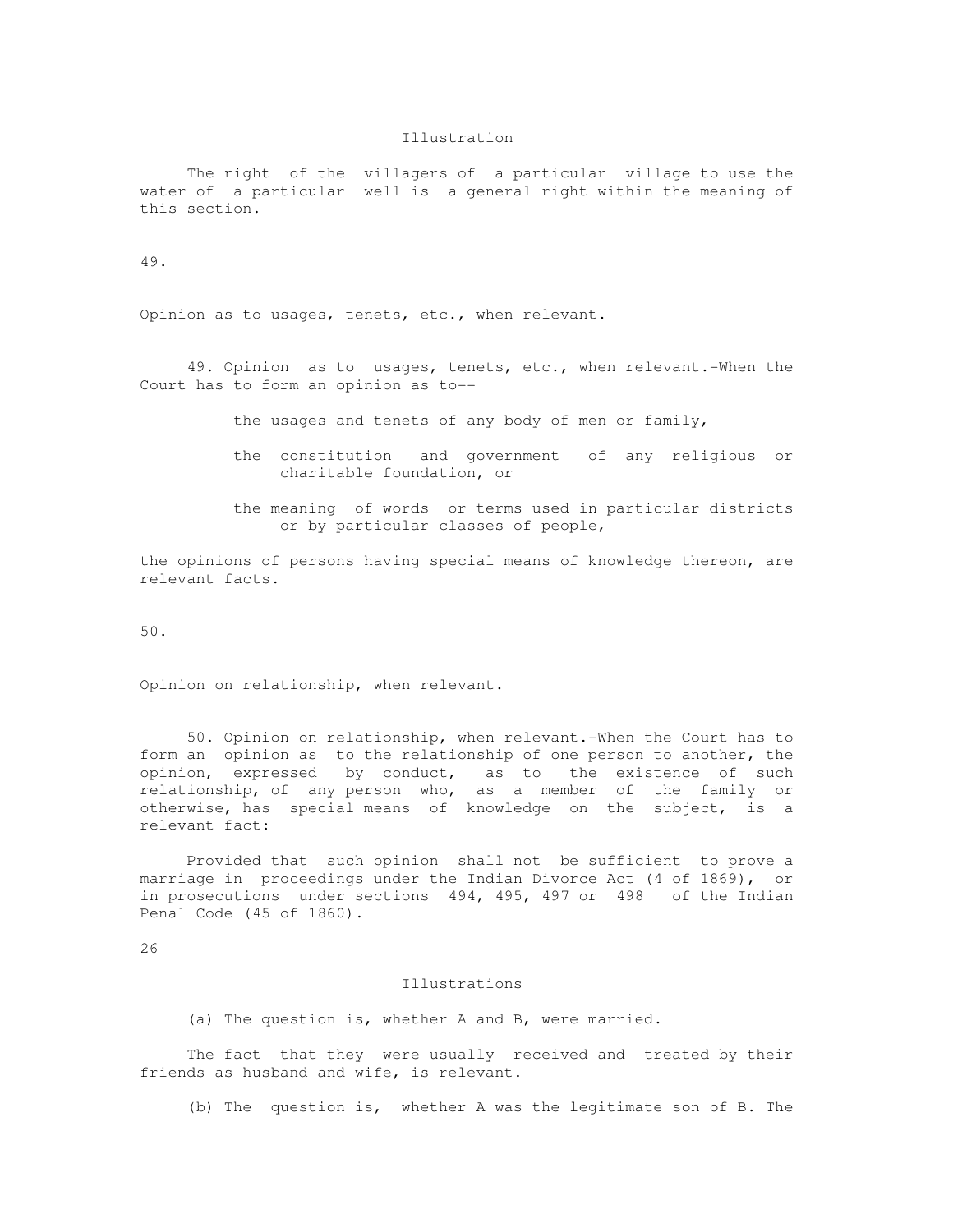fact that A was always treated as such by members of the family, is relevant.

51.

Grounds of opinion, when relevant.

 51. Grounds of opinion, when relevant.-Whenever the opinion of any living person is relevant, the grounds on which such opinion is based are also relevant.

# Illustration

 An expert may give an account of experiments performed by him for the purpose of forming his opinion.

# CHARACTER WHEN RELEVANT

52.

In civil cases character to prove conduct imputed, irrelevant.

 52. In civil cases character to prove conduct imputed, irrelevant.-In civil cases the fact that the character of any person concerned is such as to render probable or improbable any conduct imputed to him is irrelevant, except in so far as such character appears from facts otherwise relevant.

# 53.

In criminal cases previous good character relevant.

 53. In criminal cases previous good character relevant.-In criminal proceedings the fact that the person accused is of a good character is relevant.

# 54.

Previous bad character not relevant, except in reply.

 1\*[54. Previous bad character not relevant, except in reply.-In criminal proceedings the fact that the accused person has a bad character is irrelevant, unless evidence has been given that he has a good character, in which case it becomes relevant.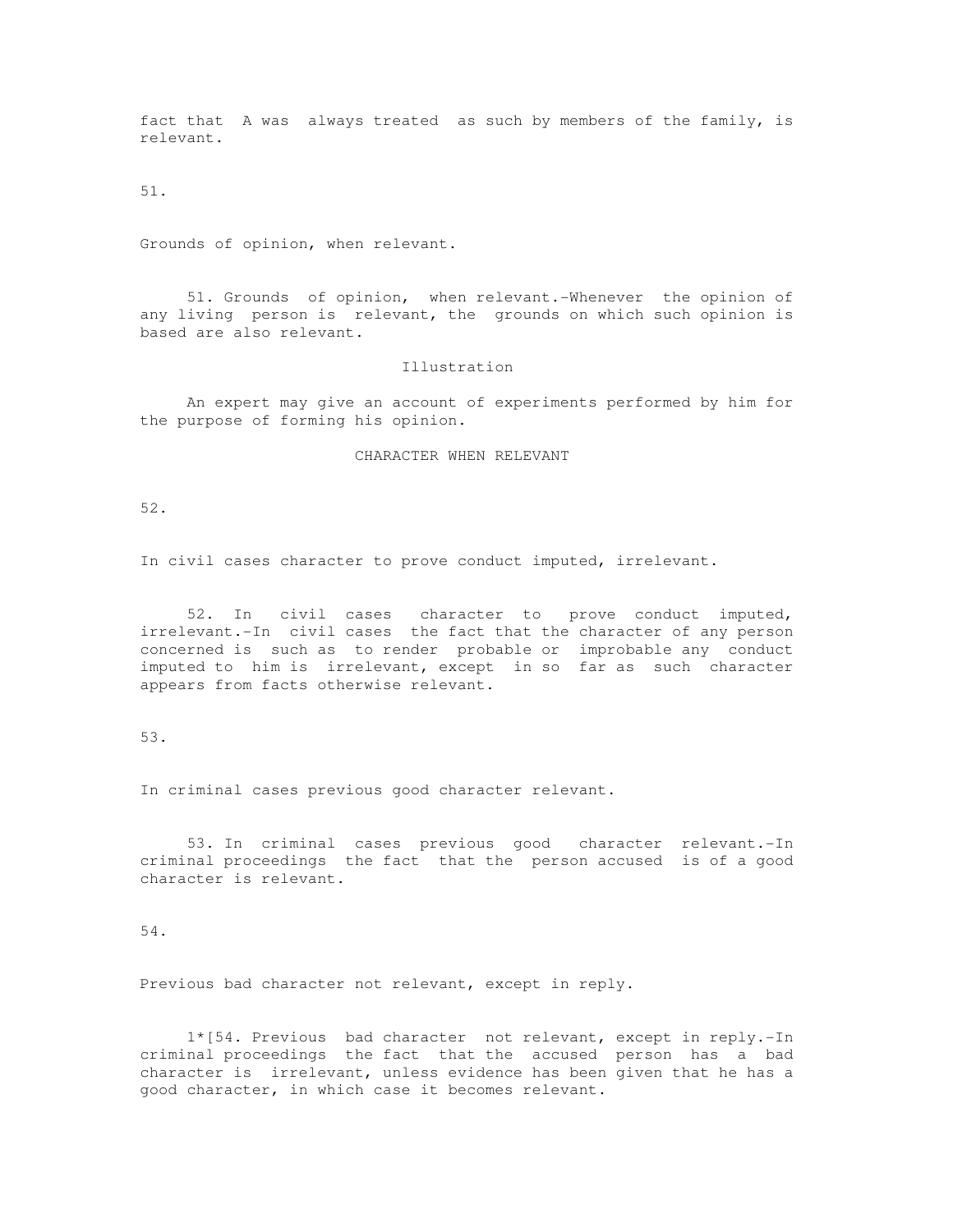Explanation 1.--This section does not apply to cases in which the bad character of any person is itself a fact in issue.

 Explanation 2.--A previous conviction is relevant as evidence of bad character.]

55.

Character as affecting damages.

 55. Character as affecting damages.-In civil cases the fact that the character of any person is such as to affect the amount of damages which he ought to receive, is relevant.

 Explanation.--In sections 52, 53, 54 and 55, the word "character" includes both reputation and disposition; but, 2\*[except as provided in section 54], evidence may be given only of general reputation and general disposition, and not of particular acts by which reputation or disposition were shown.

--------------------------------------------------------------------- 1. Subs. by Act 3 of 1891, s. 6, for the original section.

2. Ins. by s. 7, ibid.

27

PART II

ON PROOF

PART II

ON PROOF

CHAPTER III

FACTS WHICH NEED NOT BE PROVED

### CHAPTER III.

# FACTS WHICH NEED NOT BE PROVED

56.

Fact judicially noticeable need not be proved.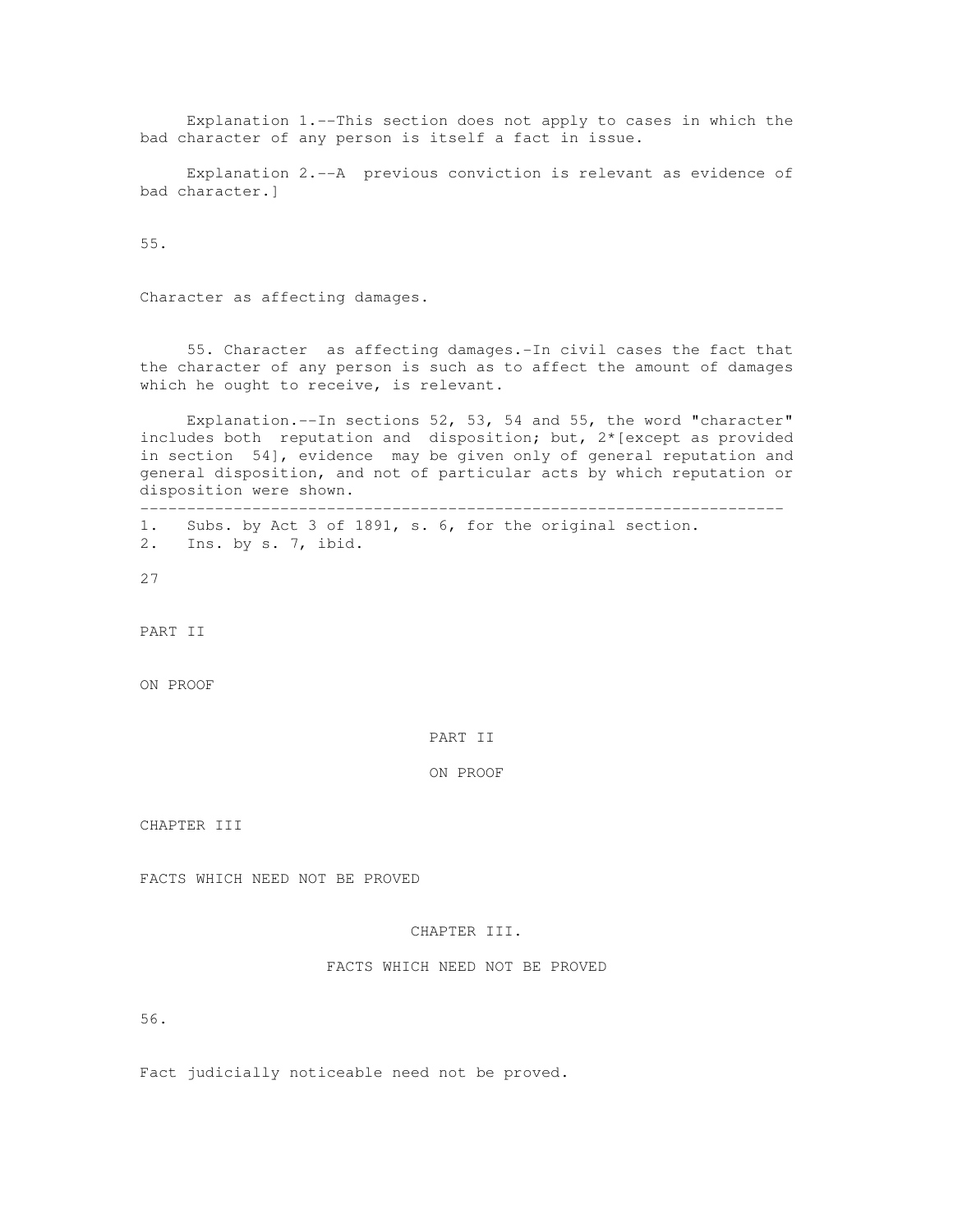56. Fact judicially noticeable need not be proved. No fact of which the Court will take judicial notice need be proved.

57.

Facts of which Court must take judicial notice.

 57. Facts of which Court must take judicial notice. The Court shall take judicial notice of the following facts:--

1\*[(1) All laws in force in the territory of India;]

- (2) All public Acts passed or hereafter to be passed by Parliament 2\*[of the United Kingdom], and all local and personal Acts directed by Parliament 2\*[of the United Kingdom] to be judicially noticed;
- (3) Articles of War for 3\*[the Indian] Army 4\*[Navy or Air Force];
- 5\*[(4) The course of proceeding of Parliament of the United Kingdom, of the Constituent Assembly of India, of Parliament and of the legislatures established under any laws for the time being in force in a Province or in the States;]
- (5) The accession and the sign manual of the Sovereign for the time being of the United Kingdom of Great Britain and Ireland:
- (6) All seals of which English Courts take judicial notice; the seals of all the 6\*[Courts in 7\*[India]] and of all Courts out of 7\*[India] established by the authority of 8\*[the Central Government or the Crown Representative]: the seals of Courts of Admiralty and Maritime Jurisdiction and of Notaries Public, and all seals which any person

```
1. Subs. by the A. O. 1950 for the former para. 
2. Ins. ibid. 
3. Subs., ibid., for "Her Majesty's". 
4. Subs. by Act 10 of 1927, s. 2 and Sch. I, for "or Navy". 
5. Subs. by the A. O. 1950 for the former para. (4). 
6. Subs. by the A. O. 1948 for "Courts of British India". 
7. Subs. by Act 3 of 1951, s. 3 and Sch., for "the States". 
8. Subs. by the A. O. 1937 for "the G. G. or any L. G. in Council".
```
---------------------------------------------------------------------

38

 is authorized to use by 1\*[the Constitution or an Act of Parliament of the United Kingdom or an] Act or Regulation having the force of law in 2\*[India];

(7) The accession to office, names, titles, functions and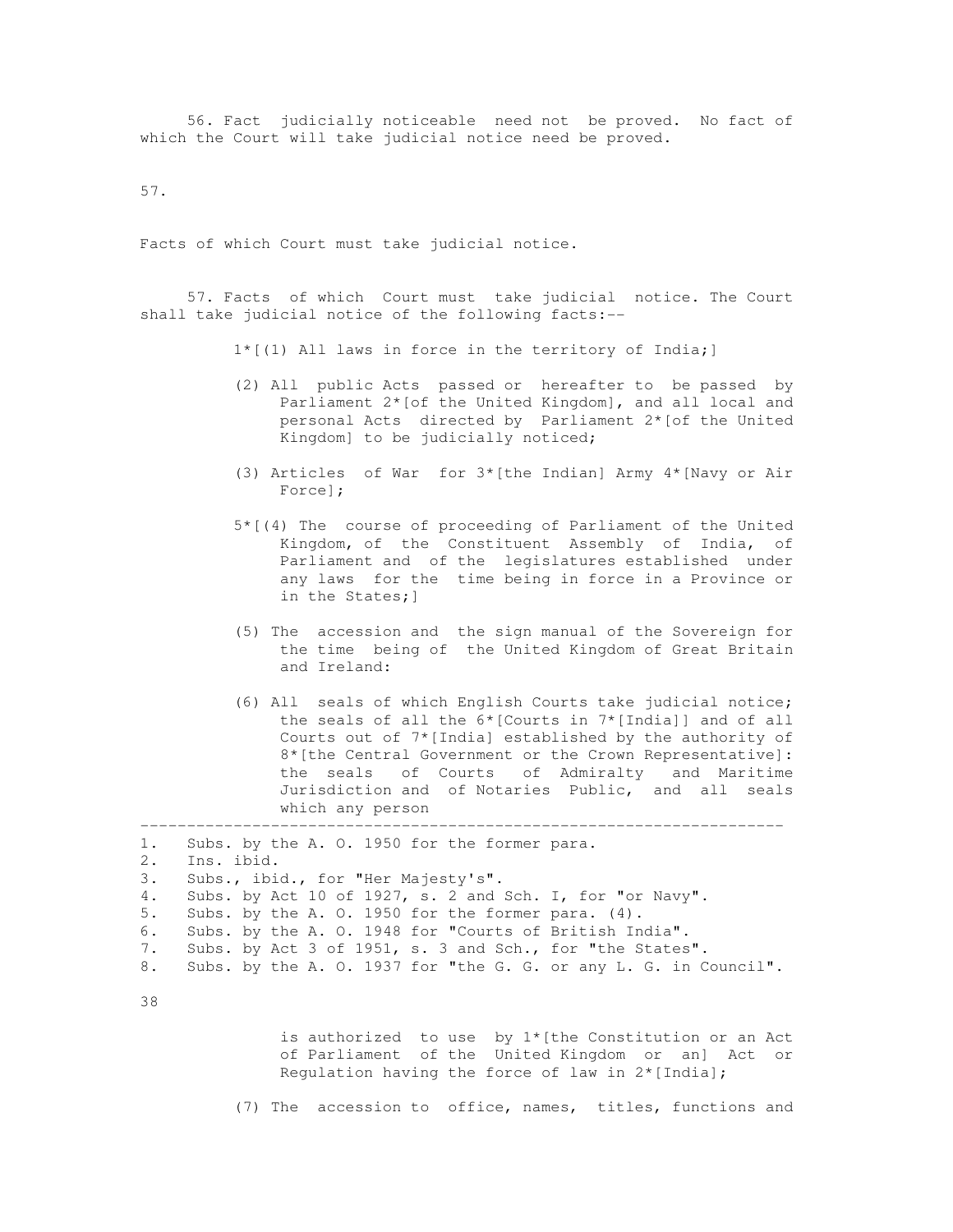signatures of the persons filling for the time being any public office in any State, if the fact of their appointment to such office is notified in 3\*[any Official Gazette];

- (8) The existence, title and national flag of every State or Sovereign recognized by 4\*[the Government of India];
- (9) The divisions of time, the geographical divisions of the world, and public festivals, fasts and holidays notified in the Official Gazette;
- (10) The territories under the dominion of 4\*[the Government of India];
- (11) The commencement, continuance and termination of hostilities between 4\*[the Government of India] and any other State or body of persons;
- (12) The names of the members and officers of the Court and of their deputies and subordinate offices and assistants, and also of all officers acting in execution of its process, and of all advocates, attorneys, proctors, vakils, pleaders and other persons authorized by law to appear or act before it;

(13) The rule of the road 5\*[on land or at sea].

 In all these cases and also on all matters of public history, literature, science or art, the Court may resort for its aid to appropriate books or documents of reference.

 If the Court is called upon by any person to take judicial notice of any fact, it may refuse to do so unless and until such person produces any such book or document as it may consider necessary to enable it to do so.

58.

Facts admitted need not be proved.

 58. Facts admitted need not be proved. No fact need be proved in any proceeding which the parties thereto their agents agree to admit at the hearing, or which, before ---------------------------------------------------------------------

- 1. Subs. by the A. O. 1950 for "any Act of Parliament or other".
- 2. Subs. by Act 3 of 1951, s. 3 and Sch., for "the States".
- 3. Subs. by the A. O. 1937 for "the Gazette of India or in the Official Gazette of any L. G."
- 4. Subs. by the A. O. 1950 for "the British Crown".
- 5. Ins. by Act 18 of 1872, s. 5.

29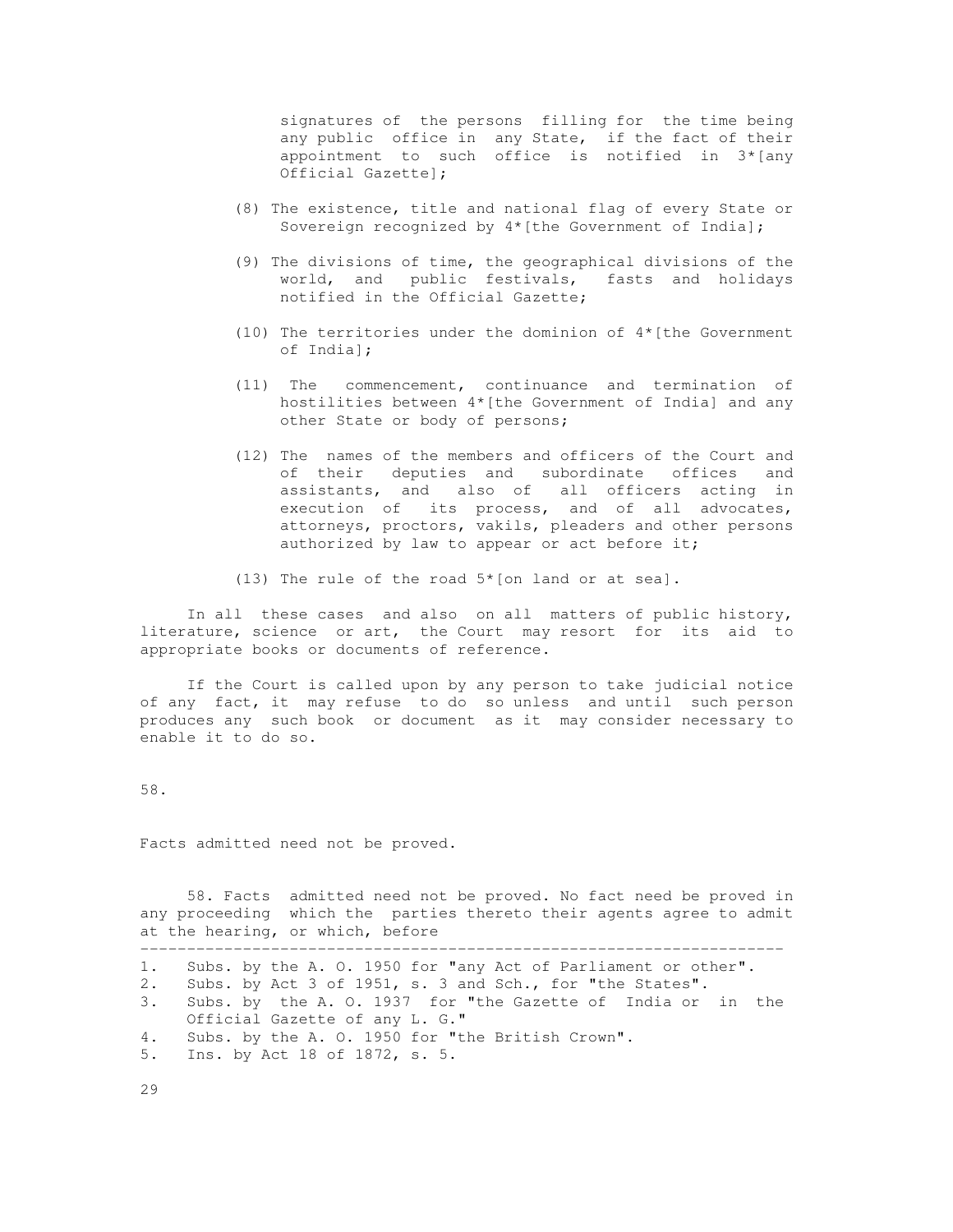the hearing, they agree to admit by any writing under their hands, or which by any rule of pleading in force at the time they are deemed to have admitted by their pleadings:

 Provided that the Court may, in its discretion, require the facts admitted to be proved otherwise than by such admissions.

CHAPTER IV

OF ORAL EVIDENCE

# CHAPTER IV.

### OF ORAL EVIDENCE

59.

Proof of facts by oral evidence.

 59. Proof of facts by oral evidence. All facts, except the contents of documents, may be proved by oral evidence.

60.

Oral evidence must be direct.

 60. Oral evidence must be direct. Oral evidence must, in all cases whatever, be direct; that is to say--

- if it refers to a fact which could be seen, it must be the evidence of a witness who says he saw it;
- if it refers to a fact which could be heard, it must be the evidence of a witness who says he heard it;
- if it refers to a fact which could be perceived by any other sense or in any other manner, it must be the evidence of a witness who says he perceived it by that sense or in that manner;
- if it refers to an opinion or to the grounds on which that opinion is held, it must be the evidence of the person who holds that opinion on those grounds:

 Provided that the opinions of experts expressed in any treatise commonly offered for sale, and the grounds on which such opinions are held, may be proved by the production of such treatises if the author is dead or cannot be found, or has become incapable of giving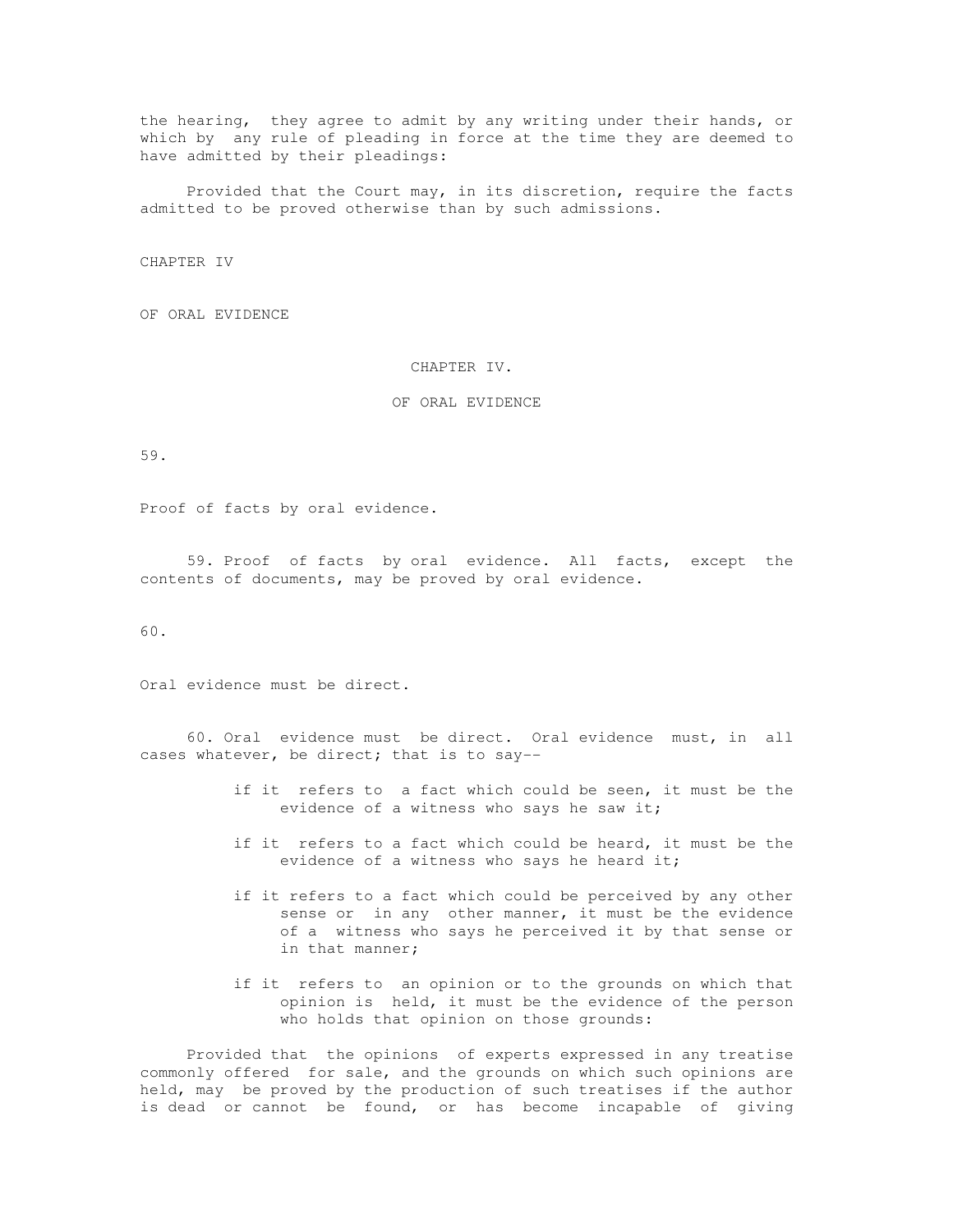evidence, or cannot be called as a witness without an amount of delay or expense which the Court regards as unreasonable:

 Provided also that, if oral evidence refers to the existence or condition of any material thing other than a document, the Court may, if it thinks fit, require the production of such material thing for its inspection.

CHAPTER V

OF DOCUMENTARY EVIDENCE

# CHAPTER V.

# OF DOCUMENTARY EVIDENCE

61.

Proof of contents of documents.

 61. Proof of contents of documents. The contents of documents may be proved either by primary or by secondary evidence.

30

62.

Primary evidence.

 62. Primary evidence. Primary evidence means the document itself produced for the inspection of the Court.

 Explanation 1.--Where a document is executed in several parts, each part is primary evidence of the document:

 Where a document is executed in counterpart, each counterpart being executed by one or some of the parties only, each counterpart is primary evidence as against the parties executing it.

 Explanation 2.--Where a number of documents are all made by one uniform process, as in the case of printing, lithography or photography, each is primary evidence of the contents of the rest; but, where they are all copies of a common original, they are not primary evidence of the contents of the original.

## Illustration

A person is shown to have been in possession of a number of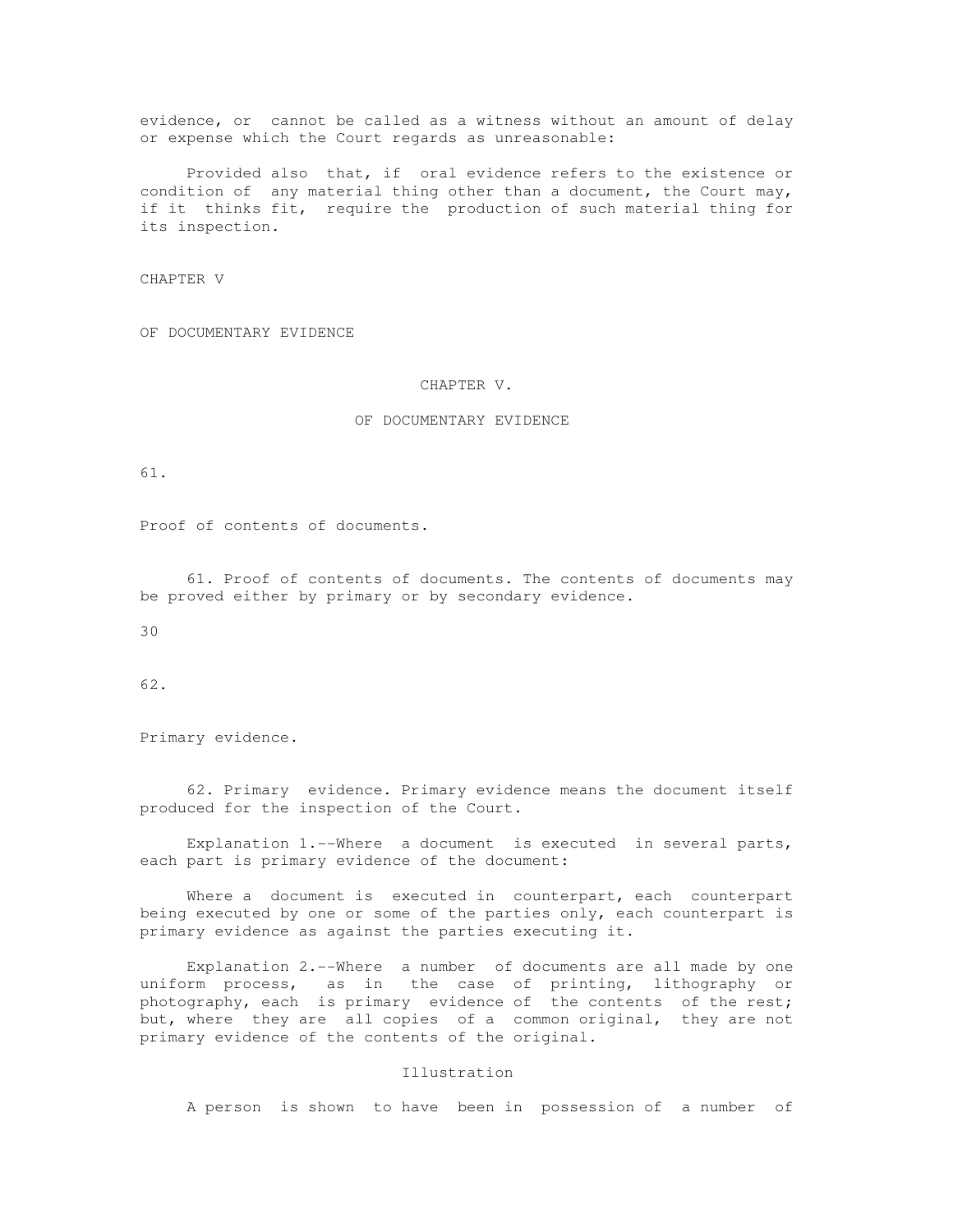placards, all printed at one time from one original. Any one of the placards is primary evidence of the contents of any other, but no one of them is primary evidence of the contents of the original.

63.

Secondary evidence.

- 63. Secondary evidence. Secondary evidence means and includes--
	- (1) certified copies given under the provisions hereinafter contained; 1\*
	- (2) copies made from the original by mechanical processes which in themselves insure the accuracy of the copy, and copies compared with such copies;
	- (3) copies made from or compared with the original;
	- (4) counterparts of documents as against the parties who did not execute them;
	- (5) oral accounts of the contents of a document given by some person who has himself seen it.

### Illustrations

 (a) A photograph of an original is secondary evidence of its contents, though the two have not been compared, if it is proved that the thing photographed was the original.

 (b) A copy compared with a copy of a letter made by a copying machine is secondary evidence of the contents of the letter, if it is shown that the copy made by the copying machine was made from the original. ---------------------------------------------------------------------

1. See s. 76, infra.

31

 (c) A copy transcribed from a copy, but afterwards compared with the original, is secondary evidence; but the copy not so compared is not secondary evidence of the original, although the copy from which it was transcribed was compared with the original.

 (d) Neither an oral account of a copy compared with the original, nor an oral account of a photograph or machine-copy of the original, is secondary evidence of the original.

64.

Proof of documents by primary evidence.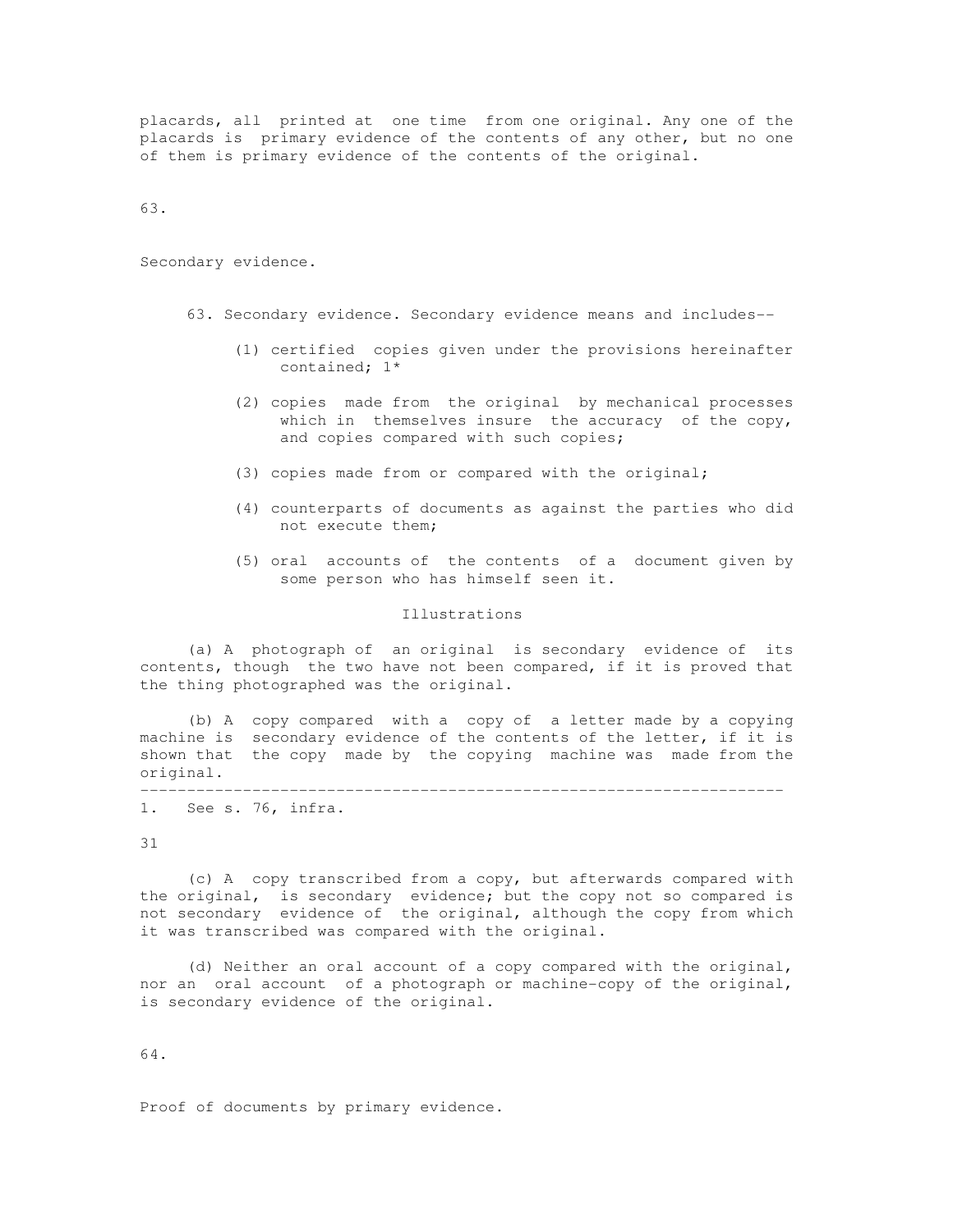64. Proof of documents by primary evidence. Documents must be proved by primary evidence except in the cases hereinafter mentioned.

65.

Cases in which secondary evidence relating to documents may be given.

 65. Cases in which secondary evidence relating to documents may be given. Secondary evidence may be given of the existence, condition or contents of a document in the following cases:--

> (a) when the original is shown or appears to be in the possession or power--

 of the person against whom the document is sought to be proved, or

 of any person out of reach of, or not subject to, the process of the Court, or

of any person legally bound to produce it,

 and when, after the notice mentioned in section 66, such person does not produce it;

- (b) when the existence, condition or contents of the original have been proved to be admitted in writing by the person against whom it is proved or by his representative in interest;
- (c) when the original has been destroyed or lost, or when the party offering evidence of its contents cannot, for any other reason not arising from his own default or neglect, produce it in reasonable time;
- (d) when the original is of such a nature as not to be easily movable;
- (e) when the original is a public document within the meaning of section 74;
- (f) when the original is a document of which a certified copy is permitted by this Act, or by any other law in force in  $1*$  [India] to be given in evidence;  $2*$

1. Subs. by Act 3 of 1951, s. 3 and Sch., for "the States".

2. Cf. the Bankers' Books Evidence Act, 1891 (18 of 1891), s. 4.

32

 (g) when the originals consist of numerous accounts or other documents which cannot conveniently be examined in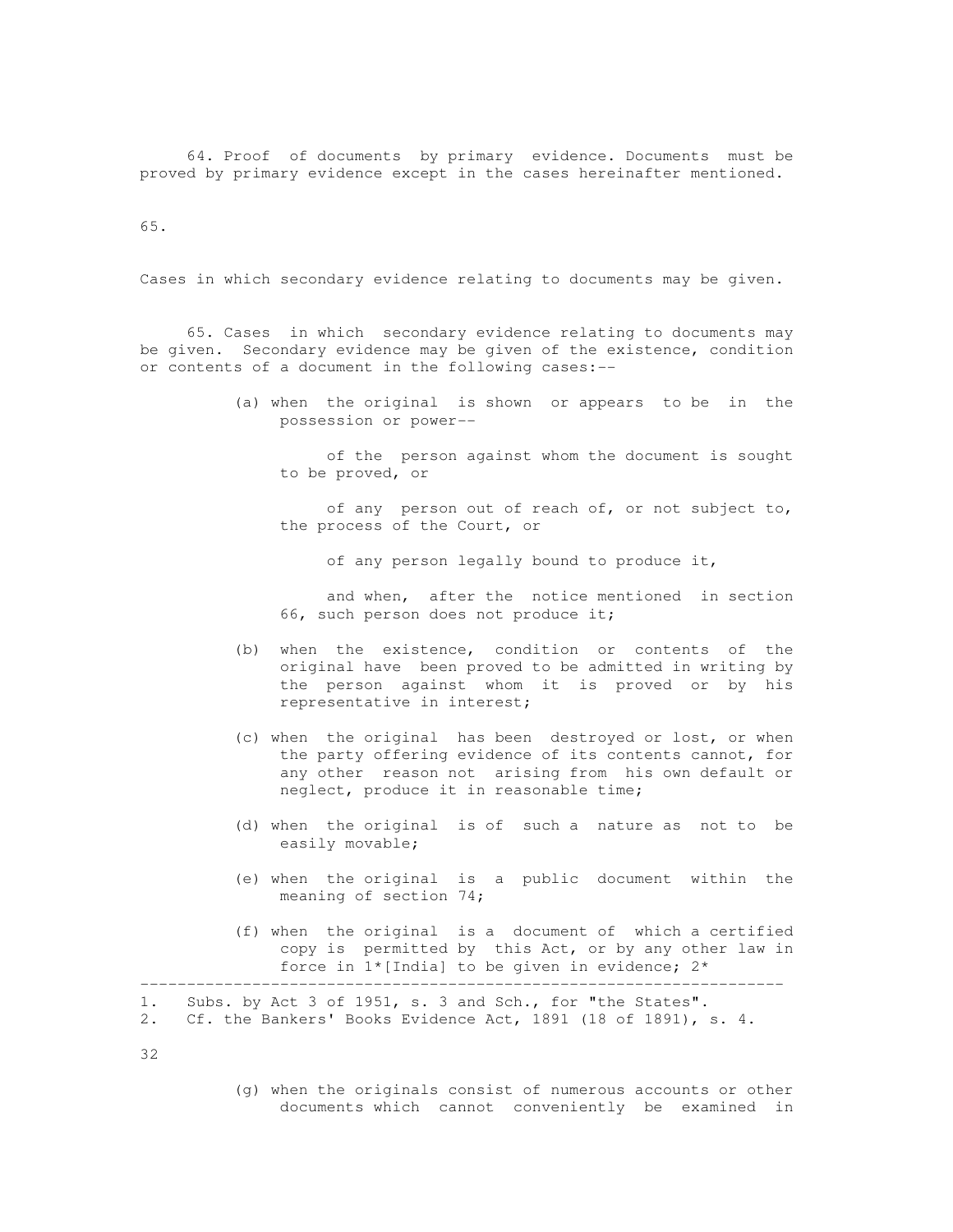Court and the fact to be proved is the general result of the whole collection.

In cases  $(a)$ ,  $(c)$  and  $(d)$ , any secondary evidence of the contents of the document is admissible.

In case (b), the written admission is admissible.

In case (e) or  $(f)$ , a certified copy of the document, but no other kind of secondary evidence, is admissible.

 In case (g), evidence may be given as to the general result of the documents by any person who has examined them, and who is skilled in the examination of such documents.

66.

Rules as to notice to produce.

 66. Rules as to notice to produce. Secondary evidence of the contents of the documents referred to in section 65, clause (a), shall not be given unless the party proposing to give such secondary evidence has previously given to the party in whose possession or power the document is,  $1*(\text{or to his attempt or pleader})$  such notice to produce it as is prescribed by law; and if no notice is prescribed by law, then such notice as the Court considers reasonable under the circumstances of the case:

 Provided that such notice shall not be required in order to render secondary evidence admissible in any of the following cases, or in any other case in which the Court thinks fit to dispense with it:--

- (1) when the document to be proved is itself a notice;
- (2) when, from the nature of the case, the adverse party must know that he will be required to produce it;
- (3) when it appears or is proved that the adverse party has obtained possession of the original by fraud or force;
- (4) when the adverse party or his agent has the original in Court;
- (5) when the adverse party or his agent has admitted the loss of the document;
- (6) when the person in possession of the document is out of reach of, or not subject to, the process of the Court.

67.

Proof of signature and handwriting of person alleged to have signed or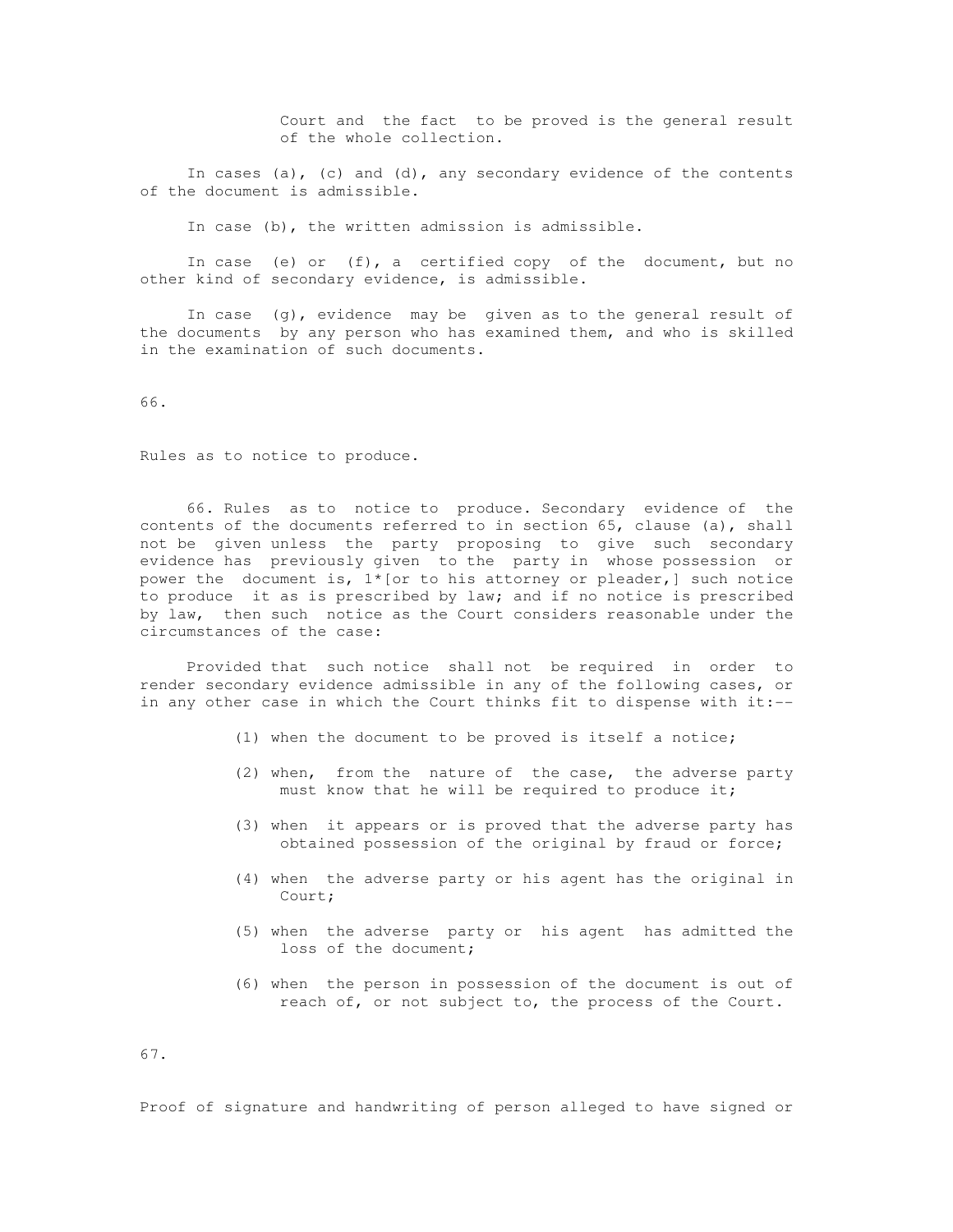written document produced.

 67. Proof of signature and handwriting of person alleged to have signed or written document produced. If a document is alleged to be signed or to have been written wholly or in part by any person, the signature or the handwriting ---------------------------------------------------------------------

1. Ins. by Act 18 of 1872, s. 6.

33

of so much of the document as is alleged to be in that person's handwriting must be proved to be in his handwriting.

68.

Proof of execution of document required by law to be attested.

 68. Proof of execution of document required by law to be attested. If a document is required by law to be attested, it shall not be used as evidence until one attesting witness at least has been called for the purpose of proving its execution, if there be an attesting witness alive, and subject to the process of the Court and capable of giving evidence:

 1\*[Provided that it shall not be necessary to call an attesting witness in proof of the execution of any document, not being a will, which has been registered in accordance with the provisions of the Indian Registration Act, 1908 (16 of 1908), unless its execution by the person by whom it purports to have been executed is specifically denied.]

69.

Proof where no attesting witness found.

 69. Proof where no attesting witness found. If no such attesting witness can be found, or if the document purports to have been executed in the United Kingdom, it must be proved that the attestation of one attesting witness at least is in his handwriting, and that the signature of the person executing the document is in the handwriting of that person.

70.

Admission of execution by party to attested document.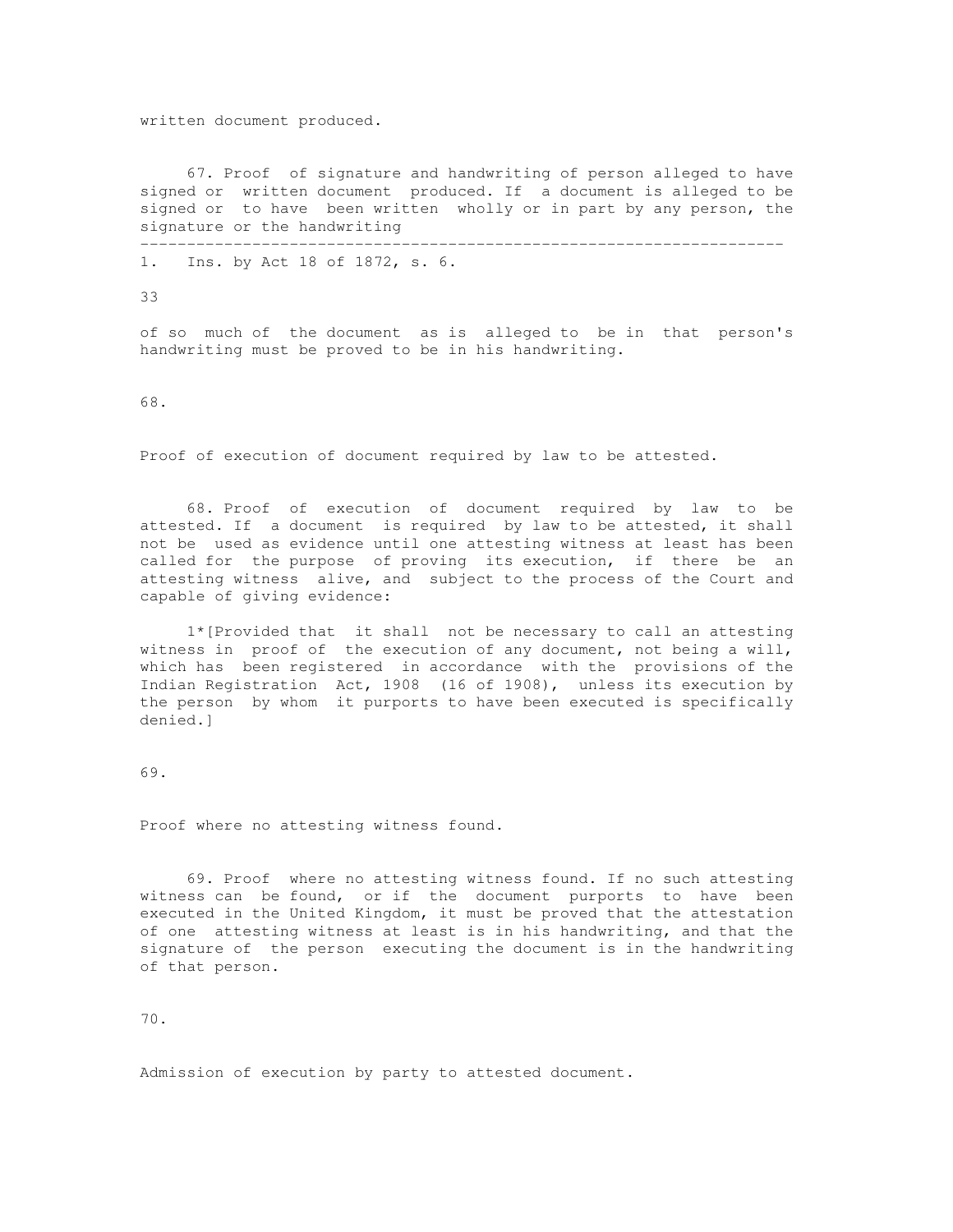70. Admission of execution by party to attested document. The admission of a party to an attested document of its execution by himself shall be sufficient proof of its execution as against him, though it be a document required by law to be attested.

### 71.

Proof when attesting witness denies the execution.

 71. Proof when attesting witness denies the execution. If the attesting witness denies or does not recollect the execution of the document, its execution may be proved by other evidence.

# 72.

Proof of document not required by law to be attested.

 72. Proof of document not required by law to be attested. An attested document not required by law to be attested may be proved as if it was unattested.

73.

Comparison of signature, writing or seal with others admitted or proved.

 73. Comparison of signature, writing or seal with others admitted or proved. In order to ascertain whether a signature, writing or seal is that of the person by whom it purports to have been written or made, any signature, writing or seal admitted or proved to the satisfaction of the Court to have been written or made by that person may be compared with the one which is to be proved, although that signature, writing or seal has not been produced or proved for any other purpose.

 The Court may direct any person present in Court to write any words or figures for the purpose of enabling the Court to compare ---------------------------------------------------------------------

1. Ins. by Act 31 of 1926, s. 2.

34

the words or figures so written with any words or figures alleged to have been written by such person.

 1\*[This section applies also, with any necessary modifications, to finger-impressions.]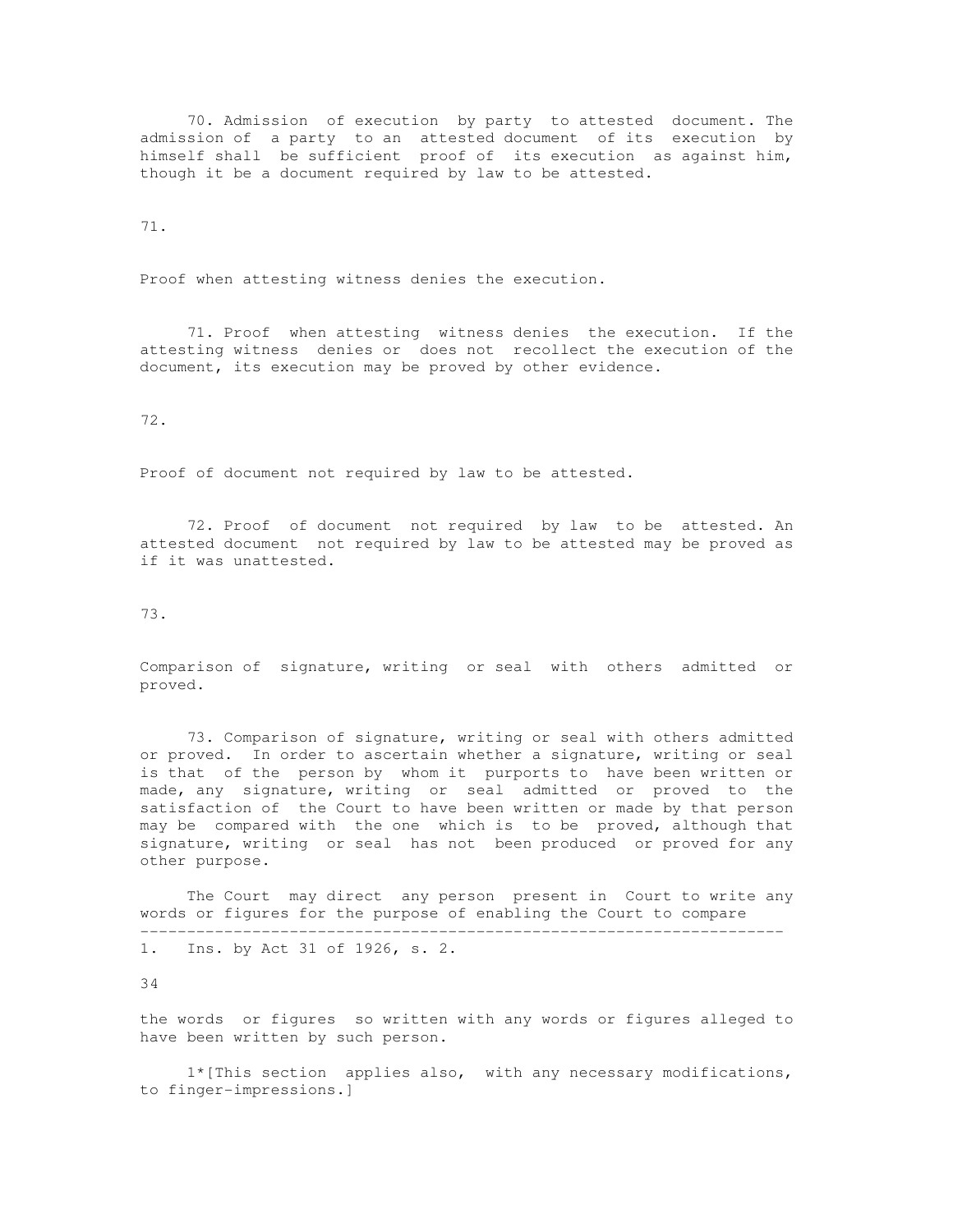74.

Public documents.

 74. Public documents. The following documents are public documents:-- (1) documents forming the acts or records of the acts-- (i) of the sovereign authority. (ii) of official bodies and tribunals, and (iii) of public officers, legislative, judicial and executive, 2\*[of any part of India or of the Common-wealth], or of a foreign country;

> (2) public records kept 3\*[in any State] of private documents.

75.

Private documents.

75. Private documents. All other documents are private.

76.

Certified copies of public documents.

 76. Certified copies of public documents. Every 4\* public officer having the custody of a public document, which any person has a right to inspect, shall give that person on demand a copy of it on payment of the legal fees therefor, together with a certificate written at the foot of such copy that it is a true copy of such document or part thereof, as the case may be, and such certificate shall be dated and subscribed by such officer with his name and his official title, and shall be sealed, whenever such officer is authorized by law to make use of a seal; and such copies so certified shall be called certified copies.

 Explanation.--Any officer who, by the ordinary course of official duty, is authorized to deliver such copies, shall be deemed to have the custody of such documents within the meaning of this section.

77.

Proof of documents by production of certified copies.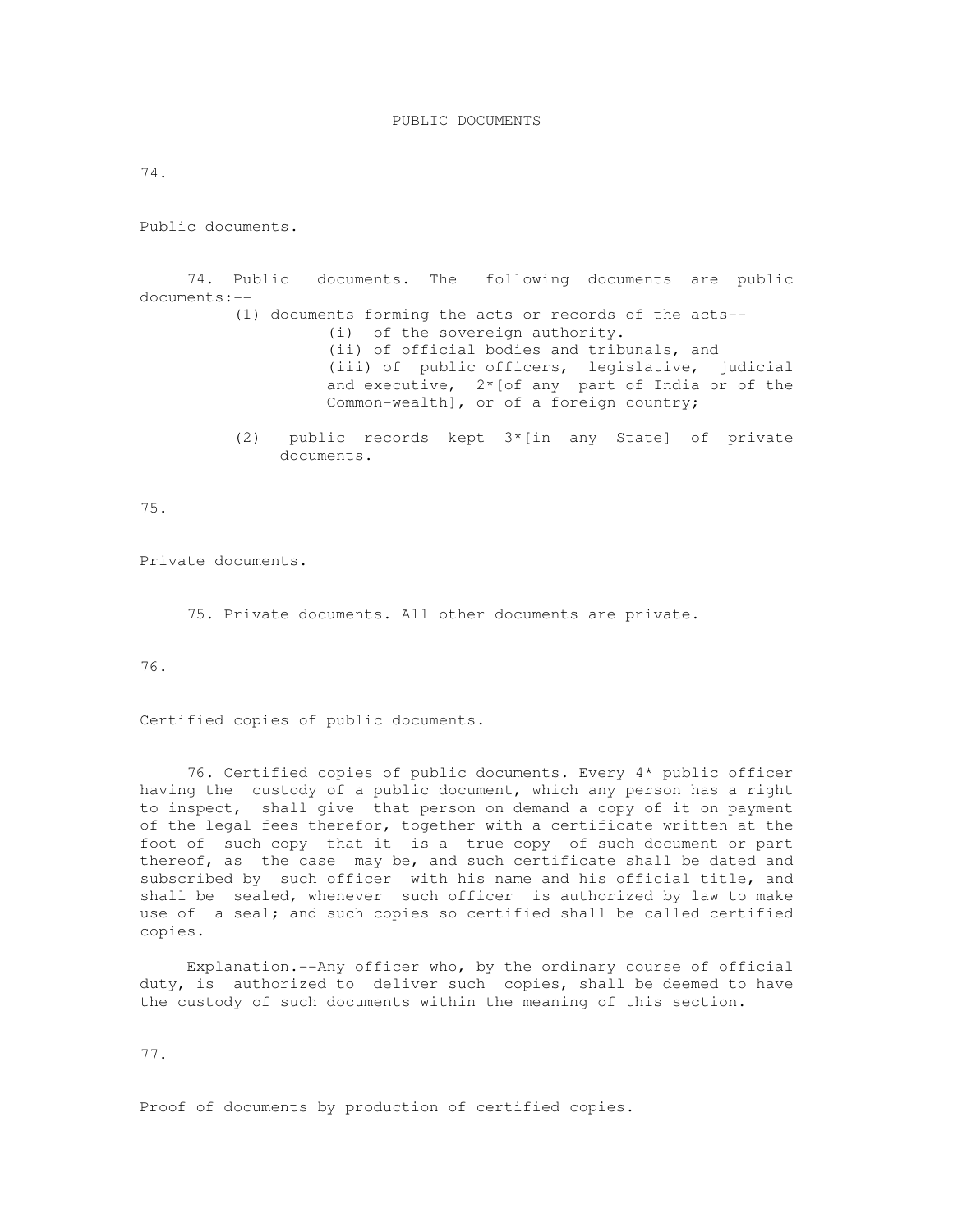77. Proof of documents by production of certified copies. Such certified copies may be produced in proof of the contents of the public documents or parts of the public documents of which they purport to be copies. ---------------------------------------------------------------------

1. Ins. by Act 5 of 1899, s. 3.

- 2. The original words "whether of British India, or of any other part of Her Majesty's Dominions" have successively been amended by the A. O. 1948 and the A. O. 1950 to read as above.
- 3. Subs. by the A. O. 1950 for "in any Province".
- 4. A village-officer in the Punjab has been declared for the purposes of this Act to be a public officer having the custody of a public document--see the Punjab Land-revenue Act, 1887 (17 of 1887), s. 151 (2).

35

78.

Proof of other official documents.

 78. Proof of other official documents. The following public documents may be proved as follows:--

> (1) Acts, orders or notifications of 1\*[the Central Government] in any of its departments, 2\* [or of the Crown Representative] or of any State Government or any department of any State Government,--

 by the records of the departments, certified by the heads of those departments respectively,

 or by any document purporting to be printed by order of any such Government 2\*[or, as the case may be, of the Crown Representative];

(2) the proceedings of the Legislatures,--

 by the journals of those bodies respectively, or by published Acts or abstracts, or by copies purporting to be printed 3\*[by order of the Government concerned];

 (3) proclamations, orders or regulations issued by 4\*Her Majesty or by the Privy Council, or by any department of 4\*Her Majesty's Government,--

 by copies or extracts contained in the London Gazette, or purporting to be printed by the Queen's Printer;

 (4) the Acts of the Executive or the proceedings of the Legislature of a foreign country,--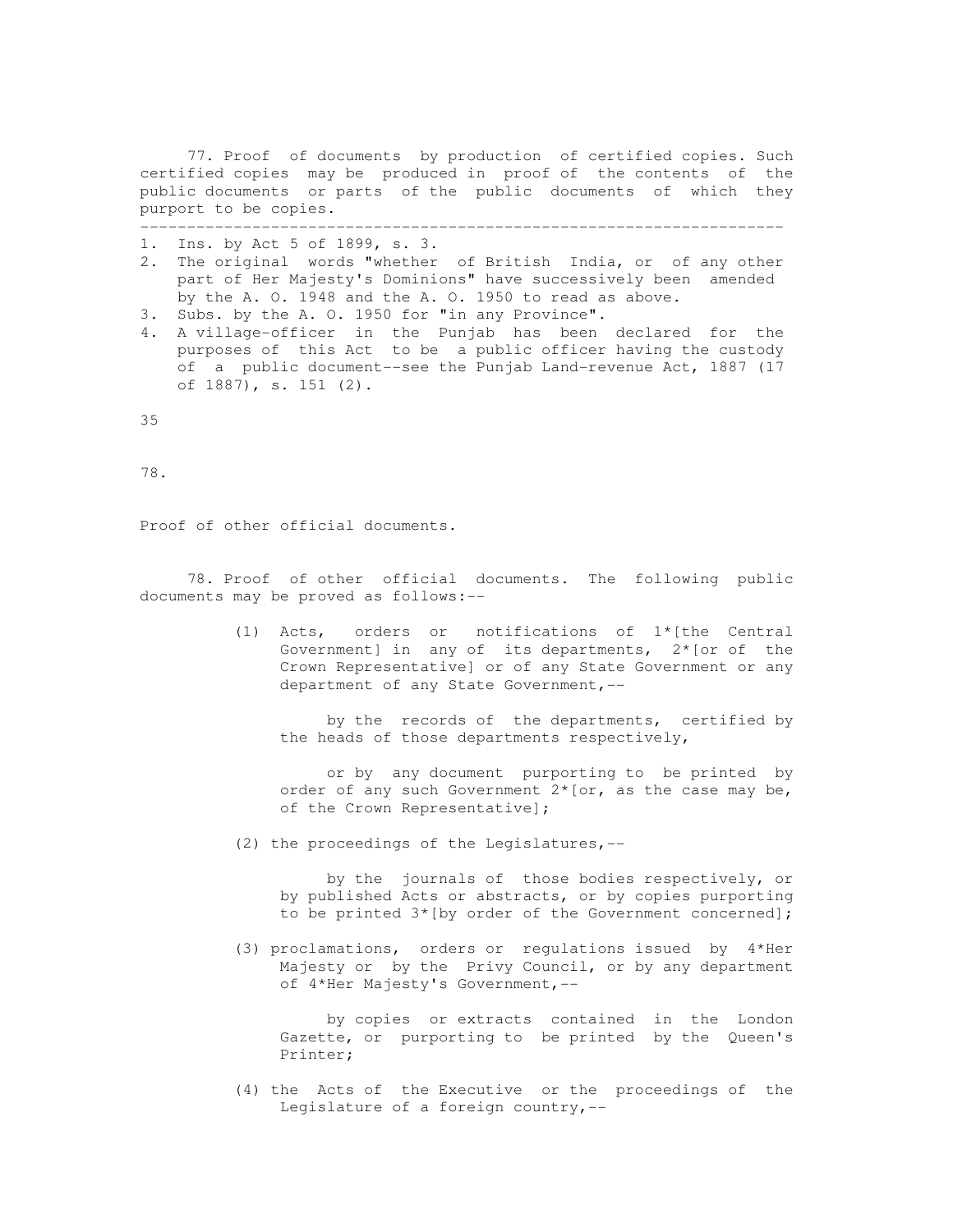by journals published by their authority, or commonly received in that country as such, or by a copy certified under the seal of the country or sovereign, or by a recognition thereof in some 5\*[Central Act]: (5) the proceedings of a municipal body in  $6*(a + b)$  - by a copy of such proceedings, certified by the legal keeper thereof, or by a printed book purporting to be published by the authority of such body; --------------------------------------------------------------------- 1. Subs. by the A. O. 1937 for "the Executive Govt, of British India". 2. Ins. ibid. 3. Subs., ibid., for "by order of Govt." 4. The words "Her Majesty" shall stand unmodified, vide the A. O. 1950. 5. Subs. by the A. O. 1937 for "public Act of the Governor General of India in Council". 6. Subs. by the A. O. 1950. for "a Province". 36 (6) public documents of any other class in a foreign country,- by the original, or by a copy certified by the legal keeper thereof, with a certificate under the seal of a Notary Public, or of 1\*[an Indian Consul] or diplomatic agent, that the copy is duly certified by the officer having the legal custody of the original, and upon proof of the character of the document according to the law of the foreign country. PRESUMPTIONS AS TO DOCUMENTS

79.

Presumption as to genuineness of certified copies.

 79. Presumption as to genuineness of certified copies. The Court shall presume 2\*[to be genuine] every document purporting to be a certificate, certified copy or other document, which is by law declared to be admissible as evidence of any particular fact and which purports to be duly certified by any officer  $3*($ of the Central Government or of a State Government, or by any officer 4\*[in the State of Jammu and Kashmir] who is duly authorized thereto by the Central Government]:

 Provided that such document is substantially in the form and purports to be executed in the manner directed by law in that behalf.

The Court shall also presume that any officer by whom any such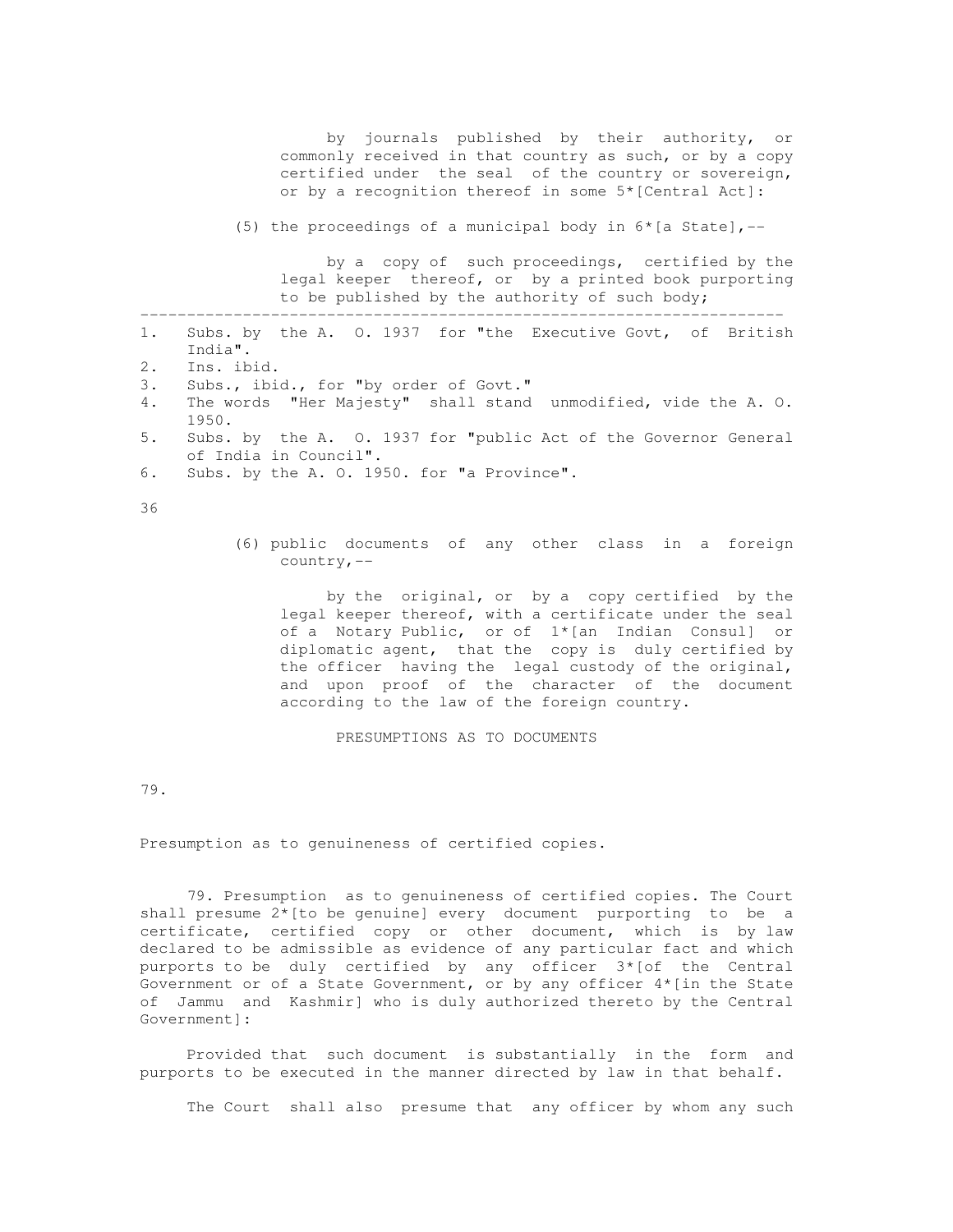document purports to be signed or certified, held, when he signed it, the official character which he claims in such paper.

80.

Presumption as to documents produced as record of evidence.

 80. Presumption as to documents produced as record of evidence.- Whenever any document is produced before any Court, purporting to be a record or memorandum of the evidence, or of any part of the evidence, given by a witness in a judicial proceeding or before any officer authorized by law to take such evidence or to be a statement or confession by any prisoner or accused person, taken in accordance with law, and purporting to be signed by any Judge or Magistrate, or by any such officer as aforesaid, the Court shall presume--

> that the document is genuine; that any statements as to the circumstances under which it was taken, purporting to be made by the person signing it, are true, and that such evidence, statement or confession was duly taken.

|  |  |  |  |  | 1. Subs. by the A. O. 1950 for "a British Consul". |
|--|--|--|--|--|----------------------------------------------------|

- 2. Ins. by the A. O. 1948.
- 3. The original words beginning from "in British India" and ending with the words "to be genuine" have been successively amended by the A. O. 1937, A. O. 1948 and A. O. 1950 to read as above. 4. Subs. by Act 3 of 1951, s. 3 and Sch., for "in a Part B State".

---------------------------------------------------------------------

37

81.

Presumption as to Gazettes, newspapers, private Acts of Parliament and other documents.

 81. Presumption as to Gazettes, newspapers, private Acts of Parliament and other documents.-The Court shall presume the genuineness of every document purporting to be the London Gazette or 1\*[any Official Gazette, or the Government Gazette] of any colony, dependency or possession of the British Crown, or to be a newspaper or journal, or to be a copy of a private Act of Parliament 2\*[of the United Kingdom] printed by the Queen's Printer and of every document purporting to be a document directed by any law to be kept by any person, if such document is kept substantially in the form required by law and is produced from proper custody.

82.

Presumption as to document admissible in England without proof of seal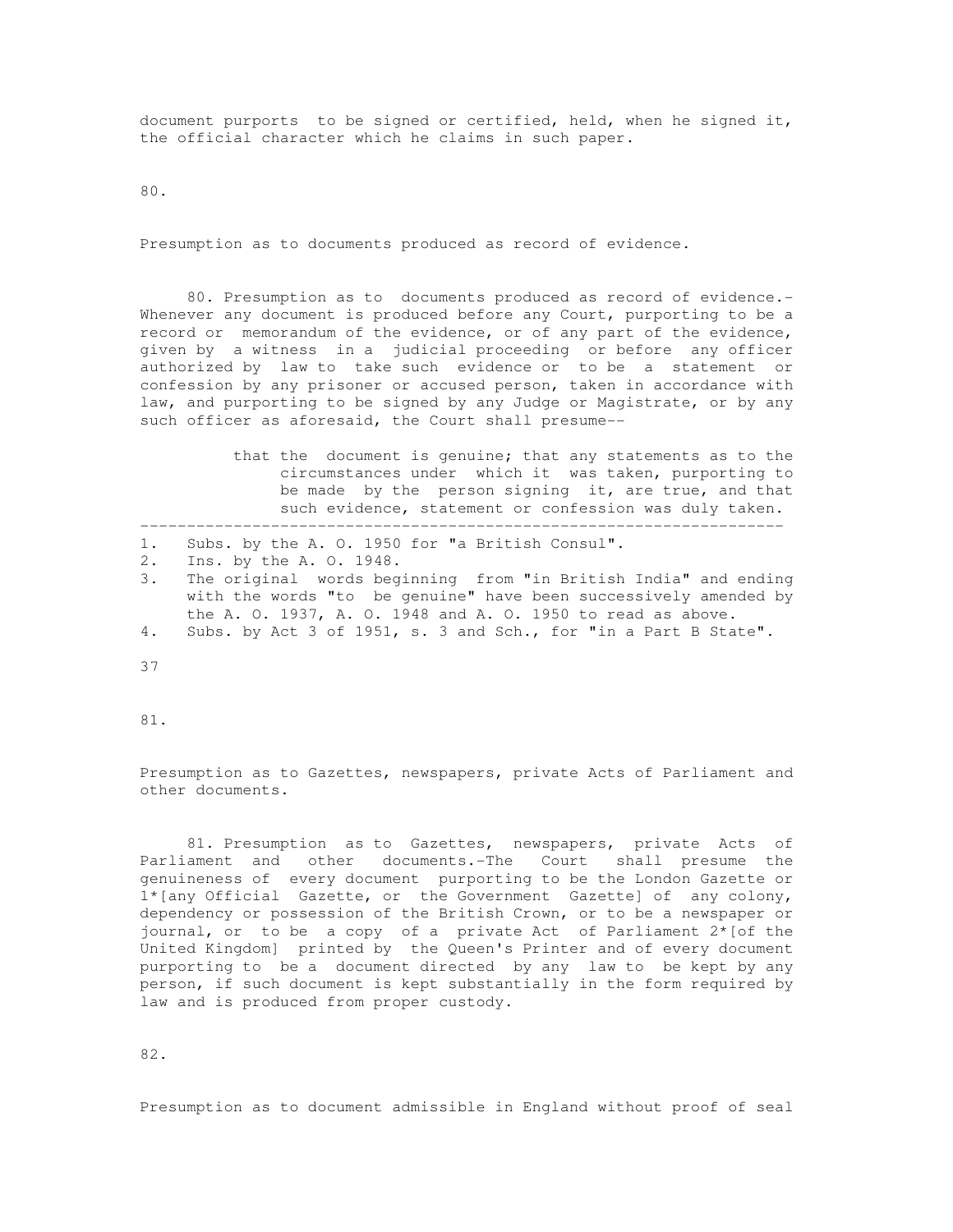or signature.

 82. Presumption as to document admissible in England without proof of seal or signature.-When any document is produced before any Court, purporting to be a document which, by the law in force for the time being in England or Ireland, would be admissible in proof of any particular in any Court of Justice in England or Ireland, without proof of the seal or stamp or signature authenticating it or of the judicial or official character claimed by the person by whom it purports to be signed, the Court shall presume that such seal, stamp or signature is genuine, and that the person signing it held, at the time when he signed it, the judicial or official character which he claims,

 and the document shall be admissible for the same purpose for which it would be admissible in England or Ireland.

83.

Presumption as to maps or plans made by authority of Government.

 83. Presumption as to maps or plans made by authority of Government.-The Court shall presume that maps or plans purporting to be made by the authority of  $3*($  the Central Government or any State Government] were so made, and are accurate; but maps or plans made for the purposes of any cause must be proved to be accurate.

84.

Presumption as to collections of laws and reports of decisions.

 84. Presumption as to collections of laws and reports of decisions.-The Court shall presume the genuineness of every book purporting to be printed or published under the authority of the Government of any country, and to contain any of the laws of that country,

 and of every book purporting to contain reports of decisions of the Courts of such country.

85.

Presumption as to powers-of-attorney.

 85. Presumption as to powers-of-attorney.-The Court shall presume that every document purporting to be a power-of-attorney, and to have been executed before, and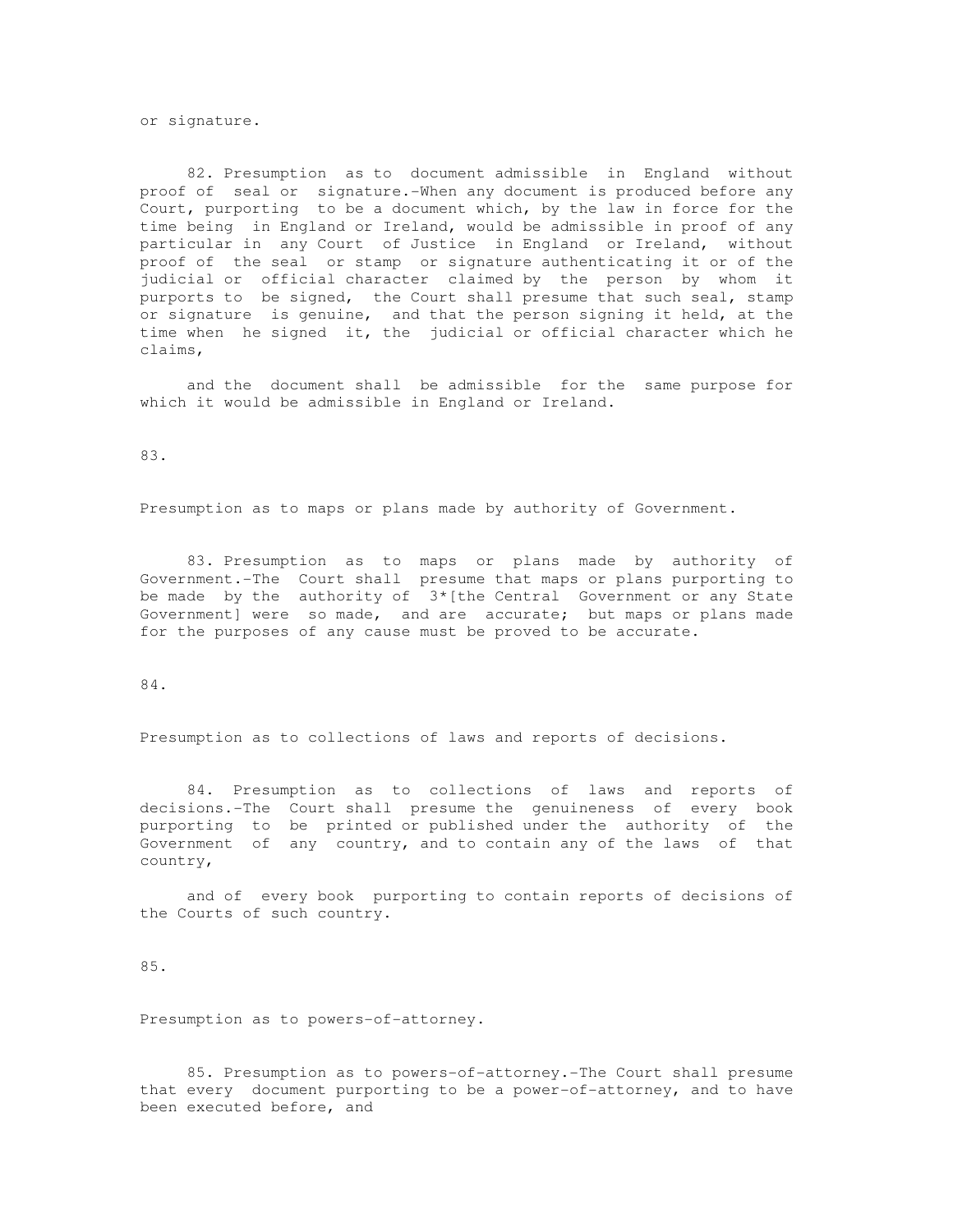--------------------------------------------------------------------- 1. Subs. by the A. O. 1937 for "the Gazette of India. or the Govt.

- Gazette of any L. G., or".
- 2. Ins. by the A. O. 1950.
- 3. The original word "Government" has successively been amended by the A. O. 1937, A. O. 1948, Act 40 of 1949 and the A. O. 1950 to read as above.

38

authenticated by, a Notary Public, or any Court, Judge, Magistrate, 1\*[Indian] Consul or Vice-Consul, or representative 2\*\*\* of the 3\*[Central Government], was so executed and authenticated.

86.

Presumption as to certified copies of foreign judicial records.

 86. Presumption as to certified copies of foreign judicial records.-The Court may presume that any document purporting to be a certified copy of any judicial record of 4\*[5\*\*\* any country not forming part of India or] of Her Majesty's Dominions is genuine and accurate, if the document purports to be certified in any manner which is certified by any representative of  $6***$  the  $3*[Central]$ Government]  $7*(\text{in or for}]$   $8*(\text{such country})$  to be the manner commonly in use in 9\*[that country] for the certification of copies of judicial records.

 10\*[An officer who, with respect to 11\*\*\* any territory or place not forming part of 12\*[India or] Her Majesty's Dominions, is a Political Agent therefor, as defined in section 3,  $13*$  [clause (43)], of the General Clauses Act, 1897 (10 of 1897), shall, for the purposes of this section, be deemed to be a representative of the  $3*$ [Central Government]  $14*[in]$  and for the country] comprising that territory or place].

87.

Presumption as to books, maps and charts.

 87. Presumption as to books, maps and charts.-The Court may presume that any book to which it may refer for information on matters of public or general interest, and that any published map or chart, the statements of which are relevant facts and which is produced for its inspection, was written and published by the person and at the time and place, by whom or at which it purports to have been written or published.

- --------------------------------------------------------------------- 1. Subs. by the A. O. 1950 for "British".
- 2. The words "of Her Majesty, or" rep., ibid.
- 3. Subs. by the A. O. 1937 for "G. of I.".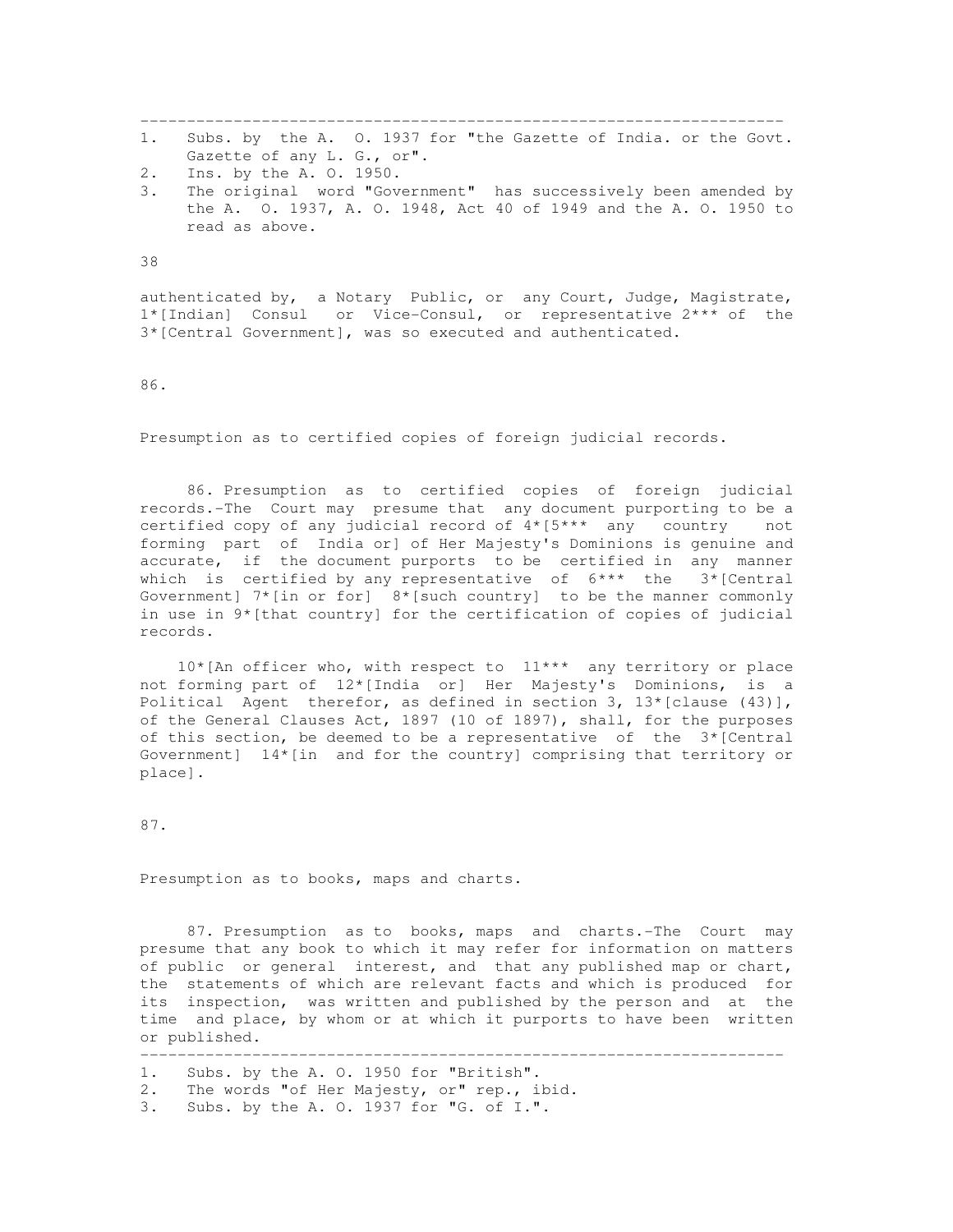- 4. Subs. by the A. O. 1950 for "any country not forming part". 5. The words "a Part B State or of" omitted by Act 3 of 1951, s. 3 and Sch.
- 6. The Words "Her Majesty or of" rep. by the A. O. 1950.
- 7. Subs. by Act 3 of 1891, s. 8 for "resident in".
- 8. Subs. by Act 3 of 1951, s. 3 and Sch., for "such Part B State or country".
- 9. Subs. by s. 3 and Sch., ibid., for "that State or country".
- 10. Subs, by Act 5 of 1899, s.4, for the para, added by Act 3 of 1891, s. 3.
- 11. The words "a Part B State or "ins. by the A. O.. 1950 omitted by Act 3 of 1951, s. 3 and Sch.
- 12. Ins. by the A. O. 1950.
- 13. Subs., ibid., for "clause (40)".
- 14. Subs. by Act 3 of 1951, s. 3, Sch., for "in and for that Part B State or country".

39

88.

Presumption as to telegraphic messages.

 88. Presumption as to telegraphic messages.-The Court may presume that a message, forwarded from a telegraph office to the person to whom such message purports to be addressed, corresponds with a message delivered for transmission at the office from which the message purports to be sent; but the Court shall not make any presumption as to the person by whom such message was delivered for transmission.

89.

Presumption as to due execution, etc., of documents not produced.

 89. Presumption as to due execution, etc., of documents not produced.-The Court shall presume that every document, called for and not produced after notice to produce, was attested, stamped and executed in the manner required by law.

90.

Presumption as to documents thirty years old.

 90. Presumption as to documents thirty years old.-Where any document, purporting or proved to be thirty years old, is produced from any custody which the Court in the particular case considers proper, the Court may presume that the signature and every other part of such document, which purports to be in the handwriting of any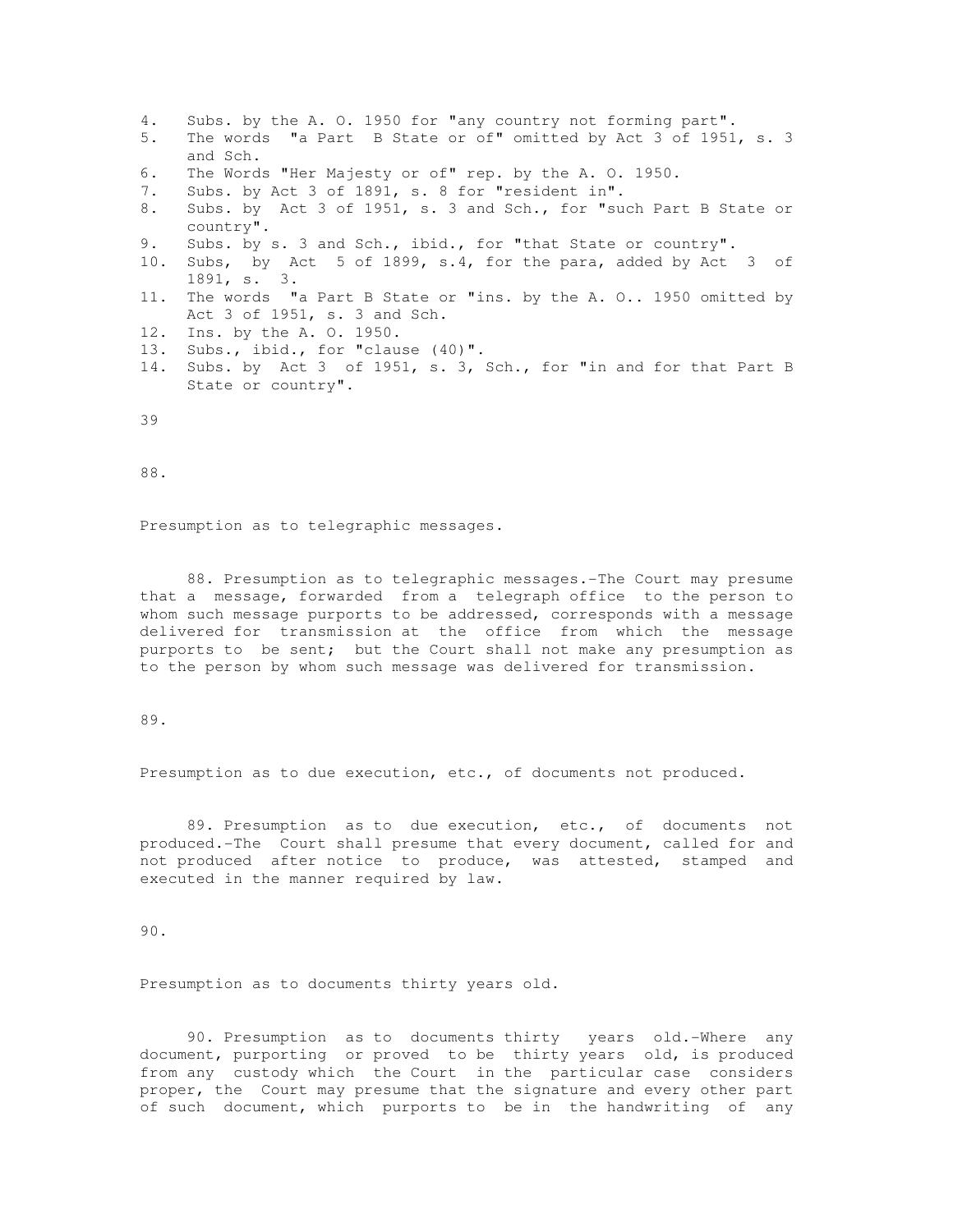particular person, is in that person's handwriting, and, in the case of a document executed or attested, that it was duly executed and attested by the persons by whom it purports to be executed and attested.

 Explanation.--Documents are said to be in proper custody if they are in the place in which, and under the care of the person with whom, they would naturally be; but no custody is improper if it is proved to have had a legitimate origin, or if the circumstances of the particular case are such as to render such an origin probable.

This explanation applies also to section 81.

Illustrations.

 (a) A has been in possession of landed property for a long time. He produces from his custody deeds relating to the land showing his titles to it. The custody is proper.

 (b) A produces deeds relating to landed property of which he is the mortgagee. The mortgagor is in possession. The custody is proper.

 (c) A, a connection of B, produces deeds relating to lands in B's possession which were deposited with him by B for safe custody. The custody is proper.

CHAPTER VI

OF THE EXCLUSION OF ORAL BY DOCUMENTARY EVIDENCE

## CHAPTER VI

OF THE EXCLUSION OF ORAL BY DOCUMENTARY EVIDENCE

# 91.

Evidence of terms of contracts, grants and other dispositions of property reduced to form of document.

 91. Evidence of terms of contracts, grants and other dispositions of property reduced to form of document.-When the terms of a contract, or of a grant, or of any other disposition of property, have been reduced to the form of a document, and in all cases in which any matter is required by law to be

40

reduced to the form of a document, no evidence 1\* shall be given in proof of the terms of such contract, grant or other disposition of property, or of such matter, except the document itself, or secondary evidence of its contents in cases in which secondary evidence is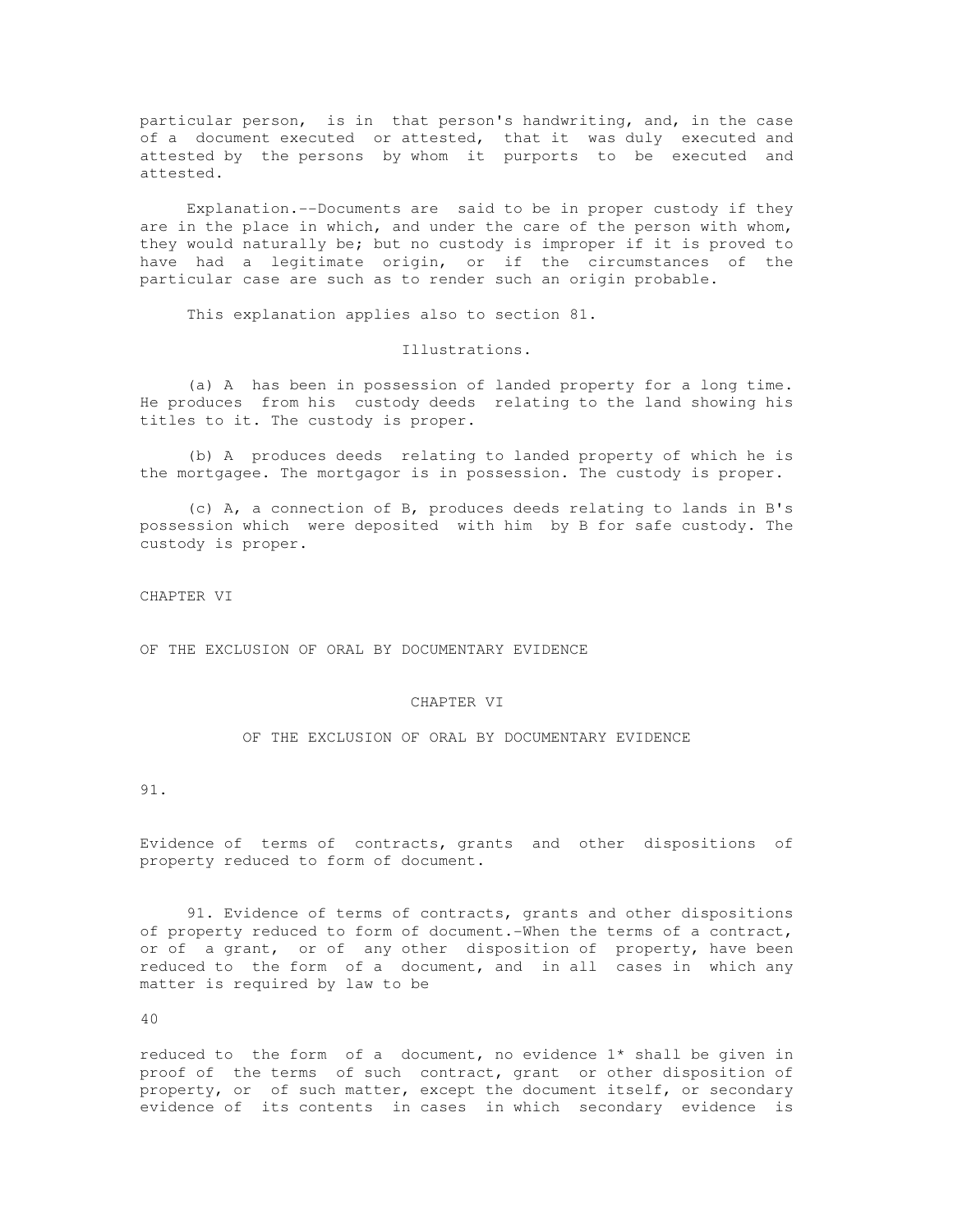admissible under the provisions hereinbefore contained.

 Exception 1.--When a public officer is required by law to be appointed in writing, and when it is shown that any particular person has acted as such officer, the writing by which he is appointed need not be proved.

Exception 2.--Wills  $2^*[{\text{admitted to}}]$  probate in  $3*[{\text{India}}]$  may be proved by the probate.

 Explanation 1.--This section applies equally to cases in which the contracts, grants or dispositions of property referred to are contained in one document and to cases in which they are contained in more documents than one.

 Explanation 2.--Where there are more originals than one, one original only need be proved.

 Explanation 3.--The statement, in any document whatever, of a fact other than the facts referred to in this section, shall not preclude the admission of oral evidence as to the same fact.

#### Illustrations

 (a) If a contract be contained in several letters, all the letters in which it is contained must be proved.

 (b) If a contract is contained in a bill of exchange, the bill of exchange must be proved.

 (c) If a bill of exchange is drawn in a set of three, one only need be proved.

 (d) A contracts, in writing, with B, for the delivery of indigo upon certain terms. The contract mentions the fact that B had paid A the price of other indigo contracted for verbally on another occasion.

 Oral evidence is offered that no payment was made for the other indigo. The evidence is admissible.

(e) A gives B a receipt for money paid by B.

Oral evidence is offered of the payment.

The evidence is admissible.

1. Where, however, a Criminal Court finds that a confession or other statement an accused person has not been recorded in the manner prescribed, evidence may be taken that the recorded statement was duly made-see the Code of Criminal Procedure, 1898 (Act 5 of 1898), s. 533.

----------------------------------------------------------------------

- 2. Subs. by Act 18 of 1872, s. 7, for "under the Indian Succession Act".
- 3. Subs. by Act 3 of 1951, s. 3 and Sch., for "the States".
- 41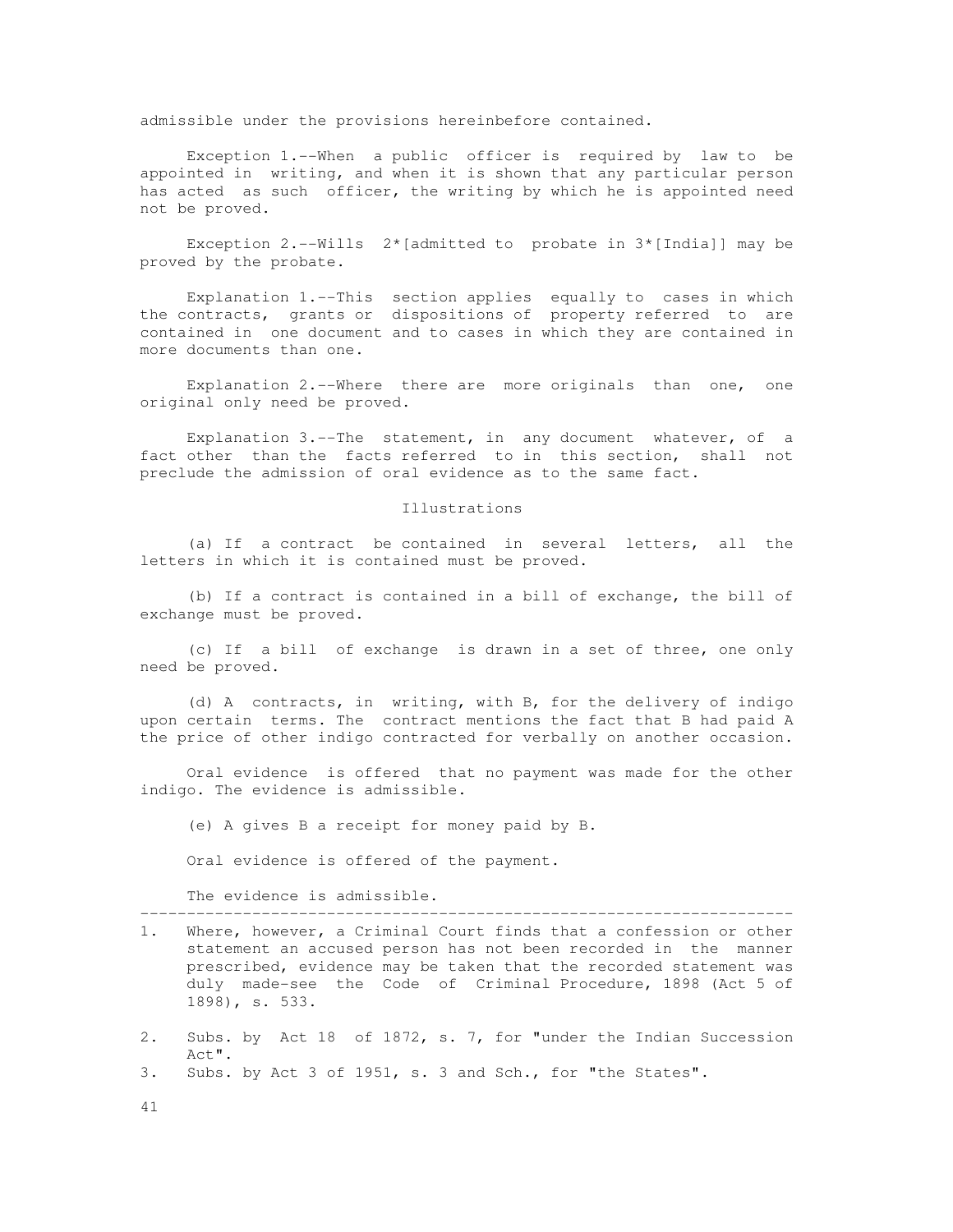Exclusion of evidence of oral agreement.

 92. Exclusion of evidence of oral agreement.-When the terms of any such contract, grant or other disposition of property, or any matter required by law to be reduced to the form of a document, have been proved according to the last section, no evidence of any oral agreement or statement shall be admitted, as between the parties to any such instrument or their representatives in interest, for the purpose of contradicting, varying, adding to, or subtracting from, its terms:

 Proviso (1).--Any fact may be proved which would invalidate any document, or which would entitle any person to any decree or order relating thereto; such as fraud, intimidation, illegality, want of due execution, want of capacity in any contracting party, 1\*[want or failure] of consideration, or mistake in fact or law.

 Proviso (2).--The existence of any separate oral agreement as to any matter on which a document is silent, and which is not inconsistent with its terms, may be proved. In considering whether or not this proviso applies, the Court shall have regard to the degree of formality of the document.

 Proviso (3).--The existence of any separate oral agreement, constituting a condition precedent to the attaching of any obligation under any such contract, grant or disposition of property, may be proved.

 Proviso (4).--The existence of any distinct subsequent oral agreement to rescind or modify any such contract, grant or disposition of property, may be proved, except in cases in which such contract, grant or disposition of property is by law required to be in writing, or has been registered according to the law in force for the time being as to the registration of documents.

 Proviso (5).--Any usage or custom by which incidents not expressly mentioned in any contract are usually annexed to contracts of that description, may be proved:

 Provided that the annexing of such incident would not be repugnant to, or inconsistent with, the express terms of the contract.

 Proviso (6).--Any fact may be proved which shows in what manner the language of a document is related to existing facts.

# Illustrations

 (a) A policy of insurance is effected on goods "in ships from Calcutta to London". The goods are shipped in a particular ship which is lost. The fact that particular ship was orally excepted from the policy cannot be proved.

92.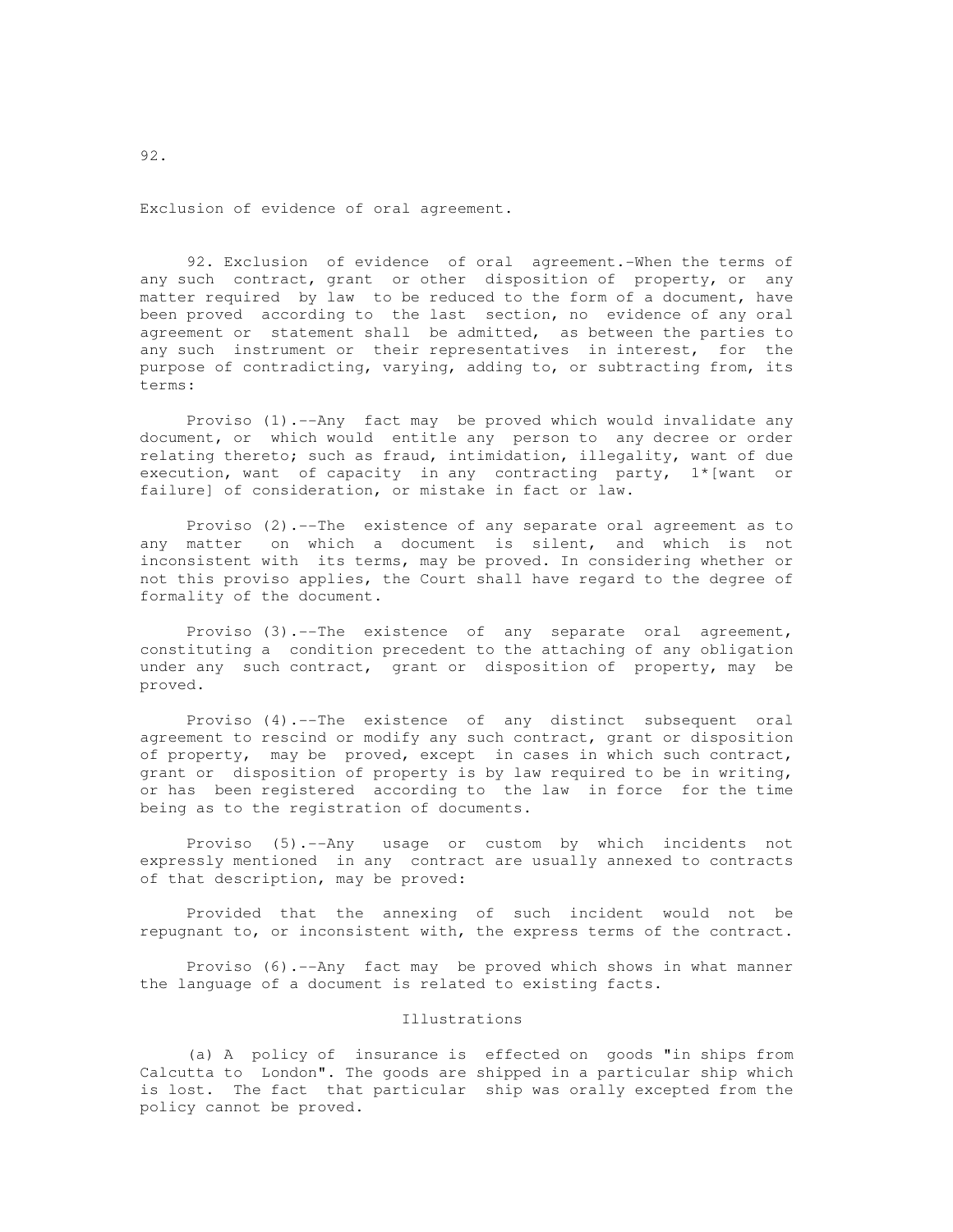42

 (b) A agrees absolutely in writing to pay B Rs. 1,000 on the first March 1873. The fact that, at the same time an oral agreement was made that the money should not be paid till the thirty-first March cannot be proved.

 (c) An estate called "the Rampore tea estate" is sold by a deed which contains a map of the property sold. The fact that land not included in the map had always been regarded as part of the estate and was meant to pass by the deed cannot be proved.

 (d) A enters into a written contract with B to work certain mines, the property of B, upon certain terms. A was induced to do so by a misrepresentation of B's as to their value. This fact may be proved.

 (e) A institutes a suit against B for the specific performance of a contract, and also prays that the contract may be reformed as to one of its provisions, as that provision was inserted in it by mistake. A may prove that such a mistake was made as would by law entitle him to have the contract reformed.

 (f) A orders goods of B by a letter in which nothing is said as to the time of payment, and accepts the goods on delivery. B sues A for the price. A may show that the goods were supplied on credit for a term still unexpired.

 (g) A sells B a horse and verbally warrants him sound. A gives B a paper in these words: "Bought of A a horse of Rs. 500". B may prove the verbal warranty.

 (h) A hires lodgings of B, and gives B a card on which is written--"Rooms, Rs. 200 a month." A may prove a verbal agreement that these terms were to include partial board.

 A hires lodgings of B for a year, and a regularly stamped agreement, drawn up by an attorney, is made between them. It is silent on the subject of board. A may not prove that board was included in the term verbally.

 (i) A applies to B for a debt due to A by sending a receipt for the money. B keeps the receipt and does not send the money. In a suit for the amount, A may prove this.

 (j) A and B make a contract in writing to take effect upon the happening of a certain contingency. The writing is left with B, who sues A upon it. A may show the circumstances under which it was delivered.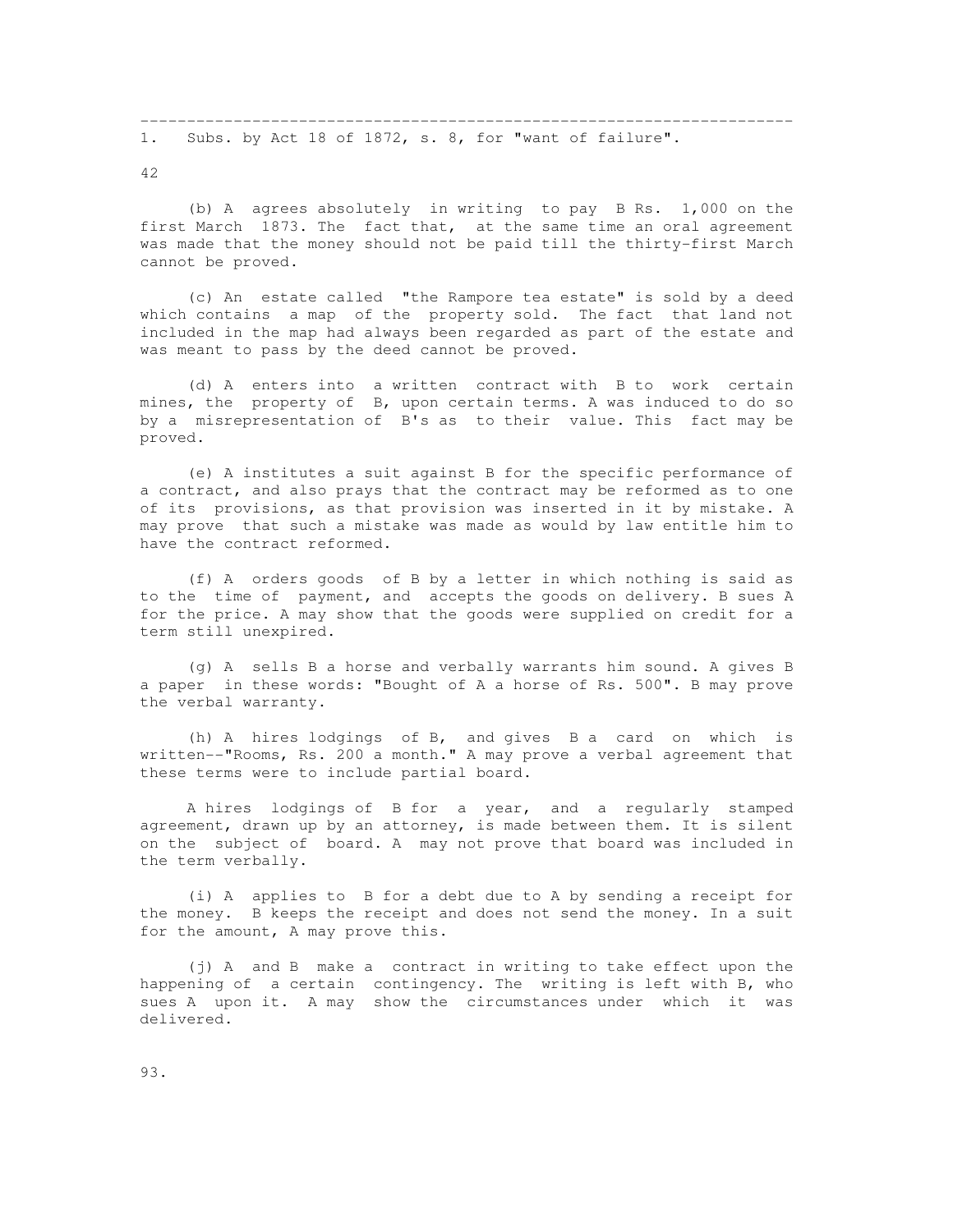Exclusion of evidence to explain or amend ambiguous document.

 93. Exclusion of evidence to explain or amend ambiguous document.- When the language used in a document is, on its face, ambiguous or defective, evidence may not be given of facts which would show its meaning or supply its defects.

## Illustrations

 (a) A agrees, in writing, to sell a horse to B for "Rs. 1,000 or Rs. 1,500".

Evidence cannot be given to show which price was to be given.

 (b) A deed contains blanks. Evidence cannot be given of facts which would show how they were meant to be filled.

94.

Exclusion of evidence against application of document to existing facts.

 94. Exclusion of evidence against application of document to existing facts.-When language used in a document is plain in itself, and when it applies accurately to existing facts, evidence may not be given to show that it was not meant to apply to such facts.

43

### Illustration

 A sells to B, by deed, "my estate at Rampur containing 100 bighas". A has an estate at Rampur containing 100 bighas. Evidence may not be given of the fact that the estate meant to be sold was one situated at a different place and of a different size.

95.

Evidence as to document unmeaning in reference to existing facts.

 95. Evidence as to document unmeaning in reference to existing facts.-When language used in a document is plain in itself, but is unmeaning in reference to existing facts, evidence may be given to show that it was used in a peculiar sense.

#### Illustration

A sells to B, by deed, "my house in Calcutta".

A had no house in Calcutta, but it appears that he had a house at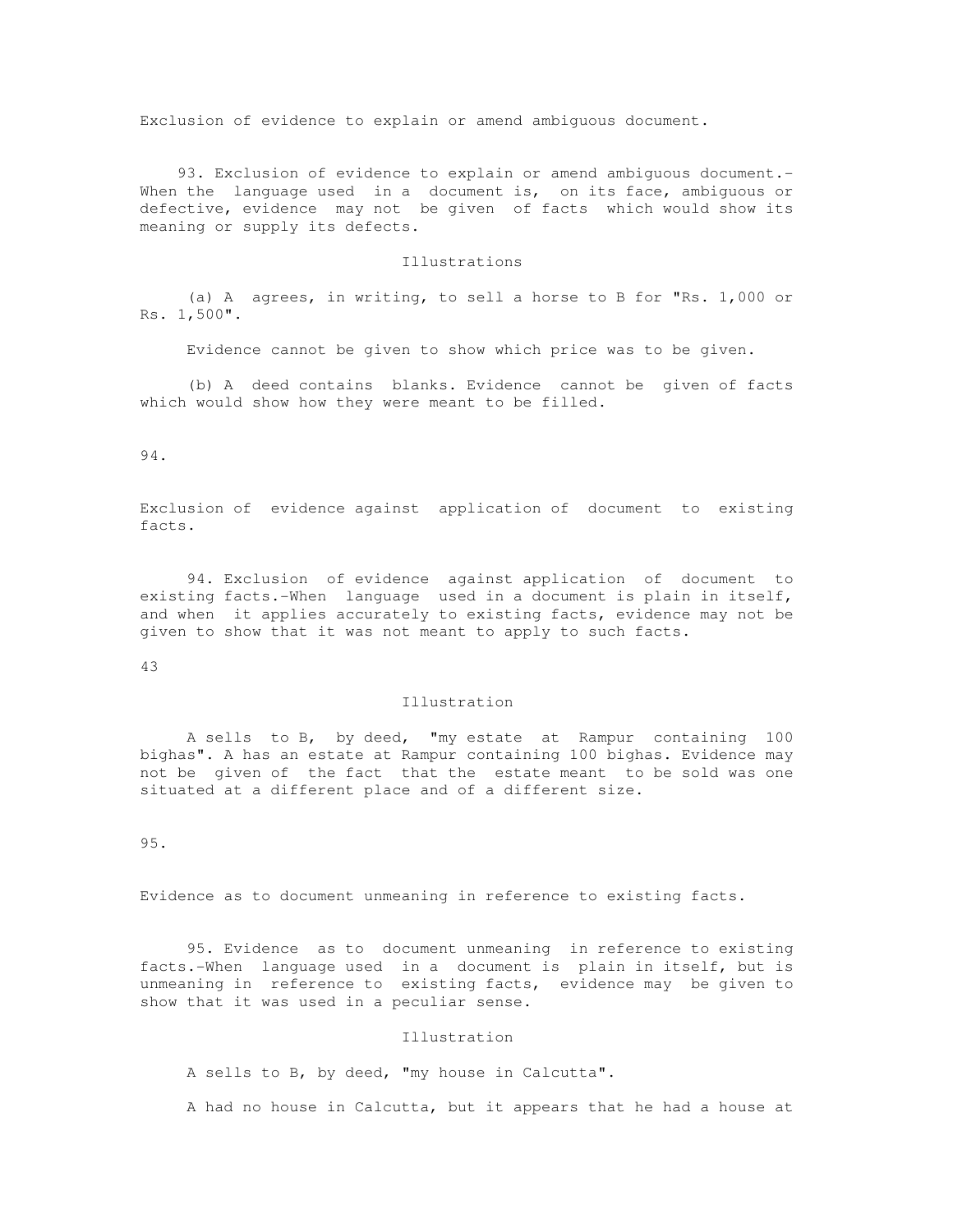Howrah, of which B had been in possession since the execution of the deed.

 These facts may be proved to show that the deed related to the house at Howrah.

96.

Evidence as to application of language which can apply to one only of several persons.

 96. Evidence as to application of language which can apply to one only of several persons.-When the facts are such that the language used might have been meant to apply to any one, and could not have been meant to apply to more than one, of several persons or things, evidence may be given of facts which show which of those persons or things it was intended to apply to.

## Illustrations

 (a) A agrees to sell to B, for Rs. 1,000, "my white horse". A has two white horses. Evidence may be give of facts which show which of them was meant.

 (b) A agrees to accompany B to Haidarabad. Evidence may be given of facts showing whether Haidarabad in the Dekkhan or Haiderabad in Sind was meant.

97.

Evidence as to application of language to one of two sets of facts, to neither of which the whole correctly applies.

 97. Evidence as to application of language to one of two sets of facts, to neither of which the whole correctly applies.-When the language used applies partly to one set of existing facts, and partly to another set of existing facts, but the whole of it does not apply correctly to either, evidence may be given to show to which of the two it was meant to apply.

### Illustration

 A agrees to sell to B "my land at X in the occupation of Y". A has land at  $X$ , but not in the occupation of  $Y$ , and he has land in the occupation of Y but it is not at X. Evidence may be given of facts showing which he meant to sell.

98.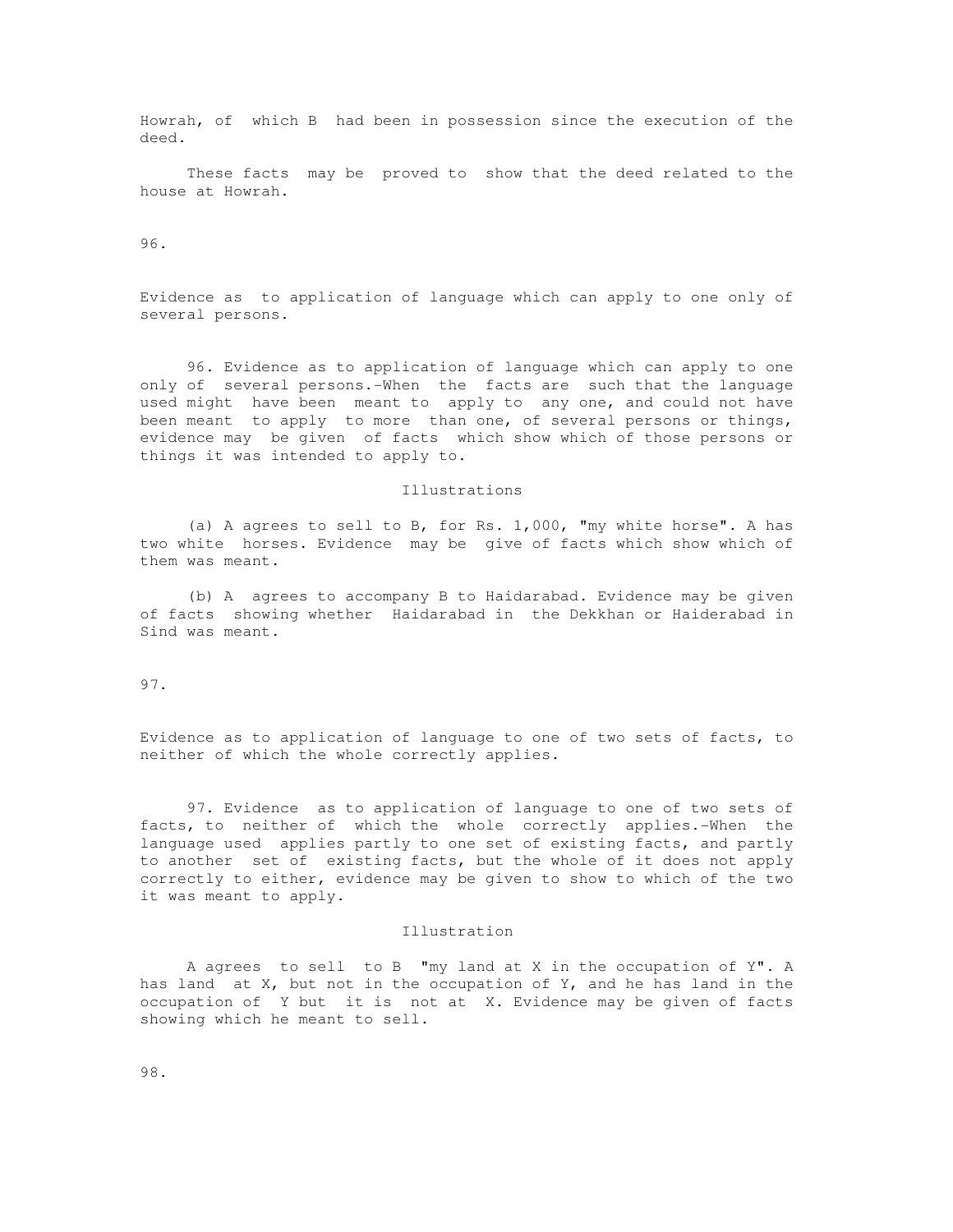Evidence as to meaning of illegible characters, etc.

 98. Evidence as to meaning of illegible characters, etc.-Evidence may be given to show the meaning of illegible or not commonly intelligible characters, of foreign, obsolete, technical,

44

local and provincial expressions, of abbreviations and of words used in a peculiar sense.

## Illustration

 A, sculptor, agrees to sell to B, "all my mods". A has both models and modelling tools. Evidence may be given to show which he meant to sell.

99.

Who may give evidence of agreement varying terms of document.

 99. Who may give evidence of agreement varying terms of document.- Persons who are not parties to a document, or their representatives in interest, may give evidence of any facts tending to show a contemporaneous agreement varying the terms of the document.

### Illustration

 A and B make a contract in writing that B shall sell A certain cotton, to be paid for on delivery. At the same time they make an oral agreement that three months credit shall be given to A. This could not be shown as between A and B, but it might be shown by C, if it affected his interests.

100.

Saving of provisions of Indian Succession Act relating to wills.

 100. Saving of provisions of Indian Succession Act relating to wills.-Nothing in this Chapter contained shall be taken to affect any of the provisions of the Indian Succession Act, 1865 (10 of 1865) $1*$ as to the construction of wills.

PART III

PRODUCTION AND EFFECT OF EVIDENCE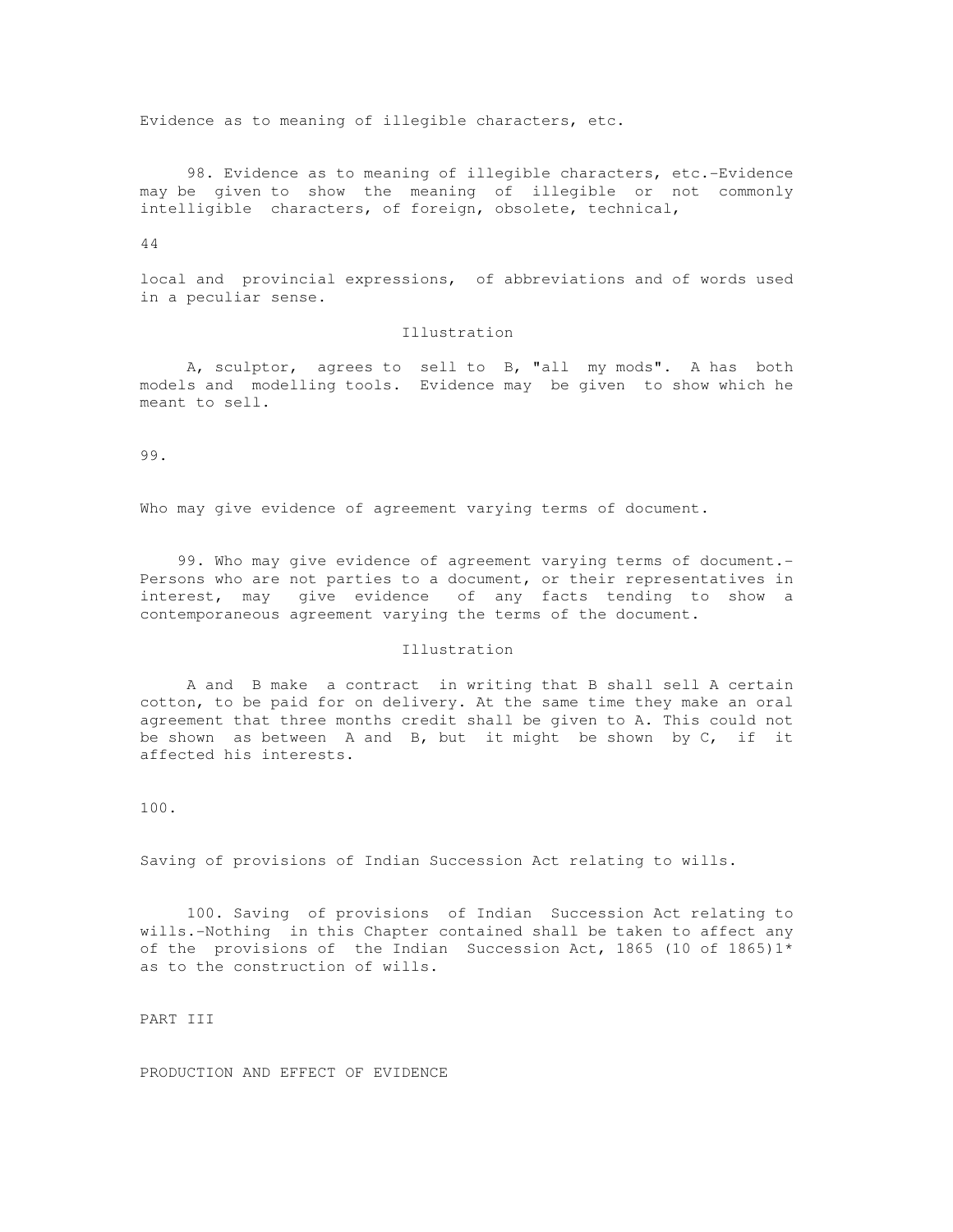# PART III

### PRODUCTION AND EFFECT OF EVIDENCE

CHAPTER VII

OF THE BURDEN OF PROOF

### CHAPTER VII

# OF THE BURDEN OF PROOF

101.

Burden of proof.

 101. Burden of proof.-Whoever desires any Court to give judgment as to any legal right or liability dependent on the existence of facts which he asserts, must prove that those facts exist.

When a person is bound to prove the existence of any fact, it is said that the burden of proof lies on that person.

Illustrations

 (a) A desires a Court to give judgment that B shall be punished for a crime which A says B has committed.

A must prove that B has committed the crime.

---------------------------------------------------------------------- 1. See now the Indian Succession Act, 1925 (39 of 1925), Pt. VI, Ch. VI.

45

 (b) A desires a Court to give judgment that he is entitled to certain land in the possession of B, by reason of facts which he asserts, and which B denies, to be true.

A must prove the existence of those facts.

102.

On whom burden of proof lies.

 102. On whom burden of proof lies.-The burden of proof in a suit or proceeding lies on that person who would fail if no evidence at all were given on either side.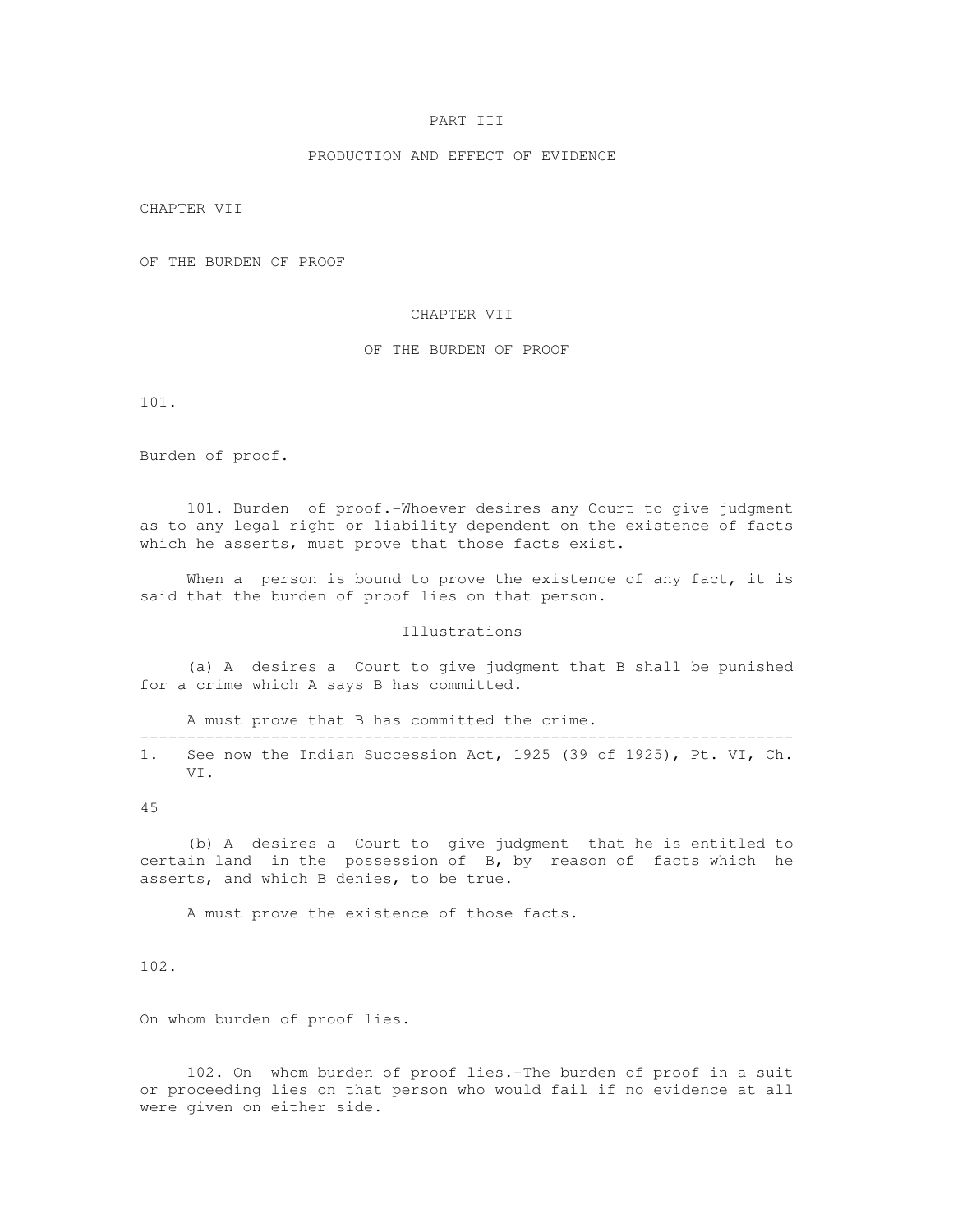### Illustrations

 (a) A sues B for land of which B is in possession, and which, as A asserts, was left to A by the will of C, B's father.

 If no evidence were given on either side, B would be entitled to retain his possession.

Therefore the burden of proof is on A.

(b) A sues B for money due on a bond.

 The execution of the bond is admitted, but B says that it was obtained by fraud, which A denies.

 If no evidence were given on either side, A would succeed, as the bond is not disputed and the fraud is not proved.

Therefore the burden of proof is on B.

103.

Burden of proof as to particular fact.

 103. Burden of proof as to particular fact.-The burden of proof as to any particular fact lies on that person who wishes the Court to believe in its existence, unless it is provided by any law that the proof of that fact shall lie on any particular person.

## Illustration

 1\*[(a)] A prosecutes B for theft, and wishes the Court to believe that B admitted the theft to C. A must prove the admission.

 B wishes the Court to believe that, at the time in question, he was elsewhere. He must prove it.

104.

Burden of proving fact to be proved to make evidence admissible.

 104. Burden of proving fact to be proved to make evidence admissible.-The burden of proving any fact necessary to be proved in order to enable any person to give evidence of any other fact is on the person who wishes to give such evidence.

### Illustrations

 (a) A wishes to prove a dying declaration by B. A must prove B's death.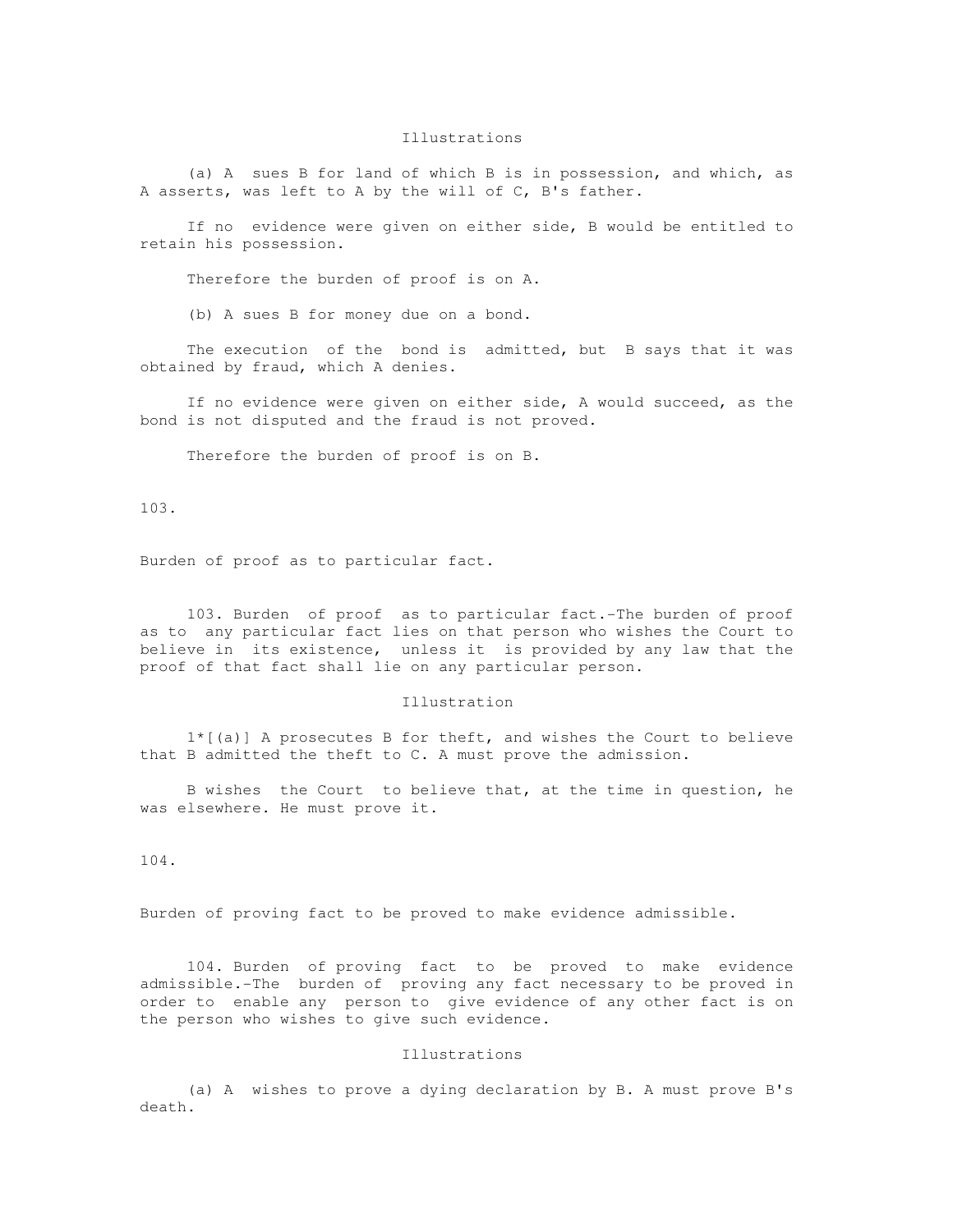(b) A wishes to prove, by secondary evidence, the contents of a lost document.

A must prove that the document has been lost.

---------------------------------------------------------------------- 1. Sic. In the Act as published in Gazette of India, 1872, pt. IV, p. 1, there is no illustration (b).

46

105.

Burden of proving that case of accused comes within exceptions.

 105. Burden of proving that case of accused comes within exceptions.-When a person is accused of any offence, the burden of proving the existence of circumstances bringing the case within any of the General Exceptions in the Indian Penal Code, (45 of 1860) or within any special exception or proviso contained in any other part of the same Code, or in any law defining the offence, is upon him, and the Court shall presume the absence of such circumstances.

#### Illustrations

 (a) A, accused of murder, alleges that, by reason of unsoundness of mind, he did not know the nature of the act.

The burden of proof is on A.

 (b) A, accused of murder, alleges that, by grave and sudden provocation, he was deprived of the power of self-control.

The burden of proof is on A.

 (c) Section 325 of the Indian Penal Code (45 of 1860) provides that whoever, except in the case provided for by section 335, voluntarily causes grievous hurt, shall be subject to certain punishments.

 A is charged with voluntarily causing grievous hurt under section 325.

 The burden of proving the circumstances bringing the case under section 335 lies on A.

106.

Burden of proving fact especially within knowledge.

106. Burden of proving fact especially within knowledge.-When any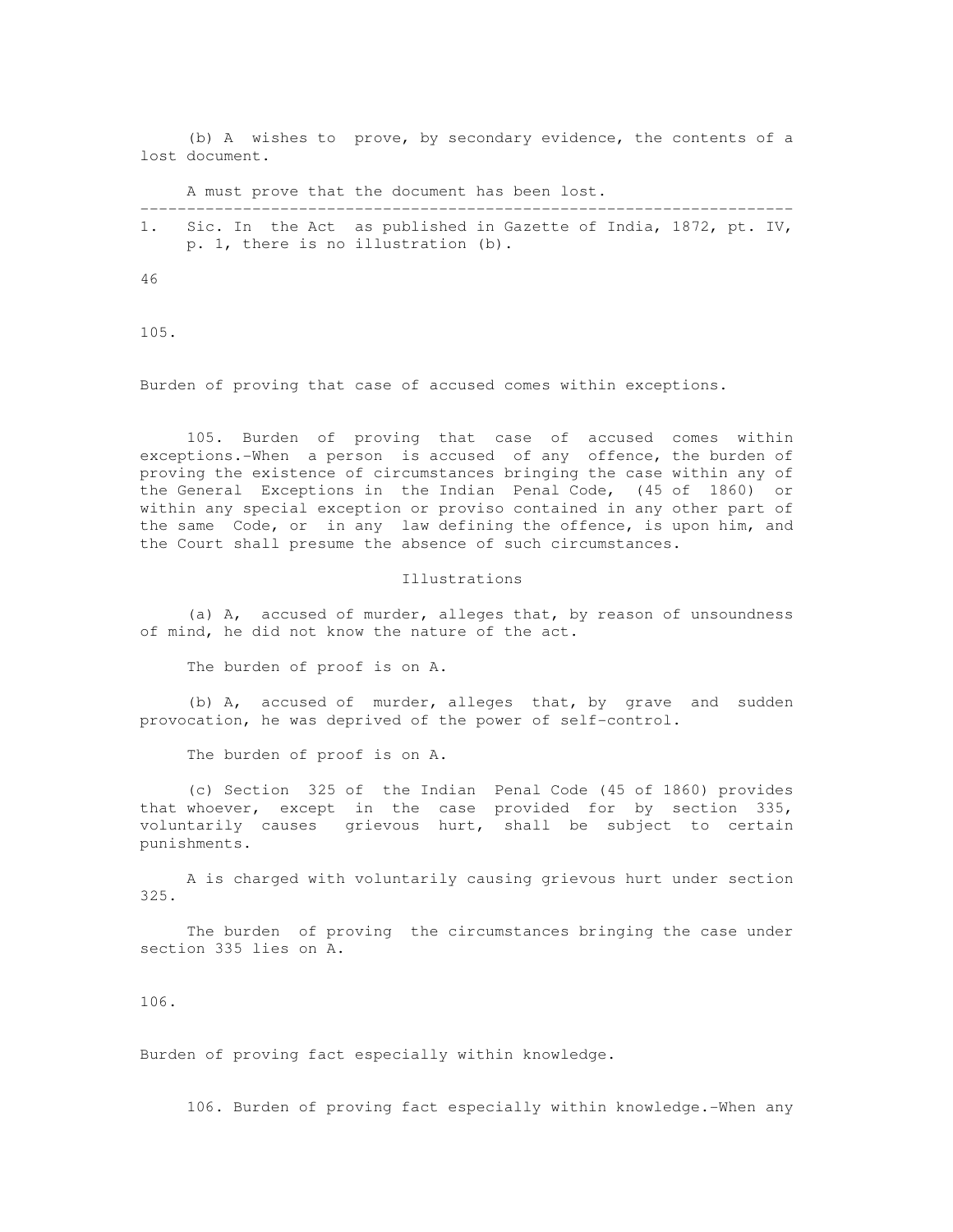fact is especially within the knowledge of any person, the burden of proving that fact is upon him.

#### Illustrations

 (a) When a person does an act with some intention other than that which the character and circumstances of the act suggest, the burden of proving that intention is upon him.

 (b) A is charged with travelling on a railway without a ticket. The burden of proving that he had a ticket is on him.

107.

Burden of proving death of person known to have been alive within thirty years.

 107. Burden of proving death of person known to have been alive within thirty years.-When the question is whether a man is alive or dead, and it is shown that he was alive within thirty years, the burden of proving that he is dead is on the person who affirms it.

108.

Burden of proving that person is alive who has not been heard of for seven years.

 108. Burden of proving that person is alive who has not been heard of for seven years.-1\*[Provided that when] the question is whether a man is alive or dead, and it is proved that he has not been heard of for seven years by those who would naturally have heard of him if he had been alive, the burden of proving that he is alive is 2\*[shifted to] the person who affirms it.

----------------------------------------------------------------------

1. Subs. by Act 18 of 1872, s. 9, for "When". 2. Subs. by s. 9, ibid., for "on".

47

109.

Burden of proof as to relationship in the cases of partners, landlord and tenant, principal and agent.

 109. Burden of proof as to relationship in the cases of partners, landlord and tenant, principal and agent.-When the question is whether persons are partners, landlord and tenant, or principal and agent, and it has been shown that they have been acting as such, the burden of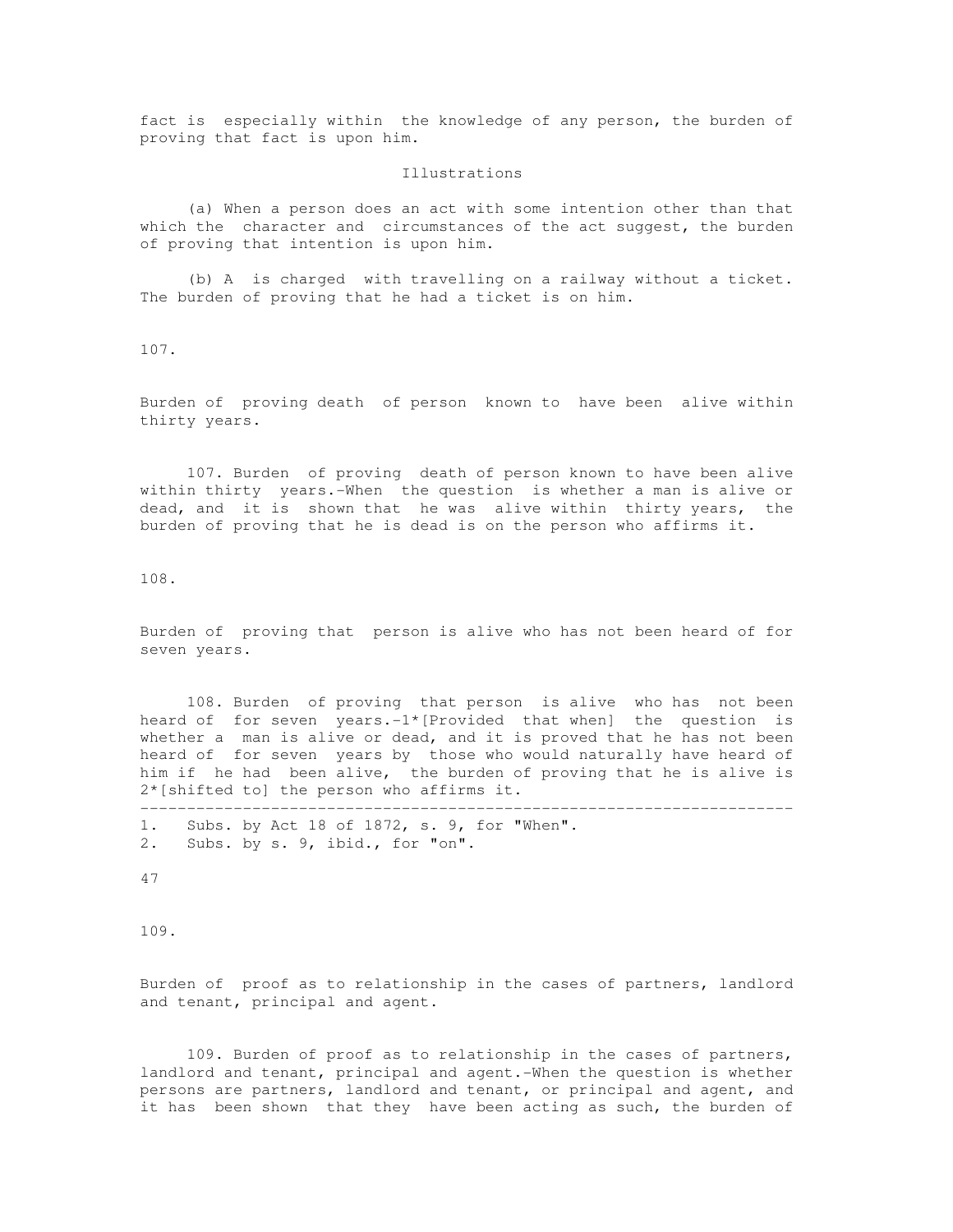proving that they do not stand, or have ceased to stand, to each other in those relationships respectively, is on the person who affirms it.

110.

Burden of proof as to ownership.

 110. Burden of proof as to ownership.-When the question is whether any person is owner of anything of which he is shown to be in possession, the burden of proving that he is not the owner is on the person who affirms that he is not the owner.

111.

Proof of good faith in transactions where one party is in relation of active confidence.

 111. Proof of good faith in transactions where one party is in relation of active confidence.-Where there is a question as to the good faith of a transaction between parties, one of whom stands to the other in a position of active confidence, the burden of proving the good faith of the transaction is on the party who is in a position of active confidence.

Illustrations

 (a) The good faith of a sale by a client to an attorney is in question in a suit brought by the client. The burden of proving the good faith of the transaction is on the attorney.

 (b) The good faith of a sale by a son just come of age to a father is in question in a suit brought by the son. The burden of proving the good faith of the transaction is on the father.

111A.

Presumption as to certain offences.

 1\*[111A. Presumption as to certain offences.-(1) Where a person is accused of having committed any offence specified in sub-section  $(2)$ , in--

 (a) any area declared to be a disturbed area under any enactment, for the time being in force, making provision for the suppression of disorder and restoration and maintenance of public order; or

(b) any area in which there has been, over a period of more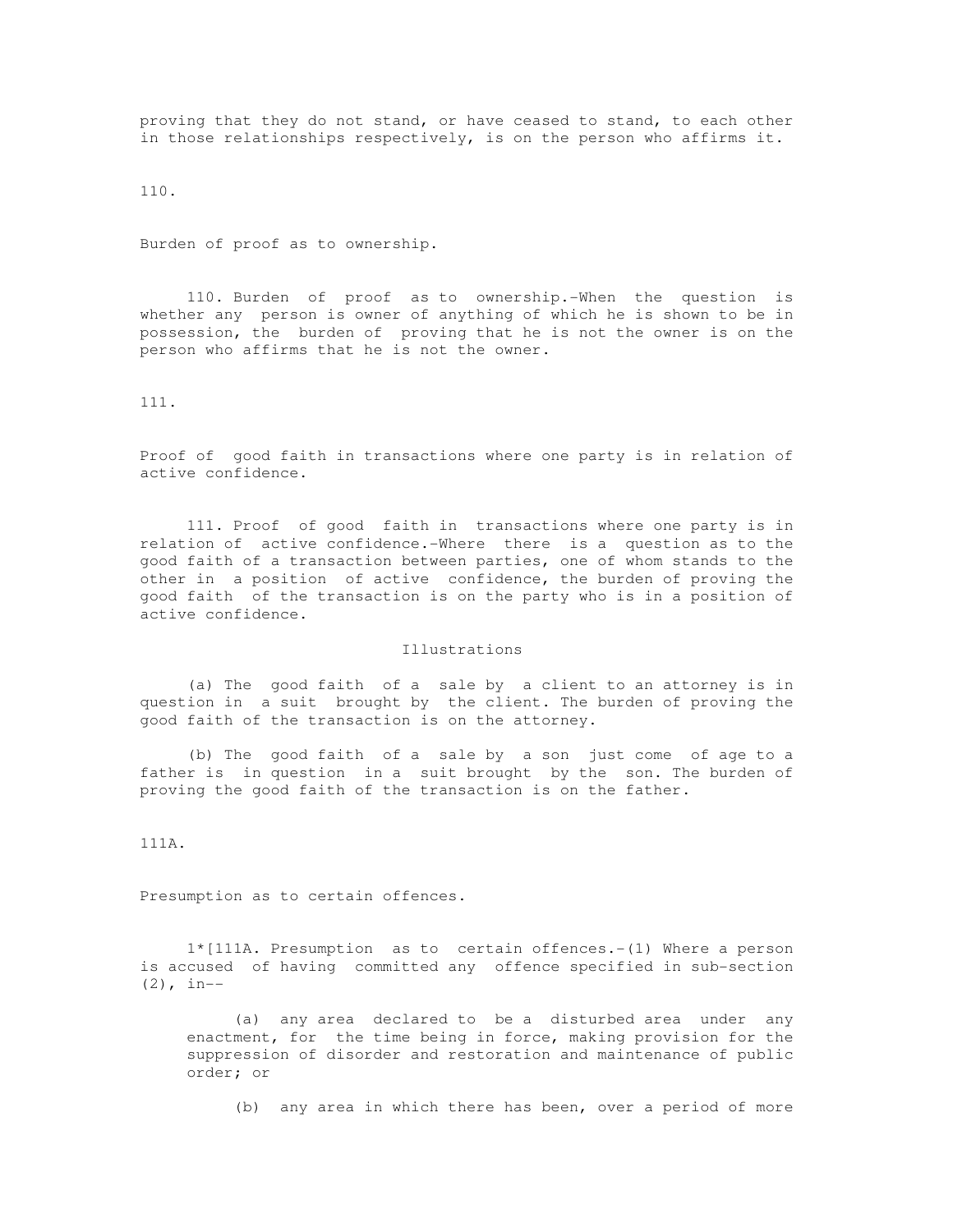than one month, extensive disturbance of the public peace,

and it is shown that such person had been at a place in such area at a time when firearms or explosives were used at or from that place to attack or resist the members of any armed forces or the forces charged with the maintenance of public order acting in the discharge of their duties, it shall be presumed, unless the contrary is shown, that such person had committed such offence.

 (2) The offences referred to in sub-section (1) are the following, namely:--

 (a) an offence under section 121, section 121A, section 122 or section 123 of the Indian Penal Code (45 of 1860);

 (b) criminal conspiracy or attempt to commit, or abetment of, an offence under section 122 or section 123 of the Indian Penal Code (45 of 1860).

112.

Birth during marriage, conclusive proof of legitimacy.

 112. Birth during marriage, conclusive proof of legitimacy.-The fact that any person was born during the continuance of a valid marriage between his mother and any man, or within two hundred and eighty days after its dissolution, the mother remaining unmarried, shall be conclusive proof that he is the legitimate son of that man, unless it can be shown that the parties to the marriage had no access to each other at any time when he could have been begotten.

113.

Proof of cession of territory.

 113. Proof of cession of territory.-A notification in the Official Gazette that any portion of British territory has 2\*[before the commencement of Part III of the Government of India Act, 1935 (26 Geo. 5, e. 2)] been ceded to any Native State, Prince or Ruler, shall be conclusive proof that a valid cession of such territory took place at the date mentioned in such notification.

113A.

Presumption as to abetment of suicide by a married woman.

3\*[113A. Presumption as to abetment of suicide by a married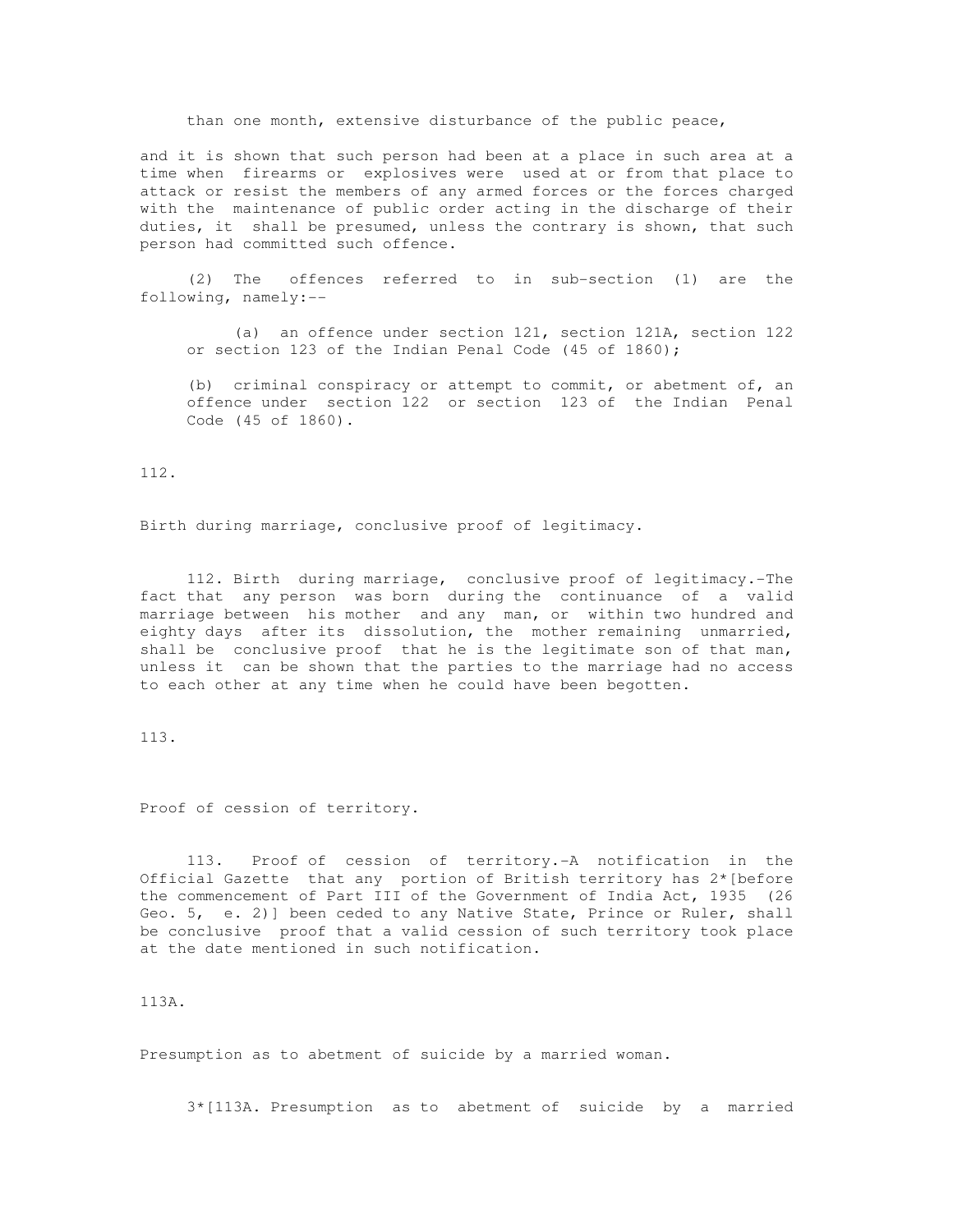woman.-When the question is whether the commission of suicide by a woman had been abetted by her husband or any relative of her husband and it is shown that she had committed suicide within a period of seven years from the date of her marriage and that her husband or such relative of her husband had subjected her to cruelty, the court may presume, having regard to all the other circumstances of the case, that such suicide had been abetted by her husband or by such relative of her husband.

 Explanation.--For the purposes of this section, "cruelty" shall have the same meaning as in section 498A of the Indian Penal Code (45 of 1860).]

113B.

Presumption as to dowry death.

 4\*[113B. Presumption as to dowry death.-When the question is whether a person has committed the dowry death of a woman and it is shown that soon before her death such woman had been subjected by such person to cruelty or harassment for, or in connection with, any demand for dowry, the court shall presume that such person had caused the dowry death.

 Explanation.--For the purposes of this section, "dowry death" shall have the same meaning as in section 304B of the Indian Penal Code.]

114.

Court may presume existence of certain facts.

 114. Court may presume existence of certain facts. The Court may presume the existence of any fact which it thinks likely to have happened, regard being had to the common ---------------------------------------------------------------------

1. Ins. by Act 61 of 1984, s. 20 (w.e.f. 14.7.1984). 2. Ins. by the A. O. 1937, Part III of the Govt. of India Act, 1935, came into force on the 1st April, 1937. 3. Ins. by Act 46 of 1983, s. 7 4. Ins. by Act 43 of 1986, s. 12 (w.e.f. 19.11.1986).

48

course of natural events, human conduct and public and private business, in their relation to the facts of the particular case.

Illustrations

The Court may presume--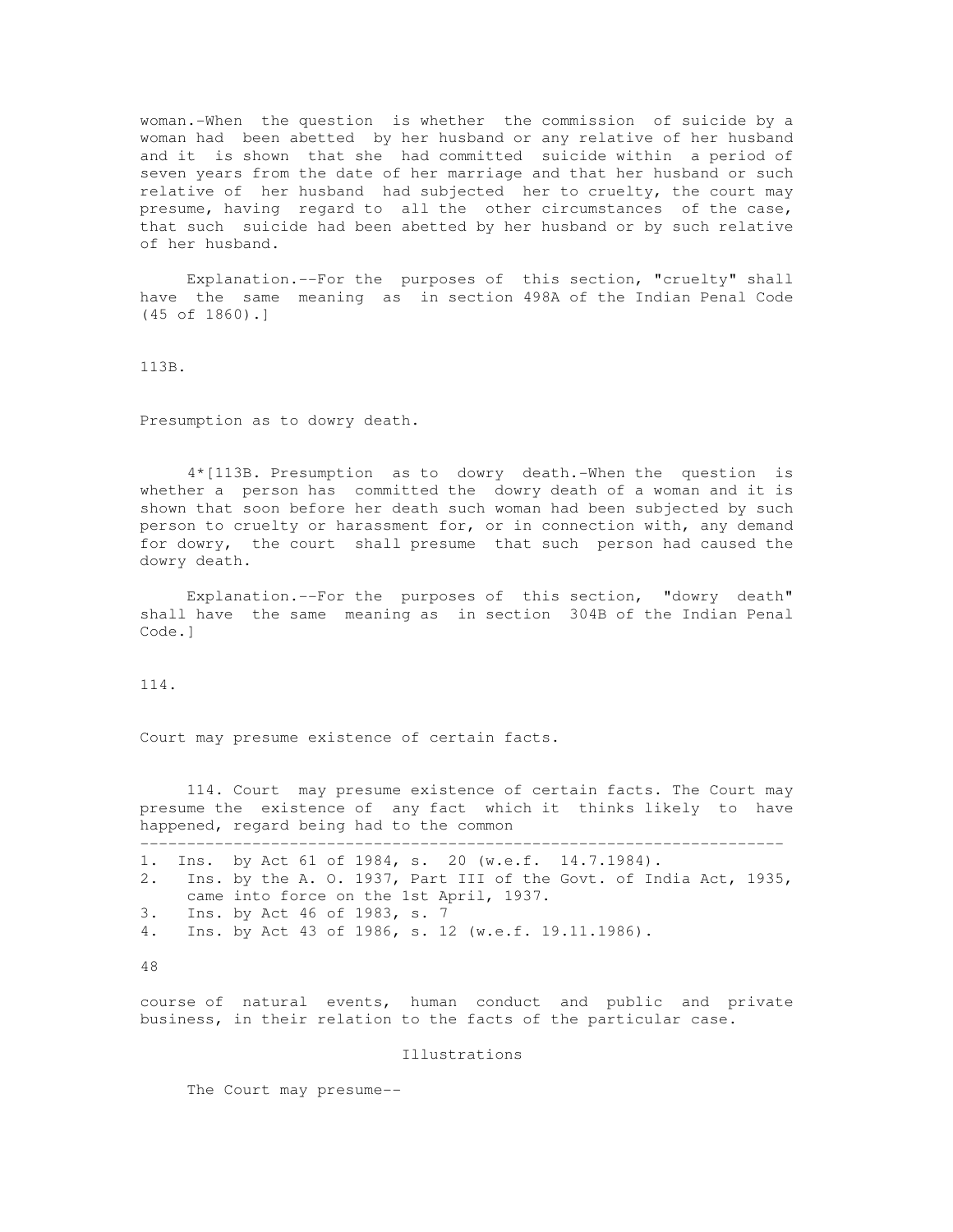- (a) that a man who is in possession of stolen goods soon after the theft is either the thief or has received the goods knowing them to be stolen, unless he can account for his possession;
- (b) that an accomplice is unworthy of credit, unless he is corroborated in material particulars;
- (c) that a bill of exchange, accepted or endorsed, was accepted or endorsed for good consideration;
- (d) that a thing or state of things which has been shown to be in existence within a period shorter than that within which such things or states of things usually cease to exist, is still in existence;
- (e) that judicial and official acts have been regularly performed;
- (f) that the common course of business has been followed in particular cases;
- (g) that evidence which could be and is not produced would, if produced, be unfavourable to the person who withholds it;
- (h) that if a man refuses to answer a question which he is not compelled to answer by law, the answer, if given, would be unfavourable to him;
- (i) that when a document creating an obligation is in the hands of the obligor, the obligation has been discharged.

 But the Court shall also have regard to such facts as the following, in considering whether such maxims do or do not apply to the particular case before it:--

 as to illustration (a)--a shop-keeper has in his till a marked rupee soon after it was stolen, and cannot account for its possession specifically, but is continually receiving rupees in the course of his business:

as to illustration  $(b)$ --A, a person of the highest character is tried for causing a man's death by an act of negligence in arranging certain machinery. B, a person of equally good character, who also took part in the arrangement, describes precisely what was done, and admits and explains the common carelessness of A and himself:

 as to illustration (b)--a crime is committed by several persons. A, B and C, three of the criminals, are captured on the spot and kept apart from each other. Each gives an account of the crime implicating D, and the accounts corroborate each other in such a manner as to render previous concert highly improbable:

as to illustration  $(c)$  --A, the drawer of a bill of exchange, was a man of business. B, the acceptor, was a young and ignorant person,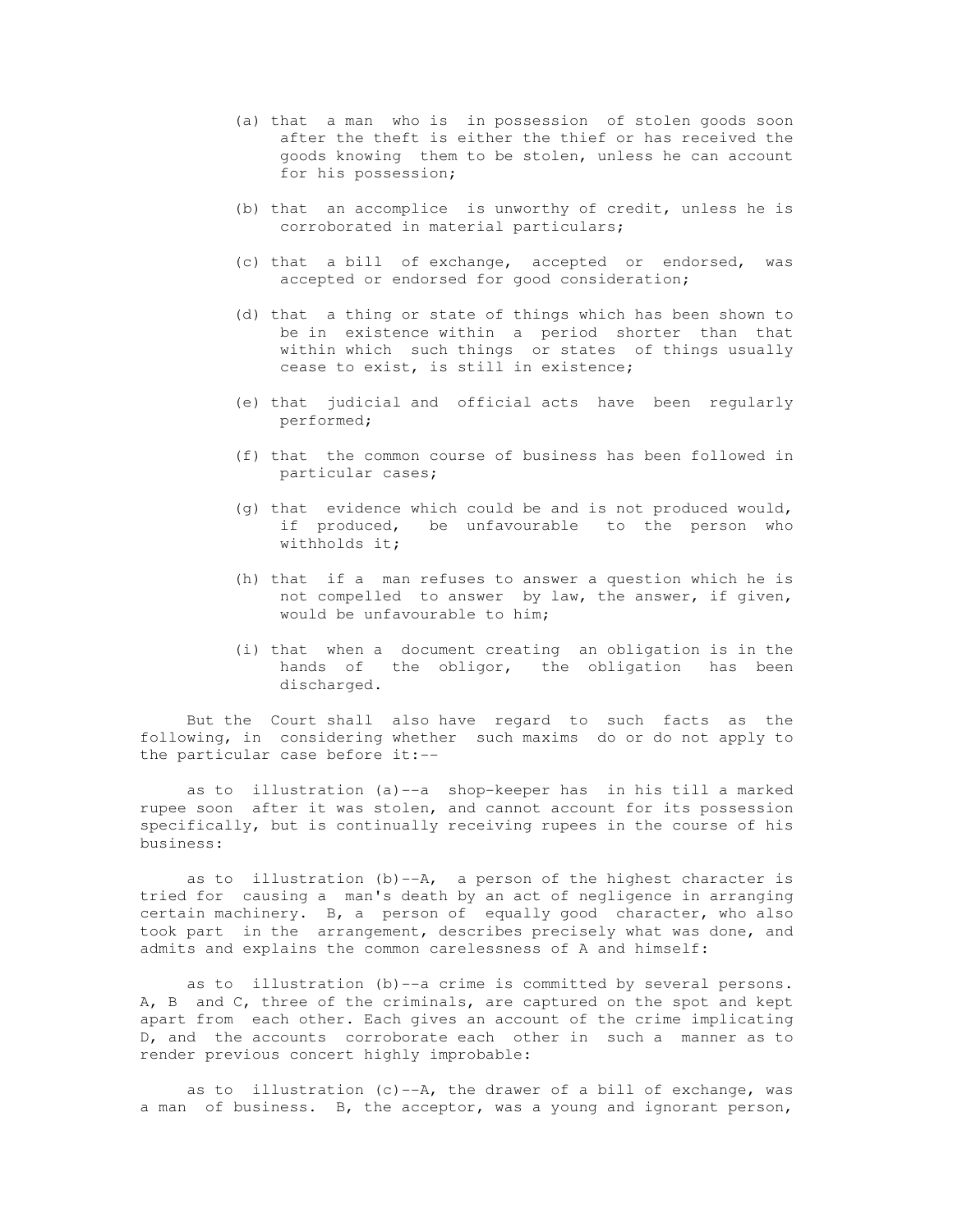## completely under A's influence:

 as to illustration (d)--it is proved that a river ran in a certain course five years ago, but it is known that there have been floods since that time which might change its course:

49

as to illustration (e) -- a judicial act, the regularity of which is in question, was performed under exceptional circumstances:

as to illustration  $(f)$ -the question is, whether a letter was received. It is shown to have been posted, but the usual course of the post was interrupted by disturbances:

 as to illustration (g)--a man refuses to produce a document which would bear on a contract of small importance on which he is sued, but which might also injure the feelings and reputation of his family:

 as to illustration (h)--a man refuses to answer a question which he is not compelled by law to answer, but the answer to it might cause loss to him in matters unconnected with the matter in relation to which it is asked:

as to illustration  $(i)$  --a bond is in possession of the obligor, but the circumstances of the case are such that he may have stolen it.

114A.

Presumption as to absence of consent in certain prosecutions for rape.

 1\*[114A. Presumption as to absence of consent in certain prosecutions for rape.-In a prosecution for rape under clause (a) or clause (b) or clause (c) or clause (d) or clause (e) or clause (g) of sub-section (2) of section 376 of the Indian Penal Code, where sexual intercourse by the accused is proved and the question is whether it was without the consent of the woman alleged to have been raped and she states in her evidence before the Court that she did not consent, the Court shall presume that she did not consent.]

CHAPTER VIII

ESTOPPEL

CHAPTER VIII.

ESTOPPEL

115.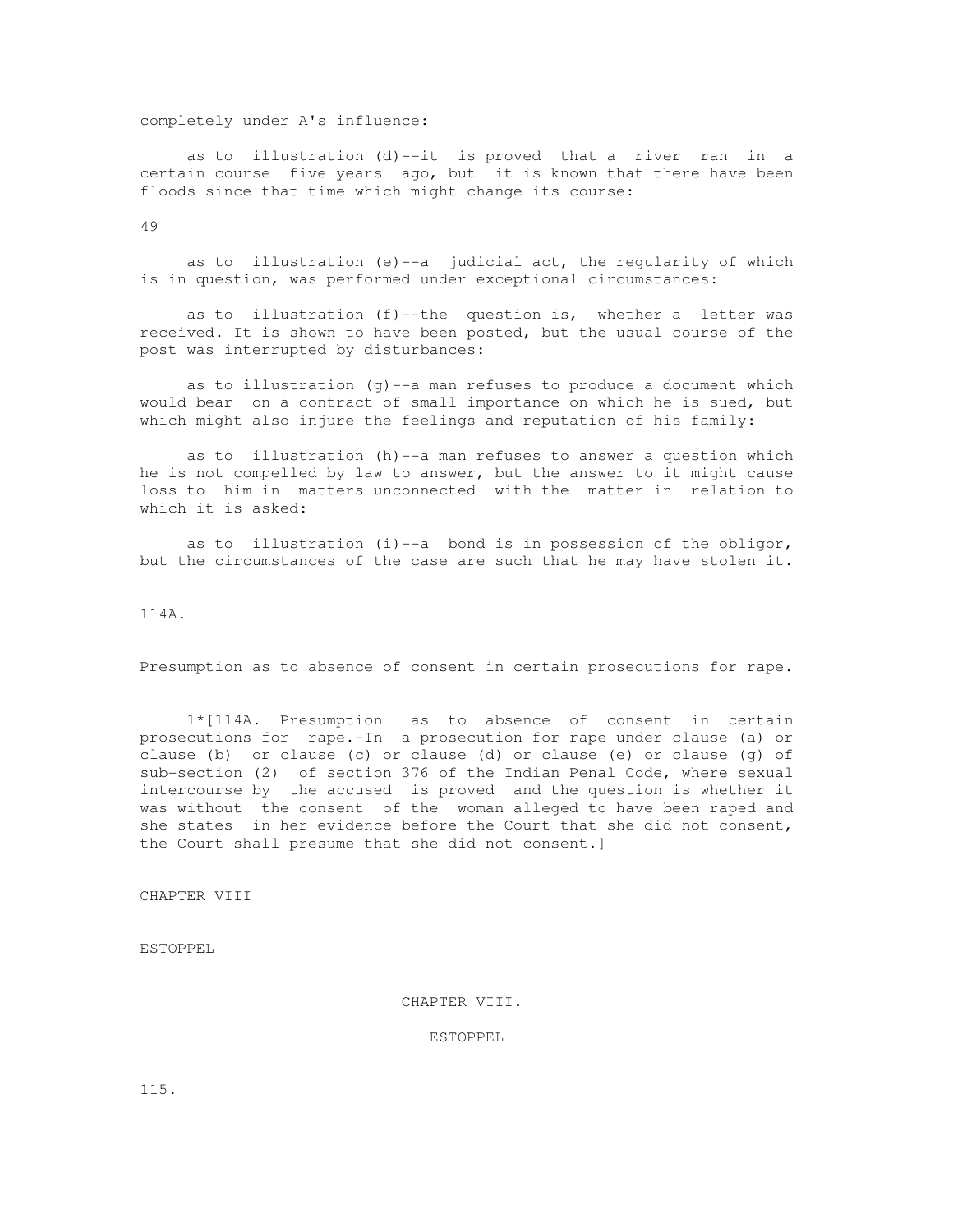Estoppel.

 115. Estoppel.-When one person has, by his declaration, act or omission, intentionally caused or permitted another person to believe a thing to be true and to act upon such belief, neither he nor his representative shall be allowed, in any suit or proceeding between himself and such person or his representative, to deny the truth of that thing.

# Illustration

 A intentionally and falsely leads B to believe that certain land belongs to A, and thereby induces B to buy and pay for it.

 The land afterwards becomes the property of A, and A seeks to set aside the sale on the ground that, at the time of the sale, he had no title. He must not be allowed to prove his want of title.

116.

Estoppel of tenant; and of licensee of person in possession.

 116. Estoppel of tenant; and of licensee of person in possession.- No tenant of immovable property, or person claiming through such tenant, shall, during the continuance of the tenancy, be permitted to deny that the landlord of such tenant had, at the beginning of the tenancy, a title to such immovable property; and no person who came upon any immovable property by the licence of the person in possession thereof shall be permitted to deny that such person had a title to such possession at the time when such licence was given.

117.

Estoppel of acceptor of bill of exchange, bailee or licensee.

 117. Estoppel of acceptor of bill of exchange, bailee or licensee.-No acceptor of a bill of exchange shall be permitted to deny that the drawer had authority to draw such bill or to endorse it; nor shall any bailee or licensee be permitted to deny that his bailor or licensor had, at the time when the bailment or licence commenced, authority to make such bailment or grant such licence.

---------------------------------------------------------------------

1. Ins. by Act 43 of 1983, s. 6.

50

 Explanation (1).--The acceptor of a bill of exchange may deny that the bill was really drawn by the person by whom it purports to have been drawn.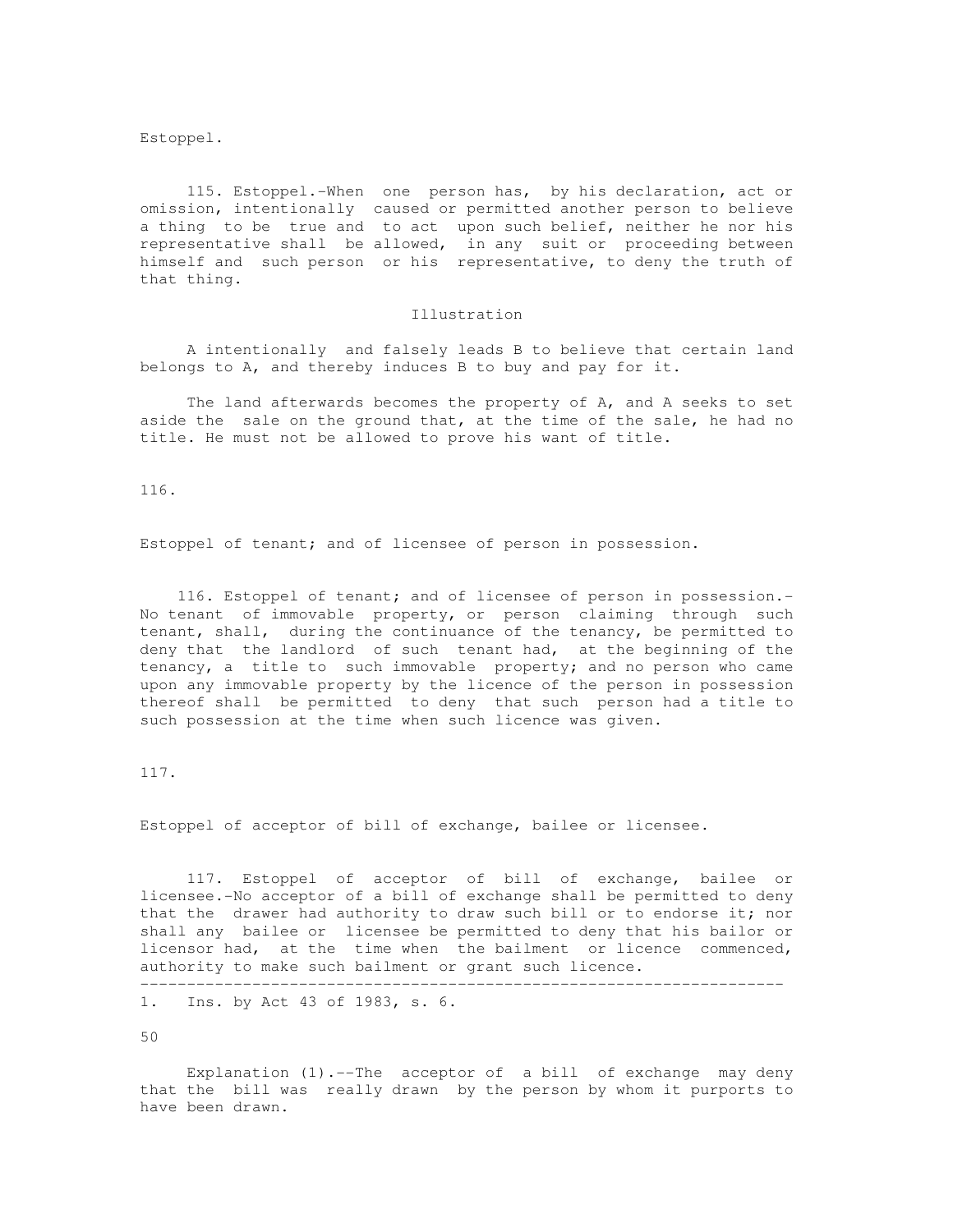Explanation (2).--If a bailee delivers the goods bailed to a person other than the bailor, he may prove that such person had a right to them as against the bailor.

CHAPTER IX

OF WITNESSES

### CHAPTER IX

## OF WITNESSES

118.

Who may testify.

 118. Who may testify.-All persons shall be competent to testify unless the Court considers that they are prevented from understanding the questions put to them, or from giving rational answers to those questions, by tender years, extreme old age, disease, whether of body or mind, or any other cause of the same kind.

 Explanation.--A lunatic is not incompetent to testify, unless he is prevented by his lunacy from understanding the questions put to him and giving rational answers to them.

119.

Dumb witnesses.

 119. Dumb witnesses.-A witness who is unable to speak may give his evidence in any other manner in which he can make it intelligible, as by writing or by signs; but such writing must be written and the signs made in open Court. Evidence so given shall be deemed to be oral evidence.

120.

Parties to civil suit, and their wives or husbands. Husband or wife of person under criminal trial.

 120. Parties to civil suit, and their wives or husbands. Husband or wife of person under criminal trial.-In all civil proceedings the parties to the suit, and the husband or wife of any party to the suit,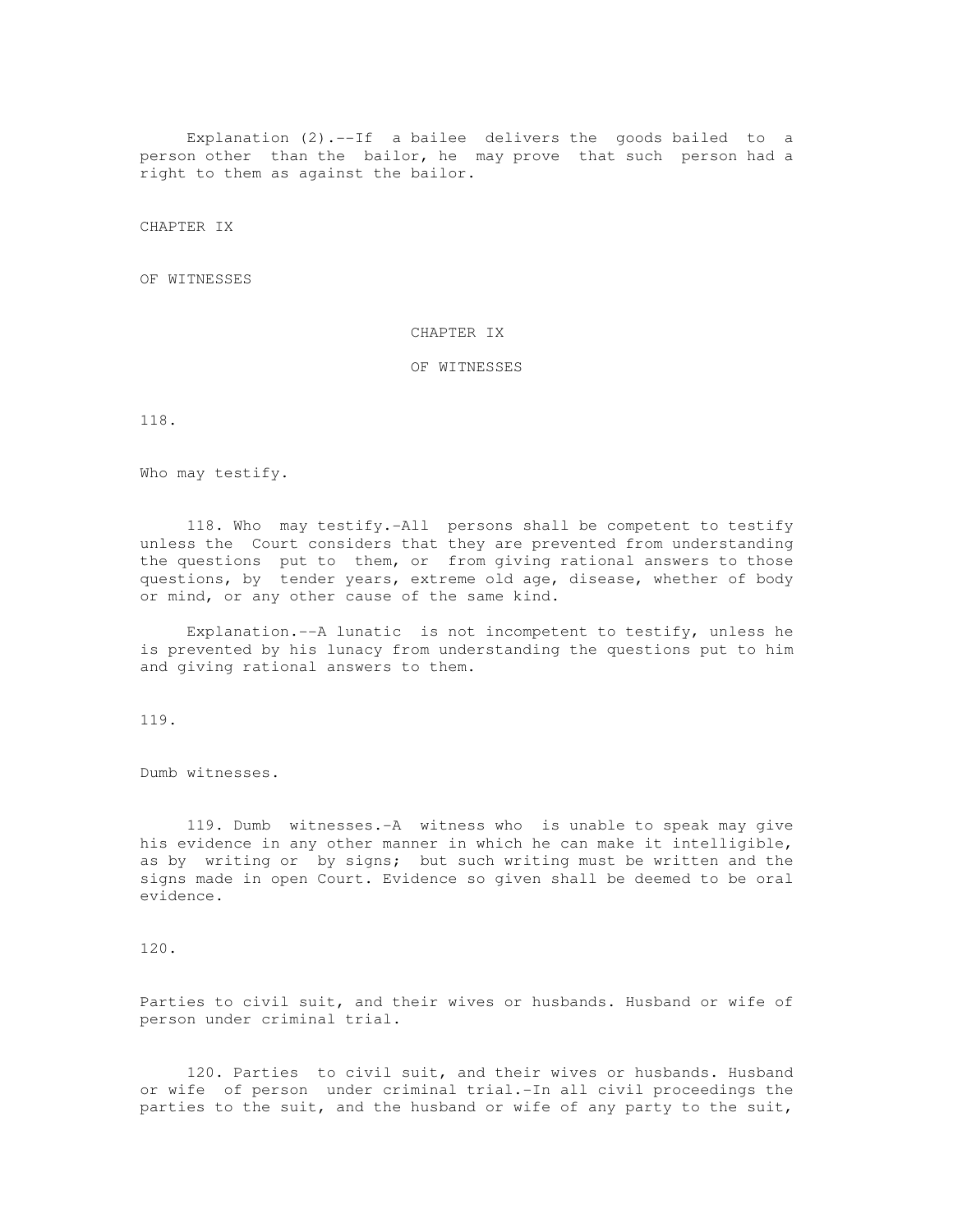shall be competent witnesses. In criminal proceedings against any person, the husband or wife of such person, respectively, shall be a competent witness.

121.

Judges and Magistrates.

 121. Judges and Magistrates.-No Judge or Magistrate shall, except upon the special order of some Court to which he is subordinate, be compelled to answer any questions as to his own conduct in Court as such Judge or Magistrate, or as to anything which came to his knowledge in Court as such Judge or Magistrate; but he may be examined as to other matters which occurred in his presence whilst he was so acting.

### Illustrations

 (a) A, on his trial before the Court of Session, says that a deposition was improperly taken by B, the Magistrate. B cannot be compelled to answer questions as to this, except upon the special order of a superior Court.

51

 (b) A is accused before the Court of Session of having given false evidence before B, a Magistrate. B cannot be asked what A said, except upon the special order of the superior Court.

 (c) A is accused before the Court of Session of attempting to murder a police-officer whilst on his trial before B, a Sessions Judge. B may be examined as to what occurred.

122.

Communications during marriage.

 122. Communications during marriage.-No person who is or has been married shall be compelled to disclose any communication made to him during marriage by any person to whom he is or has been married; nor shall he be permitted to disclose any such communication, unless the person who made it, or his representative in interest, consents, except in suits between married persons, or proceedings in which one married person is prosecuted for any crime committed against the other.

123.

Evidence as to affairs of State.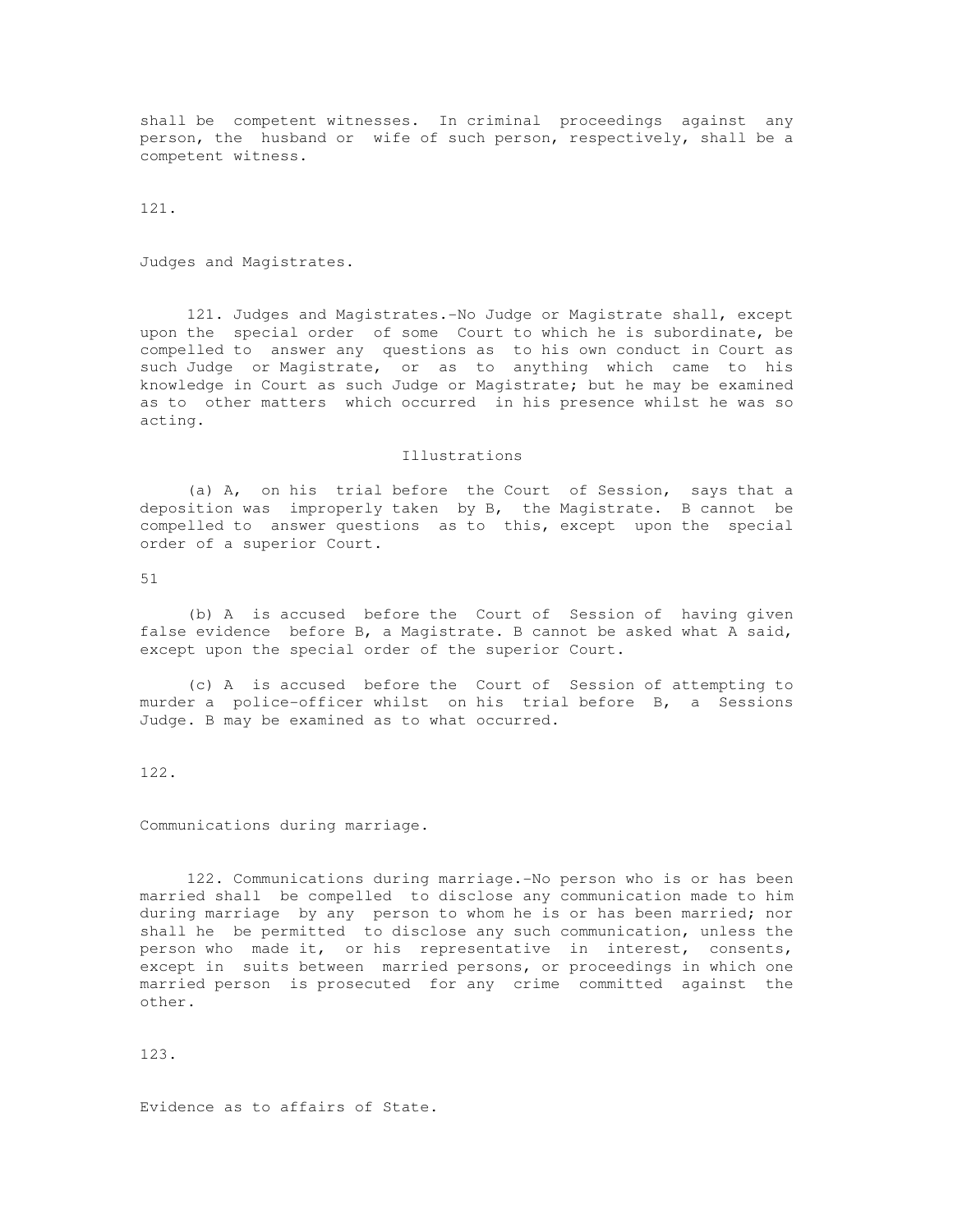123. Evidence as to affairs of State.-No one shall be permitted to give any evidence derived from unpublished official records relating to any affairs of State, except with the permission of the officer at the head of the department concerned, who shall give or withhold such permission as he thinks fit.

124.

Official communications.

 124. Official communications.-No public officer shall be compelled to disclose communications made to him in official confidence, when he considers that the public interests would suffer by the disclosure.

125.

Information as to commission of offences.

 1\*[125. Information as to commission of offences.-No Magistrate or police-officer shall be compelled to say whence he got any information as to the commission of any offence, and no revenueofficer shall be compelled to say whence he got any information as to the commission of any offence against the public revenue.

 Explanation.--"Revenue-officer" in this section means any officer employed in or about the business of any branch of the public revenue.]

126.

Professional communications.

 126. Professional communications.-No barrister, attorney, pleader or vakil shall at any time be permitted, unless with his client's express consent, to disclose any communication made to him in the course and for the purpose of his employment as such barrister, pleader, attorney or vakil, by or on behalf of his client, or to state the contents or condition of any document with which he has become acquainted in the course and for the purpose of his professional employment, or to disclose any advice

---------------------------------------------------------------------

1. Subs. by Act 3 of 1887, s. 1, for the original s. 125.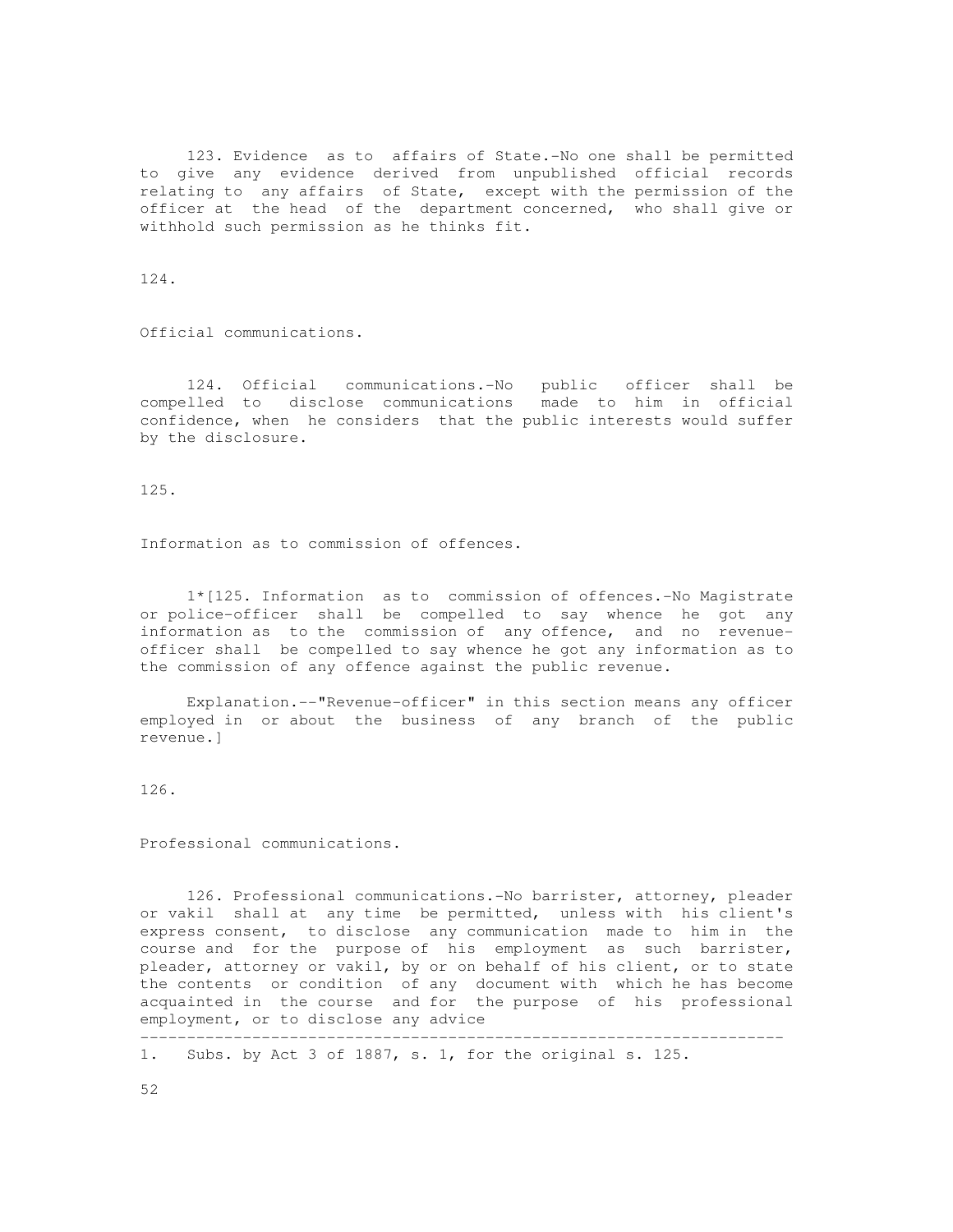given by him to his client in the course and for the purpose of such employment:

 Provided that nothing in this section shall protect from disclosure--

- (1) any such communication made in furtherance of any 1\*[illegal] purpose:
- (2) any fact observed by any barrister, pleader, attorney or vakil, in the course of his employment as such, showing that any crime or fraud has been committed since the commencement of his employment.

 It is immaterial whether the attention of such barrister, 2\*[pleader], attorney or vakil was or was not directed to such fact by or on behalf of his client.

 Explanation.--The obligation stated in this section continues after the employment has ceased.

### Illustrations

 (a) A, a client, says to B, an attorney--"I have committed forgery and I wish you to defend me."

 As the defence of a man known to be guilty is not a criminal purpose, this communication is protected from disclosure.

 (b) A, a client, says to B, an attorney--"I wish to obtain possession of property by the use of a forged deed on which I request you to sue."

 This communication, being made in furtherance of a criminal purpose, is not protected from disclosure.

 (c) A, being charged with embezzlement, retains B, an attorney, to defend him. In the course of the proceedings, B observes that an entry has been made in A's account book, charging A with the sum said to have been embezzled, which entry was not in the book at the commencement of his employment.

This being a fact observed by B in the course of his employment, showing that a fraud has been committed since the commencement of the proceedings, it is not protected from disclosure.

127.

Section 126 to apply to interpreters, etc.

 127. Section 126 to apply to interpreters, etc.-The provisions of section 126 shall apply to interpreters, and the clerks or servants of barristers, pleaders, attorneys and vakils.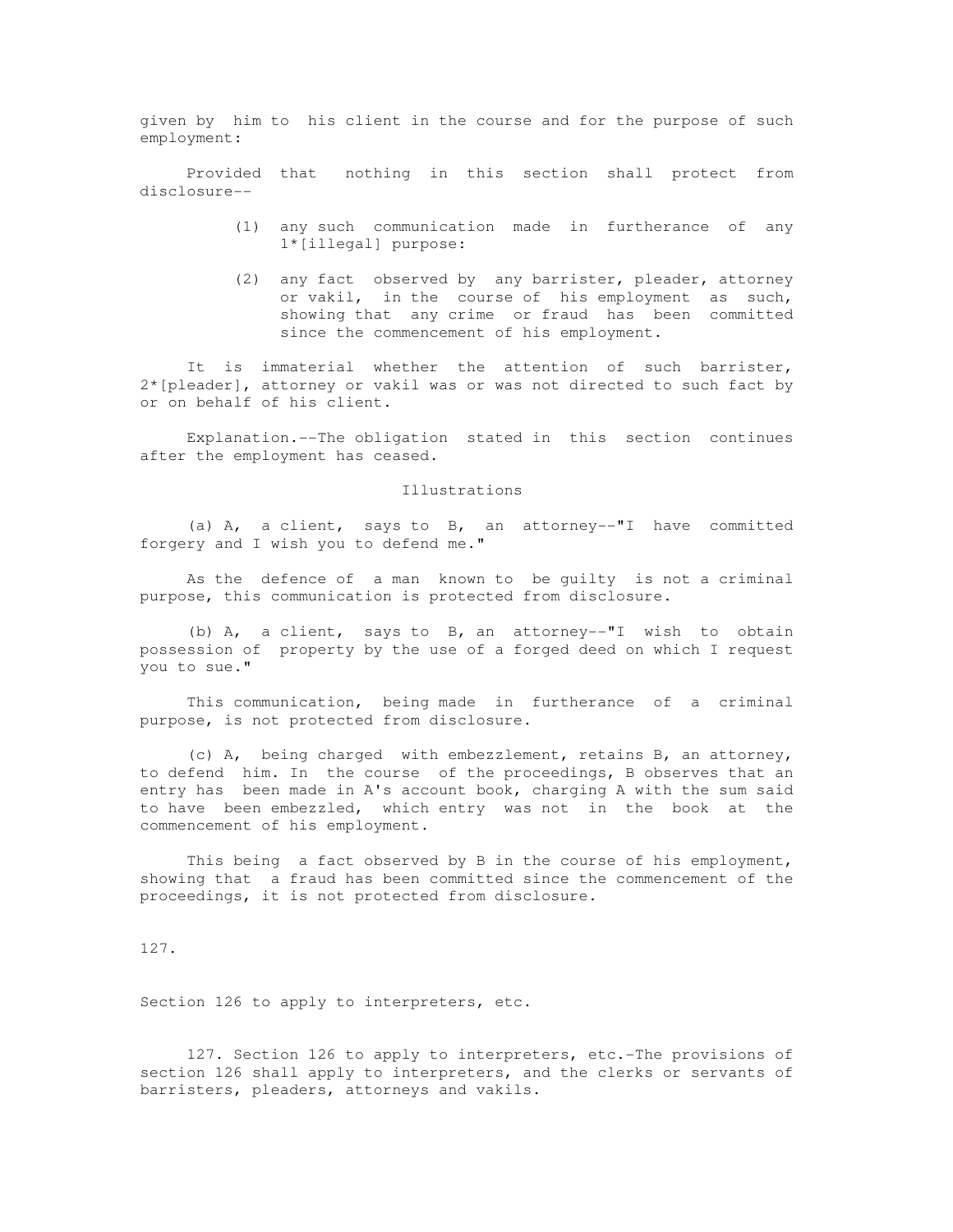Privilege not waived by volunteering evidence.

 128. Privilege not waived by volunteering evidence.-If any party to a suit gives evidence therein at his own instance or otherwise, he shall not be deemed to have consented thereby to such disclosure as is mentioned in section 126; and if any

--------------------------------------------------------------------- 1. Subs. by Act 18 of 1872, s. 10, for "criminal". 2. Ins. by s. 10, ibid.

53

party to a suit or proceeding calls any such barrister, 1\*[pleader], attorney or vakil as a witness, he shall be deemed to have consented to such disclosure only if he questions such barrister, attorney or vakil on matters which, but for such question, he would not be at liberty to disclose.

129.

Confidential communications with legal advisers.

 129. Confidential communications with legal advisers.-No one shall be compelled to disclose to the Court any confidential communication which has taken place between him and his legal professional adviser, unless he offers himself as a witness, in which case he may be compelled to disclose any such communications as may appear to the Court necessary to be known in order to explain any evidence which he has given, but no others.

130.

Production of title-deeds of witness not a party.

 130. Production of title-deeds of witness not a party.-No witness who is not a party to a suit shall be compelled to produce his titledeeds to any property, or any document in virtue of which he holds any property as pledgee or mortgagee or any document the production of which might tend to criminate him, unless he has agreed in writing to produce them with the person seeking the production of such deeds or some person through whom he claims.

131.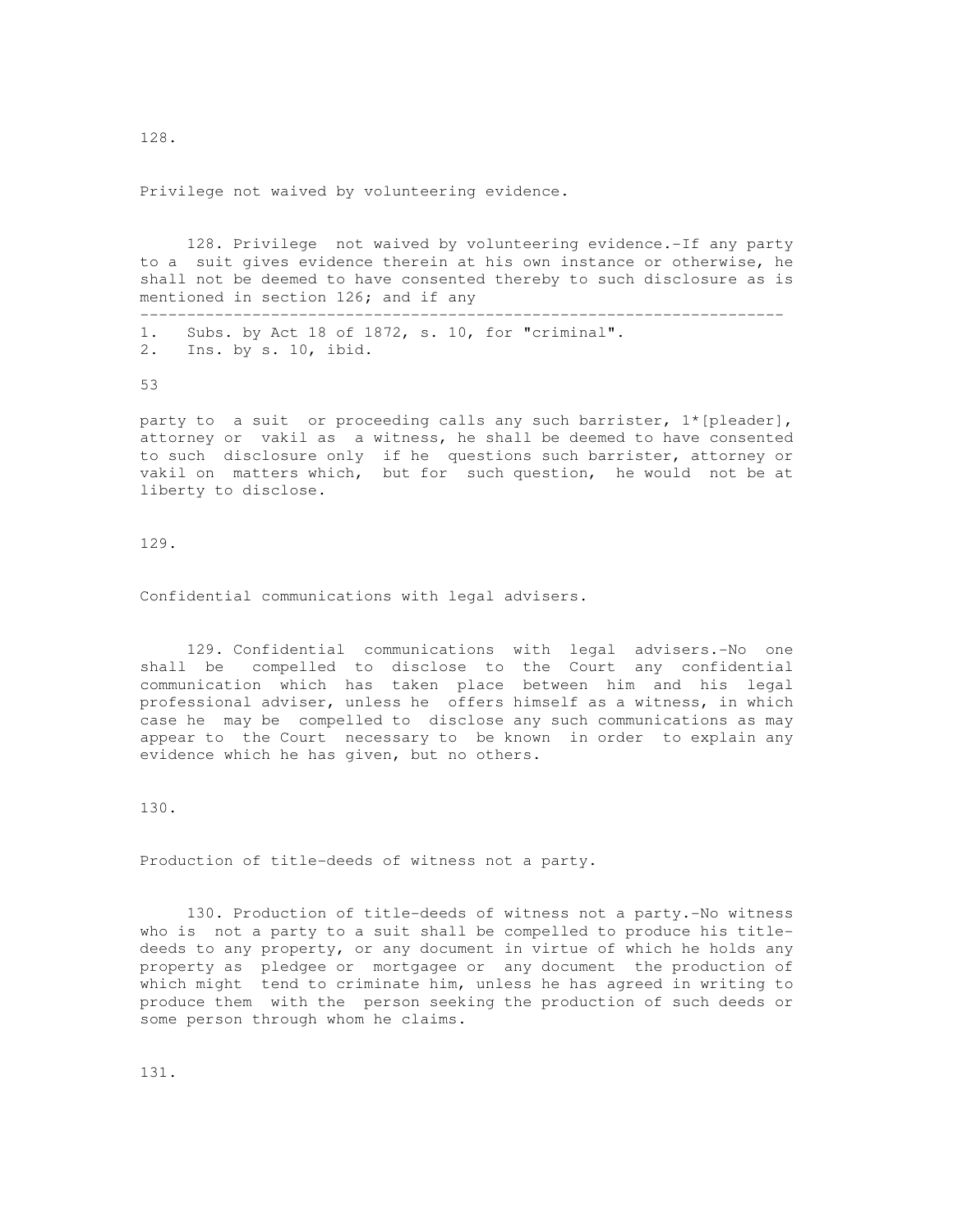Production of documents which another person, having possession, could refuse to produce.

 131. Production of documents which another person, having possession, could refuse to produce.-No one shall be compelled to produce documents in his possession, which any other person would be entitled to refuse to produce if they were in his possession, unless such last-mentioned person consents to their production.

132.

Witness not excused from answering on ground that answer will criminate.

 132. Witness not excused from answering on ground that answer will criminate.-A witness shall not be excused from answering any question as to any matter relevant to the matter in issue in any suit or in any civil or criminal proceeding, upon the ground that the answer to such question will criminate, or may tend directly or indirectly to criminate, such witness, or that it will expose, or tend directly or indirectly to expose, such witness to a penalty or forfeiture of any kind:

Proviso.

 Provided that no such answer, which a witness shall be compelled to give, shall subject him to any arrest or prosecution, or be proved against him in any criminal proceeding, except a prosecution for giving false evidence by such answer.

---------------------------------------------------------------------

1. Ins. by Act 18 of 1872, s. 10.

54

133.

Accomplice.

 133. Accomplice.-An accomplice shall be a competent witness against an accused person; and a conviction is not illegal merely because it proceeds upon the uncorroborated testimony of an accomplice.

134.

Number of witnesses.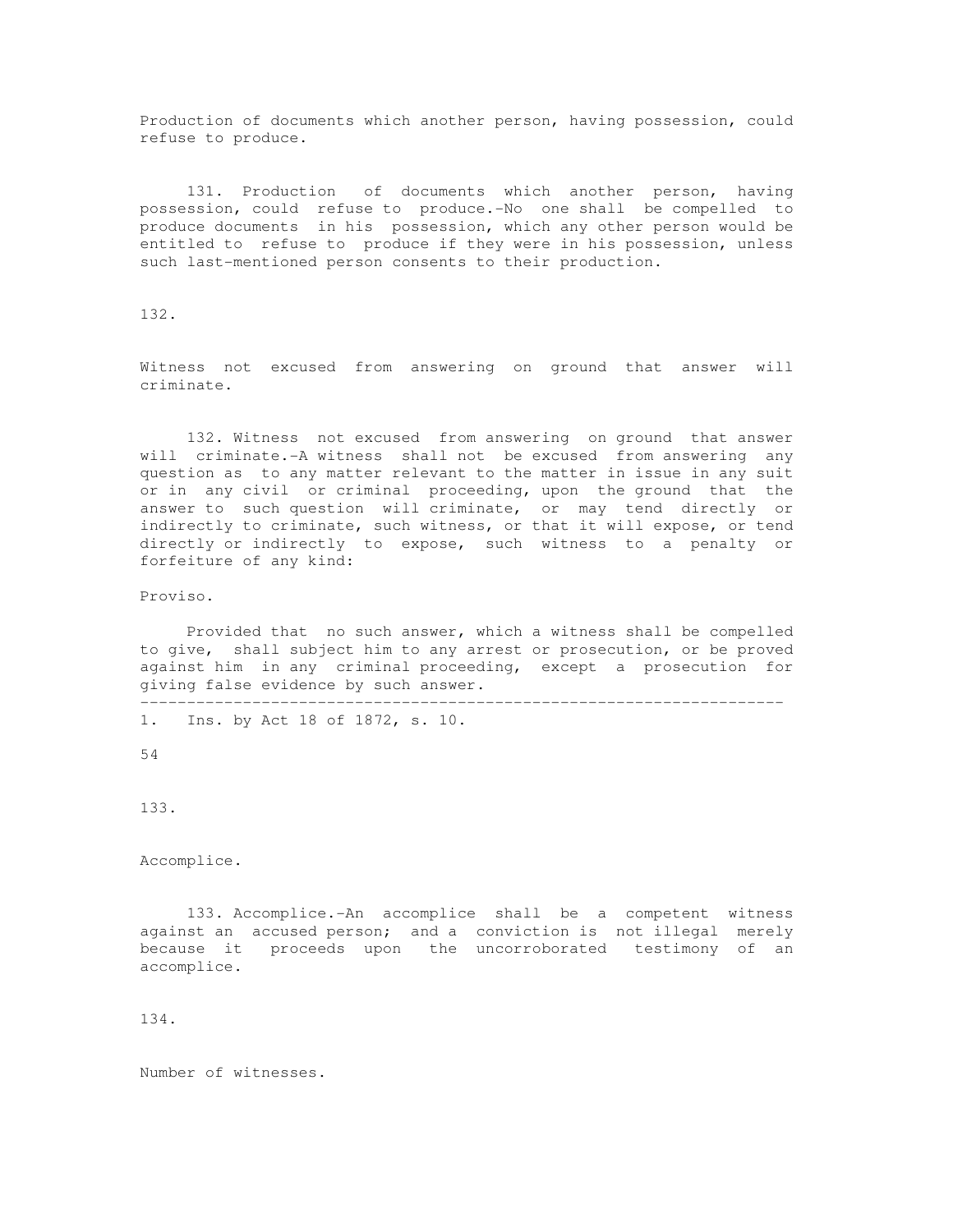134. Number of witnesses.-No particular number of witnesses shall in any case be required for the proof of any fact.

CHAPTER X

OF THE EXAMINATION OF WITNESSES

### CHAPTER X

### OF THE EXAMINATION OF WITNESSES

135.

Order of production and examination of witnesses.

 135. Order of production and examination of witnesses.-The order in which witnesses are produced and examined shall be regulated by the law and practice for the time being relating to civil and criminal procedure respectively, and, in the absence of any such law, by the discretion of the Court.

136.

Judge to decide as to admissibility of evidence.

 136. Judge to decide as to admissibility of evidence.-When either party proposes to give evidence of any fact, the Judge may ask the party proposing to give the evidence in what manner the alleged fact, if proved, would be relevant; and the Judge shall admit the evidence if he thinks that the fact, if proved, would be relevant, and not otherwise.

 If the fact proposed to be proved is one of which evidence is admissible only upon proof of some other fact, such last-mentioned fact must be proved before evidence is given of the fact firstmentioned, unless the party undertakes to give proof of such fact, and the Court is satisfied with such undertaking.

 If the relevancy of one alleged fact depends upon another alleged fact being first proved, the Judge may, in his discretion, either permit evidence of the first fact to be given before the second fact is proved, or require evidence to be given of the second fact before evidence is given of the first fact.

#### Illustrations

 (a) It is proposed to prove a statement about a relevant fact by a person alleged to be dead, which statement is relevant under section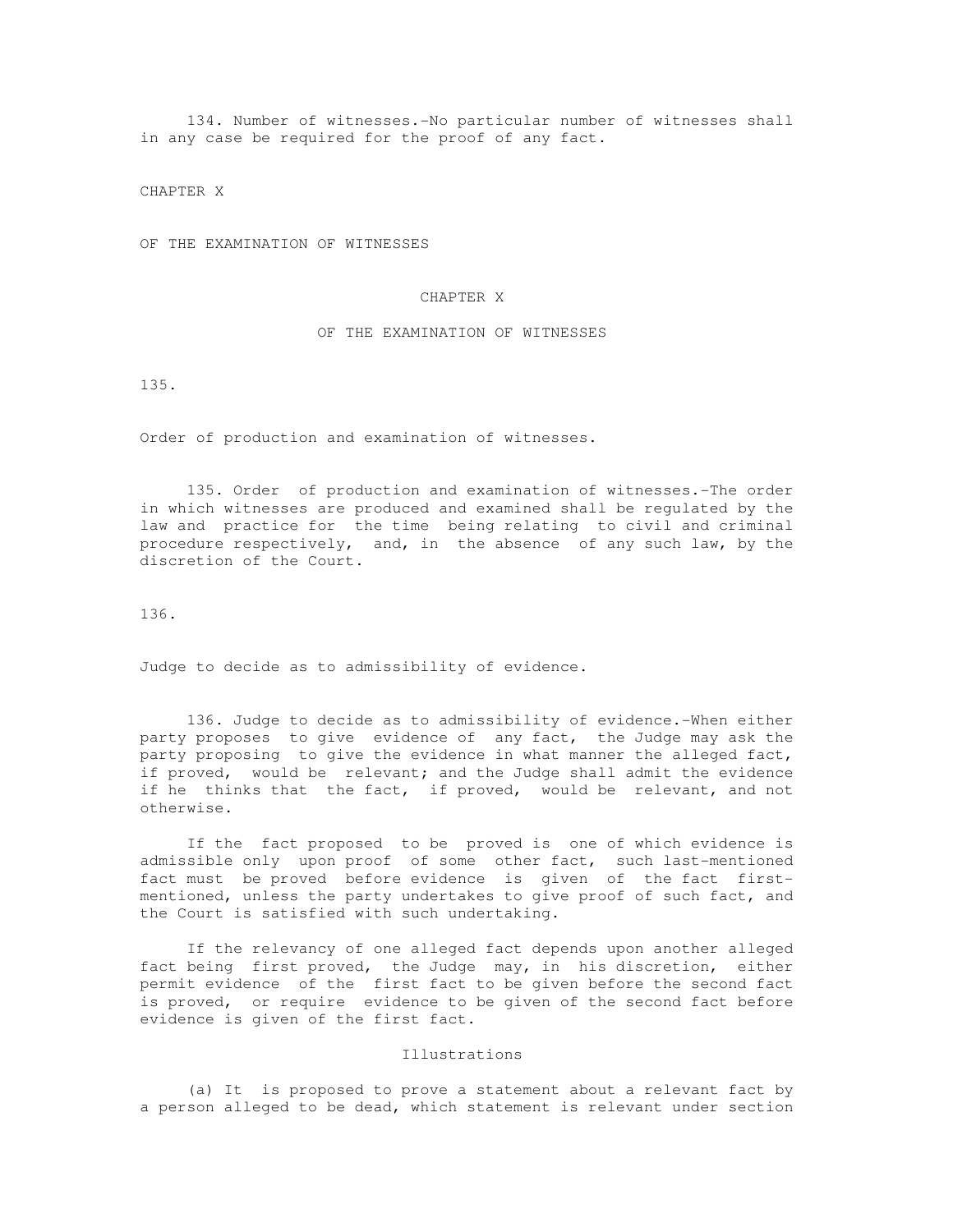The fact that the person is dead must be proved by the person proposing to prove the statement, before evidence is given of the statement.

 (b) It is proposed to prove, by a copy, the contents of a document said to be lost.

 The fact that the original is lost must be proved by the person proposing to produce the copy, before the copy is produced.

 (c) A is accused of receiving stolen property knowing it to have been stolen.

55

 It is proposed to prove that he denied the possession of the property.

 The relevancy of the denial depends on the identity of the property. The Court may, in its discretion, either require the property to be identified before the denial of the possession is proved, or permit the denial of the possession to be proved before the property is identified.

 (d) It is proposed to prove a fact (A) which is said to have been the cause or effect of fact in issue. There are several intermediate facts (B, C and D) which must be shown to exist before the fact (a) can be regarded as the cause or effect of the fact in issue. The Court may either permit A to be proved before B, C or D is proved, or may require proof of B, C and D before permitting proof of A.

137.

Examination-in-chief.

Cross-examination.

Re-examination.

 137. Examination-in-chief.-The examination of witness by the party who calls him shall be called his examination-in-chief.

Cross-examination.-The examination of a witness by the adverse party shall be called his cross-examination.

Re-examination.-The examination of a witness, subsequent to the cross-examination by the party who called him, shall be called his re-examination.

138.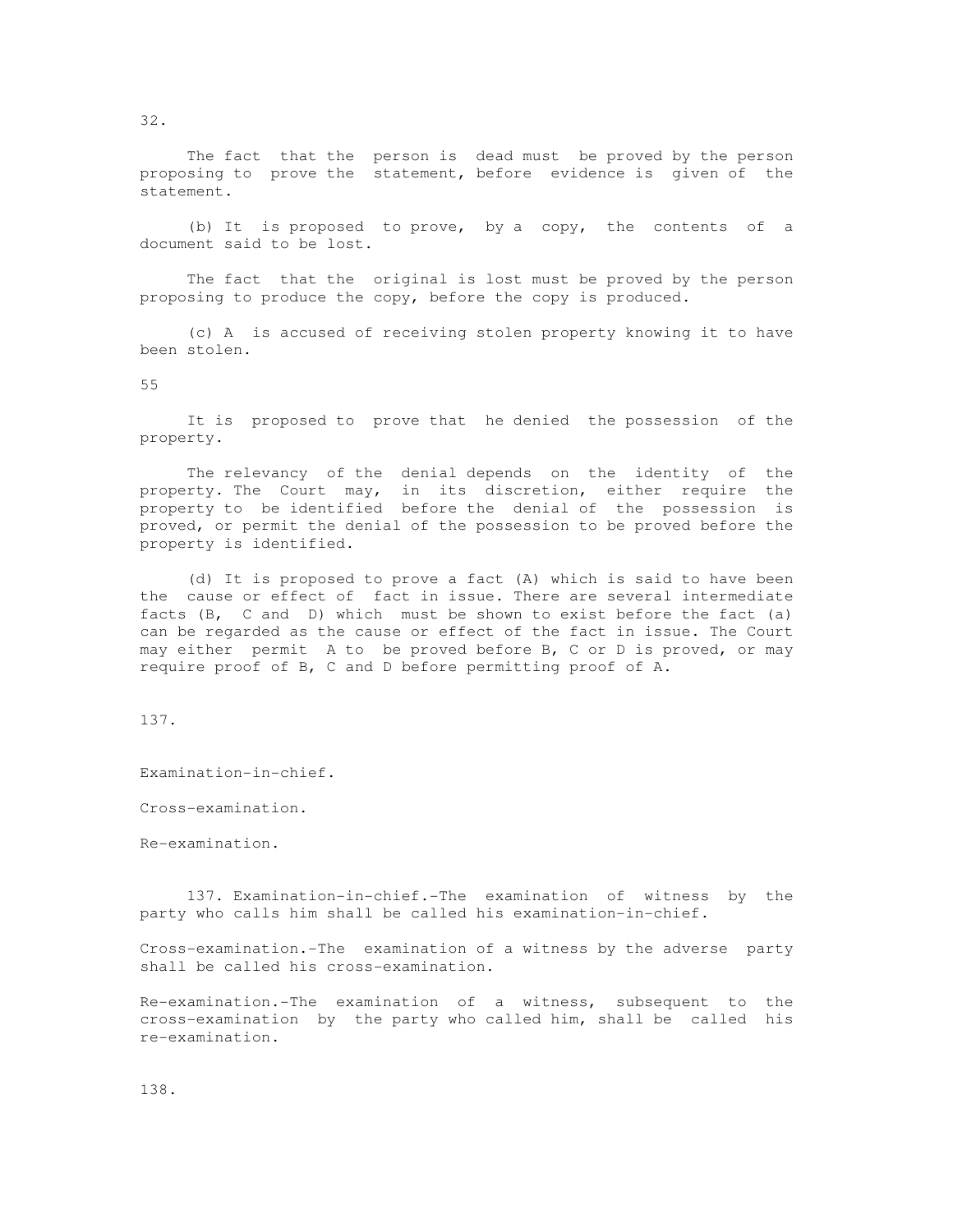Order of examinations.

 138. Order of examinations.-Witnesses shall be first examined-inchief, then (if the adverse party so desires) cross-examined, then ( if the party calling him so desires) re-examined.

 The examination and cross-examination must relate to relevant facts but the cross-examination need not be confined to the facts to which the witness testified on his examination-in-chief.

Direction of re-examination.

 The re-examination shall be directed to the explanation of matters referred to in cross-examination; and, if new matter is, by permission of the Court, introduced in re-examination, the adverse party may further cross-examine upon that matter.

139.

Cross-examination of person called to produce a document.

 139. Cross-examination of person called to produce a document.-A person summoned to produce a document does not become a witness by the mere fact that he produces it and cannot be cross-examined unless and until he is called as a witness.

140.

Witnesses to character.

 140. Witnesses to character.-Witnesses to character may be crossexamined and re-examined.

141.

Leading questions.

 141. Leading questions.-Any question suggesting the answer which the person putting it wishes or expects to receive is called a leading question.

142.

When they must not be asked.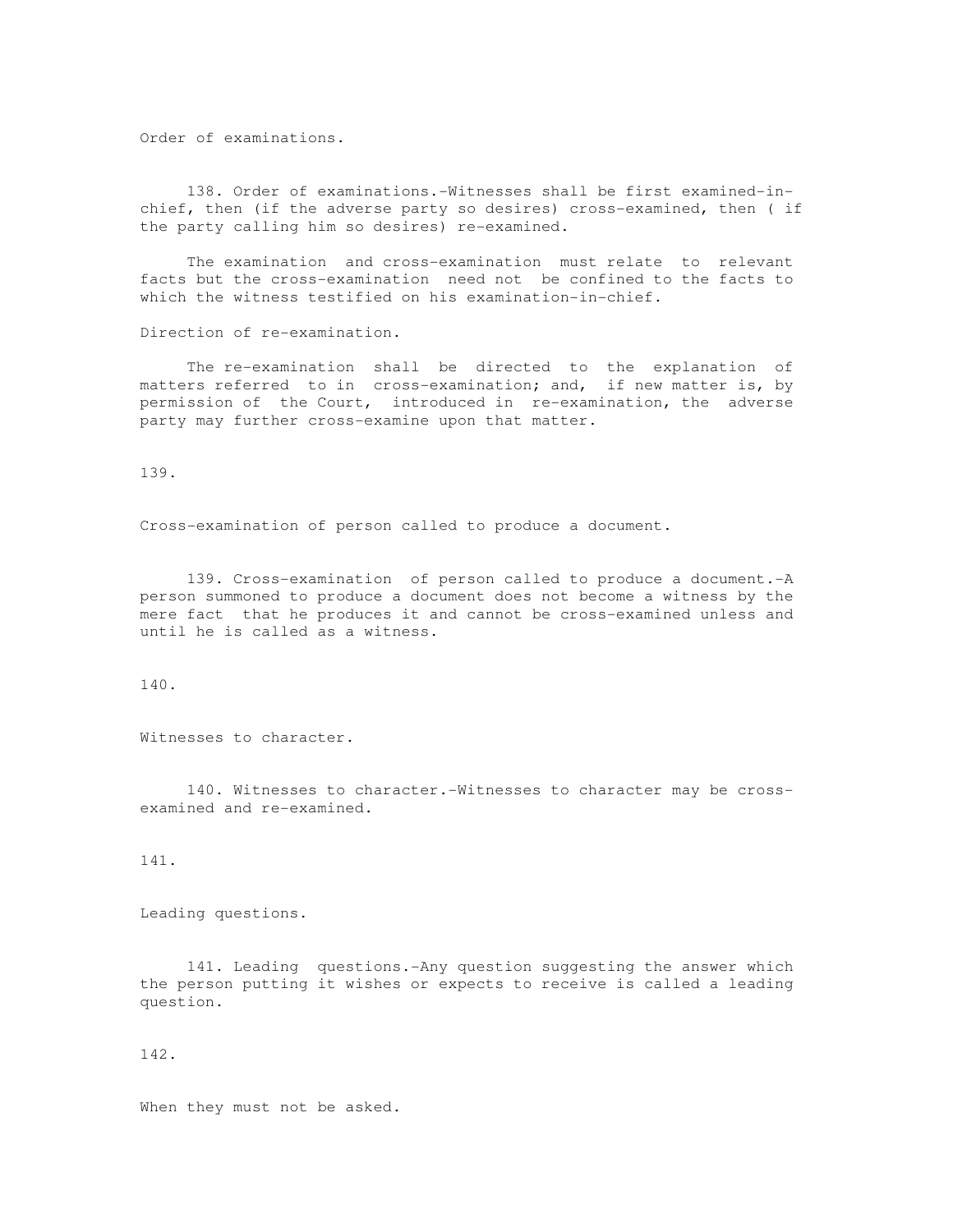142. When they must not be asked.-Leading questions must not, if objected to by the adverse party be asked in an examination-in-chief, or in a re-examination, except with the permission of the Court.

56

 The Court shall permit leading questions as to matters which are introductory or undisputed, or which have, in its opinion, been already sufficiently proved.

# 143.

When they may be asked.

 143. When they may be asked.-Leading questions may be asked in cross-examination.

144.

Evidence as to matters in writing.

 144. Evidence as to matters in writing.-Any witness may be asked, whilst under examination whether any contract, grant or other disposition of property, as to which he is giving evidence, was not contained in a document, and if he says that it was, or if he is about to make any statement as to the contents of any document, which, in the opinion of the Court, ought to be produced, the adverse party may object to such evidence being given until such document is produced, or until facts have been proved which entitle the party who called the witness to give secondary evidence of it.

 Explanation.--A witness may give oral evidence of statements made by other persons about the contents of documents if such statements are in themselves relevant facts.

Illustration

The question is, whether A assaulted B.

 C deposes that he heard A say to D--"B wrote a letter accusing me of theft, and I will be revenged on him." This statement is relevant, as showing A's motive for the assault, and evidence may be given of it, though no other evidence is given about the letter.

145.

Cross-examination as to previous statements in writing.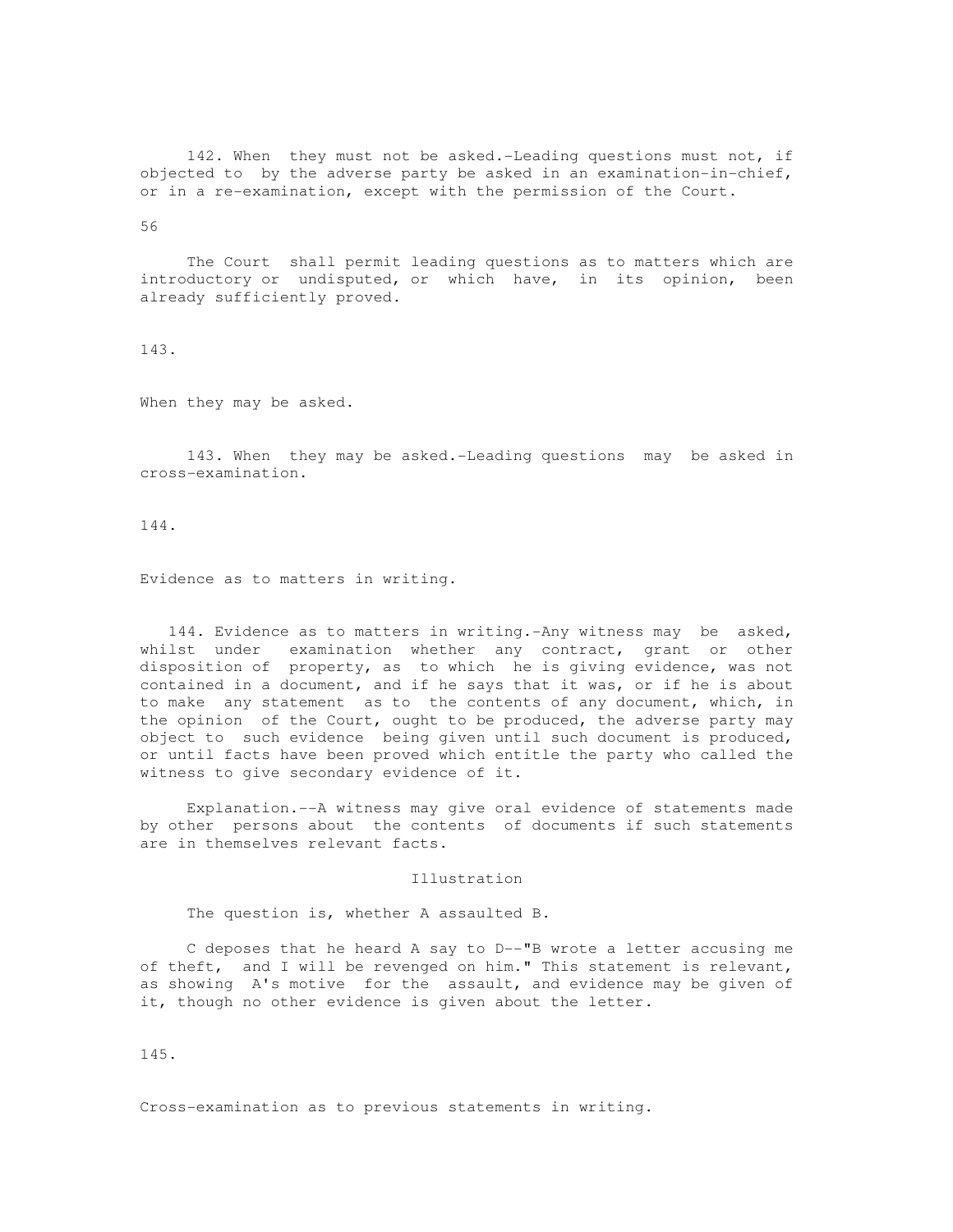1\*145. Cross-examination as to previous statements in writing.-A witness may be cross-examined as to previous statements made by him in writing or reduced into writing, and relevant to matters in question, without such writing being shown to him, or being proved; but, if it is intended to contradict him by the writing, his attention must, before the writing can be proved, be called to those parts of it which are to be used for the purpose of contradicting him.

146.

Questions lawful in cross-examination.

 146. Questions lawful in cross-examination.-When a witness is cross-examined, he may, in addition to the questions hereinbefore referred to, be asked any questions which tend-

- (1) to test his veracity,
- (2) to discover who he is and what is his position in life, or ---------------------------------------------------------------------
- 1. As to the application of s. 145 to police-diaries, see the Code of Criminal Procedure, 1898 (Act 5 of 1998), s. 172.

57

 (3) to shake his credit, by injuring his character, although the answer to such questions might tend directly or indirectly to criminate him or might expose or tend directly or indirectly to expose him to a penalty or forfeiture.

# 147.

When witness to be compelled to answer.

 147. When witness to be compelled to answer.-If any such question relates to a matter relevant to the suit or proceeding, the provisions of section 132 shall apply thereto.

148.

Court to decide when question shall be asked and when witness compelled to answer.

148. Court to decide when question shall be asked and when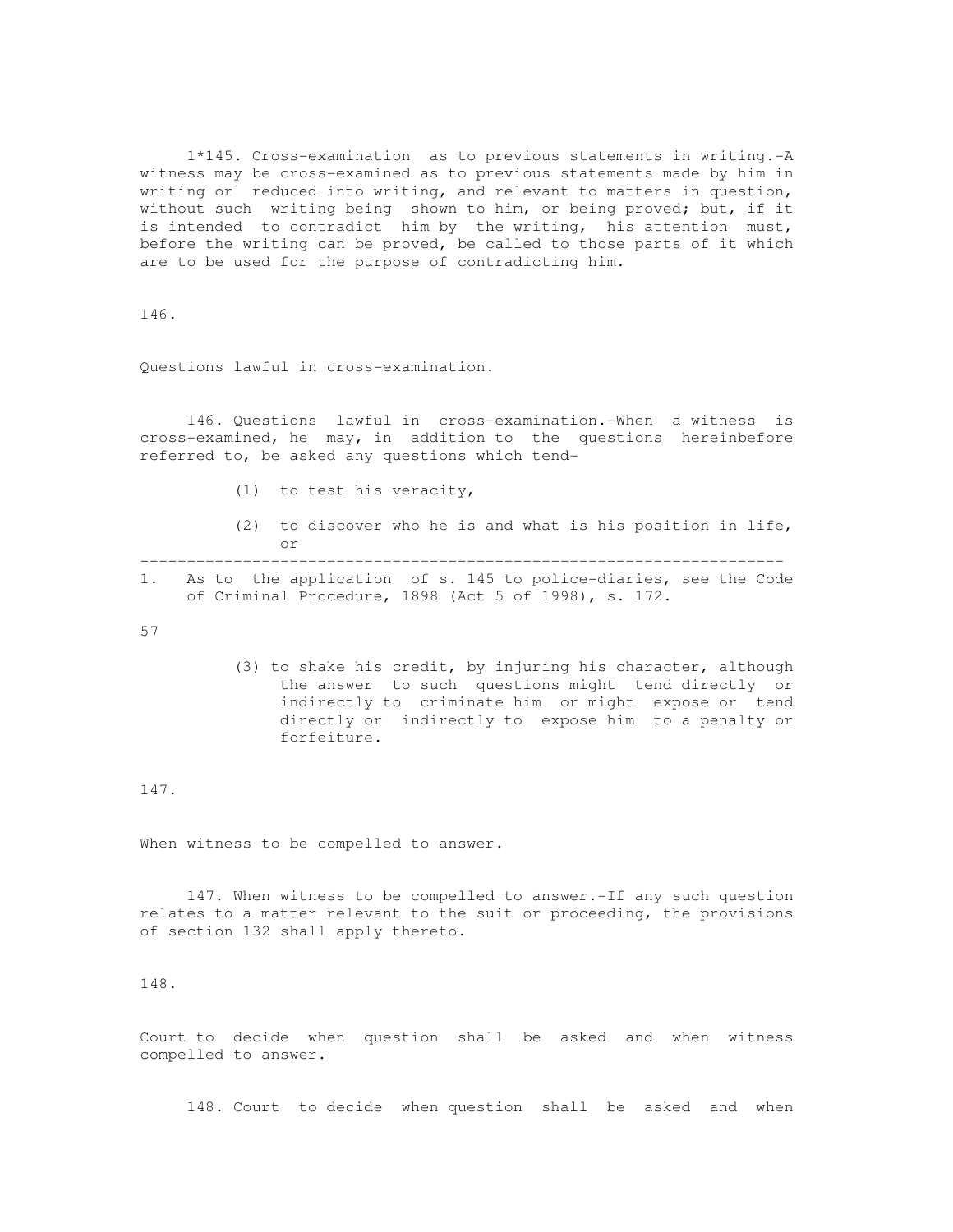witness compelled to answer.-If any such question relates to a matter not relevant to the suit or proceeding, except in so far as it affects the credit of the witness by injuring his character, the Court shall decide whether or not the witness shall be compelled to answer it, and may, if it thinks fit, warn the witness that he is not obliged to answer it. In exercising its discretion, the Court shall have regard to the following considerations:--

- (1) such questions are proper if they are of such a nature that the truth of the imputation conveyed by them would seriously affect the opinion of the Court as to the credibility of the witness on the matter to which he testifies:
- (2) such questions are improper if the imputation which they convey relates to matters so remote in time, or of such a character, that the truth of the imputation would not affect, or would affect in a slight degree, the opinion of the Court as to the credibility of the witness on the matter to which he testifies:
- (3) such questions are improper if there is a great disproportion between the importance of the imputation made against the witness's character and the importance of his evidence:
- (4) the Court may, if it sees fit, draw, from the witness's refusal to answer, the inference that the answer if given would be unfavourable.

# 149.

Question not to be asked without reasonable grounds.

 149. Question not to be asked without reasonable grounds.-No such question as is referred to in section 148 ought to be asked, unless the person asking it has reasonable grounds for thinking that the imputation which it conveys is well-founded.

#### Illustrations

 (a) A barrister is instructed by an attorney or vakil that an important witness is a dakait. This is a reasonable ground for asking the witness whether he is a dakait.

58

 (b) A pleader is informed by a person in Court that an important witness is a dakait. The informant, on being questioned by the pleader, gives satisfactory reasons for his statement. This is a reasonable ground for asking the witness whether he is a dakait.

 (c) A witness, of whom nothing whatever is known is asked at random whether he is a dakait. There are here no reasonable ground for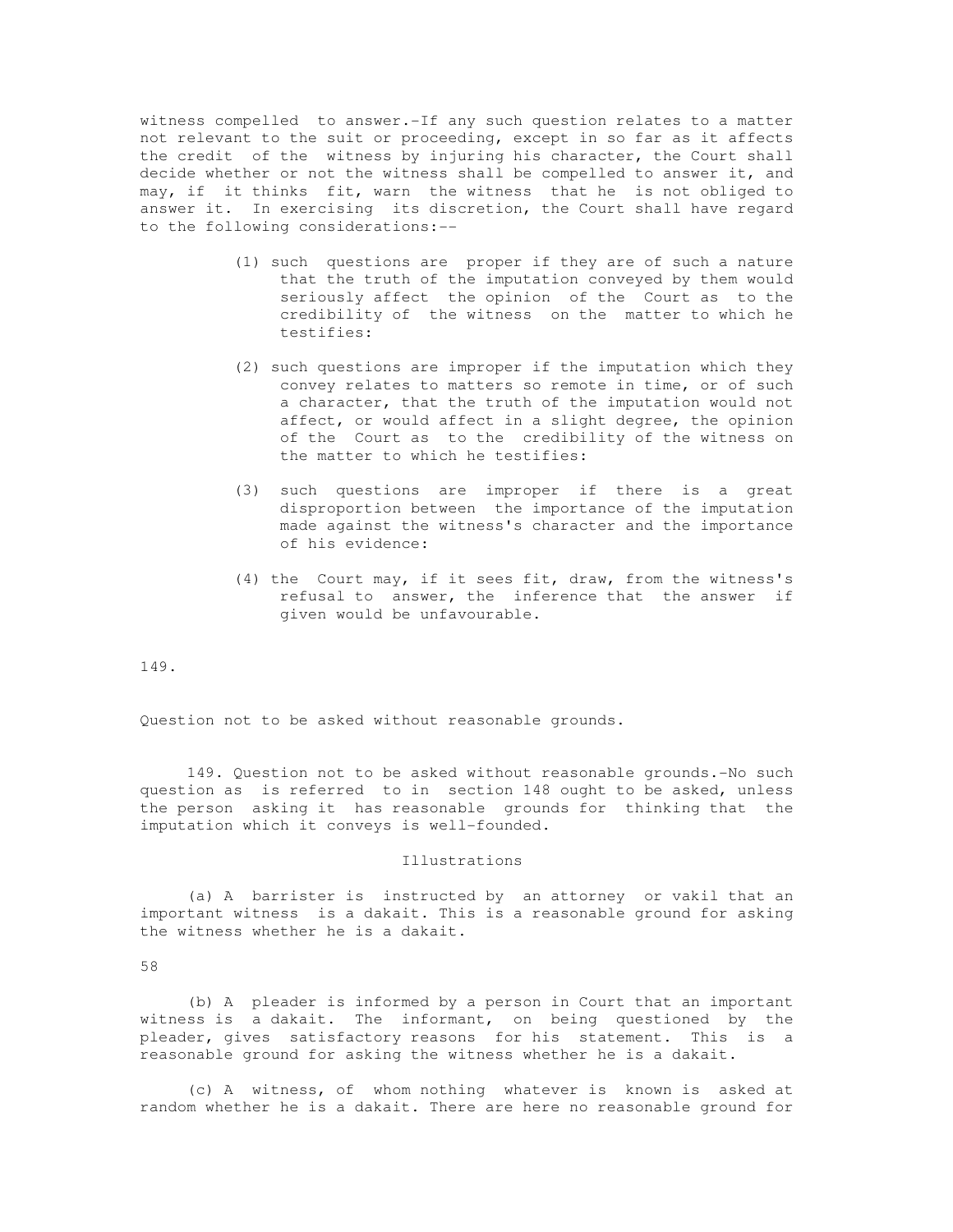the question.

 (d) A witness, of whom nothing whatever is known, being questioned as to his mode of life and means of living, gives unsatisfactory answers. This may be a reasonable ground for asking him if he is a dakait.

150.

Procedure of Court in case of question being asked without reasonable grounds.

 150. Procedure of Court in case of question being asked without reasonable grounds.-If the Court is of opinion that any such question was asked without reasonable grounds, it may, if it was asked by any barrister, pleader, vakil or attorney, report the circumstances of the case to the High Court or other authority to which such barrister, pleader, vakil or attorney is subject in the exercise of his profession.

151.

Indecent and scandalous questions.

 151. Indecent and scandalous questions.-The Court may forbid any questions or inquiries which it regards as indecent or scandalous, although such questions or inquiries may have some bearing on the questions before the Court unless they relate to facts in issue, or to matters necessary to be known in order to determine whether or not the facts in issue existed.

152.

Questions intended to insult or annoy.

 152. Questions intended to insult or annoy.-The Court shall forbid any question which appears to it to be intended to insult or annoy, or which, though proper in itself, appears to the Court needlessly offensive in form.

153.

Exclusion of evidence to contradict answers to questions testing veracity.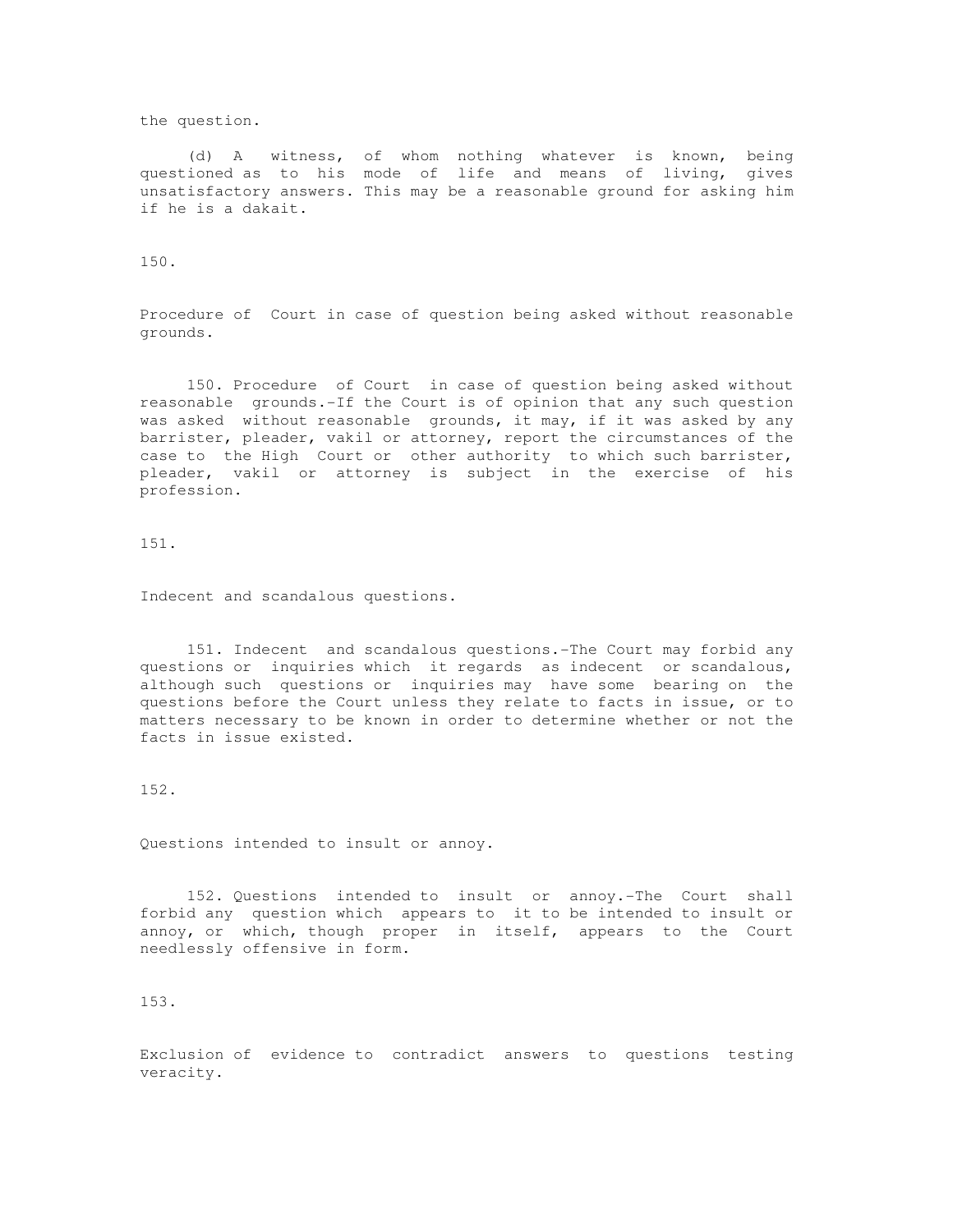153. Exclusion of evidence to contradict answers to questions testing veracity.-When a witness has been asked and has answered any question which is relevant to the inquiry only in so far as it tends to shake his credit by injuring his character, no evidence shall be given to contradict him; but, if he answers falsely, he may afterwards be charged with giving false evidence.

 Exception 1.--If a witness is asked whether he has been previously convicted of any crime and denies it, evidence may be given of his previous conviction.

 Exception 2.--If a witness is asked any question tending to impeach his impartiality- and answers it by denying the facts suggested, he may be contradicted.

## Illustrations

 (a) A claim against an underwriter is resisted on the ground of fraud.

 The claimant is asked whether, in a former transaction, he had not made a fraudulent claim. He denies it.

Evidence is offered to show that he did make such a claim.

The evidence is inadmissible

59

 (b) A witness is asked whether he was not dismissed from a situation for dishonesty.

He denies it.

Evidence is offered to show that he was dismissed for dishonesty.

The evidence is not admissible.

(c) A affirms that on a certain day he saw B at Lahore.

 A is asked whether he himself was not on that day at Calcutta. He denies it.

Evidence is offered to show that A was on that day at Calcutta.

 The evidence is admissible, not as contradicting A on a fact which affects his credit, but as contradicting the alleged fact that B was seen on the day in question in Lahore.

 In each of these cases the witness might, if his denial was false, be charged with giving false evidence.

 (d) A is asked whether his family has not had a bloodfeud with the family of B against whom he gives evidence.

 He denies it. He may be contradicted on the ground that the question tends to impeach his impartiality.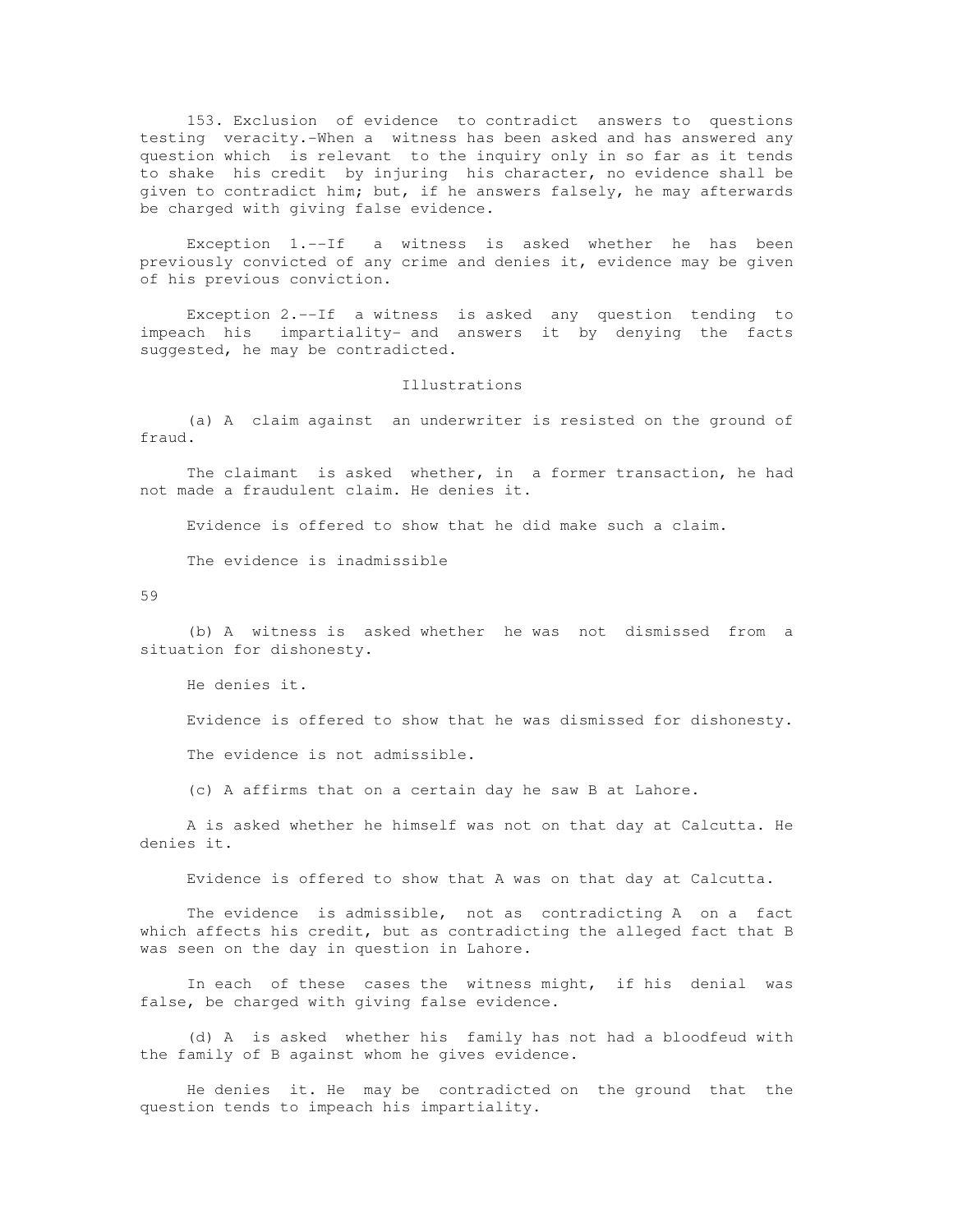Question by party to his own witness.

 154. Question by party to his own witness.-The Court may, in its discretion, permit the person who calls a witness to put any questions to him which might be put in cross-examination by the adverse party.

155.

Impeaching credit of witness.

 155. Impeaching credit of witness.-The credit of a witness may be impeached in the following ways by the adverse party, or, with the consent of the Court, by the party who calls him:-

- (1) by the evidence of persons who testify that they, from their knowledge of the witness, believe him to be unworthy of credit;
- (2) by proof that the witness has been bribed, or has 1\*[accepted] the offer of bride, or has received any other corrupt inducement to give his evidence;
- (3) by proof of former statements inconsistent with any part of his evidence which is liable to be contradicted;
- (4) when a man is prosecuted for rape or an attempt to ravish, it may be shown that the prosecutrix was of generally immoral character.

 Explanation.--A witness declaring another witness to be unworthy of credit may not, upon his examination-in-chief, give reasons for his belief, but he may be asked his reasons in cross-examination, and the answers which he gives cannot be contradicted, though, if they are false, he may afterwards be charged with giving false evidence.

| 1. |  |  |  |  | . Subs. by Act 18 of 1872, s. 11, for "had". |
|----|--|--|--|--|----------------------------------------------|
|    |  |  |  |  |                                              |

60

# Illustrations

 (a) A sues B for the price of goods sold and delivered to B. C says that he delivered the goods to B.

 Evidence is offered to show that, on a previous occasion, he said that he had not delivered goods to B.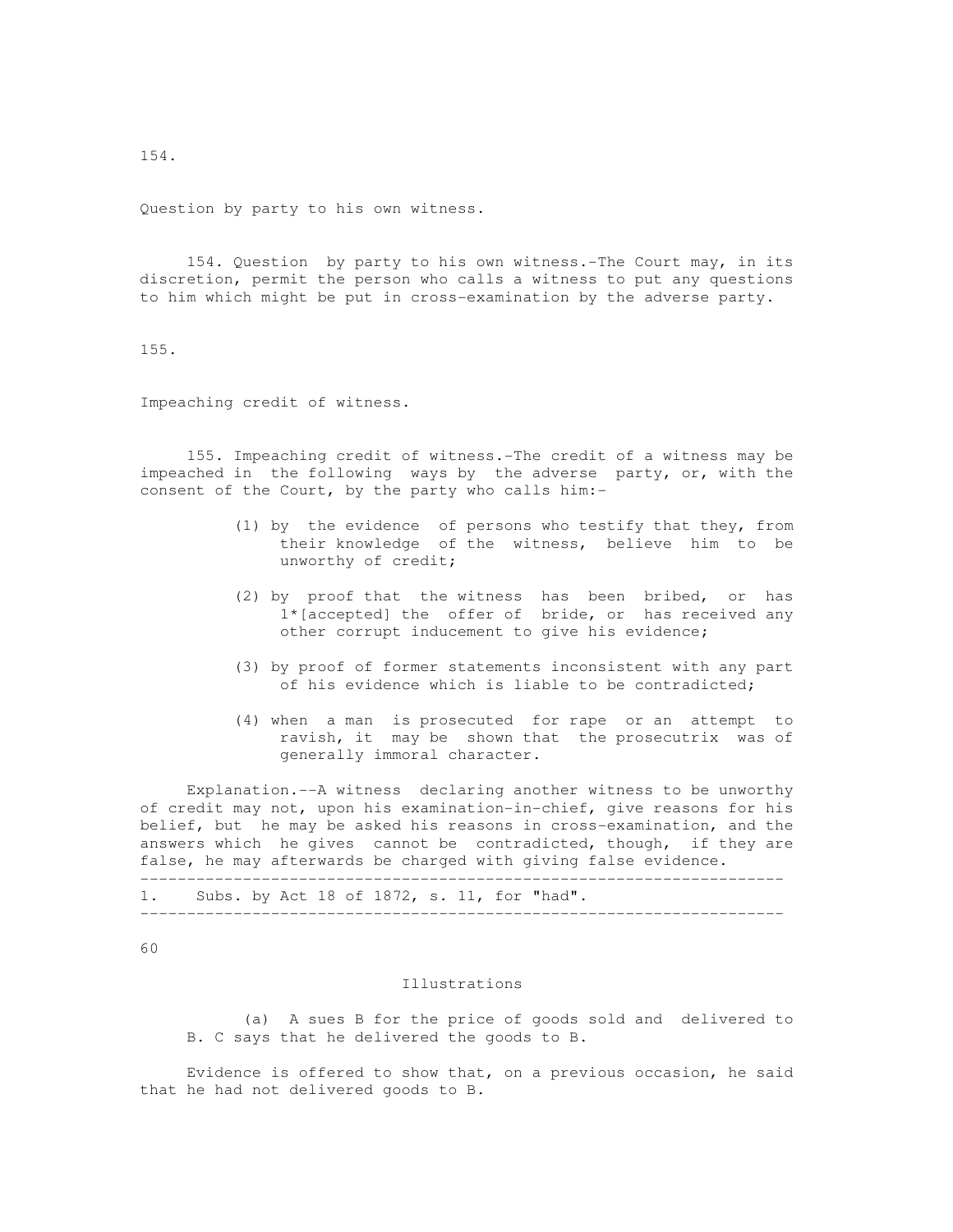The evidence is admissible.

(b) A is indicted for the murder of B.

 C says that B, when dying, declared that A had given B the wound of which he died.

 Evidence is offered to show that, on a previous occasion, C said that the wound was not given by A or in his presence.

The evidence is admissible.

156.

Questions tending to corroborate evidence of relevant fact, admissible.

 156. Questions tending to corroborate evidence of relevant fact, admissible.-When a witness whom it is intended to corroborate gives evidence of any relevant fact, he may be questioned as to any other circumstances which he observed at or near to the time or place at which such relevant fact occurred, if the Court is of opinion that such circumstances, if proved, would corroborate the testimony of the witness as to the relevant fact which he testifies.

## Illustration

 A, an accomplice, gives an account of a robbery in which he took part. He describes various incidents unconnected with the robbery which occurred on his way to and from the place where it was committed.

 Independent evidence of these facts may be given in order to corroborate his evidence as to the robbery itself.

157.

Former statements of witness may be proved to corroborate later testimony as to same fact.

 157. Former statements of witness may be proved to corroborate later testimony as to same fact.-In order to corroborate the testimony of a witness, any former statement made by such witness relating to the same fact at or about the time when the fact took place, or before any authority legally competent to investigate the fact, may be proved.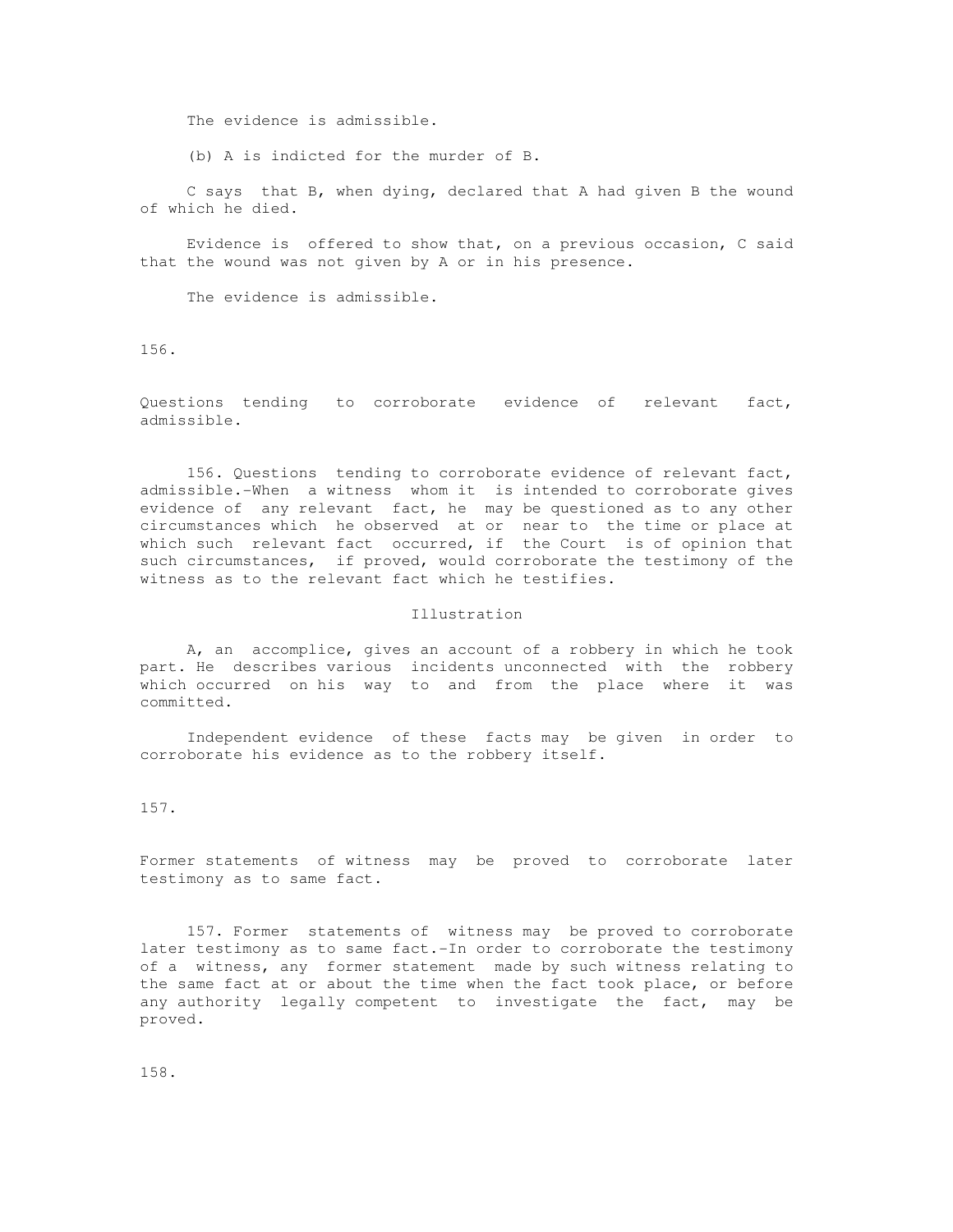What matters may be proved in connection with proved statement relevant under section 32 or 33.

 158. What matters may be proved in connection with proved statement relevant under section 32 or 33.-Whenever any statement, relevant under section 32 or 33, is proved, all matters may be proved either in order to contradict or to corroborate it, or in order to impeach or confirm the credit of the person by whom it was made, which might have been proved if that person had been called as a witness and had denied upon cross-examination the truth of the matter suggested.

159.

Refreshing memory.

When witness may use copy of document to refresh memory.

 159. Refreshing memory. A witness may, while under examination, refresh his memory by referring to any writing made by himself at the time of the transaction concerning which he is questioned, or so soon afterwards that

61

the Court considers it likely that the transaction was at that time fresh in his memory. The witness may also refer to any such writing made by any other person, and read by the witness within the time aforesaid, if when he read it he knew it to be correct.

When witness may use copy of document to refresh memory.

Whenever a witness may refresh his memory by reference to any document, he may, with the permission of the Court, refer to a copy of such document:

 Provided the Court be satisfied that there is sufficient reason for the non-production of the original.

 An expert may refresh his memory by reference to professional treatises.

160.

Testimony to facts stated in document mentioned in section 159.

 160. Testimony to facts stated in document mentioned in section 159.-A witness may also testify to facts mentioned in any such document as is mentioned in section 159, although he has no specific recollection of the facts themselves, if he is sure that the facts were correctly recorded in the document.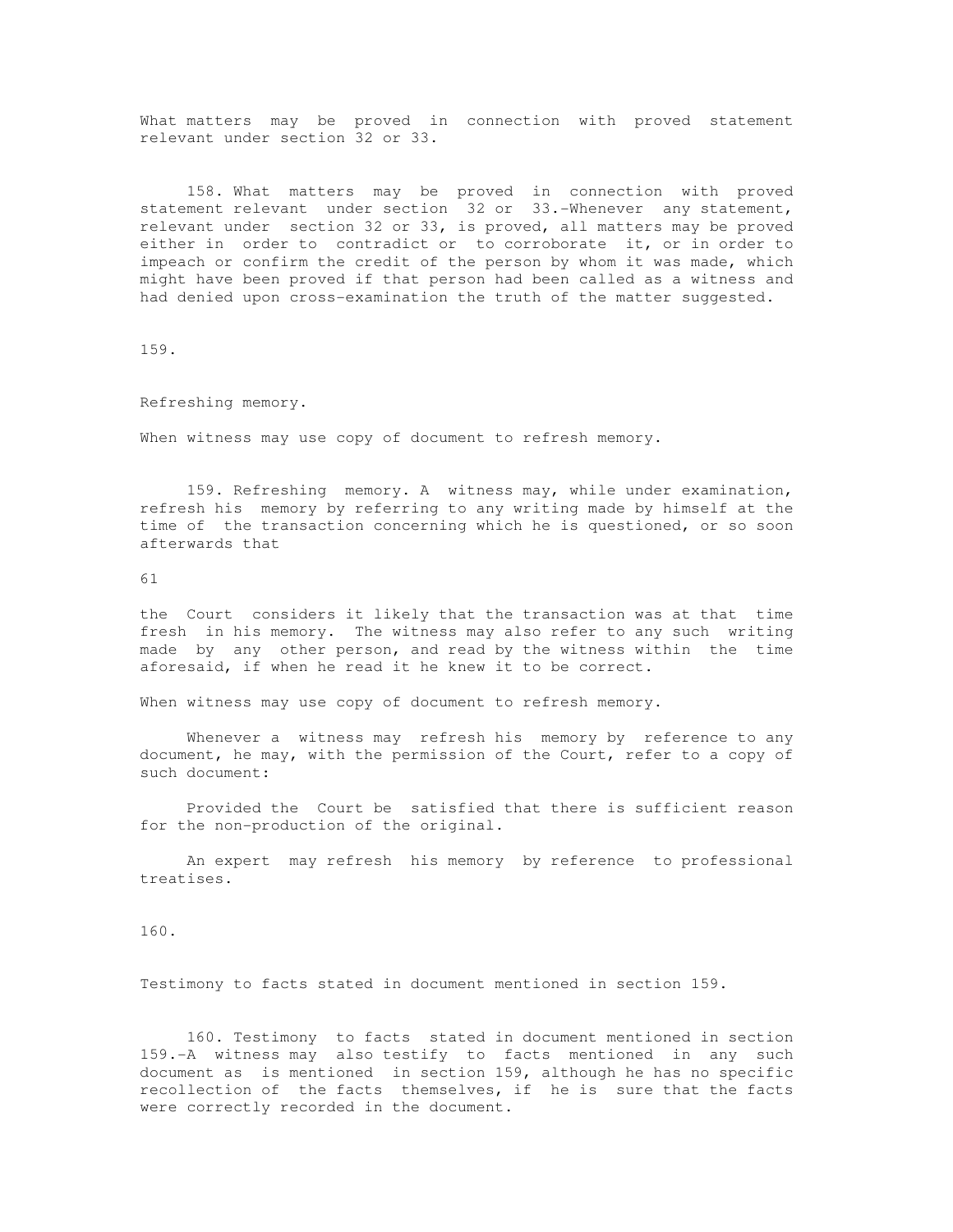## Illustration

 A book-keeper may testify to facts recorded by him in books regularly kept in the course of business, if he knows that the books were correctly kept, although he has forgotten the particular transactions entered.

161.

Right of adverse party as to writing used to refresh memory.

 1\*161. Right of adverse party as to writing used to refresh memory.-Any writing referred to under the provisions of the two last preceding sections must be produced and shown to the adverse party if he requires it; such party may, if he pleases, cross-examine the witness thereupon.

162.

Production of documents.

Translation of documents.

 162. Production of documents.-A witness summoned to produce a document shall, if it is in his possession or power, bring it to Court, notwithstanding any objection which there may be to its production or to its admissibility. The validity of any such objection shall be decided on by the Court.

 The Court, if it sees fit, may inspect the document, unless it refers to matters of State, or take other evidence to enable it to determine on its admissibility.

Translation of documents.-If for such a purpose it is necessary to cause any document to be translated, the Court may, if it thinks fit, direct the translator to keep the contents secret, unless the document is to be given in

---------------------------------------------------------------------

1. As to the application of s. 161 to police-diaries, see the Code of Criminal Procedure, 1898 (Act 5 of 1898), s. 172. ---------------------------------------------------------------------

62

evidence: and, if the interpreter disobeys such direction, he shall be held to have committed an offence under section 166 of the Indian Penal Code (45 of 1860).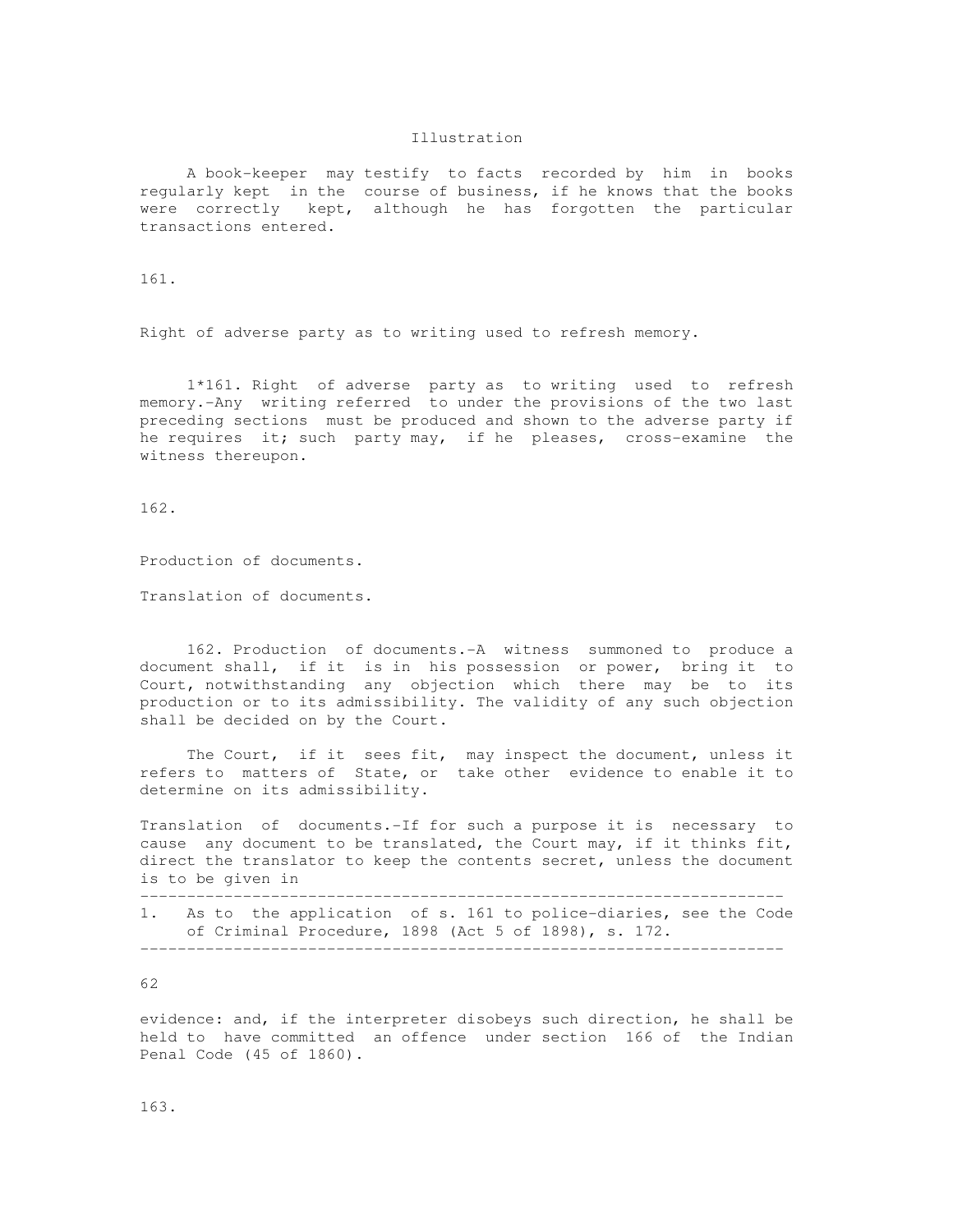Giving, as evidence, of document called for and produced on notice.

 163. Giving, as evidence, of document called for and produced on notice.-When a party calls for a document which he has given the other party notice to produce, and such document is produced and inspected by the party calling for its production, he is bound to give it as evidence if the party producing it requires him to do so.

164.

Using, as evidence, of document production of which was refused on notice.

 164. Using, as evidence, of document production of which was refused on notice.-When a party refuses to produce a document which he has had notice to produce, he cannot afterwards use the document as evidence without the consent of the other party or the order of the Court.

## Illustration

 A sues B on an agreement and gives B notice to produce it. At the trial A calls for the document and B refuses to produce it. A gives secondary evidence of its contents. B seeks to produce the document itself to contradict the secondary evidence given by A, or in order to show that the agreement is not stamped. He cannot do so.

165.

Judge's power to put questions or order production.

 165. Judge's power to put questions or order production.-The Judge may, in order to discover or to obtain proper proof of relevant facts, ask any question he pleases, in any form, at any time, of any witness, or of the parties about any fact relevant or irrelevant; and may order the production of any document or thing: and neither the parties nor their agents shall be entitled to make any objection to any such question or order, nor, without the leave of the Court, to cross-examine any witness upon any answer given in reply to any such question:

 Provided that the judgment must be based upon facts declared by this Act to be relevant, and duly proved:

 Provided also that this section shall not authorize any Judge to compel any witness to answer any question or to produce any document which such witness would be entitled to refuse to answer or produce under sections 121 to 131, both inclusive, if the question were asked